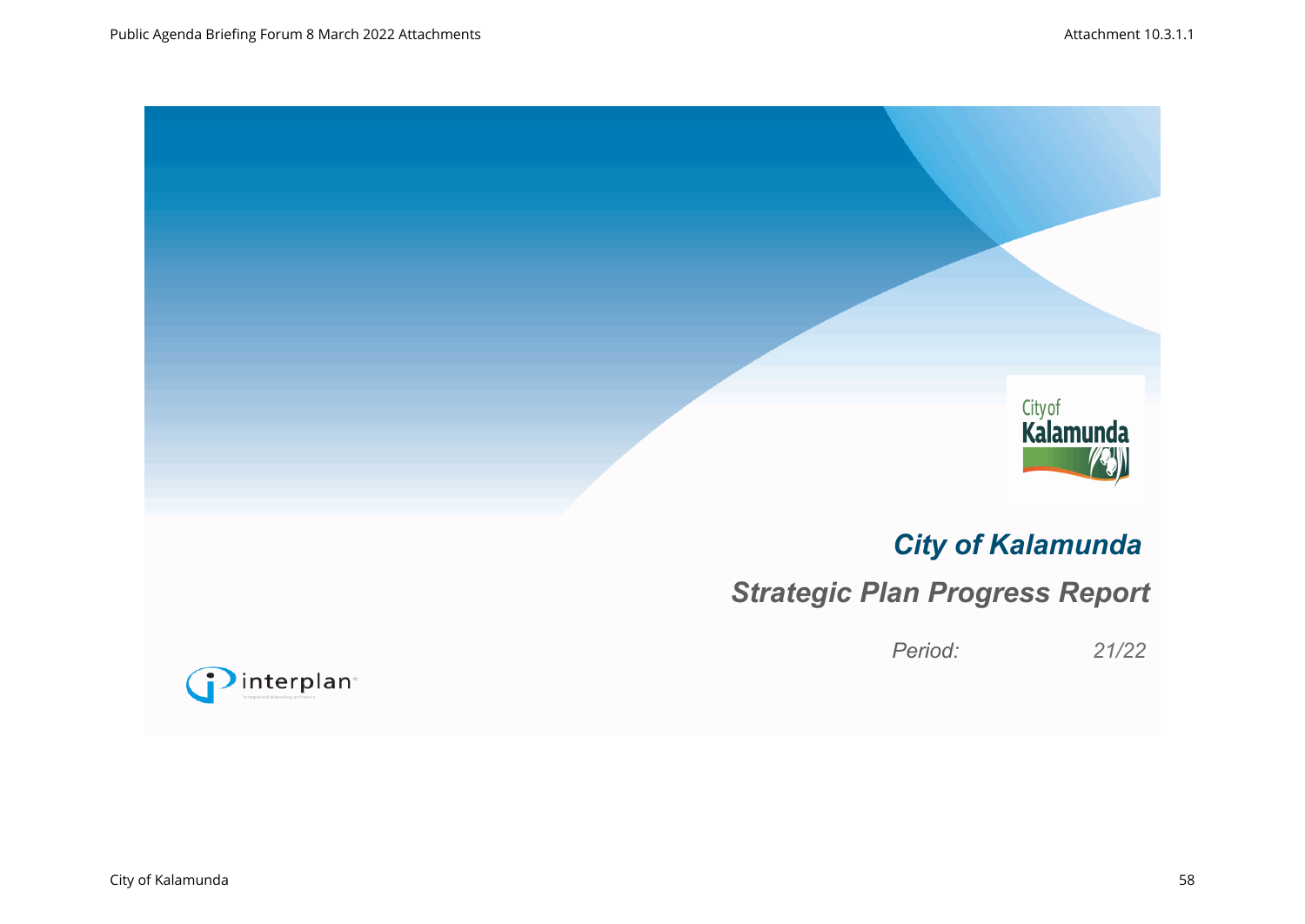# *Strategic Plan Progress Report*

# *Goal: 1 Kalamunda Cares & Interacts*

| <b>Actions</b>                                                                                                        | <b>RISK</b> | <b>STATUS</b> | % COMP | <b>PROGRESS COMMENTS</b>                                                                                                                                                                                                                                                                                                                                                                                                                                                                                                                                                                                                                                                                                                                           | <b>RESP. OFFICER</b>                          | <b>COMP DATE</b> |  |  |  |  |
|-----------------------------------------------------------------------------------------------------------------------|-------------|---------------|--------|----------------------------------------------------------------------------------------------------------------------------------------------------------------------------------------------------------------------------------------------------------------------------------------------------------------------------------------------------------------------------------------------------------------------------------------------------------------------------------------------------------------------------------------------------------------------------------------------------------------------------------------------------------------------------------------------------------------------------------------------------|-----------------------------------------------|------------------|--|--|--|--|
| 1.1.1 Ensure the entire community has access to information, facilities, and services.<br>Strategy:                   |             |               |        |                                                                                                                                                                                                                                                                                                                                                                                                                                                                                                                                                                                                                                                                                                                                                    |                                               |                  |  |  |  |  |
| 1.1.1.5 Facilitate the release of land and<br>development assessments for the<br>development of aged care facilities. | None        | In Progress   | 80%    | Heidelberg Park currently being marketed for<br>aged residential care land uses.<br>Details regarding the Cambridge Reserve<br>purchase agreed in-principle between the City<br>and Department of Planning Lands and<br>Heritage. The finalisation of this purchase is<br>subject to the Local Government Act 1995<br>requirements for Major Land Transactions.<br>Offer to purchase Cambridge Reserve<br>accepted by the Council December 2021.<br>Offer being considered by the Minister for<br>Lands Q1 2022.                                                                                                                                                                                                                                   | Manager Strategic<br>Planning (TO00041)       | 30/06/2025       |  |  |  |  |
| 1.1.1.6 Work with seniors' groups to<br>provide age friendly support and<br>initiatives.                              | None        | In Progress   | 50%    | City staff have developed Inclusive<br>Kalamunda - Social Inclusion Plan 2021-2025<br>which incorporates deliverables from the<br>previous Age Friendly Plan. The following<br>activities have recently been undertaken in<br>support of our Seniors:<br>- Outdoors October First Aid Demonstration<br>19 October Zig Zag Function Room. 16<br>participants. Outcome - Seniors learnt basic<br>first aid, how to apply CPR and how to treat a<br>snakebite and spider bite.<br>- COTA WA (Council of The Aging)<br>Presentation 3 November Darling Range Hub.<br>31 participants. Outcome - participants learnt<br>about activities, support and advocacy<br>services available in Perth for Seniors.<br>- Ageing Well Festival 5 November Zig Zag | Manager Community<br>Development<br>(DE00007) | 30/06/2025       |  |  |  |  |

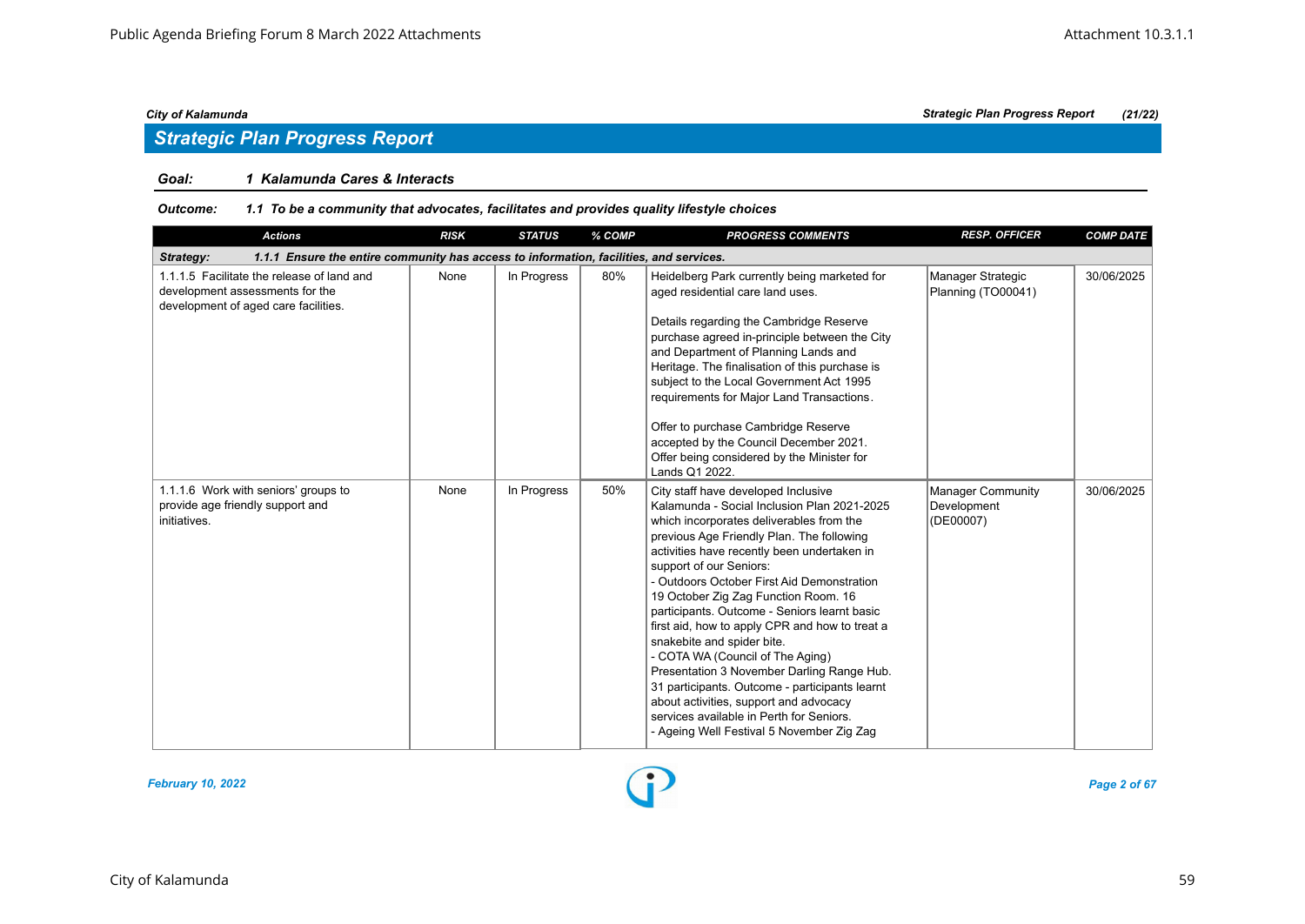# *Strategic Plan Progress Report*

# *Goal: 1 Kalamunda Cares & Interacts*

| <b>Actions</b>                                                                                      | <b>RISK</b> | <b>STATUS</b> | % COMP | <b>PROGRESS COMMENTS</b>                                                                                                                                                                                                                                                                                                                                                                                                                                                                                                                                                                                                                                                                                                                                                                                                                                                                                                                                                                                                                                                                                                                                                                                                                                                                                                                                                    | <b>RESP. OFFICER</b> | <b>COMP DATE</b> |
|-----------------------------------------------------------------------------------------------------|-------------|---------------|--------|-----------------------------------------------------------------------------------------------------------------------------------------------------------------------------------------------------------------------------------------------------------------------------------------------------------------------------------------------------------------------------------------------------------------------------------------------------------------------------------------------------------------------------------------------------------------------------------------------------------------------------------------------------------------------------------------------------------------------------------------------------------------------------------------------------------------------------------------------------------------------------------------------------------------------------------------------------------------------------------------------------------------------------------------------------------------------------------------------------------------------------------------------------------------------------------------------------------------------------------------------------------------------------------------------------------------------------------------------------------------------------|----------------------|------------------|
| 1.1.1 Ensure the entire community has access to information, facilities, and services.<br>Strategy: |             |               |        |                                                                                                                                                                                                                                                                                                                                                                                                                                                                                                                                                                                                                                                                                                                                                                                                                                                                                                                                                                                                                                                                                                                                                                                                                                                                                                                                                                             |                      |                  |
|                                                                                                     |             |               |        | Precinct. Supported Darling Range Hub in the<br>advertising and organisation of this inaugural<br>event. Outcome - increased community<br>capacity building and strengthening of<br>partnerships. The Smoothie bike was a great<br>success and promotional material on services<br>the City provides for Seniors were distributed.<br>- Seniors Week 7 to 14 November. Supported<br>Darling Range Hub and Woodlupine Family<br>Centre in the advertising and organisation of<br>their Senior Week events. Ensured the<br>website was updated with all the weeks<br>events. Outcome - increased community<br>capacity building and opportunities for other<br>organisations to conduct activities during<br>Seniors week.<br>- Intergenerational Christmas Craft Activity 8<br>December Hartfield Park Recreation Centre.<br>254 participants attended. Outcome - great<br>opportunity for the City to be seen conducting<br>intergenerational activities out in the<br>community.<br>- Mental Health Workshop 13 December<br>Darling Range Hub. 8 participants. Facilitated<br>for Direction Psychology to run a free mental<br>wellbeing session for the members at Darling<br>Range Hub. Outcome - strengthening of<br>partnerships and connecting community.<br>- Partnerships formed with Dome and Building<br>Friendships.<br>- Partnerships strengthened with Darling |                      |                  |

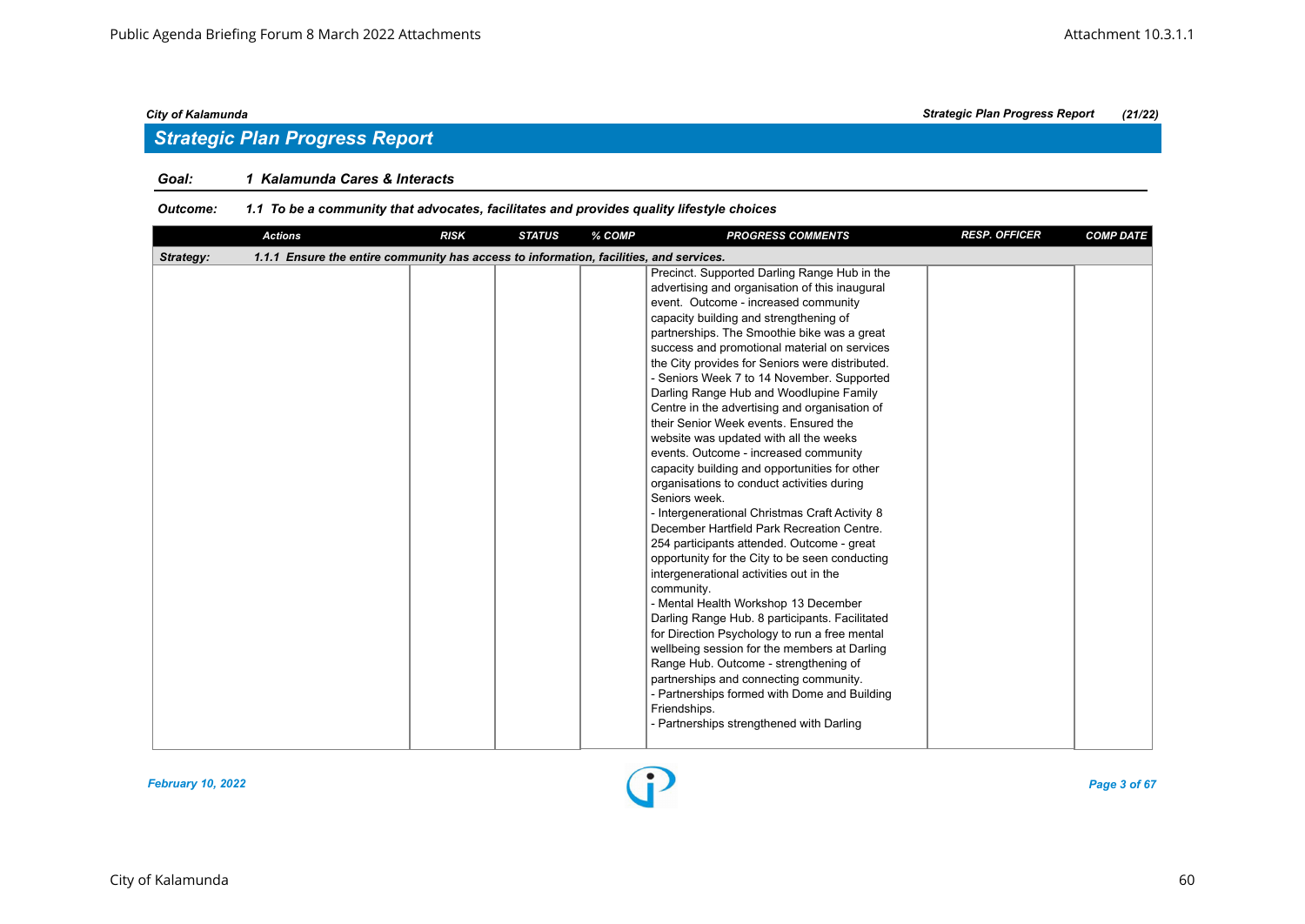# *Strategic Plan Progress Report*

# *Goal: 1 Kalamunda Cares & Interacts*

| <b>Actions</b>                                                                                      | <b>RISK</b> | <b>STATUS</b> | % COMP | <b>PROGRESS COMMENTS</b>                                                                                                                                                                                                                                                                                                                                                                                                                                                                                                                                                                                                                                                                                                                                              | <b>RESP. OFFICER</b>                                 | <b>COMP DATE</b> |  |  |  |
|-----------------------------------------------------------------------------------------------------|-------------|---------------|--------|-----------------------------------------------------------------------------------------------------------------------------------------------------------------------------------------------------------------------------------------------------------------------------------------------------------------------------------------------------------------------------------------------------------------------------------------------------------------------------------------------------------------------------------------------------------------------------------------------------------------------------------------------------------------------------------------------------------------------------------------------------------------------|------------------------------------------------------|------------------|--|--|--|
| 1.1.1 Ensure the entire community has access to information, facilities, and services.<br>Strategy: |             |               |        |                                                                                                                                                                                                                                                                                                                                                                                                                                                                                                                                                                                                                                                                                                                                                                       |                                                      |                  |  |  |  |
|                                                                                                     |             |               |        | Range Hub, Probus Club,<br>Forget-Me-Not-Cafe, National Seniors and<br>Seniors Coffee Lounge to support their<br>organisation and promote their events.                                                                                                                                                                                                                                                                                                                                                                                                                                                                                                                                                                                                               |                                                      |                  |  |  |  |
| 1.1.1.7 Finalise consolidation of social<br>plans and commence implementation.                      | None        | In Progress   | 50%    | City staff began the initial stages of<br>implementing year one of the Social Inclusion<br>Plan (2021-2025).<br>Staff workshops were conducted in December<br>to discuss the goals, deliverables and action<br>plans with each business unit who have<br>reporting obligations to the plan.                                                                                                                                                                                                                                                                                                                                                                                                                                                                           | <b>Manager Community</b><br>Development<br>(DE00007) | 30/06/2025       |  |  |  |
| <b>Actions</b>                                                                                      | <b>RISK</b> | <b>STATUS</b> | % COMP | <b>PROGRESS COMMENTS</b>                                                                                                                                                                                                                                                                                                                                                                                                                                                                                                                                                                                                                                                                                                                                              | <b>RESP. OFFICER</b>                                 | <b>COMP DATE</b> |  |  |  |
| Strategy:<br>1.1.2 Empower, support, and engage all of the community.                               |             |               |        |                                                                                                                                                                                                                                                                                                                                                                                                                                                                                                                                                                                                                                                                                                                                                                       |                                                      |                  |  |  |  |
| 1.1.2.1 Review and deliver the Youth<br>Plan.                                                       | None        | In Progress   | 50%    | City staff have commenced year five of the<br>Youth Plan (2017-2022), delivering several<br>projects to the City of Kalamunda community<br>including:<br>- Skate, Scooter, BMX Clinic facilitated by<br>Freestyle Now at Forrestfield Skate Park.<br>8/10/21, 15 attendees. Outcome - health and<br>wellbeing promotion and youth plan<br>consultation.<br>- Mental Health Week: Zero to Hero Senior<br>School Workshop at Kalamunda SHS.<br>13/10/21. 10 attendees. Outcome- young<br>people engaged for Mental Health Week 2021<br>to learn about self-care surrounding<br>friendships, exercise, nutrition and sleep.<br>- Youth and Community Assistant Position<br>2022 Recruitment. 44 Applications. Outcome -<br>selected school graduate for 2022 contract to | <b>Manager Community</b><br>Development<br>(DE00007) | 30/06/2025       |  |  |  |

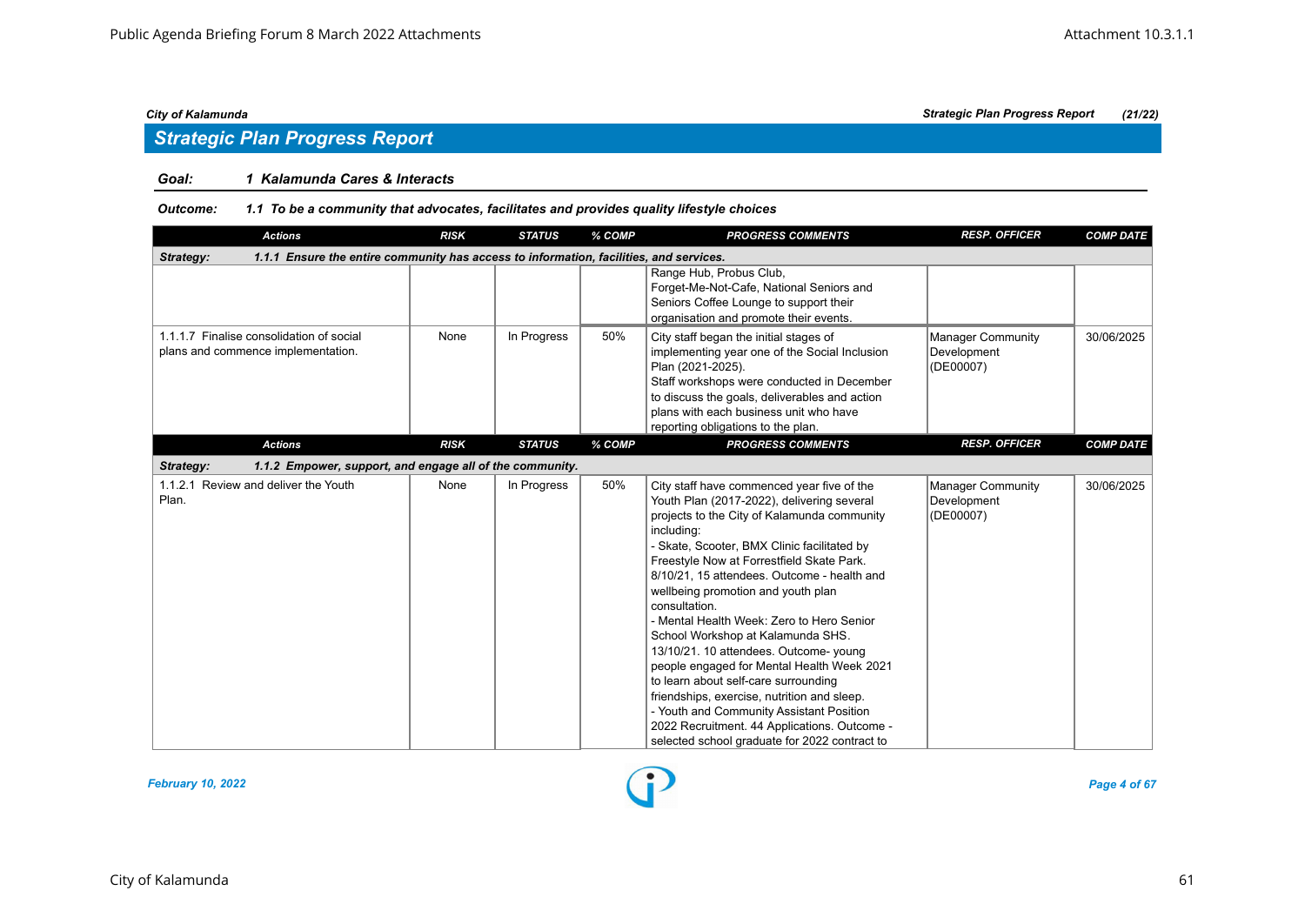# *Strategic Plan Progress Report*

# *Goal: 1 Kalamunda Cares & Interacts*

| <b>Actions</b>                                                        | <b>RISK</b> | <b>STATUS</b> | % COMP | <b>PROGRESS COMMENTS</b>                                                                                                                                                                                                                                                                                                                                                                                                                                                                                                                                                                                                                                                                                                                                                                                                                                                                                                                                                                                                                                                                                                                                                                                                                                                                                | <b>RESP. OFFICER</b> | <b>COMP DATE</b> |  |  |  |  |
|-----------------------------------------------------------------------|-------------|---------------|--------|---------------------------------------------------------------------------------------------------------------------------------------------------------------------------------------------------------------------------------------------------------------------------------------------------------------------------------------------------------------------------------------------------------------------------------------------------------------------------------------------------------------------------------------------------------------------------------------------------------------------------------------------------------------------------------------------------------------------------------------------------------------------------------------------------------------------------------------------------------------------------------------------------------------------------------------------------------------------------------------------------------------------------------------------------------------------------------------------------------------------------------------------------------------------------------------------------------------------------------------------------------------------------------------------------------|----------------------|------------------|--|--|--|--|
| 1.1.2 Empower, support, and engage all of the community.<br>Strategy: |             |               |        |                                                                                                                                                                                                                                                                                                                                                                                                                                                                                                                                                                                                                                                                                                                                                                                                                                                                                                                                                                                                                                                                                                                                                                                                                                                                                                         |                      |                  |  |  |  |  |
|                                                                       |             |               |        | gain new ideas and maintain connection to<br>young people in the community, interests and<br>priorities.<br>- Barista Workshops with Dome Kalamunda.<br>Youth Workshop 25/10/21. 4 attendees.<br>Outcome - improving employability skills for<br>youth job-seekers.<br>- Stirk Park Teddy Bears Picnic Pop Up Play<br>Day. 29/10/21. 150 attendees. Outcome -<br>activated local park and connected community<br>with early years providers.<br>- Anti-theft Screw Crime Prevention Workshop<br>Assistance, Bunnings Kalamunda. 13/10/21.<br>10 Cars, 1 Youth Action Kalamunda (YAK)<br>Volunteer. Outcome - improving awareness in<br>community about City of Kalamunda offerings,<br>YAK volunteering opportunities and crime<br>prevention initiatives.<br>- Zig Zag Early Years Partnership Meeting.<br>16/11/21.<br>- Faire & Co Celebrate Central Christmas<br>Activation 19/11/21. 25 attendees. Outcome -<br>creating excitement and connection to the<br>Central Mall upgrade project.<br>- Thank a Volunteer Day 3/12/21. 5 attendees.<br>Outcome - acknowledgement and<br>appreciation to committee members for their<br>continued efforts in the community.<br>- SEED Young Entrepreneurs Program<br>Participation Evaluation Session. 6/12/21.<br>Outcome - feedback from 2021 program and |                      |                  |  |  |  |  |
|                                                                       |             |               |        |                                                                                                                                                                                                                                                                                                                                                                                                                                                                                                                                                                                                                                                                                                                                                                                                                                                                                                                                                                                                                                                                                                                                                                                                                                                                                                         |                      |                  |  |  |  |  |

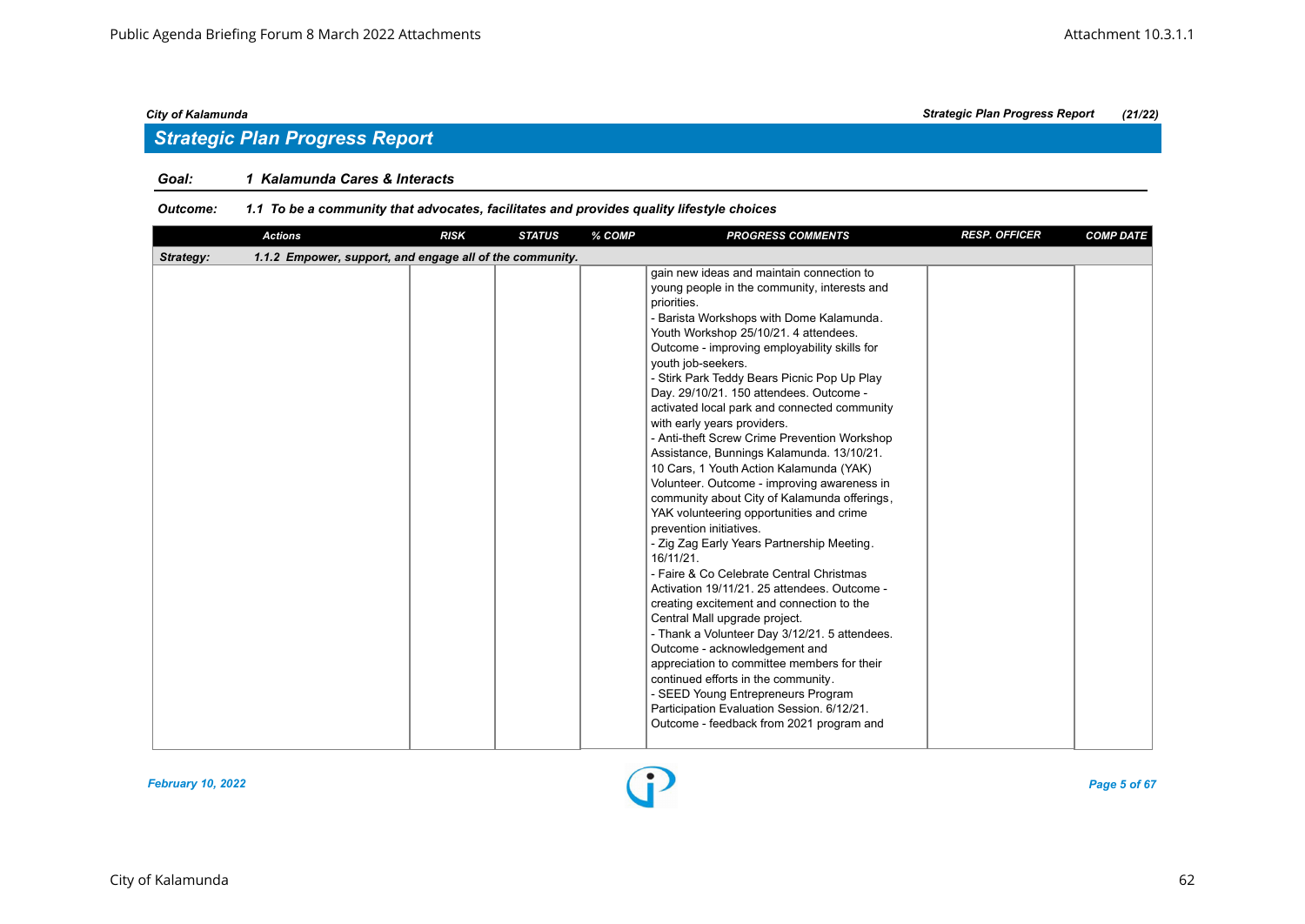# *Strategic Plan Progress Report*

# *Goal: 1 Kalamunda Cares & Interacts*

| <b>Actions</b>                                                        | <b>RISK</b> | <b>STATUS</b> | % COMP | <b>PROGRESS COMMENTS</b>                                                                                                                                                                                                                                                                                                                                                                                                                                                                                                                                                                                                                                                                                                                                                                                                                                                                                                                                                                                                                                                                                                                                                                                                                                                                                   | <b>RESP. OFFICER</b> | <b>COMP DATE</b> |  |  |  |
|-----------------------------------------------------------------------|-------------|---------------|--------|------------------------------------------------------------------------------------------------------------------------------------------------------------------------------------------------------------------------------------------------------------------------------------------------------------------------------------------------------------------------------------------------------------------------------------------------------------------------------------------------------------------------------------------------------------------------------------------------------------------------------------------------------------------------------------------------------------------------------------------------------------------------------------------------------------------------------------------------------------------------------------------------------------------------------------------------------------------------------------------------------------------------------------------------------------------------------------------------------------------------------------------------------------------------------------------------------------------------------------------------------------------------------------------------------------|----------------------|------------------|--|--|--|
| 1.1.2 Empower, support, and engage all of the community.<br>Strategy: |             |               |        |                                                                                                                                                                                                                                                                                                                                                                                                                                                                                                                                                                                                                                                                                                                                                                                                                                                                                                                                                                                                                                                                                                                                                                                                                                                                                                            |                      |                  |  |  |  |
|                                                                       |             |               |        | idea brainstorming to improve the project in<br>2022.<br>- Crafty Christmas Workshop, Hartfield Park<br>Junior Christmas Event, 8/12/21, 254<br>participants attended. Outcome -<br>intergenerational engagement and enhancing<br>community connection.<br>- Schools Out! Pool Party. 16/12/21. Outcome<br>- youth recreation and connection to local<br>facility at Kalamunda Water Park.<br>- Student Citizenship Awards Program 29<br>schools participated. \$40 book voucher and<br>certificate for selected student from each<br>school. Outcome - young excelling students<br>nominated by school and receive recognition<br>for their efforts.<br>- Youth Action Kalamunda: 3x meetings<br>(12/10, 16/11, 7/12). Networking Event 14/11.<br>Volunteers at Anti-theft screws workshop,<br>Faire & Co workshop, Thank a Volunteer Day,<br>School's Out Pool Party. Outcome - local<br>leaders and changemakers supported to<br>improve community through events,<br>volunteering and advocacy.<br>- Youth Plan 2023-2028 Development:<br>Forrestfield Night Market Engagement (8/10)<br>10 engaged, (12/11) 20 engaged, Kalamunda<br>SHS 'Kalamunda Day' (22/10) 100 youth,<br>Kalamunda Library Pop Up (10/11) 10<br>engaged, Kalamunda Secondary Education<br>Support Centre Council Chambers Visit |                      |                  |  |  |  |

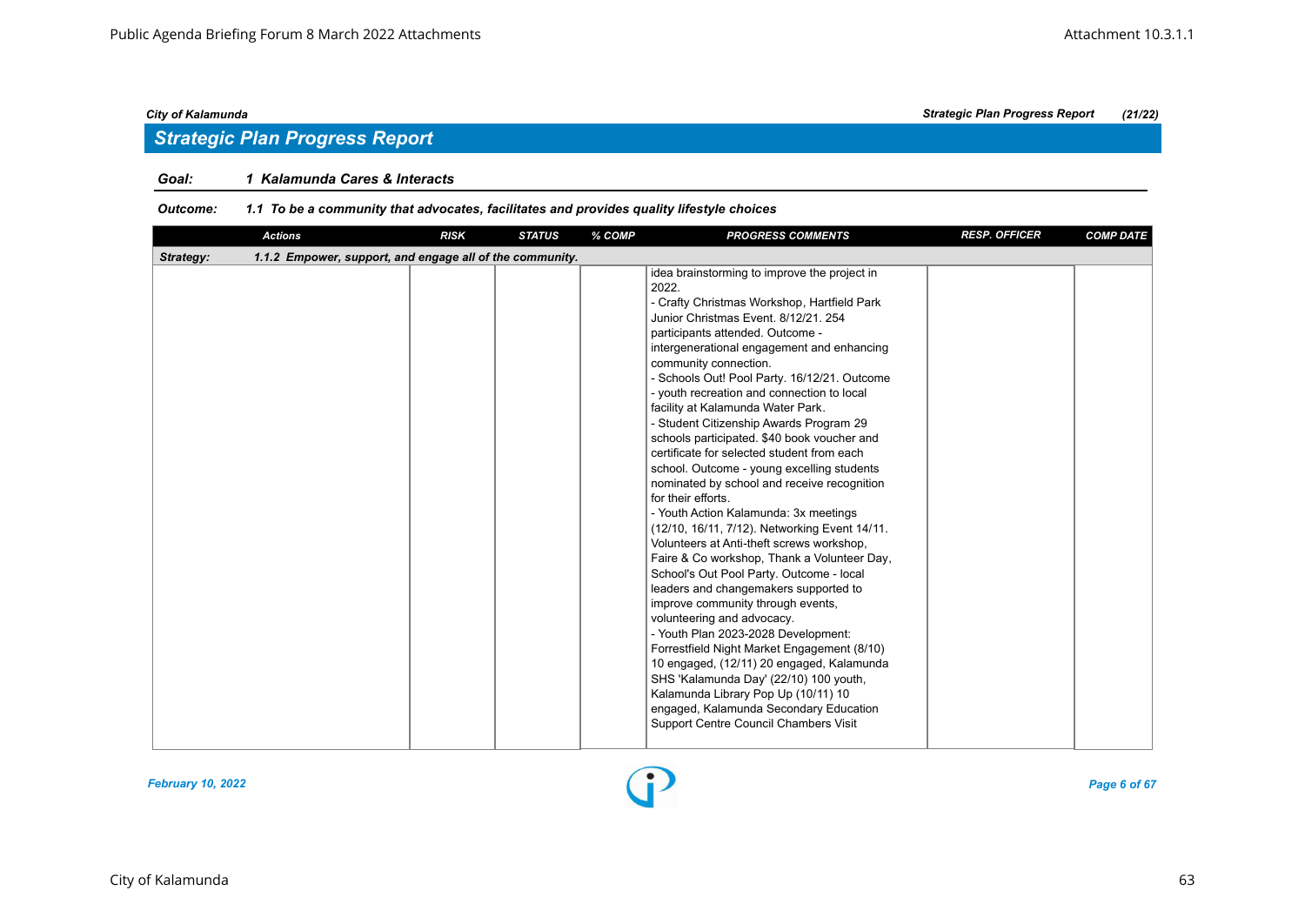# *Strategic Plan Progress Report*

# *Goal: 1 Kalamunda Cares & Interacts*

| <b>Actions</b>                                                           | <b>RISK</b> | <b>STATUS</b> | % COMP | <b>PROGRESS COMMENTS</b>                                                                                                                                                                                                                                                                                                                                                                                                                                                                                                                                                            | <b>RESP. OFFICER</b>                                 | <b>COMP DATE</b> |  |  |  |
|--------------------------------------------------------------------------|-------------|---------------|--------|-------------------------------------------------------------------------------------------------------------------------------------------------------------------------------------------------------------------------------------------------------------------------------------------------------------------------------------------------------------------------------------------------------------------------------------------------------------------------------------------------------------------------------------------------------------------------------------|------------------------------------------------------|------------------|--|--|--|
| 1.1.2 Empower, support, and engage all of the community.<br>Strategy:    |             |               |        |                                                                                                                                                                                                                                                                                                                                                                                                                                                                                                                                                                                     |                                                      |                  |  |  |  |
|                                                                          |             |               |        | (26/11) 3 youth, online survey (140+), artwork<br>commission 'Youth of the Future' by Leah<br>Addison. Outcome - gathering data about the<br>priorities and interests of the new generation<br>of youth in the community.                                                                                                                                                                                                                                                                                                                                                           |                                                      |                  |  |  |  |
| 1.1.2.2 Review and deliver the<br>Reconciliation Action Plan.            | None        | In Progress   | 50%    | Continued engagement with Reference Group<br>- Excellent NAIDOC week celebrations led by<br>local elder Nick Abrahams and Little Durum<br>Dancers. NAIDOC celebrations ran for the<br>week and the Visitor Centre showcased<br>aboriginal art for sale with a central display.<br>One Reference Group meeting held, these<br>have been scheduled for every two months.<br>City RAP has reached the end of its two year<br>period. We have commenced negotiations to<br>produce a new RAP with Reconciliation<br>Australia. Cost of \$1500 - this will be a further<br>Innovate RAP. | Manager Economic &<br>Cultural Services<br>(CSS001)  | 30/06/2025       |  |  |  |
| 1.1.2.47 Review and implement the<br>Disability Access & Inclusion Plan. | None        | In Progress   | 50%    | City staff have developed a new Inclusive<br>Kalamunda Social Inclusion Plan 2021-2025<br>and this plan incorporates deliverables from<br>the previous Disability Access and Inclusion<br>Plan (DAIP). Progress has subsequently<br>been made on the following:<br>- Seven Disability and Carers Advisory<br>Committee (DACAC) nominations received (5<br>individuals and 2 local organisations)<br>endorsed by Council at the December OCM.<br>- Mental Health Week - 12 October, 45<br>participants. Visit to Kalamunda Secondary<br>Education Support Centre (KSESC). Mental     | <b>Manager Community</b><br>Development<br>(DE00007) | 30/06/2025       |  |  |  |

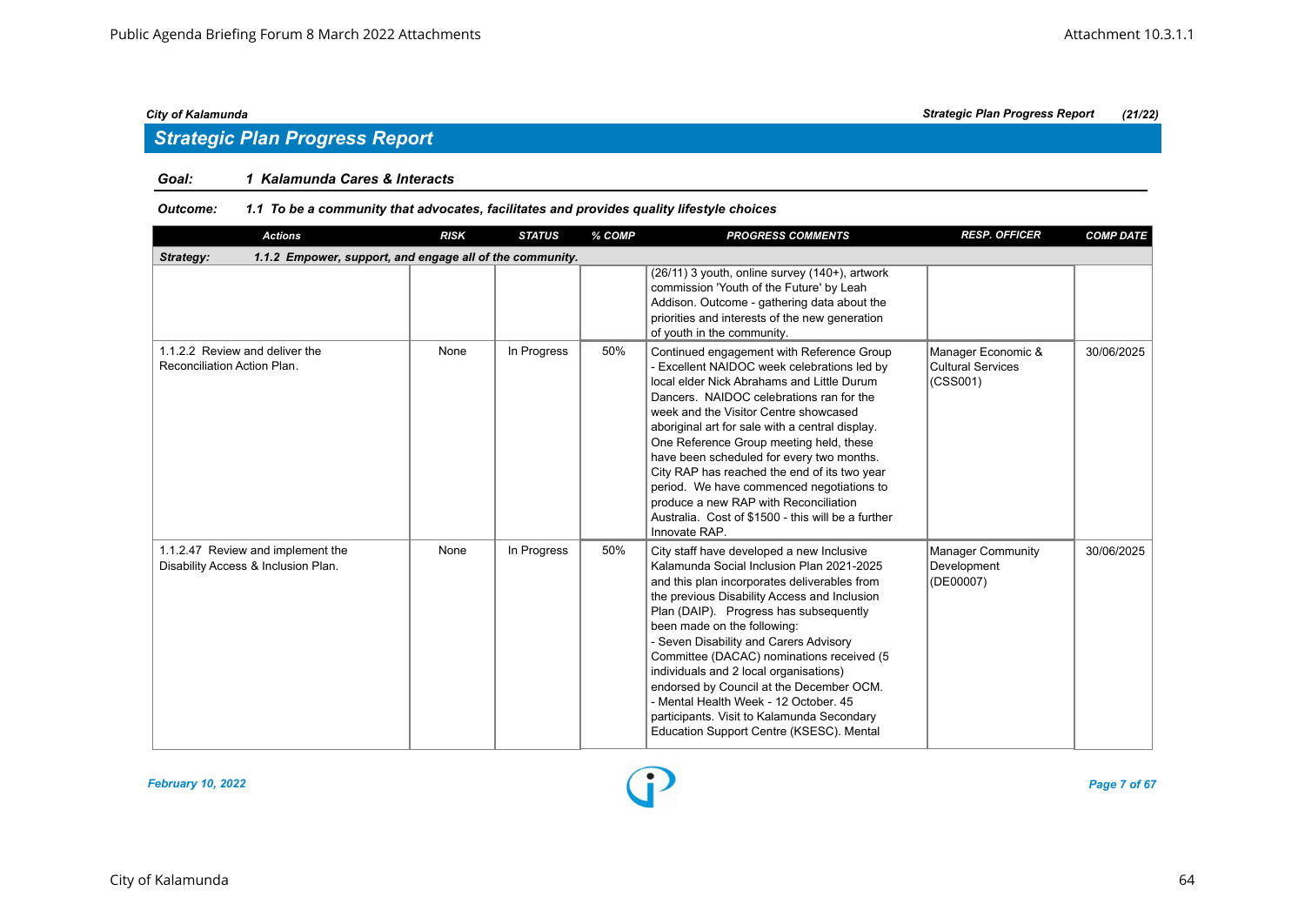# *Goal: 1 Kalamunda Cares & Interacts*

### *Outcome: 1.1 To be a community that advocates, facilitates and provides quality lifestyle choices*

| <b>Actions</b>                                                        | <b>RISK</b> | <b>STATUS</b> | % COMP | <b>PROGRESS COMMENTS</b>                                                                                                                                                                                                                                                                                                                                                                                                                                                                                                                                                                                                                                                                                                                                                                                                                                                                                                                                                                                                                                                                                                                                                                                                                                                   | <b>RESP. OFFICER</b> | <b>COMP DATE</b> |
|-----------------------------------------------------------------------|-------------|---------------|--------|----------------------------------------------------------------------------------------------------------------------------------------------------------------------------------------------------------------------------------------------------------------------------------------------------------------------------------------------------------------------------------------------------------------------------------------------------------------------------------------------------------------------------------------------------------------------------------------------------------------------------------------------------------------------------------------------------------------------------------------------------------------------------------------------------------------------------------------------------------------------------------------------------------------------------------------------------------------------------------------------------------------------------------------------------------------------------------------------------------------------------------------------------------------------------------------------------------------------------------------------------------------------------|----------------------|------------------|
| Strategy:<br>1.1.2 Empower, support, and engage all of the community. |             |               |        |                                                                                                                                                                                                                                                                                                                                                                                                                                                                                                                                                                                                                                                                                                                                                                                                                                                                                                                                                                                                                                                                                                                                                                                                                                                                            |                      |                  |
|                                                                       |             |               |        | wellbeing activities were conducted and the<br>smoothie bike was a great success. Outcome:<br>Connection to the community and<br>strengthening of partnership with KSESC.<br>- Carers Week 14 October. Funding was<br>obtained to conduct a Carers Wellbeing Walk<br>followed by a picnic lunch. 15 participants.<br>Stirk Park. Outcome: Carers were able to<br>network, share ideas, meet new Carers,<br>connect and support each other.<br>- Barista Workshop 15 December. Partnership<br>with Dome. 3 participants living with a<br>disability along with their support worker.<br>Outcome: participants gained the skills and<br>confidence to move forward for potential<br>employment in the Barista industry.<br>- International Day of People with Disability 3<br>December. City staff disability awareness<br>training. Five guest speakers from Building<br>Friendships spoke to staff about what their<br>day is like living with a disability. Staff were<br>given the opportunity to ask questions.<br>Outcome: staff learnt about the struggles<br>faced by people with a disability on a daily<br>basis. A great way to raise awareness and<br>educate staff on inclusivity.<br>- The Accessible Event Guide is currently<br>being developed by Officers. |                      |                  |
| <b>Actions</b>                                                        | <b>RISK</b> | <b>STATUS</b> | % COMP | <b>PROGRESS COMMENTS</b>                                                                                                                                                                                                                                                                                                                                                                                                                                                                                                                                                                                                                                                                                                                                                                                                                                                                                                                                                                                                                                                                                                                                                                                                                                                   | <b>RESP. OFFICER</b> | <b>COMP DATE</b> |
| 1.1.3 Facilitate opportunities to pursue learning.<br>Strategy:       |             |               |        |                                                                                                                                                                                                                                                                                                                                                                                                                                                                                                                                                                                                                                                                                                                                                                                                                                                                                                                                                                                                                                                                                                                                                                                                                                                                            |                      |                  |
|                                                                       |             |               |        |                                                                                                                                                                                                                                                                                                                                                                                                                                                                                                                                                                                                                                                                                                                                                                                                                                                                                                                                                                                                                                                                                                                                                                                                                                                                            |                      |                  |
|                                                                       |             |               |        |                                                                                                                                                                                                                                                                                                                                                                                                                                                                                                                                                                                                                                                                                                                                                                                                                                                                                                                                                                                                                                                                                                                                                                                                                                                                            |                      |                  |

*February 10, 2022 Page 8 of 67*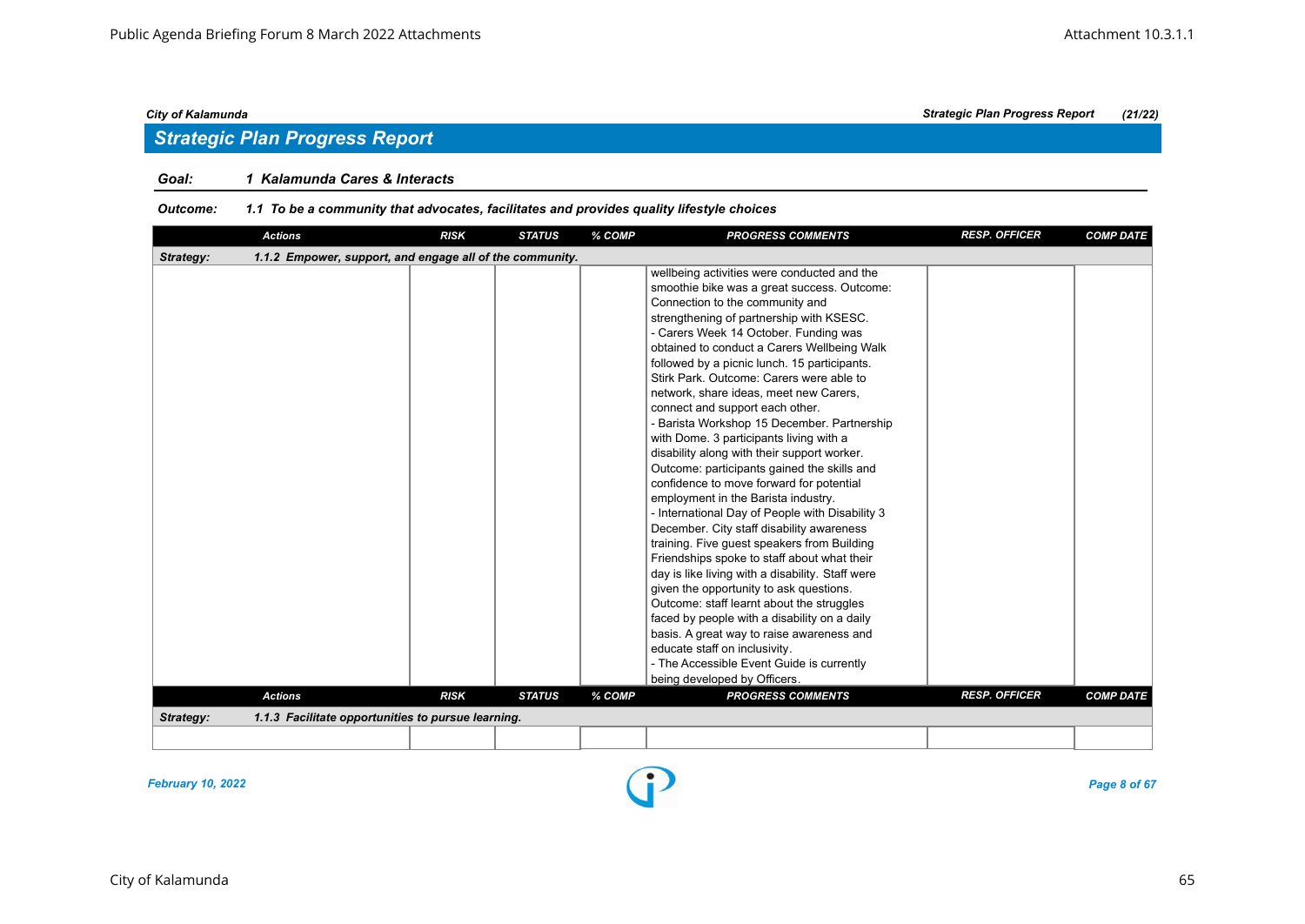# *Strategic Plan Progress Report*

# *Goal: 1 Kalamunda Cares & Interacts*

### *Outcome: 1.1 To be a community that advocates, facilitates and provides quality lifestyle choices*

| <b>Actions</b>                                                                                                             | <b>RISK</b> | <b>STATUS</b>      | % COMP | <b>PROGRESS COMMENTS</b>                                                                                                                                                                                                                                                                                                                                                                                                  | <b>RESP. OFFICER</b>                                | <b>COMP DATE</b> |  |  |  |
|----------------------------------------------------------------------------------------------------------------------------|-------------|--------------------|--------|---------------------------------------------------------------------------------------------------------------------------------------------------------------------------------------------------------------------------------------------------------------------------------------------------------------------------------------------------------------------------------------------------------------------------|-----------------------------------------------------|------------------|--|--|--|
| 1.1.3 Facilitate opportunities to pursue learning.<br>Strategy:                                                            |             |                    |        |                                                                                                                                                                                                                                                                                                                                                                                                                           |                                                     |                  |  |  |  |
| 1.1.3.3 Implement strategic review<br>recommendations for enhancement to<br>library services.                              | None        | In Progress        | 55%    | The City has recently completed upgrades to<br>Library software which will improve efficiency<br>and provide a more streamlined experience<br>for checking in books.                                                                                                                                                                                                                                                      | Manager Economic &<br>Cultural Services<br>(CSS001) | 30/06/2025       |  |  |  |
| 1.1.3.5 Coordinate the relocation of the<br>Forrestfield Library to release the current<br>site for sale.                  | None        | In Progress        | 60%    | Project Group has been established and<br>weekly actions are being managed. Brief and<br>scope delivered to the Assets team for<br>creation and procurement of architectural<br>brief. Business Case produced for the<br>relocation with associated costs, Alternative<br>valuation received from Savilles - work on<br>agreement for progression of sale. Lease<br>documentation from Hawaiian under Director<br>review. | Manager Economic &<br>Cultural Services<br>(CSS001) | 30/06/2022       |  |  |  |
| 1.1.3.6 Commence planning and<br>advocacy for relocation of a new library in<br>the High Wycombe South hub<br>development. | None        | <b>Not Started</b> | $0\%$  | Hold                                                                                                                                                                                                                                                                                                                                                                                                                      | Manager Economic &<br>Cultural Services<br>(CSS001) | 30/06/2025       |  |  |  |

| <b>Actions</b>                                                             | <b>RISK</b> | <b>STATUS</b> | % COMP | <b>PROGRESS COMMENTS</b>                                                                                                                                                                                                                                                                                                           | <b>RESP. OFFICER</b>                                               | <b>COMP DATE</b> |  |  |  |
|----------------------------------------------------------------------------|-------------|---------------|--------|------------------------------------------------------------------------------------------------------------------------------------------------------------------------------------------------------------------------------------------------------------------------------------------------------------------------------------|--------------------------------------------------------------------|------------------|--|--|--|
| 1.2.1 Facilitate a safe community environment.<br>Strategy:                |             |               |        |                                                                                                                                                                                                                                                                                                                                    |                                                                    |                  |  |  |  |
| 1.2.1.1 Implement the Community Safety<br>& Crime Prevention Plan 2020-25. | None        | In Progress   | 50%    | Actions and strategies addressed in the<br>Community Safety and Crime Prevention Plan<br>are being actioned as per the plan dictates,<br>and some of these for the last quarter include:<br>- Bunnings Kalamunda, Forrestfield Police<br>Station, and the City of Kalamunda came<br>together on Saturday 13/11/2021 to run a drive | Manager<br>Environmental Health &<br>Community Safety<br>(AC00064) | 30/06/2025       |  |  |  |

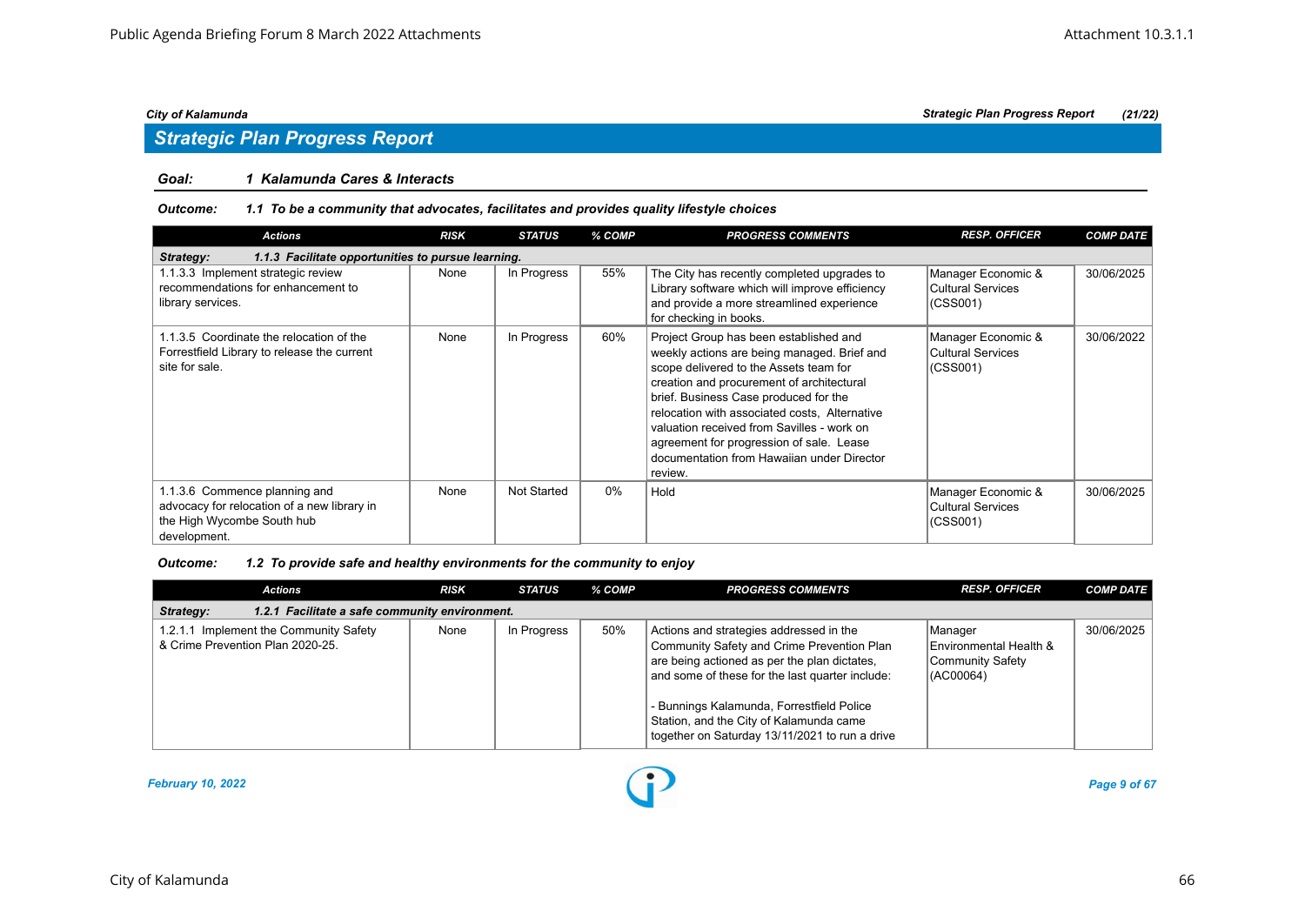# *Strategic Plan Progress Report*

# *Goal: 1 Kalamunda Cares & Interacts*

| <b>Actions</b>                                                          | <b>RISK</b> | <b>STATUS</b> | % COMP | <b>PROGRESS COMMENTS</b>                                                                                                                                                                                                                                                                                                                                                                                                                                                                                                                                                                                                                                                  | <b>RESP. OFFICER</b>                             | <b>COMP DATE</b> |  |  |  |  |
|-------------------------------------------------------------------------|-------------|---------------|--------|---------------------------------------------------------------------------------------------------------------------------------------------------------------------------------------------------------------------------------------------------------------------------------------------------------------------------------------------------------------------------------------------------------------------------------------------------------------------------------------------------------------------------------------------------------------------------------------------------------------------------------------------------------------------------|--------------------------------------------------|------------------|--|--|--|--|
| Strategy:<br>1.2.1 Facilitate a safe community environment.             |             |               |        |                                                                                                                                                                                                                                                                                                                                                                                                                                                                                                                                                                                                                                                                           |                                                  |                  |  |  |  |  |
|                                                                         |             |               |        | through Anti-Theft Screw Project.<br>- Contributed support for the daily vaccinations<br>sub committee.<br>- Man-Up Workshops: Forrestfield public<br>library and Lesmurdie Library 28th of October<br>and 2nd November: Approx. 5 People<br>attended.<br>- Deployment of variable message boards to<br>address hooning and anti-social behaviour.                                                                                                                                                                                                                                                                                                                        |                                                  |                  |  |  |  |  |
| 1.2.1.2 Undertake Annual Bushfire<br>Readiness and Assessments Program. | None        | In Progress   | 61%    | The Fire Hazard Reduction Notice (FHRN)<br>was gazetted and issued with the rates in July<br>2021.<br>The 2021/22 Fire Hazard Assessment Plan<br>started in August, with pre-season inspection<br>appointments provided by the City's Fire<br>Control Officers (FCO's) with Compliance<br>inspections starting 1 November 2021,<br>concluding 31 March 2022.<br>The City's communication plan continues.<br>Inspections commenced 1 November 2021<br>and concluded 23 December 2021 for the<br>Christmas break and recommenced in<br>January 2022.<br>This reporting period (1 October 2021 - 31<br>December 2021)<br>Total inspections - 2890<br>Work orders issued -732 | <b>Coordinator Community</b><br>Safety (AC00018) | 30/06/2025       |  |  |  |  |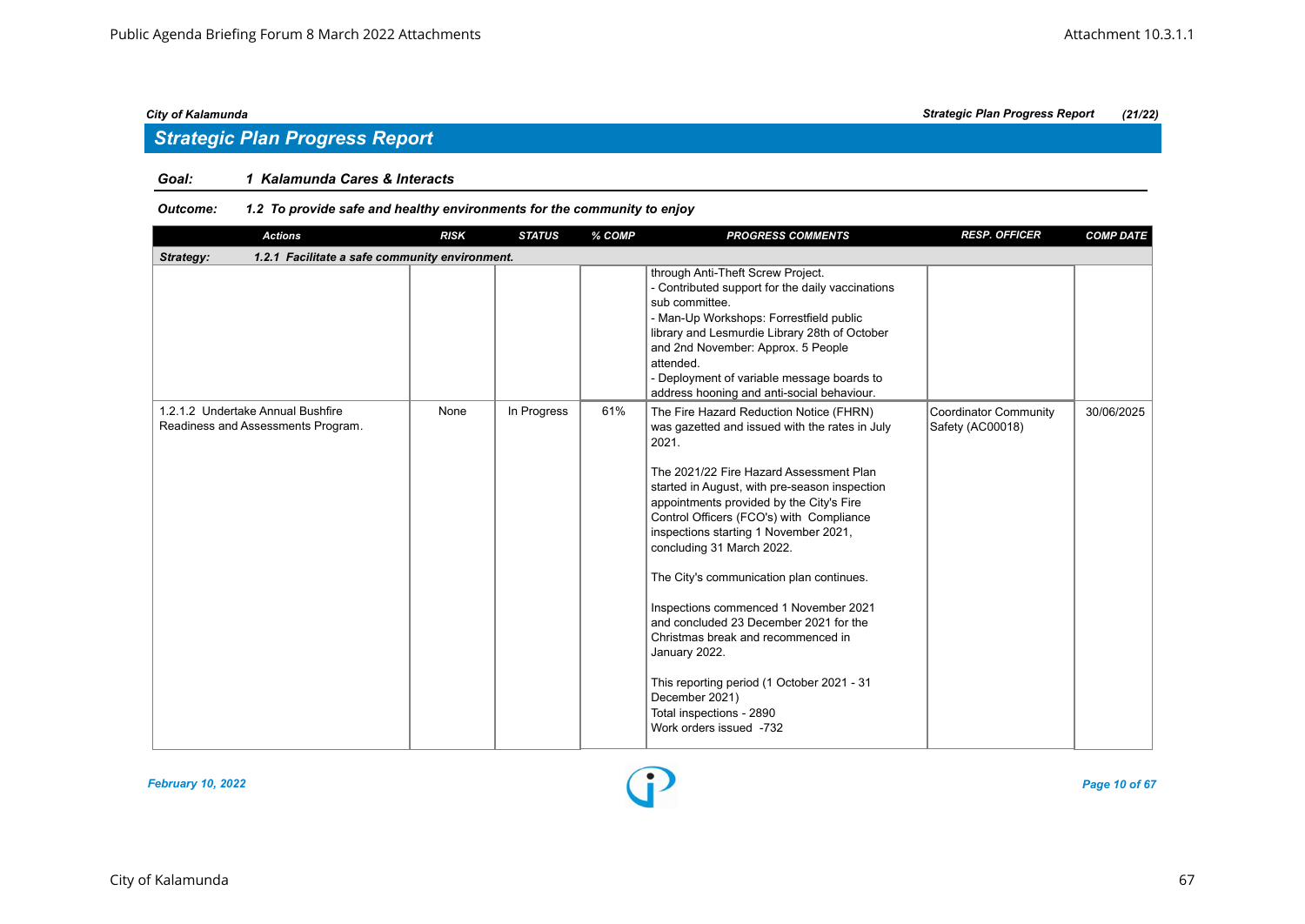# *Strategic Plan Progress Report*

# *Goal: 1 Kalamunda Cares & Interacts*

| <b>Actions</b>                                                                     | <b>RISK</b> | <b>STATUS</b> | % COMP | <b>PROGRESS COMMENTS</b>                                                                                                                                                                                                                                                                                                                                                                                                                                                                                                                                                                                                                                                                                                                                                                                                                                                                                                                               | <b>RESP. OFFICER</b>                             | <b>COMP DATE</b> |  |  |  |  |
|------------------------------------------------------------------------------------|-------------|---------------|--------|--------------------------------------------------------------------------------------------------------------------------------------------------------------------------------------------------------------------------------------------------------------------------------------------------------------------------------------------------------------------------------------------------------------------------------------------------------------------------------------------------------------------------------------------------------------------------------------------------------------------------------------------------------------------------------------------------------------------------------------------------------------------------------------------------------------------------------------------------------------------------------------------------------------------------------------------------------|--------------------------------------------------|------------------|--|--|--|--|
| Strategy:<br>1.2.1 Facilitate a safe community environment.                        |             |               |        |                                                                                                                                                                                                                                                                                                                                                                                                                                                                                                                                                                                                                                                                                                                                                                                                                                                                                                                                                        |                                                  |                  |  |  |  |  |
|                                                                                    |             |               |        | Follow up inspections - 2853<br>Infringements issued - 47<br>Inspections requiring no further action - 2151<br>Total number of Variations issued - 152<br>Permits issued from 1 October 2021 to 30<br>November - 106                                                                                                                                                                                                                                                                                                                                                                                                                                                                                                                                                                                                                                                                                                                                   |                                                  |                  |  |  |  |  |
| 1.2.1.3 Local Emergency Management<br>Arrangements are reviewed and<br>maintained. | None        | In Progress   | 51%    | It is a requirement that all Local Governments<br>are required to review their Local Emergency<br>Management Arrangements (LEMA) each<br>year, or after any major incident occurring. As<br>a result of the COVID-19 pandemic, the City<br>will conduct a review once the pandemic crisis<br>passes. A major review is undertaken at least<br>every 5 years. The next LEMA major review is<br>due to be completed by 2025.<br>The City has conducted its Local Emergency<br>Management Committee meetings as<br>required, with the next meeting scheduled to<br>be conducted in November 2021.<br>The City also completed its requirement to<br>conduct a training exercise, which was a<br>Hazmat scenario involving the LEMC and<br>some other external agencies relevant to the<br>incident. The exercise was conducted at the<br>City on 26 August 2021.<br>The City continues to review and update its<br>Local Emergency Management Arrangements | <b>Coordinator Community</b><br>Safety (AC00018) | 30/06/2025       |  |  |  |  |

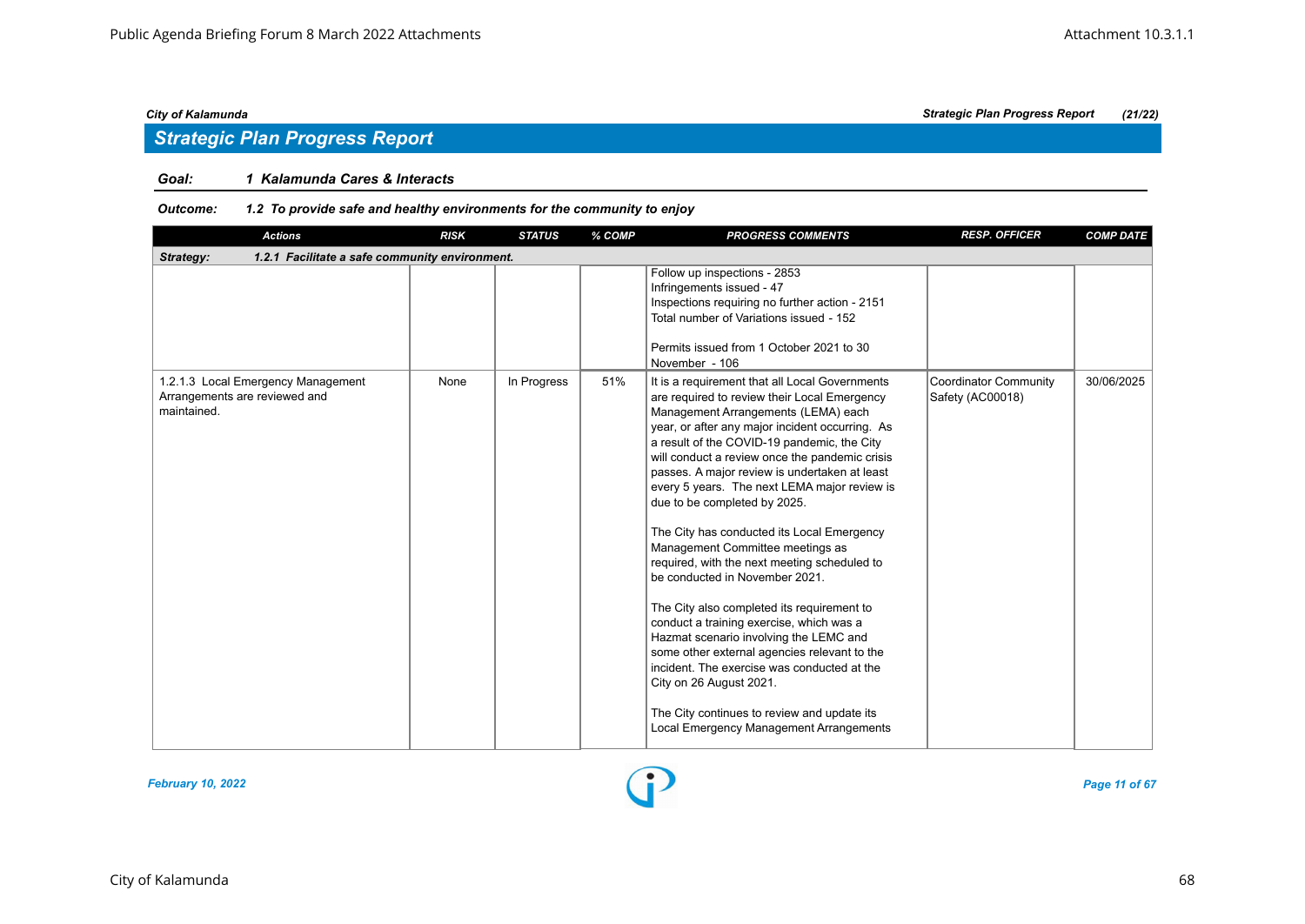### *Goal: 1 Kalamunda Cares & Interacts*

| <b>Actions</b>                                                                                                   | <b>RISK</b> | <b>STATUS</b> | % COMP | <b>PROGRESS COMMENTS</b>                                                                                                                                                                                                                                                                                                                                                                                                                                                                                                                                                                                                                                                                                                                                                                                                                                                                                                                                                                                                                                                                                                              | <b>RESP. OFFICER</b>                                          | <b>COMP DATE</b> |
|------------------------------------------------------------------------------------------------------------------|-------------|---------------|--------|---------------------------------------------------------------------------------------------------------------------------------------------------------------------------------------------------------------------------------------------------------------------------------------------------------------------------------------------------------------------------------------------------------------------------------------------------------------------------------------------------------------------------------------------------------------------------------------------------------------------------------------------------------------------------------------------------------------------------------------------------------------------------------------------------------------------------------------------------------------------------------------------------------------------------------------------------------------------------------------------------------------------------------------------------------------------------------------------------------------------------------------|---------------------------------------------------------------|------------------|
| Strategy:<br>1.2.1 Facilitate a safe community environment.                                                      |             |               |        |                                                                                                                                                                                                                                                                                                                                                                                                                                                                                                                                                                                                                                                                                                                                                                                                                                                                                                                                                                                                                                                                                                                                       |                                                               |                  |
|                                                                                                                  |             |               |        | (LEMA) as required. The last amendment to<br>the arrangements was to update the<br>Emergency Contacts Directory which was<br>completed in December 2021. The next<br>update to this document is due in late March<br>2022.<br>The City has also made a grant submission<br>(Preparing Australian Communities Grant<br>Application), which was submitted in January<br>2022. Community Safety aims to receive<br>funding to upgrade its community engagement<br>fire truck to a more fit for purpose trailer, that<br>can be used in the field to better promote<br>emergency preparedness, building resilience<br>and aiding recovery.<br>The City has also provided a letter of support<br>to a joint application for a Preparing Australian<br>Communities Grant Application with Swan,<br>Mundaring and Eastern Metropolitan Regional<br>Council (EMRC). This application is seeking<br>funds to produce a series of audio visual<br>product, which will be designed to educate the<br>community on our biggest threat, BUSHFIRE.<br>These products will aim to further educate the<br>community on identifying the threat and how |                                                               |                  |
| 1.2.1.5 Deliver upon the City's approved<br>Bushfire Risk Mitigation Plan.<br>Develop a 10 year works program on | None        | In Progress   | 50%    | to mitigate that particular threat.<br>Fire Break improvements and ancillary works<br>funded by DFES for 2020/21 have been<br>completed.                                                                                                                                                                                                                                                                                                                                                                                                                                                                                                                                                                                                                                                                                                                                                                                                                                                                                                                                                                                              | Manager Parks &<br><b>Environmental Services</b><br>(TO00019) | 30/06/2025       |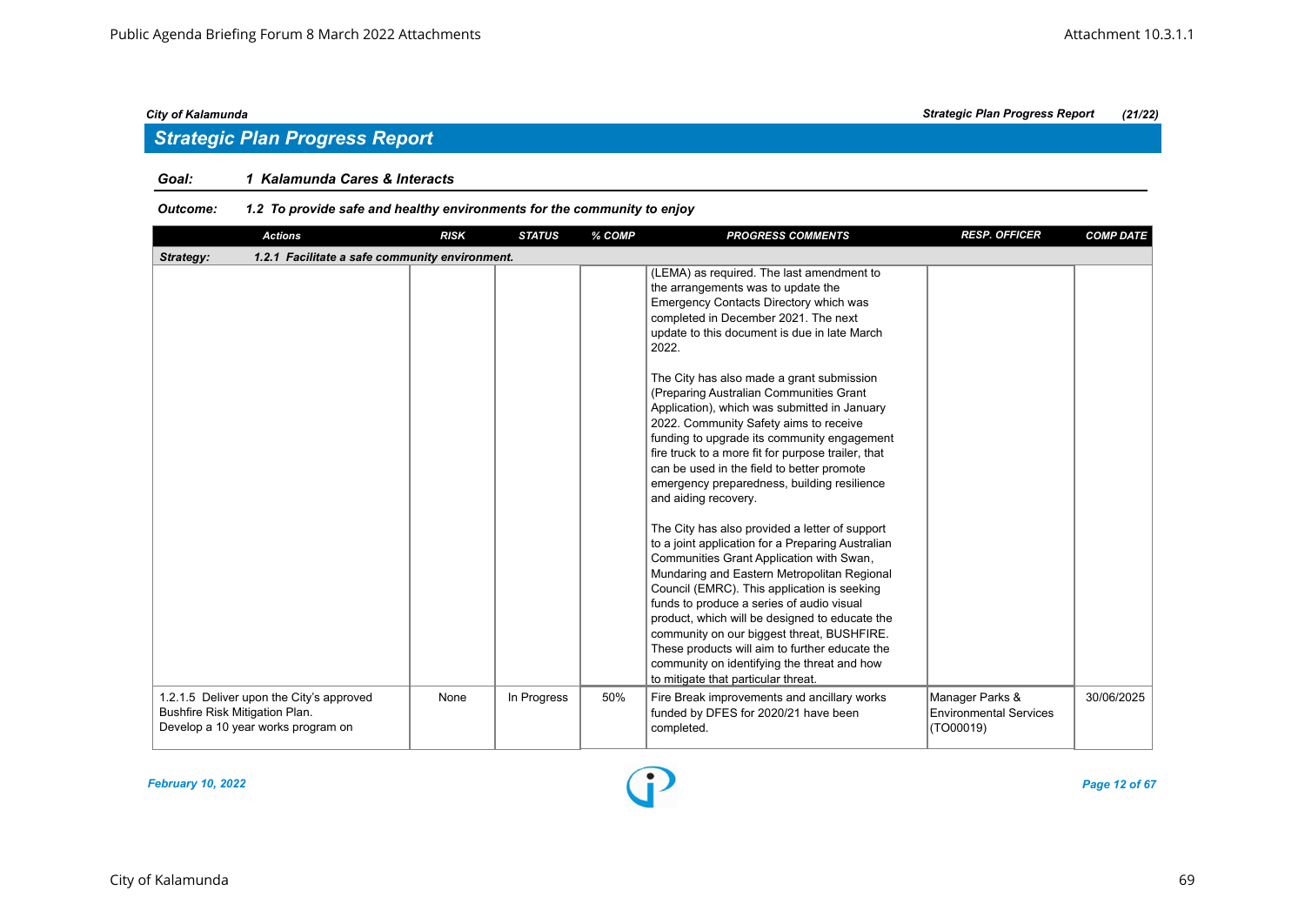# *Strategic Plan Progress Report*

### *Goal: 1 Kalamunda Cares & Interacts*

| <b>Actions</b>                                                                                                                                  | <b>RISK</b> | <b>STATUS</b> | % COMP | <b>PROGRESS COMMENTS</b>                                                                                                                                                                                                                                                                                                                                                                                                                                                                                                                                                                                                                                                                                                                                                                                             | <b>RESP. OFFICER</b>                             | <b>COMP DATE</b> |  |  |  |
|-------------------------------------------------------------------------------------------------------------------------------------------------|-------------|---------------|--------|----------------------------------------------------------------------------------------------------------------------------------------------------------------------------------------------------------------------------------------------------------------------------------------------------------------------------------------------------------------------------------------------------------------------------------------------------------------------------------------------------------------------------------------------------------------------------------------------------------------------------------------------------------------------------------------------------------------------------------------------------------------------------------------------------------------------|--------------------------------------------------|------------------|--|--|--|
| Strategy:<br>1.2.1 Facilitate a safe community environment.                                                                                     |             |               |        |                                                                                                                                                                                                                                                                                                                                                                                                                                                                                                                                                                                                                                                                                                                                                                                                                      |                                                  |                  |  |  |  |
| premise of ongoing external supporting<br>grants from the Emergency Services<br>Levy.                                                           |             |               |        | Senior Fire Mitigation Officer scheduled to<br>commence program development early in<br>2022, after the current fire season.<br>Grant funds have been received to complete<br>additional fire mitigation works on reserves.                                                                                                                                                                                                                                                                                                                                                                                                                                                                                                                                                                                          |                                                  |                  |  |  |  |
| 1.2.1.402 Provide a Ranger service to<br>uphold community and public safety<br>through education and implementation of<br>state and local laws. | None        | In Progress   | 51%    | Maintain and provide Ranger services, to<br>ensure all Ranger related matters are<br>attended to.<br>Update 1 October 2021 - 31 December 2021<br>Cat Local Law update - In December<br>2021 council approved to give local public<br>notification to make a new local Law.<br>Kalamunda Keeping and Control of Cats Local<br>Law 2022 to be advertised for public<br>Comment. The advertising is due to be<br>released in January and submissions close 25<br>February 2022.<br>Dog Local Law update - As a result of the<br>JSC review and decision to reject the City Of<br>Kalamunda Dog Local Law 2019. Community<br>Safety have prepared the Local Law and<br>report to be presented to OCM in February<br>2022 for council to approve for the local law<br>to be re advertised and open for public<br>comment. | <b>Coordinator Community</b><br>Safety (AC00018) | 30/06/2025       |  |  |  |

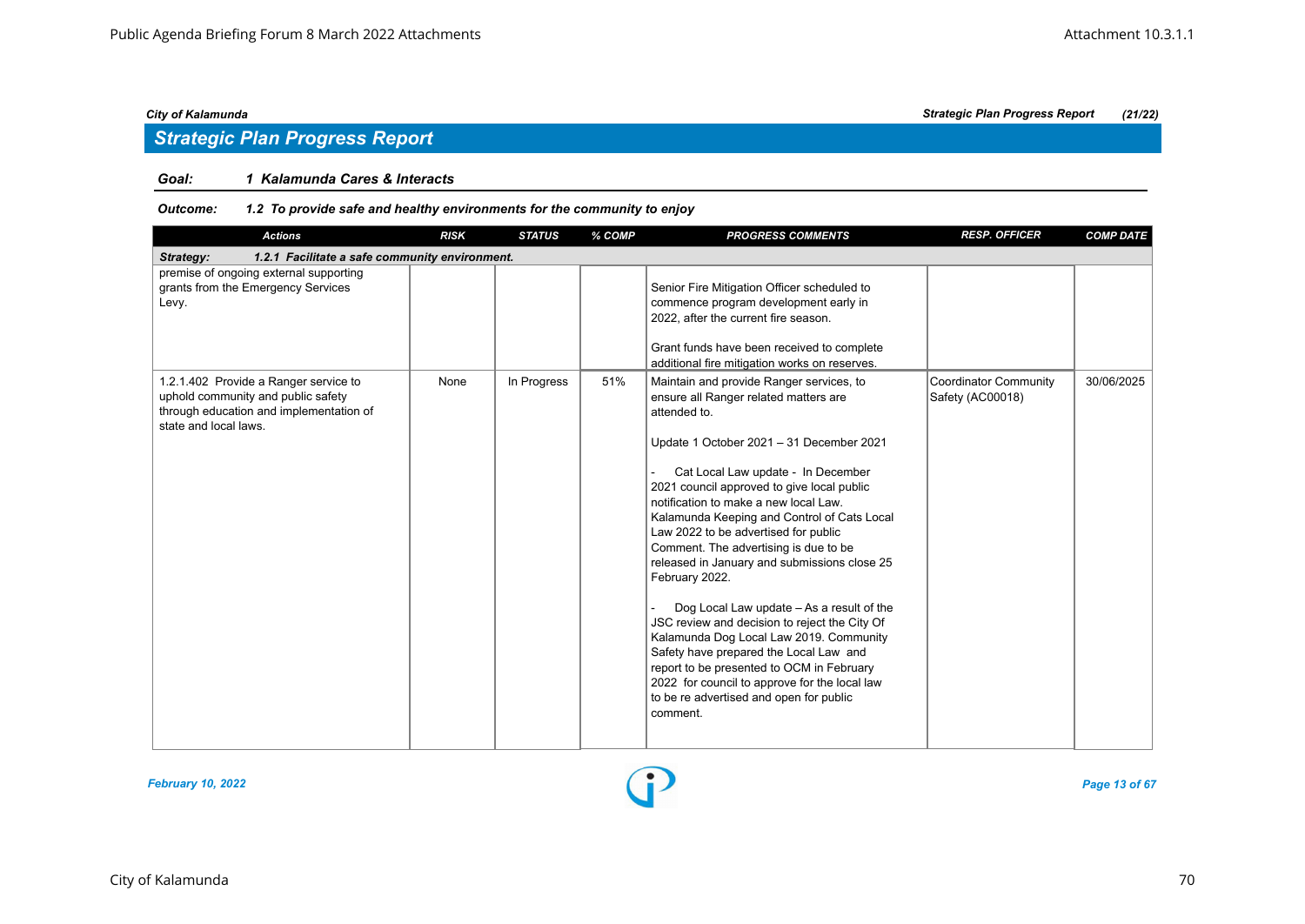# *Goal: 1 Kalamunda Cares & Interacts*

| <b>Actions</b>                                                                                                       | <b>RISK</b> | <b>STATUS</b> | % COMP | <b>PROGRESS COMMENTS</b>                                                                                                                                                                                                                                                                                                                                                                                                                                                                                                                                                                                                                                    | <b>RESP. OFFICER</b>                                                      | <b>COMP DATE</b> |  |  |  |  |
|----------------------------------------------------------------------------------------------------------------------|-------------|---------------|--------|-------------------------------------------------------------------------------------------------------------------------------------------------------------------------------------------------------------------------------------------------------------------------------------------------------------------------------------------------------------------------------------------------------------------------------------------------------------------------------------------------------------------------------------------------------------------------------------------------------------------------------------------------------------|---------------------------------------------------------------------------|------------------|--|--|--|--|
| 1.2.1 Facilitate a safe community environment.<br>Strategy:                                                          |             |               |        |                                                                                                                                                                                                                                                                                                                                                                                                                                                                                                                                                                                                                                                             |                                                                           |                  |  |  |  |  |
|                                                                                                                      |             |               |        | Operational statistics from 1 October 2021 -<br>31 December 2021<br>Dog attacks - 27<br>$\blacksquare$<br>Parking issues - 115<br>Cat related issues - 39<br>$\Delta$<br>Dog registrations - 8470<br>Cat registration - 1456<br>$\sim$<br>Other vehicle related - 42<br>÷.<br>Total customer service requests received -<br>$\blacksquare$<br>1783<br>Fire complaints Rangers - 109<br>$\mathbf{r}$<br>Total infringements issued - 116<br>Total cautions issued - 285<br>CCTV requests - 16<br>$\blacksquare$<br>Dangerous Dogs current - 12<br>Other Ranger related matters - 270<br>Prosecutions - Total 3 with 2 of those<br>pending trial Feb and July |                                                                           |                  |  |  |  |  |
| 1.2.1.403 Review and implement the<br>City's CCTV Strategy to ensure it aligns<br>with current Australian Standards. | None        | In Progress   | 50%    | The Closed Circuit Television (CCTV) strategy<br>continue to be implemented.<br>Actions this quarter include:<br>- 11 requests from Western Australia Police<br>Force for CCTV footage<br>Sites include:<br>- 4 x Hale Rd / Hartfield Roundabout,<br>Forrestfield<br>- 1 x Kalamunda Community Centre,<br>Kalamunda                                                                                                                                                                                                                                                                                                                                         | Manager<br>Environmental Health &<br><b>Community Safety</b><br>(AC00064) | 30/06/2025       |  |  |  |  |

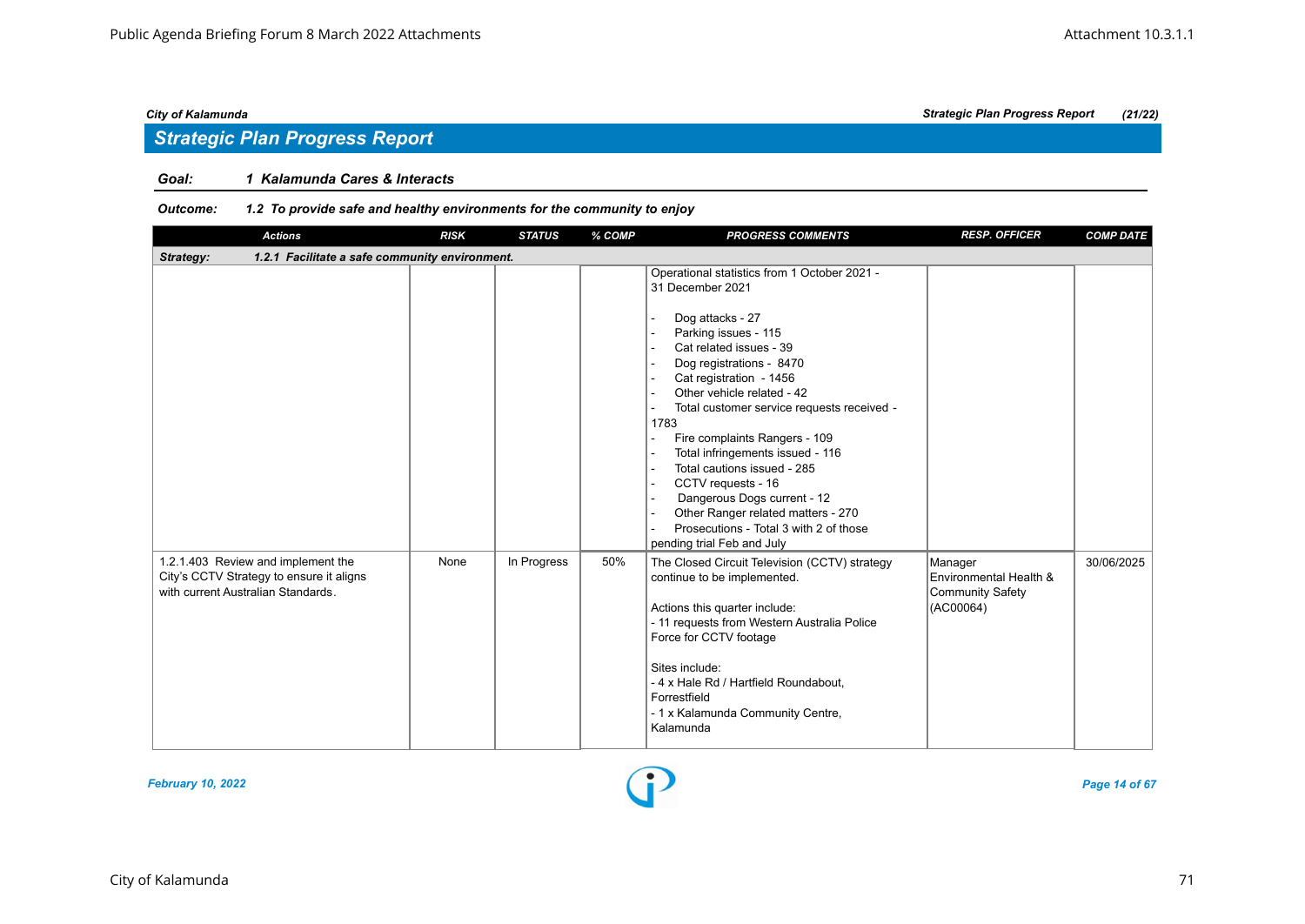# *Strategic Plan Progress Report*

# *Goal: 1 Kalamunda Cares & Interacts*

| <b>Actions</b>                                                                                                                 | <b>RISK</b> | <b>STATUS</b> | % COMP | <b>PROGRESS COMMENTS</b>                                                                                                                                                                                                                                                                                                                                                                                                                                                                                                                                                                                                                                                                                                                                                                                                                                                                              | <b>RESP. OFFICER</b>                                      | <b>COMP DATE</b> |
|--------------------------------------------------------------------------------------------------------------------------------|-------------|---------------|--------|-------------------------------------------------------------------------------------------------------------------------------------------------------------------------------------------------------------------------------------------------------------------------------------------------------------------------------------------------------------------------------------------------------------------------------------------------------------------------------------------------------------------------------------------------------------------------------------------------------------------------------------------------------------------------------------------------------------------------------------------------------------------------------------------------------------------------------------------------------------------------------------------------------|-----------------------------------------------------------|------------------|
| 1.2.1 Facilitate a safe community environment.<br>Strategy:                                                                    |             |               |        |                                                                                                                                                                                                                                                                                                                                                                                                                                                                                                                                                                                                                                                                                                                                                                                                                                                                                                       |                                                           |                  |
|                                                                                                                                |             |               |        | - 1 x Zig Zag carpark, Gooseberry Hill<br>- 2 x Haynes / Railway, Kalamunda<br>- 1 x Lions Lookout. Lesmurdie<br>- 1 x Kalamunda Road, High Wycombe<br>- 1 x Ranger body camera footage, following<br>joint operation with WAPOL.<br>- The City's CCTV Variable message board<br>has also been deployed to the Forrestfield<br>Light Industrial Area / High Wycombe South<br>area due to reports of hooning.<br>- 1 incident of hooning has been reported to<br>the City which was recorded on camera and<br>provided to WAPOL.<br>- Service Policy 15: Closed-Circuit Television<br>(CCTV) Surveillance was endorsed by Council<br>on the 12 October 2021<br>- Positive feedback received from Glenn<br>South, Acting Officer in Charge Forrestfield<br>Police regarding the City's CCTV and<br>Community Safety staff mentioned at the<br>November Local Emergency Management<br>Committee meeting. |                                                           |                  |
| 1.2.1.405 Provide an Environmental<br>Health Service that protects and<br>enhances the safety and amenity of the<br>community. | None        | In Progress   | 50%    | Environmental Health continue to monitor and<br>investigate public health risks within the<br>community.<br>Key result for this quarter include;<br>- 2,055 records completed<br>- 18 on-site wastewater applications received<br>- 42 public buildings assessed<br>- 53 other health premises assessed<br>(including caravan parks, skin penetration etc)                                                                                                                                                                                                                                                                                                                                                                                                                                                                                                                                            | Coordinator<br>Environmental Health<br>Services (CS00006) | 30/06/2025       |

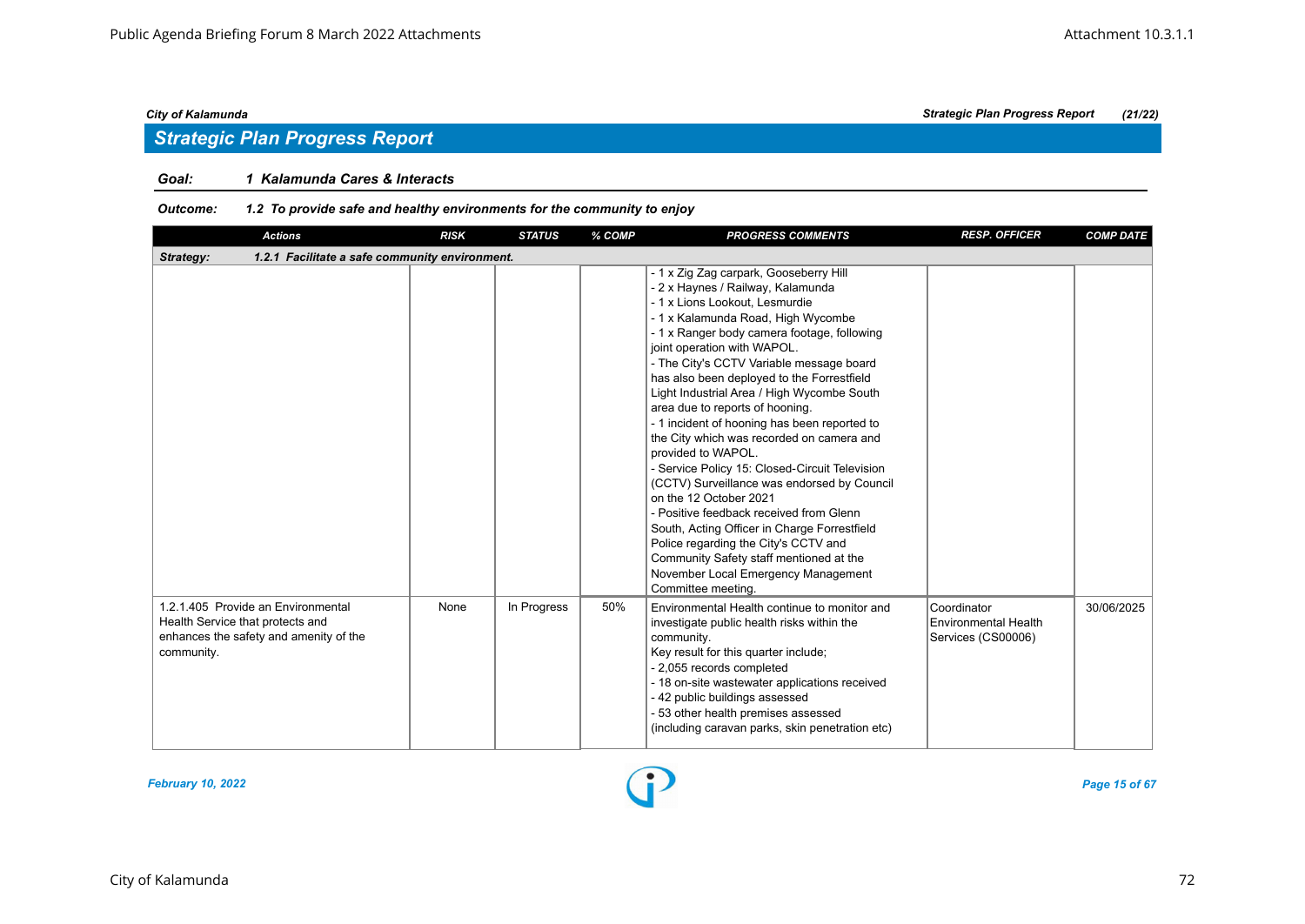# *Strategic Plan Progress Report*

# *Goal: 1 Kalamunda Cares & Interacts*

| <b>Actions</b>                                                    | <b>RISK</b> | <b>STATUS</b> | % COMP | <b>PROGRESS COMMENTS</b>                                                                                                                                                                                                                                                                                                                                                                                                                                                                                                                                                                                                                             | <b>RESP. OFFICER</b>                                             | <b>COMP DATE</b> |  |  |  |
|-------------------------------------------------------------------|-------------|---------------|--------|------------------------------------------------------------------------------------------------------------------------------------------------------------------------------------------------------------------------------------------------------------------------------------------------------------------------------------------------------------------------------------------------------------------------------------------------------------------------------------------------------------------------------------------------------------------------------------------------------------------------------------------------------|------------------------------------------------------------------|------------------|--|--|--|
| 1.2.1 Facilitate a safe community environment.<br>Strategy:       |             |               |        |                                                                                                                                                                                                                                                                                                                                                                                                                                                                                                                                                                                                                                                      |                                                                  |                  |  |  |  |
|                                                                   |             |               |        | - 93 Health related applications approved such<br>as management plans, licences, registrations<br>and permits.<br>- 184 Aerobic treatment unit service reports<br>received<br>- 8 event application reviewed<br>- 19 water samples undertaken<br>- Mosquito control program commenced in<br>November, including adult mosquito trapping<br>and 450 storm water drains treated with<br>larvicide.<br>- Asbestos awareness month was promoted<br>with a stall outside Bunnings with information<br>on handling asbestos.<br>- Currently liaising with Department of Water<br>and Environmental Regulation in establishing<br>a light industry program. |                                                                  |                  |  |  |  |
| 1.2.1.470 Prepare and implement a Food<br>Safety Assessment Plan. | None        | In Progress   | 50%    | The Environmental Health team continue to<br>provide a food safety service to the<br>community<br>- Food Safety Assessment Plan has been<br>completed and ready to implement.<br>- 23 food business registration applications<br>approved<br>- 161 Food Safety assessments have been<br>completed this quarter<br>- 39 food stalls permits issued<br>- 20 additional food stall at the City's markets<br>approved.<br>- 10 Food complaints received.                                                                                                                                                                                                 | Coordinator<br><b>Environmental Health</b><br>Services (CS00006) | 30/06/2025       |  |  |  |

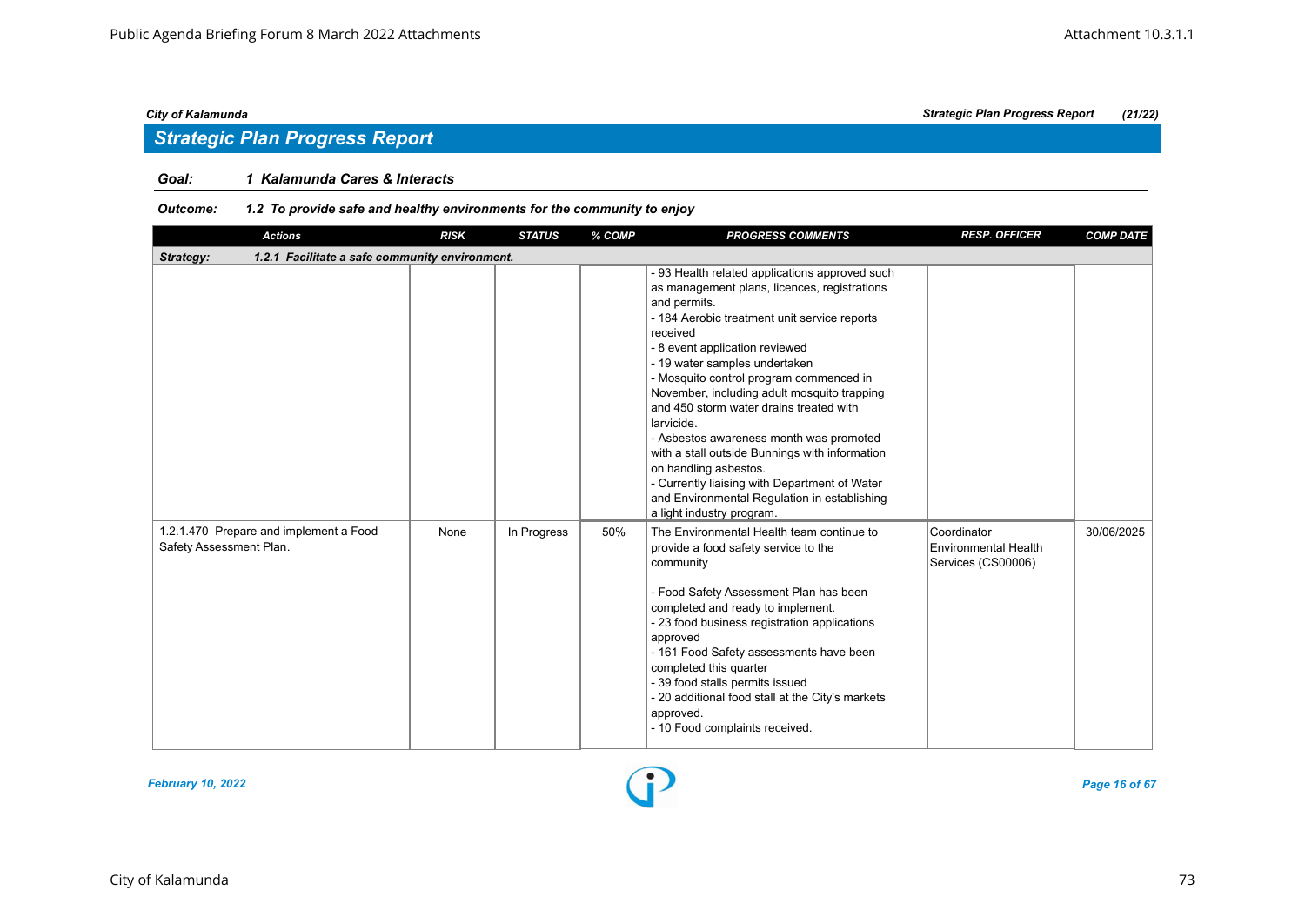# *Strategic Plan Progress Report*

# *Goal: 1 Kalamunda Cares & Interacts*

| <b>Actions</b>                                                                                       | <b>RISK</b> | <b>STATUS</b> | % COMP | <b>PROGRESS COMMENTS</b>                                                                                                                                                                                                                                                                                                                                                                                                                                                                                                                                                                                                                                                                                                                                                                                                                                                                                                                     | <b>RESP. OFFICER</b>                                                      | <b>COMP DATE</b> |  |  |  |
|------------------------------------------------------------------------------------------------------|-------------|---------------|--------|----------------------------------------------------------------------------------------------------------------------------------------------------------------------------------------------------------------------------------------------------------------------------------------------------------------------------------------------------------------------------------------------------------------------------------------------------------------------------------------------------------------------------------------------------------------------------------------------------------------------------------------------------------------------------------------------------------------------------------------------------------------------------------------------------------------------------------------------------------------------------------------------------------------------------------------------|---------------------------------------------------------------------------|------------------|--|--|--|
| 1.2.1 Facilitate a safe community environment.<br>Strategy:                                          |             |               |        |                                                                                                                                                                                                                                                                                                                                                                                                                                                                                                                                                                                                                                                                                                                                                                                                                                                                                                                                              |                                                                           |                  |  |  |  |
|                                                                                                      |             |               |        | - Continue to promote online foodsafe training<br>- Streamlined processes for mobile food<br>vendors trading at events<br>- Increased presence at events monitoring<br>food safety                                                                                                                                                                                                                                                                                                                                                                                                                                                                                                                                                                                                                                                                                                                                                           |                                                                           |                  |  |  |  |
| <b>Actions</b>                                                                                       | <b>RISK</b> | <b>STATUS</b> | % COMP | <b>PROGRESS COMMENTS</b>                                                                                                                                                                                                                                                                                                                                                                                                                                                                                                                                                                                                                                                                                                                                                                                                                                                                                                                     | <b>RESP. OFFICER</b>                                                      | <b>COMP DATE</b> |  |  |  |
| Strategy:                                                                                            |             |               |        | 1.2.2 Advocate and promote healthy lifestyle choices by encouraging the community to become more active citizens.                                                                                                                                                                                                                                                                                                                                                                                                                                                                                                                                                                                                                                                                                                                                                                                                                            |                                                                           |                  |  |  |  |
| 1.2.2.1 Implement the Community Health<br>& Wellbeing Plan 2018-2022 and review<br>the Plan in 2022. | None        | In Progress   | 50%    | Actions and strategies addressed in the<br>Community Health and Wellbeing Plan are<br>being actioned as per the plan and some of<br>the highlights for last quarter include:<br>- Ageing Well festival: Developed and run by<br>the Darling Range Seniors Hub. The City held<br>a stall with the smoothie bike. Approximately<br>350 people attended.<br>- On the 30th of October 2021 two City<br>Officers from Environmental Health were<br>involved in supporting Kanyana Wildlife<br>Rehabilitation Centre bat night fundraiser.<br>Approx 50 people came.<br>- Outdoors October First Aid Course: 11<br>attendees.<br>- Schools Out pool party: Kalamunda Water<br>park and Smoothie Bike: Approx. 50 plus<br>people attended.<br>- Food Sensations 4-week free cooking class<br>Forrestfield library: 12 people attended.<br>- Asbestos Awareness Stall Bunnings 13th of<br>November.<br>- Public Health Advocacy Institute of Western | Manager<br>Environmental Health &<br><b>Community Safety</b><br>(AC00064) | 30/06/2025       |  |  |  |

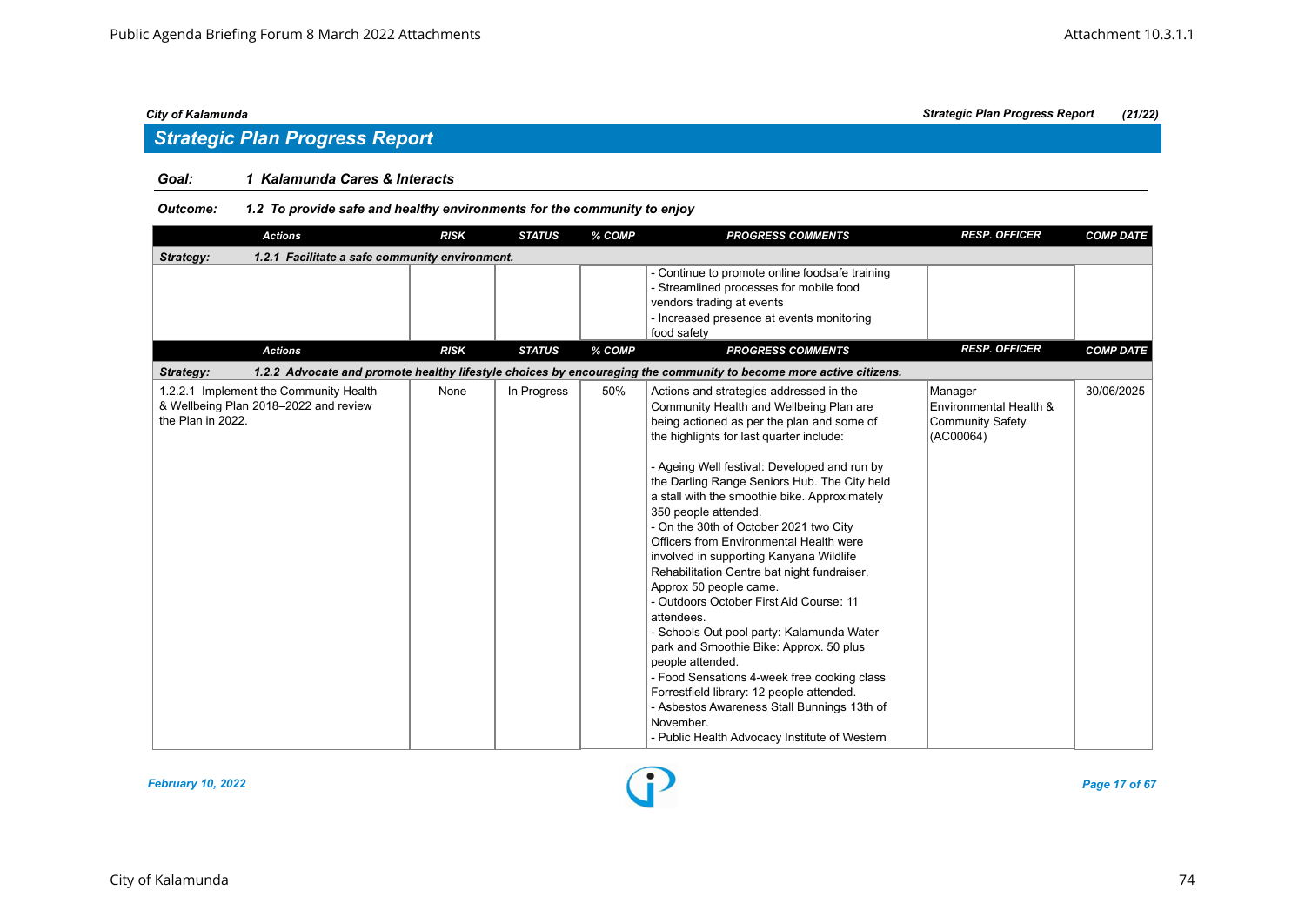# *Strategic Plan Progress Report*

# *Goal: 1 Kalamunda Cares & Interacts*

| <b>Actions</b>                                                                                                                                                            | <b>RISK</b> | <b>STATUS</b> | % COMP | <b>PROGRESS COMMENTS</b>                                                                                                                                                                                                                                                                                                                                                                                                                                                                                                                                                                                                  | <b>RESP. OFFICER</b>                                 | <b>COMP DATE</b> |  |  |  |
|---------------------------------------------------------------------------------------------------------------------------------------------------------------------------|-------------|---------------|--------|---------------------------------------------------------------------------------------------------------------------------------------------------------------------------------------------------------------------------------------------------------------------------------------------------------------------------------------------------------------------------------------------------------------------------------------------------------------------------------------------------------------------------------------------------------------------------------------------------------------------------|------------------------------------------------------|------------------|--|--|--|
| Strategy:<br>1.2.2 Advocate and promote healthy lifestyle choices by encouraging the community to become more active citizens.                                            |             |               |        |                                                                                                                                                                                                                                                                                                                                                                                                                                                                                                                                                                                                                           |                                                      |                  |  |  |  |
|                                                                                                                                                                           |             |               |        | Australia, Children's public health awards:<br>Commendable award for COVID Innovation<br>grants for children's mental health.                                                                                                                                                                                                                                                                                                                                                                                                                                                                                             |                                                      |                  |  |  |  |
| 1.2.2.3 Ensure maximum community<br>utilisation of the City's Recreation<br>Facilities by providing high quality,<br>affordable and sustainable programs and<br>services. | None        | In Progress   | 50%    | The City's Recreation Centres offered a<br>diverse range of activities across their four<br>main facilities, including, fitness classes,<br>holiday programs, sport competitions, junior<br>programs, gym and active seniors classes.<br>Participant growth has been seen in Junior<br>Volleyball and Yoga classes.<br>Attendances at the Recreation Centres for the<br>second quarter (to 15 Dec) were:<br>Hartfield Park Recreation Centre - 30.282<br>High Wycombe Recreation Centre - 10,514<br>Maida Vale Netball Centre (360 Fitness<br>Program)-88<br>Ray Owen Sports Centre (Live Active Seniors<br>Fitness) - 61 | <b>Manager Community</b><br>Development<br>(DE00007) | 30/06/2025       |  |  |  |
| 1.2.2.4 Produce information promoting<br>City of Kalamunda Sporting Clubs and<br>recreational opportunities.                                                              | None        | In Progress   | 50%    | The City produces a variety of information to<br>our community to promote local sporting clubs<br>and recreational opportunities as follows:<br>- Clubs 4 Life Monthly E-news sent with 257<br>sporting and community groups reached;<br><b>Recreation Facilities</b><br>- Recreation Facilities E-news sent out<br>monthly;<br>- Flyers handed out at Junior Christmas Event<br>to promote Junior Programs & Creche;<br>- Regular Social Media posts telling stories<br>about what is happening at the Recreation<br>Facilities;                                                                                         | <b>Manager Community</b><br>Development<br>(DE00007) | 30/06/2025       |  |  |  |

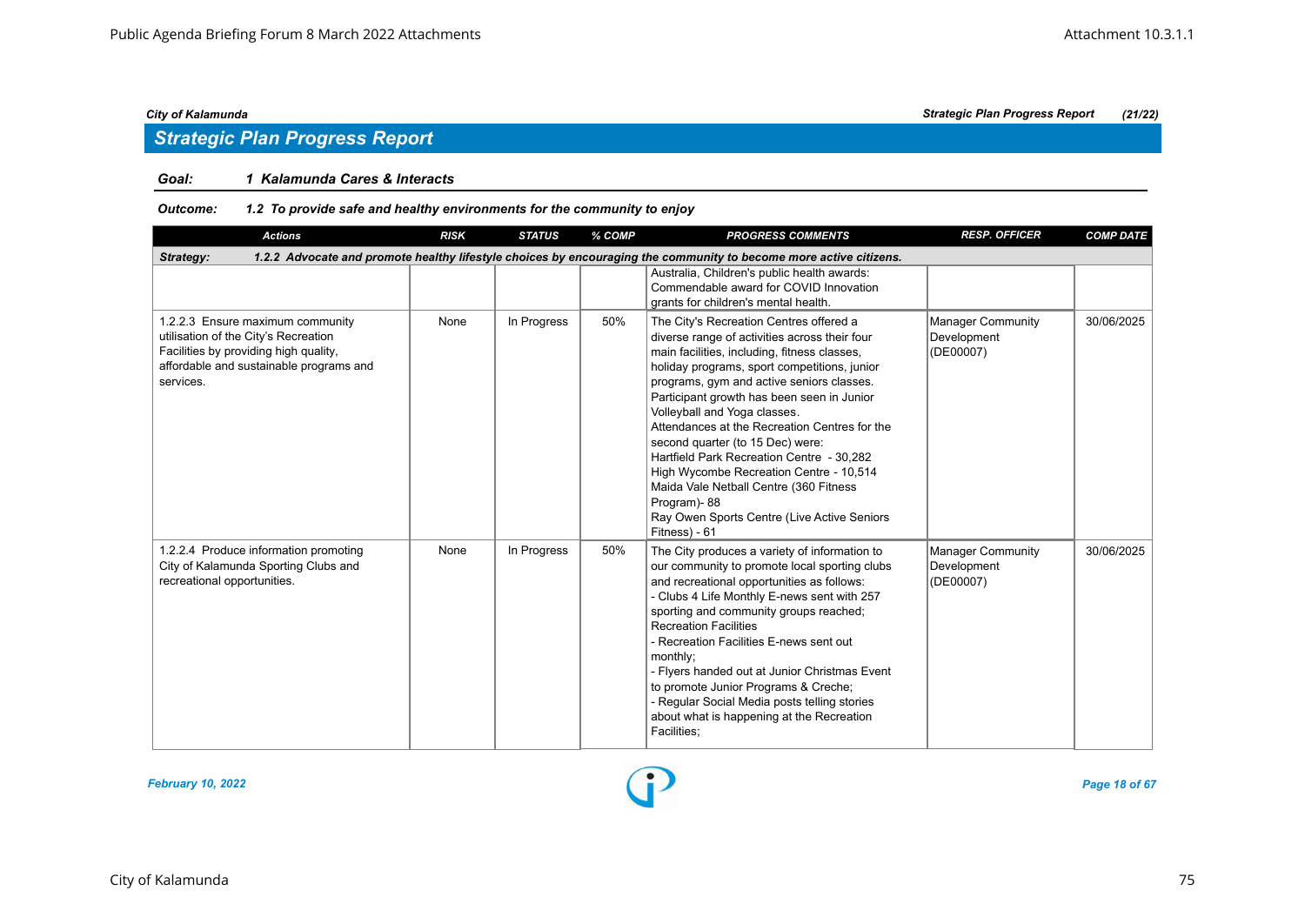# *Strategic Plan Progress Report*

# *Goal: 1 Kalamunda Cares & Interacts*

*Outcome: 1.2 To provide safe and healthy environments for the community to enjoy*

| <b>Actions</b>                                                                                                                 | <b>RISK</b> | <b>STATUS</b> | % COMP | <b>PROGRESS COMMENTS</b>                                                                                                                                                                                                                                                                                                                                                                                                                                                                                                                                                                                                                                                                                                             | <b>RESP. OFFICER</b>                                 | <b>COMP DATE</b> |  |  |  |
|--------------------------------------------------------------------------------------------------------------------------------|-------------|---------------|--------|--------------------------------------------------------------------------------------------------------------------------------------------------------------------------------------------------------------------------------------------------------------------------------------------------------------------------------------------------------------------------------------------------------------------------------------------------------------------------------------------------------------------------------------------------------------------------------------------------------------------------------------------------------------------------------------------------------------------------------------|------------------------------------------------------|------------------|--|--|--|
| 1.2.2 Advocate and promote healthy lifestyle choices by encouraging the community to become more active citizens.<br>Strategy: |             |               |        |                                                                                                                                                                                                                                                                                                                                                                                                                                                                                                                                                                                                                                                                                                                                      |                                                      |                  |  |  |  |
|                                                                                                                                |             |               |        | - Flyers promoting Activities for Seniors<br>delivered to local residents in letterbox drop in<br>late October. 17, 937 flyers were distributed.                                                                                                                                                                                                                                                                                                                                                                                                                                                                                                                                                                                     |                                                      |                  |  |  |  |
| <b>Actions</b>                                                                                                                 | <b>RISK</b> | <b>STATUS</b> | % COMP | <b>PROGRESS COMMENTS</b>                                                                                                                                                                                                                                                                                                                                                                                                                                                                                                                                                                                                                                                                                                             | <b>RESP. OFFICER</b>                                 | <b>COMP DATE</b> |  |  |  |
| 1.2.3 Provide high quality and accessible recreational and social spaces and facilities.<br>Strategy:                          |             |               |        |                                                                                                                                                                                                                                                                                                                                                                                                                                                                                                                                                                                                                                                                                                                                      |                                                      |                  |  |  |  |
| 1.2.3.1 Implement and deliver the Scott<br>Reserve Master Plan.                                                                | None        | In Progress   | 50%    | The Scott Reserve Master Plan was adopted<br>by Council in June 2020. The identified<br>projects within the Master Plan are now part of<br>the City's ongoing advocacy strategy to attract<br>external funding.<br>- An advocacy poster has been developed and<br>distributed to the relevant sporting clubs.<br>- During the 2021 State Election, a funding<br>commitment of \$2m was made to the City<br>towards the replacement of Scott Reserve<br>Pavilion, as per the Scott Reserve Master<br>Plan. A funding agreement has been<br>executed between the City and State<br>Government.<br>- The City is currently developing a brief to<br>engage Architectural Services to design and<br>cost the new Scott Reserve Pavilion. | <b>Manager Community</b><br>Development<br>(DE00007) | 30/06/2025       |  |  |  |
| 1.2.3.2 Continue to progress the Trails<br>Loop Plan.                                                                          | None        | In Progress   | 50%    | During the 2020/2021 financial year, Stage<br>One of the plan, linking the centre of<br>Kalamunda to Pickering Brook was<br>completed.<br>Discussions continue with relevant land<br>owners and authorities in regards to the<br>progression of the remaining stages of the<br>Perth Hills Trail Loop.                                                                                                                                                                                                                                                                                                                                                                                                                               | <b>Manager Community</b><br>Development<br>(DE00007) | 30/06/2025       |  |  |  |

*February 10, 2022 Page 19 of 67*

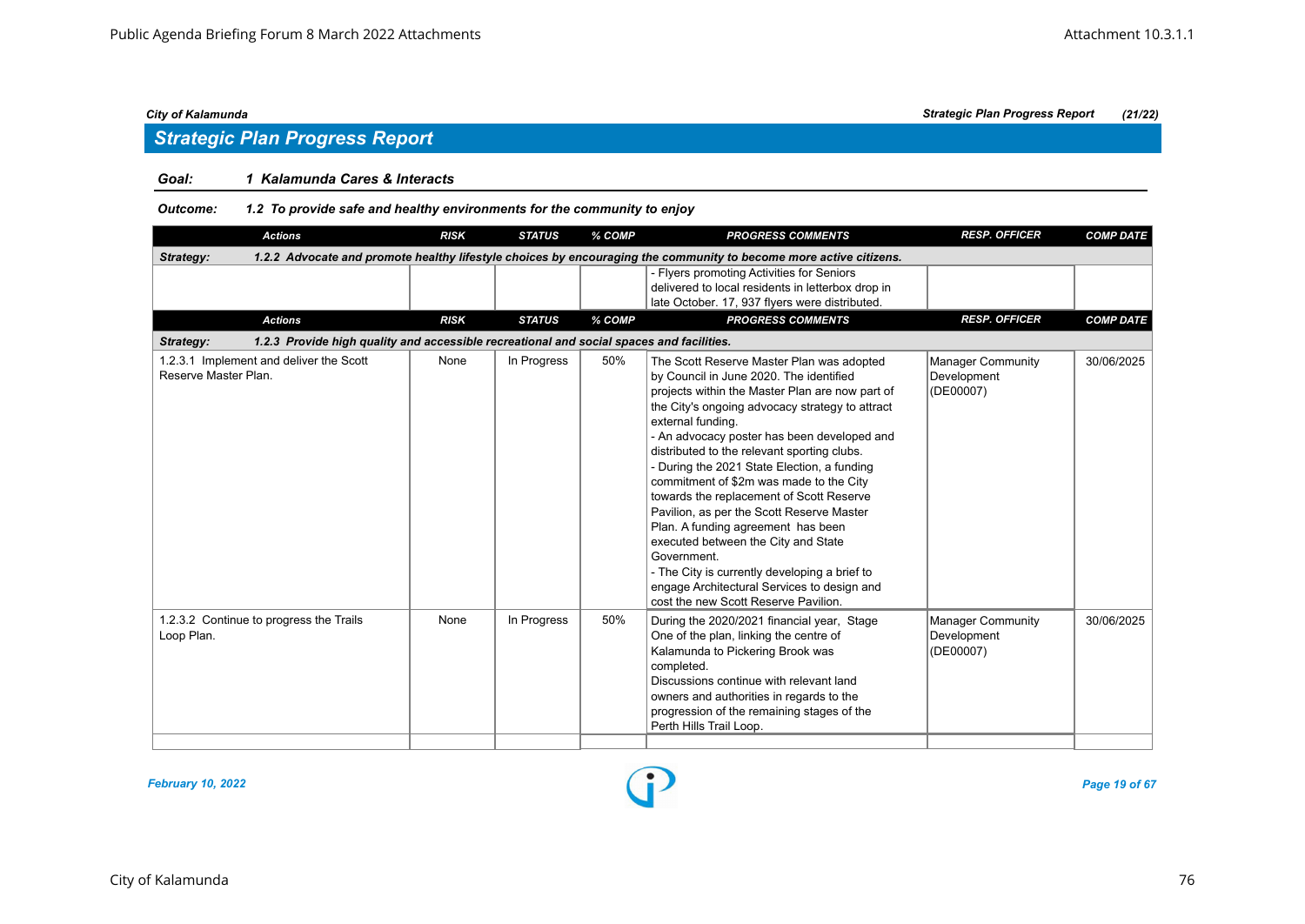# *Strategic Plan Progress Report*

# *Goal: 1 Kalamunda Cares & Interacts*

| <b>Actions</b>                                                                                        | <b>RISK</b> | <b>STATUS</b> | $%$ COMP | <b>PROGRESS COMMENTS</b>                                                                                                                                                                                                                                                                                                                                                                                                                                                                                                                                                                                                                                                                                                                                                                                                                                                                                                                                                                                                                                                                                                                                                                                                                                                                                                                   | <b>RESP. OFFICER</b>                          | <b>COMP DATE</b> |  |  |  |
|-------------------------------------------------------------------------------------------------------|-------------|---------------|----------|--------------------------------------------------------------------------------------------------------------------------------------------------------------------------------------------------------------------------------------------------------------------------------------------------------------------------------------------------------------------------------------------------------------------------------------------------------------------------------------------------------------------------------------------------------------------------------------------------------------------------------------------------------------------------------------------------------------------------------------------------------------------------------------------------------------------------------------------------------------------------------------------------------------------------------------------------------------------------------------------------------------------------------------------------------------------------------------------------------------------------------------------------------------------------------------------------------------------------------------------------------------------------------------------------------------------------------------------|-----------------------------------------------|------------------|--|--|--|
| 1.2.3 Provide high quality and accessible recreational and social spaces and facilities.<br>Strategy: |             |               |          |                                                                                                                                                                                                                                                                                                                                                                                                                                                                                                                                                                                                                                                                                                                                                                                                                                                                                                                                                                                                                                                                                                                                                                                                                                                                                                                                            |                                               |                  |  |  |  |
| 1.2.3.3 Implement and deliver the Maida<br>Vale Master Plan.                                          | None        | In Progress   | 50%      | The Maida Vale Reserve Master Plan was<br>adopted by Council in December 2018. The<br>identified projects within the Master Plan are<br>now part of the City's ongoing advocacy<br>strategy to attract external funding in the<br>Long Term Financial Plan.<br>The following projects are currently being<br>progressed:<br>- The upgrade of the sports floodlighting on<br>the eastern oval is funded in the 2021/22<br>financial year, with a grant funding contribution<br>of \$148,333 from the State Government<br>through the Community Sporting and<br>Recreation Facilities Fund. The successful<br>contractor for the project is Kalamunda<br>Electrical, with works to commence in the new<br>year.<br>- During the 2021 State Election, a funding<br>commitment of \$2.4m was made to the City<br>towards the upgrade of the Norm Sadler<br>Pavilion as per the Maida Vale Reserve<br>Master Plan. A draft funding agreement for the<br>project, is currently awaiting execution by the<br>Minister for Sport and Recreation. The City's<br>previous planning for additional female<br>(unisex) changerooms at Norm Sadler<br>Pavilion, will now need to be coordinated with<br>the \$2.4m State Government commitment,<br>and an architectural brief is currently being<br>prepared.<br>- The City's advocacy approach remains | Manager Community<br>Development<br>(DE00007) | 30/06/2025       |  |  |  |

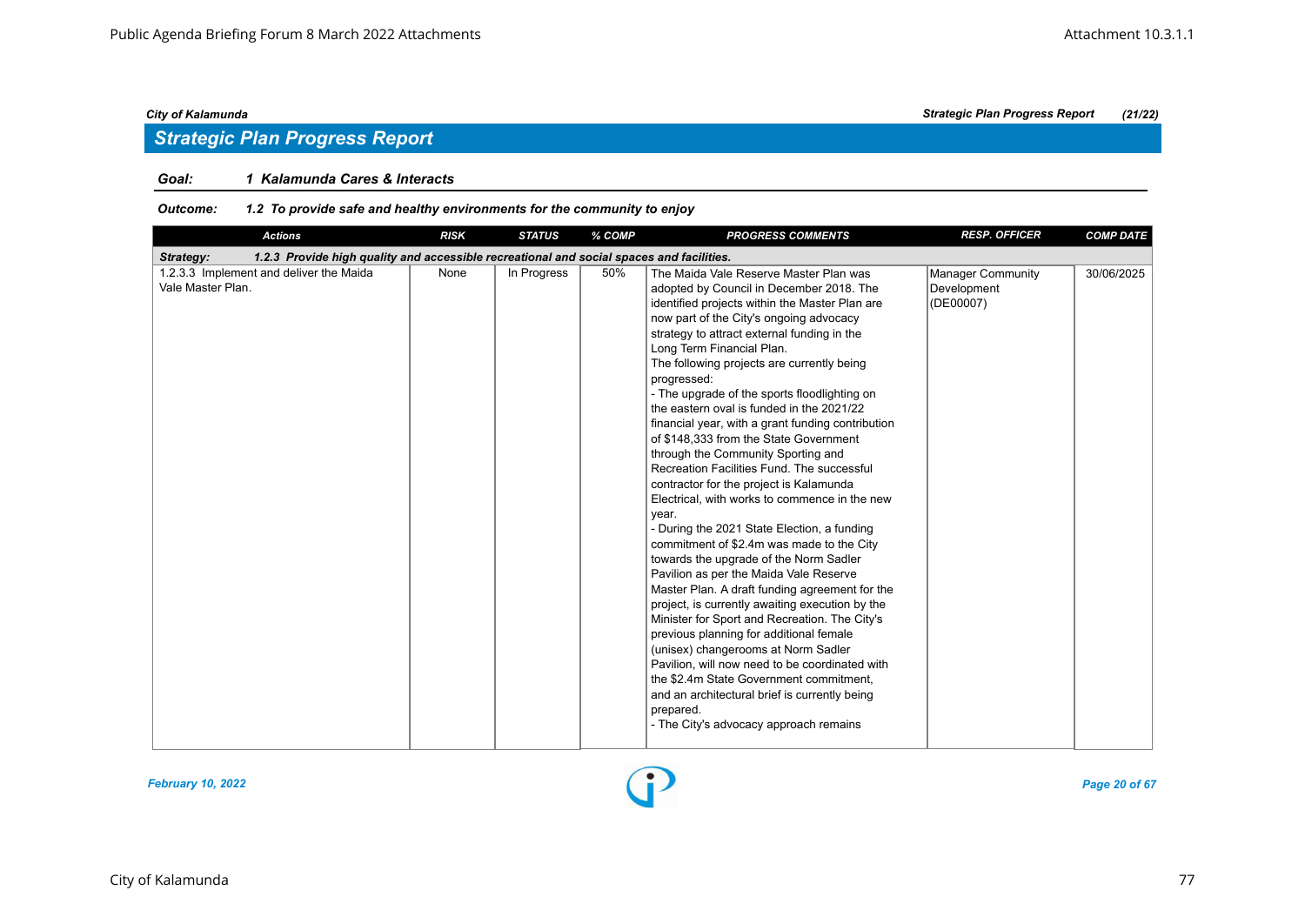# *Strategic Plan Progress Report*

# *Goal: 1 Kalamunda Cares & Interacts*

| <b>Actions</b>                                                                                        | <b>RISK</b> | <b>STATUS</b> | % COMP | <b>PROGRESS COMMENTS</b>                                                                                                                                                                                                                                                                                                                                                                                                                                                                                                                                                                                                                                                                                                                                                                                                                                                                                                                                                                                                                                                                                                 | <b>RESP. OFFICER</b>                                 | <b>COMP DATE</b> |  |  |  |  |
|-------------------------------------------------------------------------------------------------------|-------------|---------------|--------|--------------------------------------------------------------------------------------------------------------------------------------------------------------------------------------------------------------------------------------------------------------------------------------------------------------------------------------------------------------------------------------------------------------------------------------------------------------------------------------------------------------------------------------------------------------------------------------------------------------------------------------------------------------------------------------------------------------------------------------------------------------------------------------------------------------------------------------------------------------------------------------------------------------------------------------------------------------------------------------------------------------------------------------------------------------------------------------------------------------------------|------------------------------------------------------|------------------|--|--|--|--|
| 1.2.3 Provide high quality and accessible recreational and social spaces and facilities.<br>Strategy: |             |               |        |                                                                                                                                                                                                                                                                                                                                                                                                                                                                                                                                                                                                                                                                                                                                                                                                                                                                                                                                                                                                                                                                                                                          |                                                      |                  |  |  |  |  |
|                                                                                                       |             |               |        | ongoing to secure further funding with the<br>Master Plan now being included as part of the<br>Growth Areas Perth and Peel (GAPP)<br>business case to Infrastructure Australia and<br>engagement with candidates in the lead up to<br>the 2022 Federal Election.                                                                                                                                                                                                                                                                                                                                                                                                                                                                                                                                                                                                                                                                                                                                                                                                                                                         |                                                      |                  |  |  |  |  |
| 1.2.3.4 Implement and deliver the Ray<br>Owen Reserve Master Plan.                                    | None        | In Progress   | 50%    | The Ray Owen Master Plan was adopted by<br>Council in February 2015. As part of the State<br>Governments COVID-19 Recovery Plan, the<br>City received a grant of \$5 million towards the<br>extension of a new playing field, sports<br>floodlighting and a water source through the<br>Hartfield Park Aquifer Recharge Project. The<br>City's advocacy approach remains ongoing to<br>secure further funding including through the<br>Growth Areas Perth and Peel (GAPP)<br>business case to Infrastructure Australia and<br>engagement with candidates in the lead up to<br>the 2022 Federal Election.<br>The following projects are currently being<br>progressed:<br>- Detailed concept designs have now been<br>completed for the four court extension at Ray<br>Owen Sports Stadium.<br>- A funding agreement for the \$5m has been<br>executed between the City and State<br>Government. Detailed designs for the oval<br>expansion and water source are currently<br>being progressed by the relevant Consultants.<br>- Stage one of the car parking works have<br>been awarded to Bos Civil, with site works to | <b>Manager Community</b><br>Development<br>(DE00007) | 30/06/2025       |  |  |  |  |

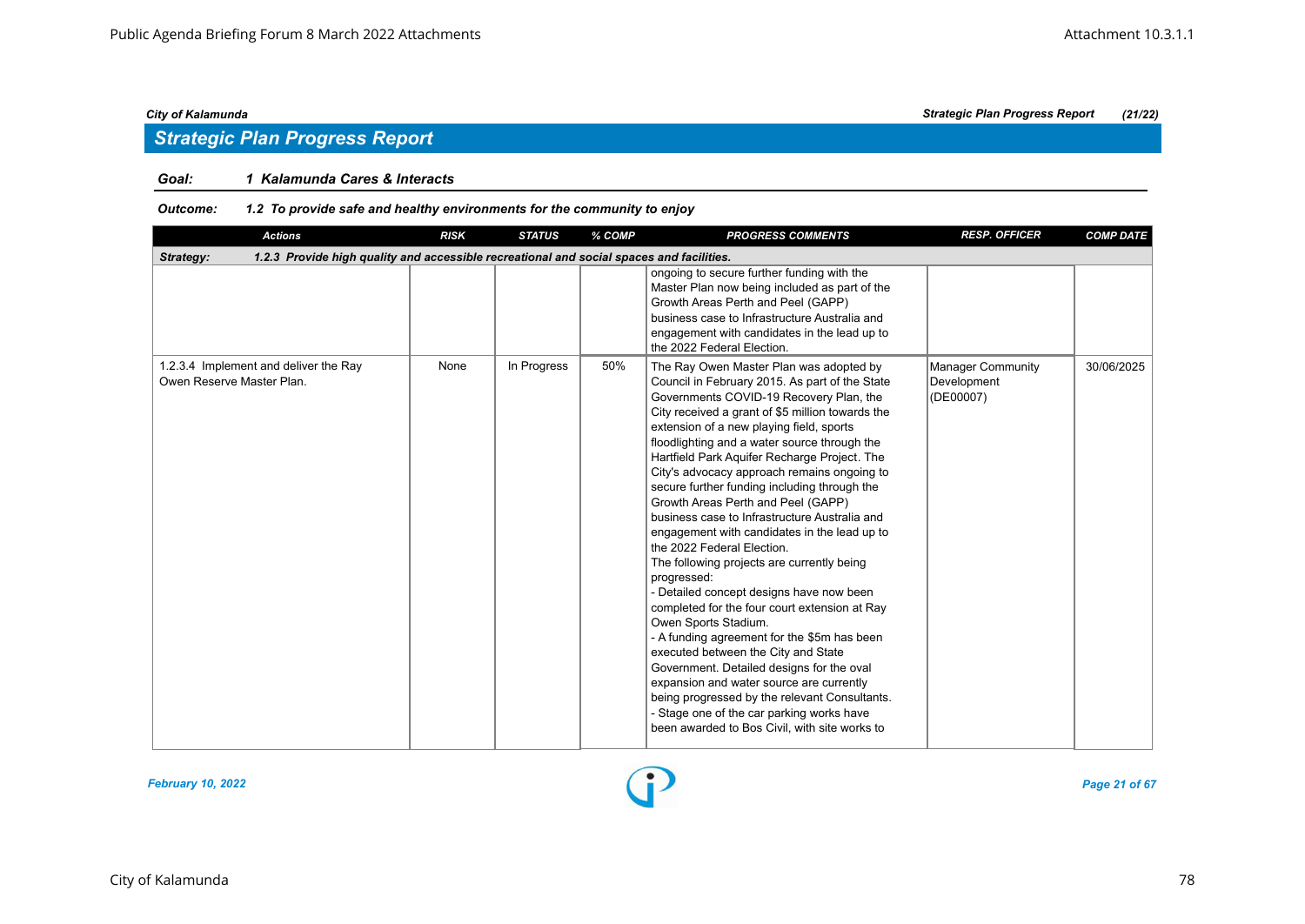# *Strategic Plan Progress Report*

# *Goal: 1 Kalamunda Cares & Interacts*

| <b>Actions</b>                                                                                        | <b>RISK</b> | <b>STATUS</b> | % COMP | <b>PROGRESS COMMENTS</b>                                                                                                                                                                                                                                                                                                                                                                                                                                                                                                                                                                                                                                                                                                                                                                                                                                                                                      | <b>RESP. OFFICER</b>                                 | <b>COMP DATE</b> |  |  |  |
|-------------------------------------------------------------------------------------------------------|-------------|---------------|--------|---------------------------------------------------------------------------------------------------------------------------------------------------------------------------------------------------------------------------------------------------------------------------------------------------------------------------------------------------------------------------------------------------------------------------------------------------------------------------------------------------------------------------------------------------------------------------------------------------------------------------------------------------------------------------------------------------------------------------------------------------------------------------------------------------------------------------------------------------------------------------------------------------------------|------------------------------------------------------|------------------|--|--|--|
| 1.2.3 Provide high quality and accessible recreational and social spaces and facilities.<br>Strategy: |             |               |        |                                                                                                                                                                                                                                                                                                                                                                                                                                                                                                                                                                                                                                                                                                                                                                                                                                                                                                               |                                                      |                  |  |  |  |
|                                                                                                       |             |               |        | commence in early January 2022 with an<br>anticipated completion in early March 2022.<br>- Within the City's 2020/21 budget, \$2 million<br>has been included for additional female<br>(unisex) changerooms at four sites, one of<br>which is located at Ray Owen Pavilion, Ray<br>Owen Reserve. The detailed designs have<br>now been finalised and is currently reviewing<br>the final cost estimates for the project.                                                                                                                                                                                                                                                                                                                                                                                                                                                                                      |                                                      |                  |  |  |  |
| 1.2.3.5 Progress the Aquatic Facility<br>Study.                                                       | None        | In Progress   | 50%    | In September 2019, CCS Strategic were<br>appointed to develop a business case for a<br>future aquatic facility within the City. Progress<br>to date includes:<br>- A detailed community consultation process<br>including an initial community survey and<br>workshops in late 2019 with over 700<br>responses and attendees.<br>- A needs assessment has been undertaken<br>based on the community consultation and<br>current industry trends and research.<br>- This above information and potential<br>development opportunities and draft Business<br>Case have been workshopped with<br>Councillors.<br>- The Consultants Needs Assessment and<br>draft Business Case, was endorsed at the<br>June 2021, Ordinary Council Meeting for the<br>purposes of public advertising for a minimum<br>of 90-days.<br>- The public advertising period closed on 8<br>October with a strong response rate from the | <b>Manager Community</b><br>Development<br>(DE00007) | 30/06/2022       |  |  |  |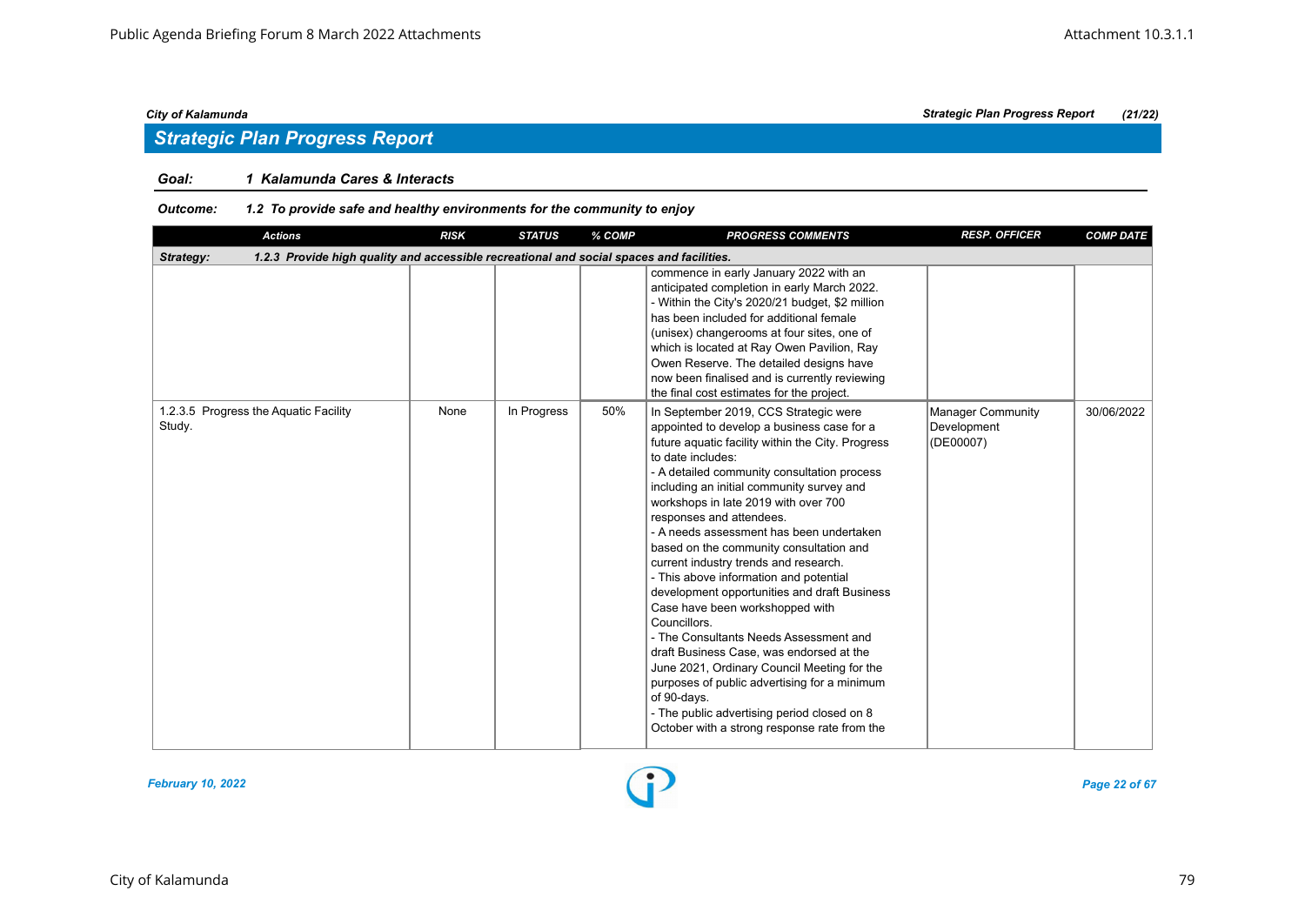# *Strategic Plan Progress Report*

# *Goal: 1 Kalamunda Cares & Interacts*

| <b>Actions</b>                                                                                        | <b>RISK</b> | <b>STATUS</b> | % COMP | <b>PROGRESS COMMENTS</b>                                                                                                                                                                                                                                                                                                                                                                                                                                                                                                                                                                                                                                                                                                                                                                                                                                                                                                                                                                                                                                                                   | <b>RESP. OFFICER</b>                          | <b>COMP DATE</b> |  |  |  |  |
|-------------------------------------------------------------------------------------------------------|-------------|---------------|--------|--------------------------------------------------------------------------------------------------------------------------------------------------------------------------------------------------------------------------------------------------------------------------------------------------------------------------------------------------------------------------------------------------------------------------------------------------------------------------------------------------------------------------------------------------------------------------------------------------------------------------------------------------------------------------------------------------------------------------------------------------------------------------------------------------------------------------------------------------------------------------------------------------------------------------------------------------------------------------------------------------------------------------------------------------------------------------------------------|-----------------------------------------------|------------------|--|--|--|--|
| 1.2.3 Provide high quality and accessible recreational and social spaces and facilities.<br>Strategy: |             |               |        |                                                                                                                                                                                                                                                                                                                                                                                                                                                                                                                                                                                                                                                                                                                                                                                                                                                                                                                                                                                                                                                                                            |                                               |                  |  |  |  |  |
|                                                                                                       |             |               |        | community. Officers have now reviewed and<br>collated the community feedback received and<br>will present the results to Councillors for final<br>consideration prior to the draft Business Case<br>being finalised.                                                                                                                                                                                                                                                                                                                                                                                                                                                                                                                                                                                                                                                                                                                                                                                                                                                                       |                                               |                  |  |  |  |  |
| 1.2.3.6 Implement and deliver the<br>Hartfield Park Stage 2 Master Plan.                              | None        | In Progress   | 50%    | In August 2021, Council adopted the final<br>Master Plan report following feedback<br>received through the public advertising period<br>on the draft Master Plan. Progress to date<br>includes:<br>- In September 2021, the City submitted a<br>CSRFF application to the State Government<br>seeking funding assistance for Stage 2A. This<br>will also utilise the \$2 million Federal<br>Government commitment as previously<br>endorsed in November 2020 by Council. An<br>outcome for the CSRFF grant application will<br>be known in January/February 2022.<br>- Hartfield Park is a registered Aboriginal<br>Heritage site, meaning projects require<br>approvals in order to comply with the<br>Aboriginal Heritage Act. In order to progress<br>the approval process, the City has engaged<br>the services of an Aboriginal Heritage<br>consultant to undertake consultation with<br>Traditional Owners.<br>- The City will develop and distribute an<br>Advocacy poster to the user groups to assist<br>with the advocacy efforts in the lead up to the<br>2022 Federal Election. | Manager Community<br>Development<br>(DE00007) | 30/06/2025       |  |  |  |  |
|                                                                                                       |             |               |        |                                                                                                                                                                                                                                                                                                                                                                                                                                                                                                                                                                                                                                                                                                                                                                                                                                                                                                                                                                                                                                                                                            |                                               |                  |  |  |  |  |

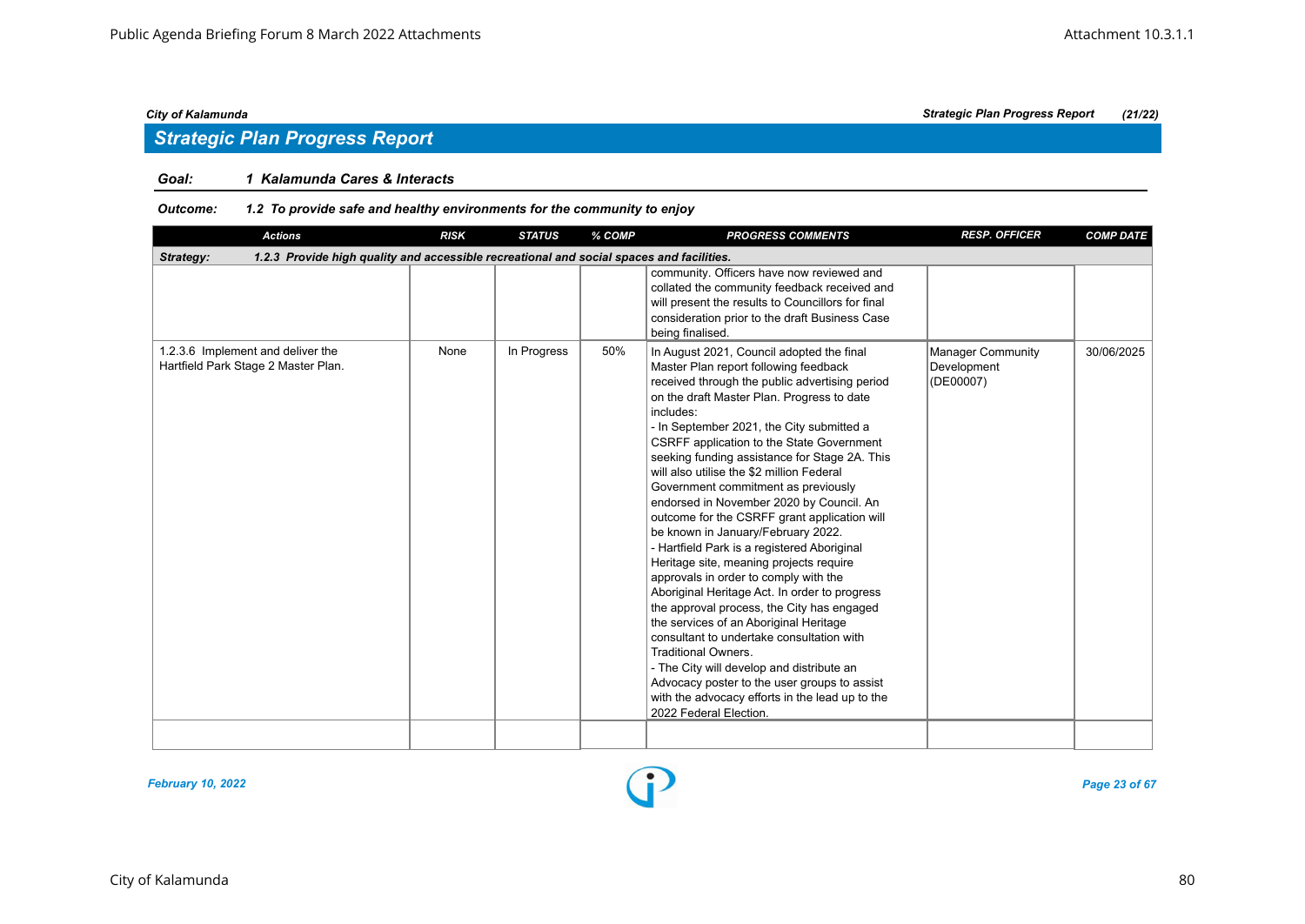# *Strategic Plan Progress Report*

# *Goal: 1 Kalamunda Cares & Interacts*

| <b>Actions</b>                                                                                                                       | <b>RISK</b> | <b>STATUS</b> | % COMP | <b>PROGRESS COMMENTS</b>                                                                                                                                                                                                                                                                                                                                                                                                                                                                                                                                                                                                                                                                                                                                                                                                                                                                                                                                                                                                                                                                                                                                                   | <b>RESP. OFFICER</b>                          | <b>COMP DATE</b> |  |  |  |  |
|--------------------------------------------------------------------------------------------------------------------------------------|-------------|---------------|--------|----------------------------------------------------------------------------------------------------------------------------------------------------------------------------------------------------------------------------------------------------------------------------------------------------------------------------------------------------------------------------------------------------------------------------------------------------------------------------------------------------------------------------------------------------------------------------------------------------------------------------------------------------------------------------------------------------------------------------------------------------------------------------------------------------------------------------------------------------------------------------------------------------------------------------------------------------------------------------------------------------------------------------------------------------------------------------------------------------------------------------------------------------------------------------|-----------------------------------------------|------------------|--|--|--|--|
| 1.2.3 Provide high quality and accessible recreational and social spaces and facilities.<br>Strategy:                                |             |               |        |                                                                                                                                                                                                                                                                                                                                                                                                                                                                                                                                                                                                                                                                                                                                                                                                                                                                                                                                                                                                                                                                                                                                                                            |                                               |                  |  |  |  |  |
| 1.2.3.7 Implement the Stirk Park Master<br>Plan - Stage 1.                                                                           | None        | In Progress   | 50%    | In July 2020, Council endorsed the detailed<br>concept designs for the Stage one priorities<br>for the Stirk Park Master Plan including a new<br>Playground, Youth precinct, Path network<br>upgrade and a Skate Park. Progress to date<br>includes:<br>- In July 2021, the City submitted a Detailed<br>Application for \$2.5 million to Lotterywest for<br>the project, following the grant funding criteria<br>reverting back to its pre-COVID-19 focus on<br>Community Investment. An outcome on the<br>grant application is anticipated to be known in<br>December 2021 / January 2021.<br>- The detailed designs for Stage One are<br>currently underway by the appointed<br>Consultants, and pending a successful<br>funding outcome from Lotterywest will ensure<br>the project can then be progressed to the<br>construction phase.<br>- Rotary Kalamunda has confirmed that they<br>will make a contribution of \$75,000. The City<br>is currently developing a Funding Agreement<br>with Rotary Kalamunda.<br>- The Minister of Planning has approved<br>\$262,000 from Public Open Space Cash in<br>Lieu funding towards the implementation of<br>the project. | Manager Community<br>Development<br>(DE00007) | 30/06/2025       |  |  |  |  |
| 1.2.3.8 Manage the release of funds<br>reserved from 'cash in lieu' of public open<br>space on improvements to local open<br>spaces. | None        | In Progress   | 60%    | Approval received from the Minister for<br>Planning on all Cash in Lieu proposals.<br>Various proposals under community                                                                                                                                                                                                                                                                                                                                                                                                                                                                                                                                                                                                                                                                                                                                                                                                                                                                                                                                                                                                                                                    | Manager Strategic<br>Planning (TO00041)       | 30/06/2025       |  |  |  |  |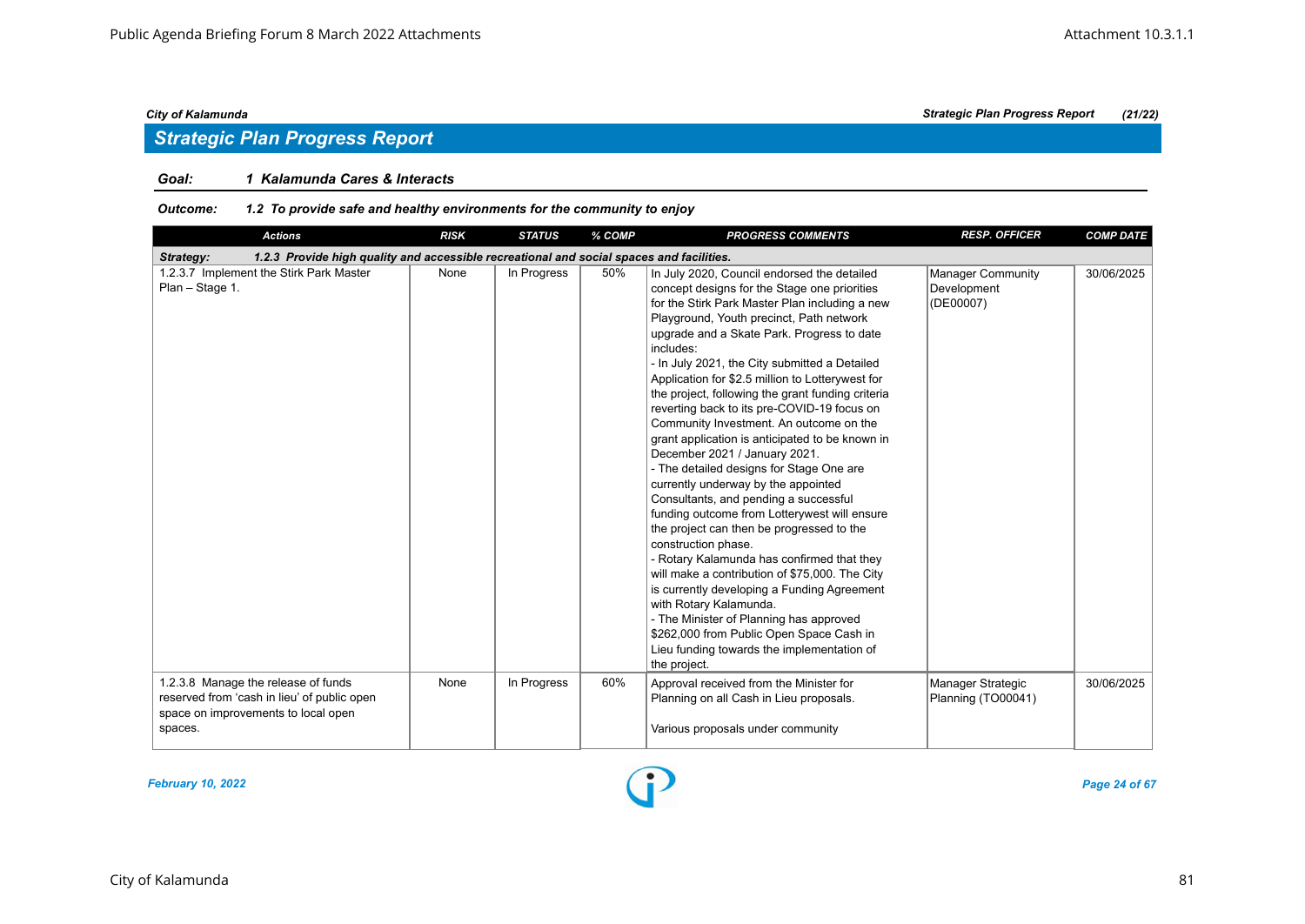# *Strategic Plan Progress Report*

### *Goal: 1 Kalamunda Cares & Interacts*

*Outcome: 1.2 To provide safe and healthy environments for the community to enjoy*

|           | Actions                                                                                  | RISK | STATUS | % COMP | <b>PROGRESS COMMENTS</b>               | <b>RESP. OFFICER</b> | <b>COMP DATE</b> |  |  |
|-----------|------------------------------------------------------------------------------------------|------|--------|--------|----------------------------------------|----------------------|------------------|--|--|
| Strategy: | 1.2.3 Provide high quality and accessible recreational and social spaces and facilities. |      |        |        |                                        |                      |                  |  |  |
|           |                                                                                          |      |        |        | l engagement or physical construction. |                      |                  |  |  |

### *Outcome: 1.3 To support the active participation of local communities*

| <b>Actions</b>                                                                                                               | <b>RISK</b>                                                                         | <b>STATUS</b> | % COMP | <b>PROGRESS COMMENTS</b>                                                                                                                                                                                                                                                                                                                                                                                                                                                                                                                                               | <b>RESP. OFFICER</b>                                       | <b>COMP DATE</b> |  |  |  |  |
|------------------------------------------------------------------------------------------------------------------------------|-------------------------------------------------------------------------------------|---------------|--------|------------------------------------------------------------------------------------------------------------------------------------------------------------------------------------------------------------------------------------------------------------------------------------------------------------------------------------------------------------------------------------------------------------------------------------------------------------------------------------------------------------------------------------------------------------------------|------------------------------------------------------------|------------------|--|--|--|--|
| Strategy:                                                                                                                    | 1.3.1 Support local communities to connect, grow and shape the future of Kalamunda. |               |        |                                                                                                                                                                                                                                                                                                                                                                                                                                                                                                                                                                        |                                                            |                  |  |  |  |  |
| 1.3.1.1 Coordinate the City's capital<br>grants program (Strategic Sport and<br>Recreation Committee).                       | None                                                                                | In Progress   | 50%    | The Strategic Sport and Recreation<br>Committee (SSRC) considers Capital Grant<br>requests from sport and recreation groups on<br>an annual basis.<br>- Capital Grant applications closed on 30<br>September 2021 with the City receiving two<br>applications, which were initially assessed by<br>the City's relevant Technical Officers.<br>Feedback to refine applications has been<br>provided to the applicants, with applications to<br>be amended by 31 January 22.<br>- The SSRC nomination process was recently<br>undertaken with a new Committee appointed. | Manager Community<br>Development<br>(DE00007)              | 30/06/2025       |  |  |  |  |
| 1.3.1.3 Promote opportunities for local<br>communities to connect, grow and shape<br>the future of Kalamunda.                | None                                                                                | In Progress   | 59%    | Community engagement campaigns for the<br>financial year to date are published and<br>available at:<br>https://engage.kalamunda.wa.gov.au/                                                                                                                                                                                                                                                                                                                                                                                                                             | Manager Customer &<br><b>Public Relations</b><br>(DE00008) | 30/06/2025       |  |  |  |  |
| 1.3.1.4 Encourage and support<br>establishment of Town Teams in the City<br>of Kalamunda, and an increase in<br>placemaking. | None                                                                                | In Progress   | 59%    | Two town teams are registered. Ongoing<br>promotion in place.                                                                                                                                                                                                                                                                                                                                                                                                                                                                                                          | Manager Customer &<br>Public Relations<br>(DE00008)        | 30/06/2025       |  |  |  |  |
| <b>Actions</b>                                                                                                               | <b>RISK</b>                                                                         | <b>STATUS</b> | % COMP | <b>PROGRESS COMMENTS</b>                                                                                                                                                                                                                                                                                                                                                                                                                                                                                                                                               | <b>RESP. OFFICER</b>                                       | <b>COMP DATE</b> |  |  |  |  |
| Strategy:                                                                                                                    |                                                                                     |               |        | 1.3.2 Encourage and promote active participation in social and cultural events in the City of Kalamunda.                                                                                                                                                                                                                                                                                                                                                                                                                                                               |                                                            |                  |  |  |  |  |
|                                                                                                                              |                                                                                     |               |        |                                                                                                                                                                                                                                                                                                                                                                                                                                                                                                                                                                        |                                                            |                  |  |  |  |  |

*February 10, 2022 Page 25 of 67*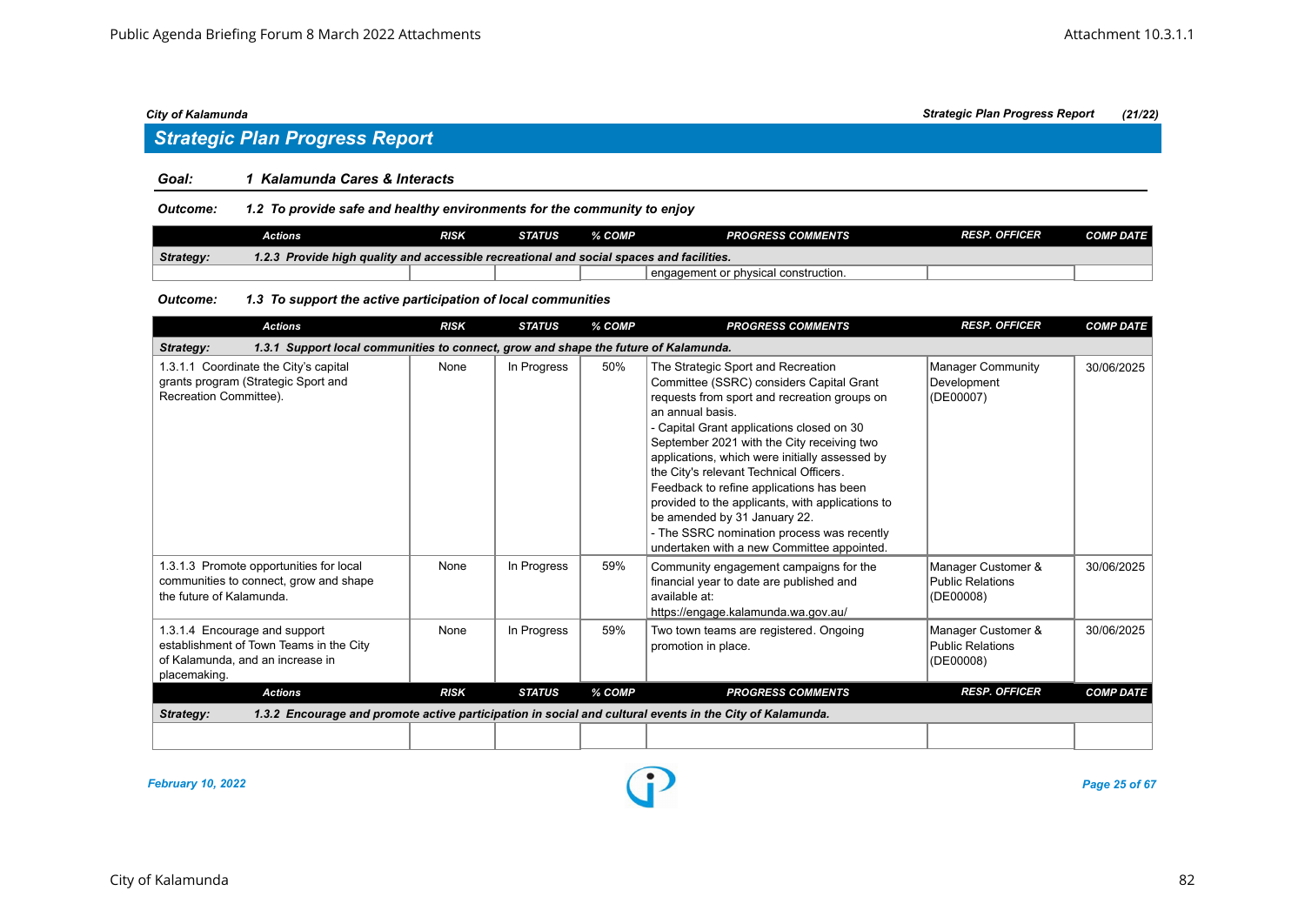# *Goal: 1 Kalamunda Cares & Interacts*

| <b>Actions</b>                                                                                                                         | <b>RISK</b> | <b>STATUS</b> | % COMP | <b>PROGRESS COMMENTS</b>                                                                                                                                                                                                                                                                                                                                                                               | <b>RESP. OFFICER</b>                                       | <b>COMP DATE</b> |
|----------------------------------------------------------------------------------------------------------------------------------------|-------------|---------------|--------|--------------------------------------------------------------------------------------------------------------------------------------------------------------------------------------------------------------------------------------------------------------------------------------------------------------------------------------------------------------------------------------------------------|------------------------------------------------------------|------------------|
| Strategy:                                                                                                                              |             |               |        | 1.3.2 Encourage and promote active participation in social and cultural events in the City of Kalamunda.                                                                                                                                                                                                                                                                                               |                                                            |                  |
| 1.3.2.1 Implement the City's approved<br>community events programs.                                                                    | None        | In Progress   | 59%    | Perth Hills Spring Festival Completed<br>October - November 2021<br>- Thank a Volunteer Day Completed<br>December 2021<br>- Christmas Festival completed December<br>2021<br>Summer Series planning underway for first<br>quarter 2022.<br>Australia Day Event to be held January 2022.                                                                                                                | Manager Customer &<br>Public Relations<br>(DE00008)        | 30/06/2025       |
| 1.3.2.3 Review and implement the Arts<br>Strategy.                                                                                     | None        | In Progress   | 60%    | Engagement for the Arts Strategy review has<br>been completed - initial working document for<br>draft Art Strategy commenced. Art Strategy<br>Review will progress to Council with input from<br>new Coordinator Culture & Arts who<br>commences on 31 January 2022.                                                                                                                                   | Manager Economic &<br>Cultural Services<br>(CSS001)        | 30/06/2025       |
| 1.3.2.4 Support and promote the<br>Kalamunda History Village to increase<br>patronage.                                                 | None        | In Progress   | 50%    | The City has maintained a strong relationship<br>with the Historical Society.<br>The Education programme has regularly been<br>fully booked. Current focus is on<br>altering current scheduling to move home<br>schooling groups to free up space for extra<br>Education programme spaces.<br>Excellent strong team, working together to<br>identify new opportunities for educational<br>experiences. | Manager Economic &<br><b>Cultural Services</b><br>(CSS001) | 30/06/2025       |
| 1.3.2.5 Implement actions from the<br>Kalamunda Performing Arts Centre review<br>to ensure a more functional asset fit for<br>purpose. | None        | In Progress   | 50%    | Office improvements complete improving<br>functional use.<br>Draft strategic plan developed in conjunction<br>with Circuitwest for KPAC.<br>Draft programming plan developed.                                                                                                                                                                                                                          | Manager Economic &<br>Cultural Services<br>(CSS001)        | 30/06/2025       |

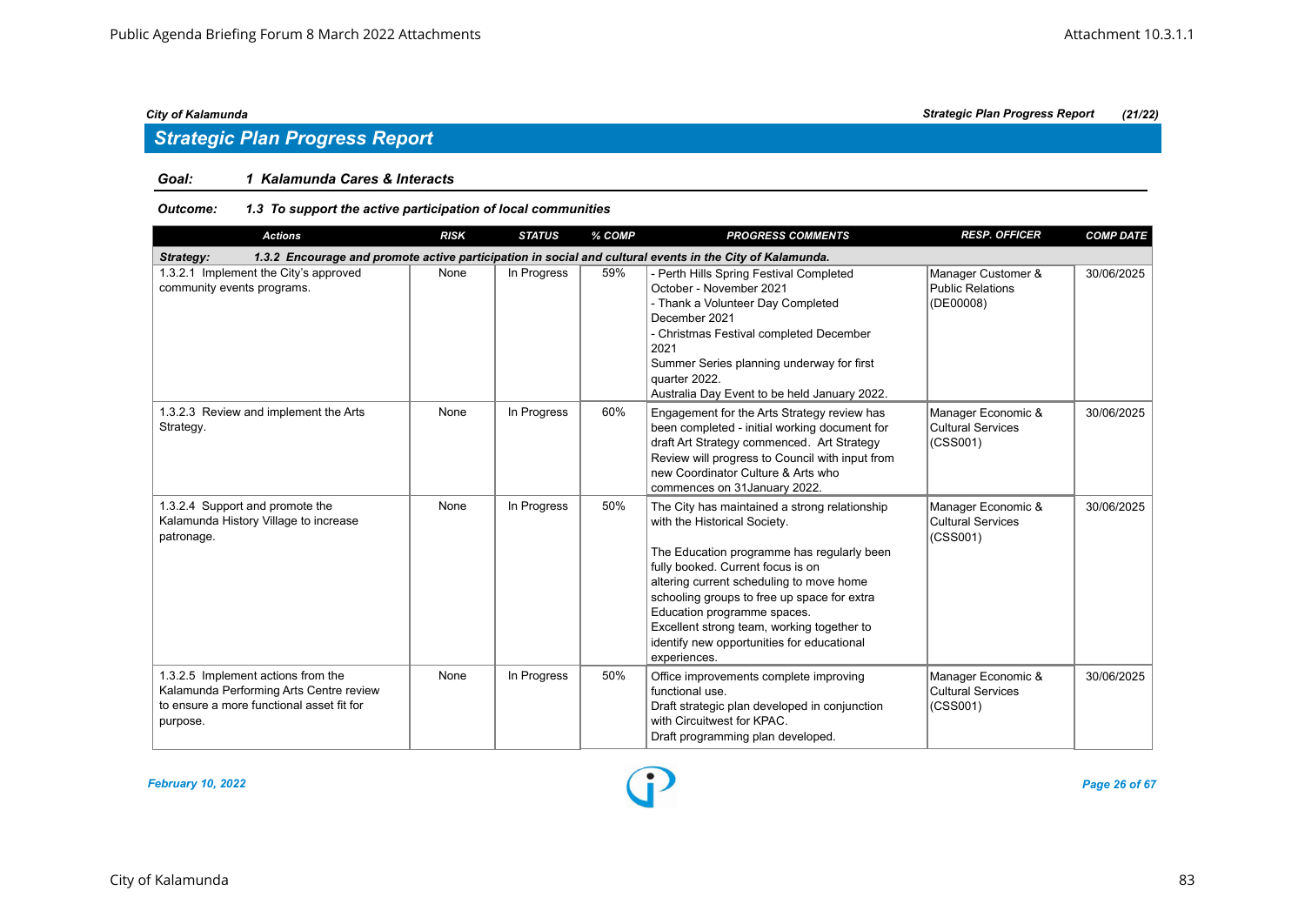# *Goal: 1 Kalamunda Cares & Interacts*

| <b>Actions</b>                                                                                                 | <b>RISK</b> | <b>STATUS</b> | % COMP | <b>PROGRESS COMMENTS</b>                                                                                                                                                                                                                                                                                                                                                                                                                                                                                                                              | <b>RESP. OFFICER</b>                                       | <b>COMP DATE</b> |
|----------------------------------------------------------------------------------------------------------------|-------------|---------------|--------|-------------------------------------------------------------------------------------------------------------------------------------------------------------------------------------------------------------------------------------------------------------------------------------------------------------------------------------------------------------------------------------------------------------------------------------------------------------------------------------------------------------------------------------------------------|------------------------------------------------------------|------------------|
| Strategy:                                                                                                      |             |               |        | 1.3.2 Encourage and promote active participation in social and cultural events in the City of Kalamunda.                                                                                                                                                                                                                                                                                                                                                                                                                                              |                                                            |                  |
|                                                                                                                |             |               |        | Outer Metro Funding delivered with diverse<br>audience and exposure.<br>KPAC continues to deliver excellent<br>opportunities for both locals and the wider<br>community. New signage currently underway.<br>New Coordinator of Culture & Arts<br>commencing 31 January.                                                                                                                                                                                                                                                                               |                                                            |                  |
| 1.3.2.6 Implement actions from the Zig<br>Zag Gallery Review.                                                  | None        | Deferred      | 10%    | 0.5 FTE Curator position will be fulfilled upon<br>the appointment of the Arts & Culture<br>Coordinator.                                                                                                                                                                                                                                                                                                                                                                                                                                              | Manager Economic &<br>Cultural Services<br>(CSS001)        | 30/06/2025       |
| 1.3.2.7 Ensure maximum utilisation of<br>KPAC by curating and hosting appealing<br>social and cultural events. | None        | In Progress   | 50%    | Robust programme of events. KPAC<br>continues to be well utilised by community<br>groups and dance schools with many concerts<br>in the run up to Christmas. Exceptionally<br>good attendance at Morning Music Shows<br>with a varying offering including a Christmas<br>special.<br>Programming well advanced to the end of the<br>financial year.                                                                                                                                                                                                   | Manager Economic &<br><b>Cultural Services</b><br>(CSS001) | 30/06/2025       |
| 1.3.2.8 Ensure maximum utilisation of the<br>Zig Zag Gallery via exhibitions and<br>art-based events.          | None        | In Progress   | 51%    | Zig Zag Gallery curation has transferred to<br>Economic & Cultural Services - strong<br>programme of exhibitions which are currently<br>booked through to 2023. New Gallery Curator<br>has been appointed on a temporary contract.<br>Gallery continues to attract strong levels of<br>interest around book launches and author<br>readings which fit neatly in to the overall<br>programme. The recent Esther Foundation<br>exhibition and auction was an overwhelming<br>success and has become a regular annual<br>event in the Gallery programme. | Manager Economic &<br><b>Cultural Services</b><br>(CSS001) | 30/06/2025       |

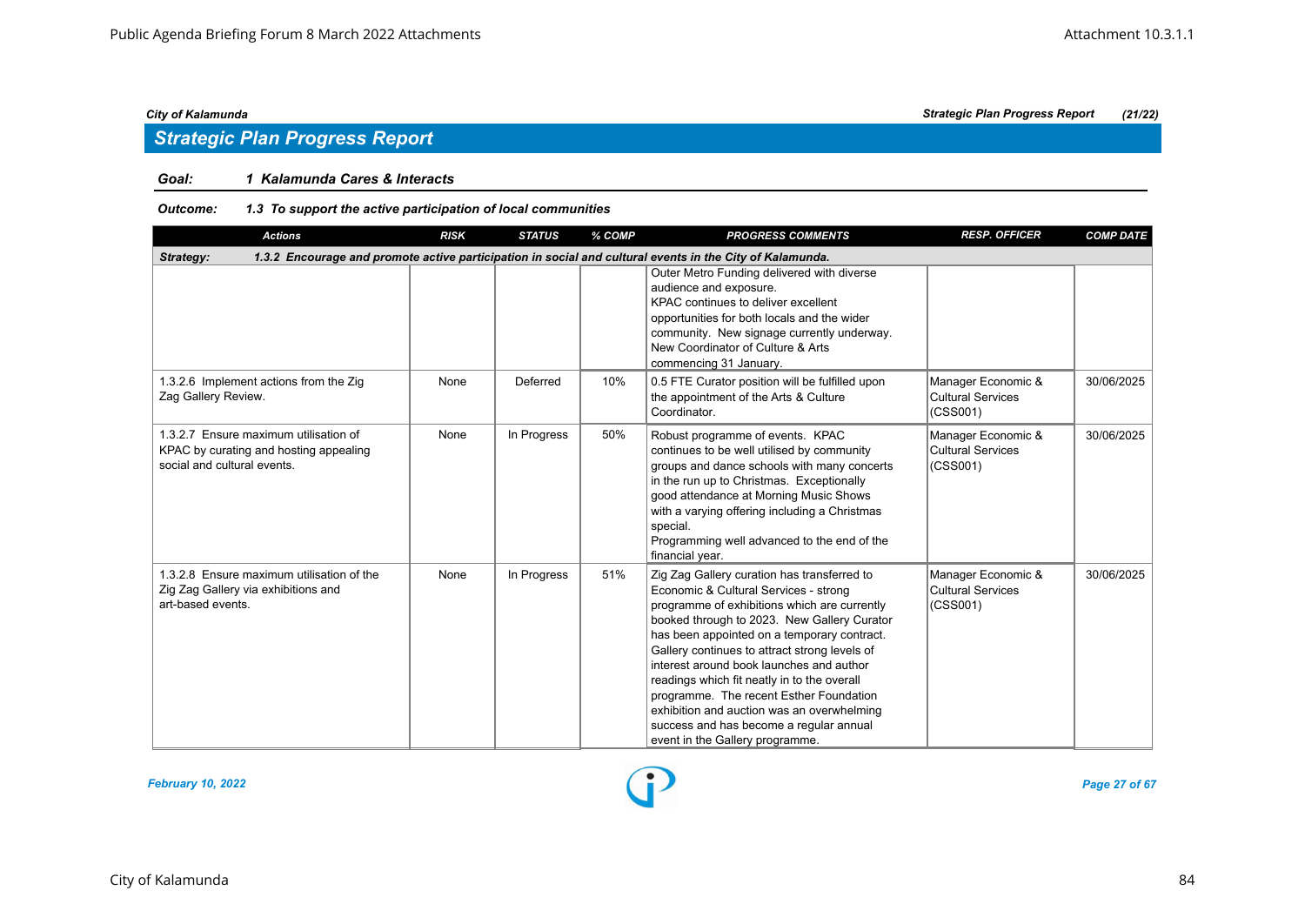# *Strategic Plan Progress Report*

# *Goal: 1 Kalamunda Cares & Interacts*

| <b>Actions</b>                                                          | <b>RISK</b> | <b>STATUS</b> | % COMP | <b>PROGRESS COMMENTS</b>                                                                                                                                                                                                                                                                                                                                                                                                                                                                                                                                                                                                                                                                                                                                                                                                                                                                                                                                                                                                                                                                                                               | <b>RESP. OFFICER</b>                                       | <b>COMP DATE</b> |
|-------------------------------------------------------------------------|-------------|---------------|--------|----------------------------------------------------------------------------------------------------------------------------------------------------------------------------------------------------------------------------------------------------------------------------------------------------------------------------------------------------------------------------------------------------------------------------------------------------------------------------------------------------------------------------------------------------------------------------------------------------------------------------------------------------------------------------------------------------------------------------------------------------------------------------------------------------------------------------------------------------------------------------------------------------------------------------------------------------------------------------------------------------------------------------------------------------------------------------------------------------------------------------------------|------------------------------------------------------------|------------------|
| Strategy:                                                               |             |               |        | 1.3.2 Encourage and promote active participation in social and cultural events in the City of Kalamunda.                                                                                                                                                                                                                                                                                                                                                                                                                                                                                                                                                                                                                                                                                                                                                                                                                                                                                                                                                                                                                               |                                                            |                  |
| 1.3.2.9 Facilitate, support, and approve<br>community generated events. | None        | In Progress   | 59%    | Applications for events that have been<br>approved and have occurred, along with those<br>received and being processed to date for the<br>October - December include:<br><b>OCTOBER</b><br>"Bush Prelude" Open Gardens, Single Mother<br>Support Group, Forrestfield Night Markets, Mr<br>Perfect BBQ, Australian Masters Games -<br>Cycling, Australian Masters Games - Rugby,<br>Kalamunda Music Festival, John Curtin<br>Orienteering, Walk the Wall Kalamunda,<br>Mental Health Week Event, Intergenerational<br>Picnic, Kalamunda Railway Run, Arts & Crafts<br>Exhibition and Sale of Work, Fergie Day,<br>Harmony Cup, Kalamunda Men's Shed Open<br>Day, Music in the Paddock, Subi Fest WA<br>2021<br><b>NOVEMBER</b><br>Ageing Well Festival, Open Garden- Bob<br>Melville's Rose Garden, , St. Brigids College<br><b>Twilight Fair</b><br>All Things Vintage Carboot Sale, Kidz Artz in<br>the Park ZZCA, Intergenerational picnic,<br>Landcare Networking Event, St Barnabas<br>Church Annual Spring Fete<br>Rotary Club of Kalamunda Inc: Beetle and<br>Abba Tribute Band and Kalamunda Night<br>Market<br><b>DECEMBER</b> | Manager Customer &<br><b>Public Relations</b><br>(DE00008) | 30/06/2025       |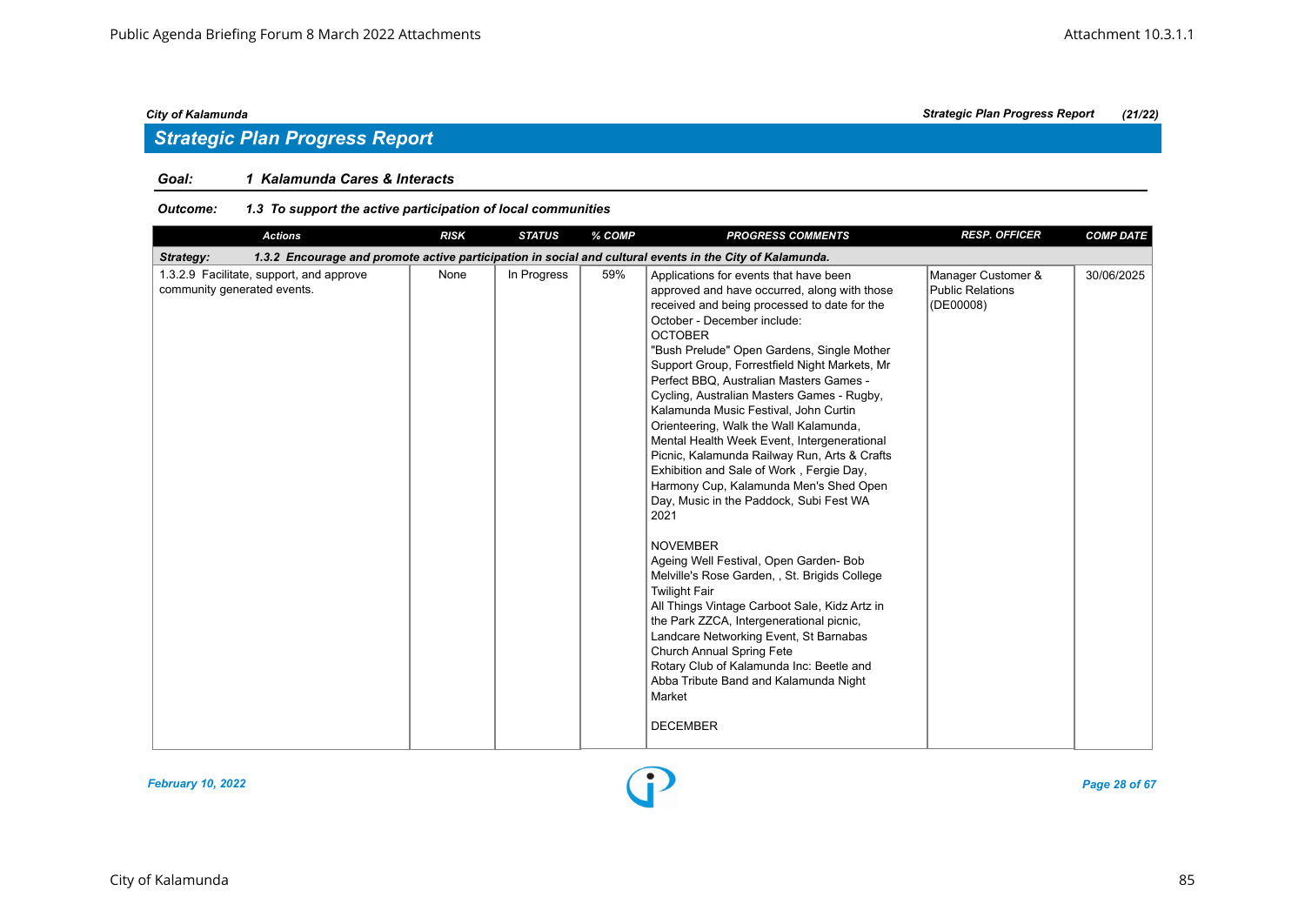# *Strategic Plan Progress Report*

# *Goal: 1 Kalamunda Cares & Interacts*

# *Outcome: 1.3 To support the active participation of local communities*

| <b>Actions</b>                                                                                                                                                                                 | <b>RISK</b> | <b>STATUS</b> | % COMP | <b>PROGRESS COMMENTS</b>                                                                                                                                                                                                                                                                                                                                                                                                                                                                                                                                                    | <b>RESP. OFFICER</b>                                 | <b>COMP DATE</b> |
|------------------------------------------------------------------------------------------------------------------------------------------------------------------------------------------------|-------------|---------------|--------|-----------------------------------------------------------------------------------------------------------------------------------------------------------------------------------------------------------------------------------------------------------------------------------------------------------------------------------------------------------------------------------------------------------------------------------------------------------------------------------------------------------------------------------------------------------------------------|------------------------------------------------------|------------------|
| Strategy:                                                                                                                                                                                      |             |               |        | 1.3.2 Encourage and promote active participation in social and cultural events in the City of Kalamunda.                                                                                                                                                                                                                                                                                                                                                                                                                                                                    |                                                      |                  |
|                                                                                                                                                                                                |             |               |        | High Wycombe Christmas Picnic, S&R<br>Orchard Fruit Picking Dec-April, Wattle Grove<br>Picnic,, Hills Big Band in the Park, Carols By<br>Candlelight, Reggae at the Park 2021, ZZCA<br>Bush Dance (Note - Cancelled due to<br>COVID-19 restrictions for New Years Eve)                                                                                                                                                                                                                                                                                                      |                                                      |                  |
| <b>Actions</b>                                                                                                                                                                                 | <b>RISK</b> | <b>STATUS</b> | % COMP | <b>PROGRESS COMMENTS</b>                                                                                                                                                                                                                                                                                                                                                                                                                                                                                                                                                    | <b>RESP. OFFICER</b>                                 | <b>COMP DATE</b> |
| Strategy:<br>1.3.3 Empower community groups and sporting organisations to provide for communities.                                                                                             |             |               |        |                                                                                                                                                                                                                                                                                                                                                                                                                                                                                                                                                                             |                                                      |                  |
| 1.3.3.1 In consultation with the Strategic<br>Sport and Recreation Committee,<br>facilitate the provision of the City's<br>Community Funding Program in<br>accordance with set funding rounds. | None        | In Progress   | 50%    | The Strategic Sport and Recreation<br>Committee (SSRC) considers Capital Grant<br>requests from sport and recreation groups on<br>an annual basis.<br>- Capital Grant applications closed on 30<br>September 2021 with the City receiving two<br>applications, which will were initially assessed<br>by the City's relevant Technical Officers.<br>Feedback to refine applications has been<br>provided to the applicants, with applications to<br>be amended by 31 January 22.<br>- The SSRC nomination process was recently<br>undertaken with a new Committee appointed. | <b>Manager Community</b><br>Development<br>(DE00007) | 30/06/2025       |
| 1.3.3.2 Continue to deliver the Clubs for<br>Life program to build leadership skills and<br>sustainability within sporting groups.                                                             | None        | In Progress   | 50%    | The following Clubs for Life programs have<br>been undertaken in the second quarter:<br>- Launch and completion of Round One of the<br>Community Funding program, where Clubs<br>and Community Groups can receive up to<br>\$1,000 for new programs, initiatives, events or<br>equipment. Seven applications were received<br>for the Sports and Recreation development<br>grants stream and seven were received for<br>the Community Development grants stream.                                                                                                            | <b>Manager Community</b><br>Development<br>(DE00007) | 30/06/2025       |



City of Kalamunda 86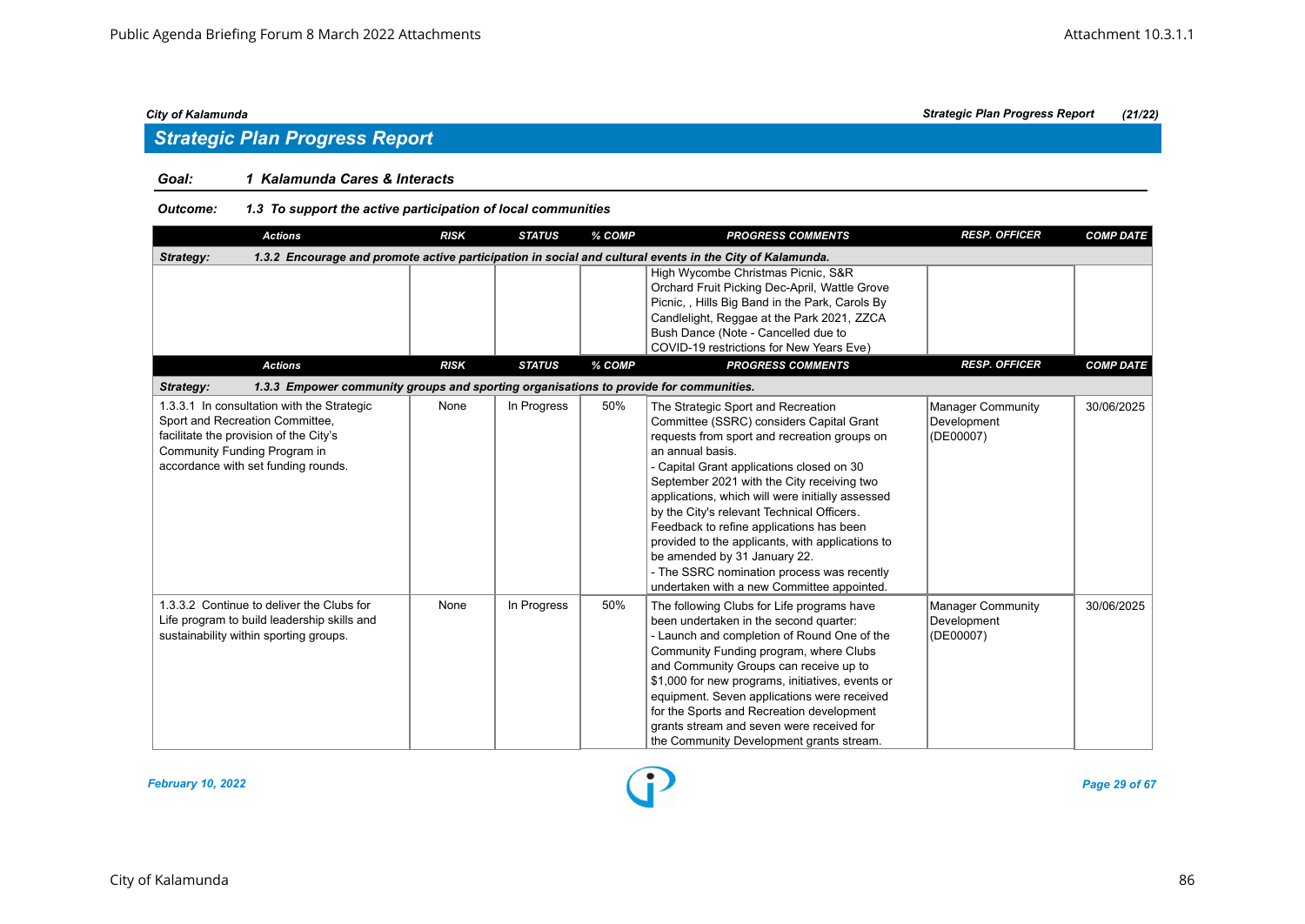# *Strategic Plan Progress Report*

# *Goal: 1 Kalamunda Cares & Interacts*

| <b>Actions</b>                                                                                     | <b>RISK</b> | <b>STATUS</b> | % COMP | <b>PROGRESS COMMENTS</b>                                                                                                                                                                                                                                                                                                                                                                                                                                                                                                                                                                                                                                                                                                                                                                                                                                                                                                                                            | <b>RESP. OFFICER</b>                                 | <b>COMP DATE</b> |
|----------------------------------------------------------------------------------------------------|-------------|---------------|--------|---------------------------------------------------------------------------------------------------------------------------------------------------------------------------------------------------------------------------------------------------------------------------------------------------------------------------------------------------------------------------------------------------------------------------------------------------------------------------------------------------------------------------------------------------------------------------------------------------------------------------------------------------------------------------------------------------------------------------------------------------------------------------------------------------------------------------------------------------------------------------------------------------------------------------------------------------------------------|------------------------------------------------------|------------------|
| 1.3.3 Empower community groups and sporting organisations to provide for communities.<br>Strategy: |             |               |        |                                                                                                                                                                                                                                                                                                                                                                                                                                                                                                                                                                                                                                                                                                                                                                                                                                                                                                                                                                     |                                                      |                  |
|                                                                                                    |             |               |        | The City is currently assessing the grants, with<br>applicants to be notified on the outcome in<br>January 2022.<br>- Funding workshop held in October 2021 with<br>9 Sporting and community groups attending.<br>- Mid season meeting held with Scott Reserve<br>Users.                                                                                                                                                                                                                                                                                                                                                                                                                                                                                                                                                                                                                                                                                            |                                                      |                  |
| 1.3.3.3 Provide support and guidance to<br>community groups as and when required.                  | None        | In Progress   | 50%    | City Officers are regularly required to provide<br>support to community groups with the<br>following examples occurring in the second<br>quarter:<br>- Community Funding Program: \$1000 one-off<br>contributions to assist local community groups<br>and individuals to deliver community projects.<br>Eight project applications currently being<br>assessed, including a Multi-Cultural Australia<br>Day, Purple Bench Project and Carers<br>Support Sessions.<br>- Updating the Community Services Contact<br>Database<br>- Supporting the Darling Range Hub through<br>event support, including the Ageing Well<br>Festival and a Tech Savvy Seniors Workshop,<br>designing and printing of flyers and guidance<br>on how to deliver large scale events.<br>- Regular check ins with the Men's Sheds to<br>keep informed of what is on from the City, and<br>any support they need. Supporting 2<br>community members interested in starting up<br>a She-Shed. | <b>Manager Community</b><br>Development<br>(DE00007) | 30/06/2025       |

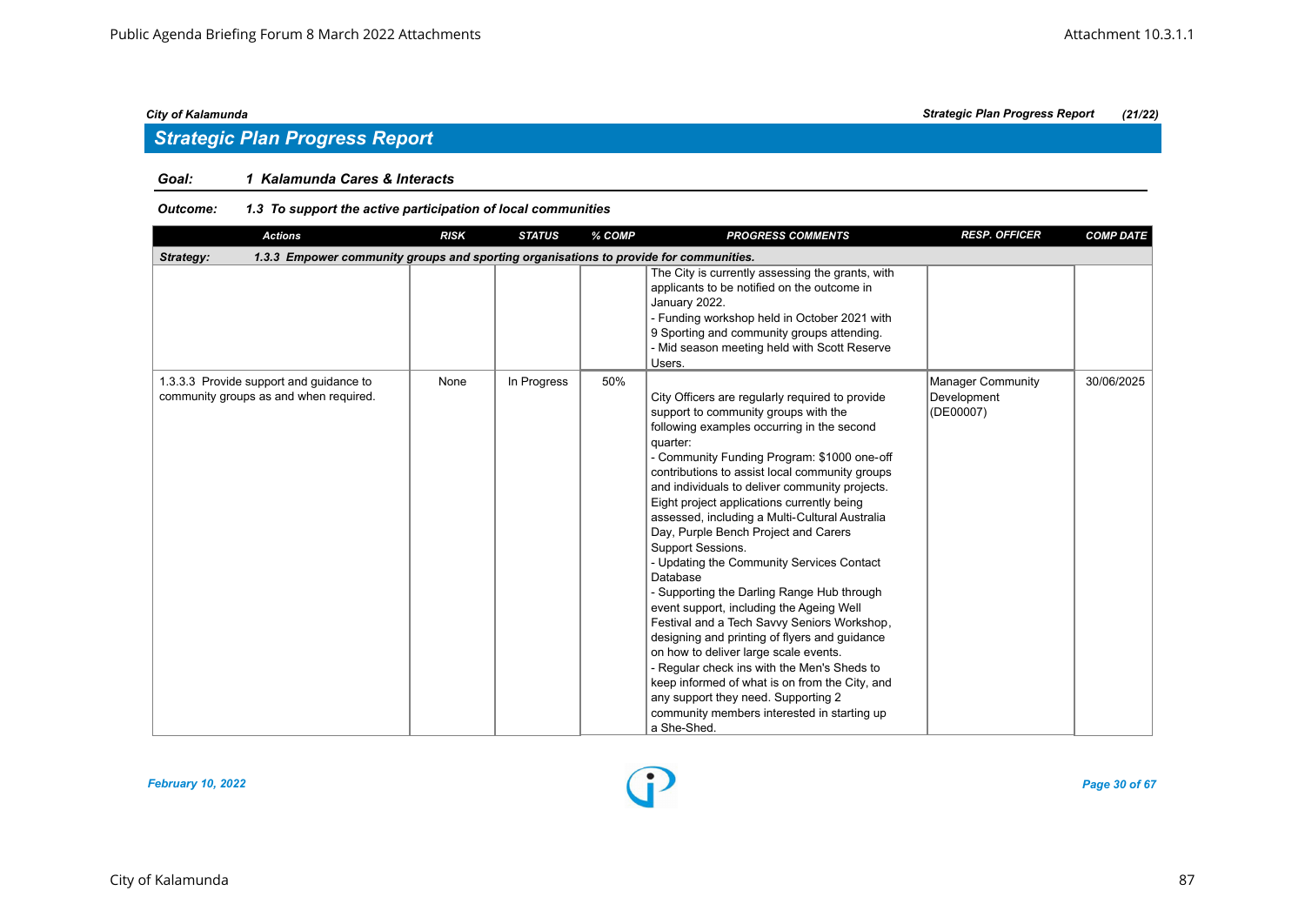### *Goal: 2 Kalamunda Clean & Green*

# *Outcome: 2.1 To protect and enhance the environmental values of the City*

| <b>Actions</b>                                                                                                                                                                | <b>RISK</b> | <b>STATUS</b>      | % COMP | <b>PROGRESS COMMENTS</b>                                                                                                                                                                                                                                                                                                                                                                                                                                                                         | <b>RESP. OFFICER</b>                                          | <b>COMP DATE</b> |
|-------------------------------------------------------------------------------------------------------------------------------------------------------------------------------|-------------|--------------------|--------|--------------------------------------------------------------------------------------------------------------------------------------------------------------------------------------------------------------------------------------------------------------------------------------------------------------------------------------------------------------------------------------------------------------------------------------------------------------------------------------------------|---------------------------------------------------------------|------------------|
| 2.1.1 Implementation of the Local Environment Strategy.<br>Strategy:                                                                                                          |             |                    |        |                                                                                                                                                                                                                                                                                                                                                                                                                                                                                                  |                                                               |                  |
| 2.1.1.4 Develop and implement progress<br>reporting of Local Environmental Strategy<br>(LES) actions on the City Website.                                                     | None        | In Progress        | 50%    | Project working group have this action in<br>hand. Progress is satisfactory.<br>Progress reporting of LES actions is already in<br>place within the Kalamunda Environmental<br>Advisory Committee, which will simply<br>translate for public facing website.<br>Significant actions this quarter -<br>Adoption of LPP33 - Trees and LPP34<br>Waterways for public comment<br>Dieback training for selected Friends Groups<br>Progression of Waste Strategy<br>Progression of Climate Change Plan | Manager Parks &<br><b>Environmental Services</b><br>(TO00019) | 30/06/2025       |
| 2.1.1.7 Develop Perth Airport North and<br>Perth Airport South catchment<br>management plans to inform surface<br>water management.                                           | None        | <b>Not Started</b> | 0%     | Project is scheduled to commence at end of<br>March 2022 and take 15 months to complete.                                                                                                                                                                                                                                                                                                                                                                                                         | <b>Manager Asset</b><br>Planning (TO00018)                    | 30/06/2023       |
| <b>Actions</b>                                                                                                                                                                | <b>RISK</b> | <b>STATUS</b>      | % COMP | <b>PROGRESS COMMENTS</b>                                                                                                                                                                                                                                                                                                                                                                                                                                                                         | <b>RESP. OFFICER</b>                                          | <b>COMP DATE</b> |
| 2.1.2 Development and implementation of the Urban Forest Strategy.<br>Strategy:                                                                                               |             |                    |        |                                                                                                                                                                                                                                                                                                                                                                                                                                                                                                  |                                                               |                  |
| 2.1.2.5 Develop a Street Tree Master<br>Plan to target prioritisation of increases in<br>urban canopy, tree replacement program<br>and tree conditioning monitoring protocol. | None        | In Progress        | 50%    | Commenced preliminary scoping and<br>planning. Pick up survey of existing street<br>trees is well underway. Master Plan for<br>Council review will be completed by end June<br>2022.                                                                                                                                                                                                                                                                                                             | Manager Parks &<br><b>Environmental Services</b><br>(TO00019) | 30/06/2022       |
| 2.1.2.6 Implement street tree planting<br>programs.                                                                                                                           | None        | In Progress        | 50%    | 50% of funding allocated for FY2021/22 has<br>been spent or committed in procurement and<br>planting of street trees.<br>WALGA / Water Corporation grant scheme of<br>additional street trees is now in delivery                                                                                                                                                                                                                                                                                 | Manager Parks &<br><b>Environmental Services</b><br>(TO00019) | 30/06/2025       |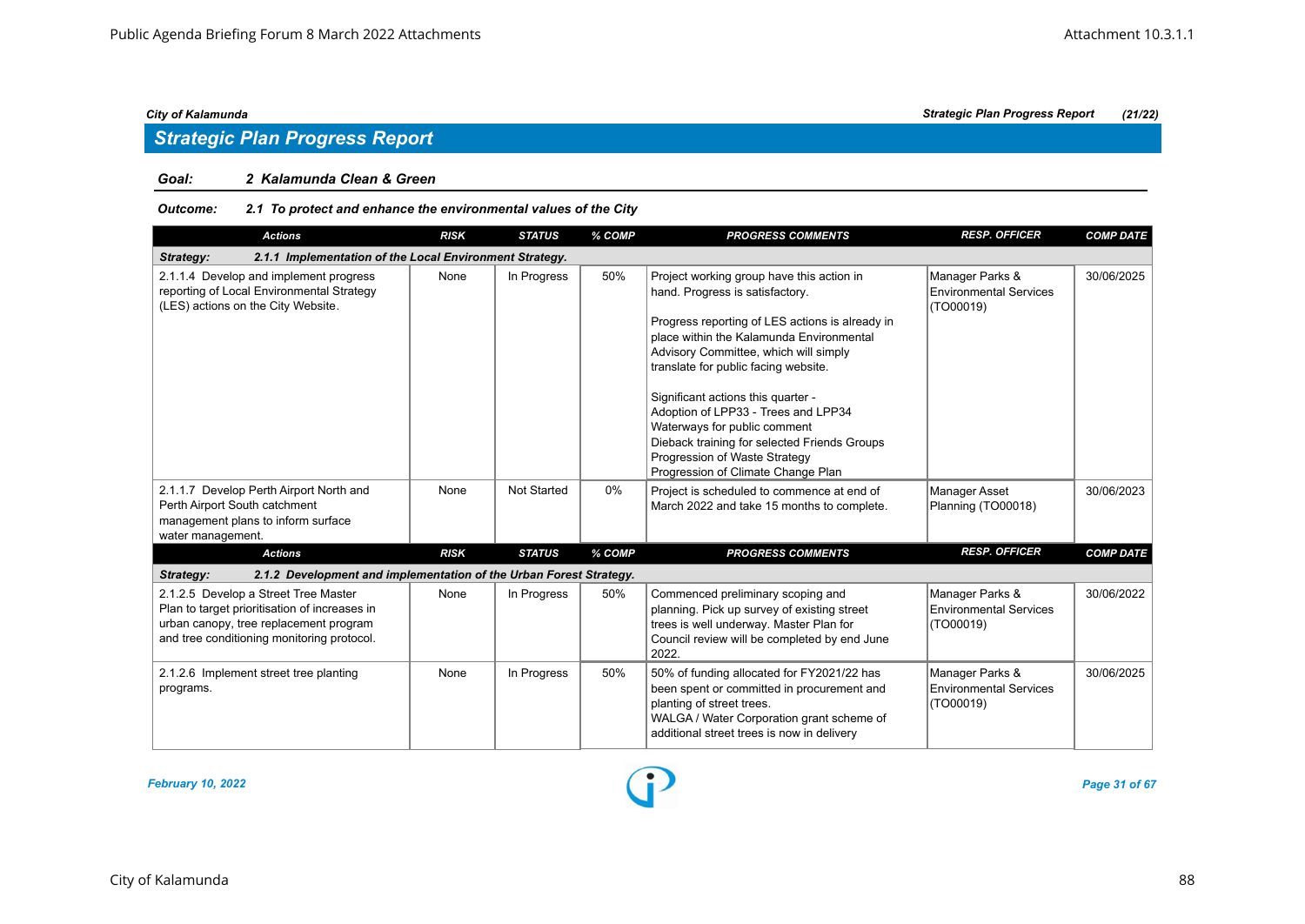### *Goal: 2 Kalamunda Clean & Green*

# *Outcome: 2.1 To protect and enhance the environmental values of the City*

| <b>Actions</b>                                                                                        | <b>RISK</b> | <b>STATUS</b> | % COMP | <b>PROGRESS COMMENTS</b>                                                                                                                                                                                                                                                                                                                                                                                                                                                                                                                                                          | <b>RESP. OFFICER</b>                                          | <b>COMP DATE</b> |
|-------------------------------------------------------------------------------------------------------|-------------|---------------|--------|-----------------------------------------------------------------------------------------------------------------------------------------------------------------------------------------------------------------------------------------------------------------------------------------------------------------------------------------------------------------------------------------------------------------------------------------------------------------------------------------------------------------------------------------------------------------------------------|---------------------------------------------------------------|------------------|
| 2.1.2 Development and implementation of the Urban Forest Strategy.<br>Strategy:                       |             |               |        |                                                                                                                                                                                                                                                                                                                                                                                                                                                                                                                                                                                   |                                                               |                  |
|                                                                                                       |             |               |        | phase.                                                                                                                                                                                                                                                                                                                                                                                                                                                                                                                                                                            |                                                               |                  |
| 2.1.2.7 Develop new verge planting<br>(including under powerlines) and<br>streetscape guidelines.     | None        | In Progress   | 50%    | City has completed and rolled out web based<br>advice to residents of water wise plant<br>suggestions for their residences which are<br>aligned to the different suburbs and<br>topography. This will form the basis of a<br>proposed streetscape design quideline.<br>Regulatory directions exist regarding what<br>residents can, and cannot do on verges from<br>a safety perspective.<br>Actions underway now are to prepare a draft<br>Streetscape Policy with accompanying<br>quidelines for Council to consider for adoption.<br>Policy is now being reviewed and amended. | Manager Parks &<br><b>Environmental Services</b><br>(TO00019) | 30/06/2022       |
| <b>Actions</b>                                                                                        | <b>RISK</b> | <b>STATUS</b> | % COMP | <b>PROGRESS COMMENTS</b>                                                                                                                                                                                                                                                                                                                                                                                                                                                                                                                                                          | <b>RESP. OFFICER</b>                                          | <b>COMP DATE</b> |
| 2.1.3 Development and Implementation of the Local Biodiversity Strategy.<br>Strategy:                 |             |               |        |                                                                                                                                                                                                                                                                                                                                                                                                                                                                                                                                                                                   |                                                               |                  |
| 2.1.3.7 Complete the finalisation for<br>Council adoption of the Local Biodiversity<br>Strategy 2021. | None        | In Progress   | 50%    | The City is undertaking a review of the draft<br>Strategy after conclusion of the Public<br>Consultation feedback, and is planning to<br>submit a final Strategy for Council adoption in<br>the first quarter of calendar year 2022.                                                                                                                                                                                                                                                                                                                                              | Manager Parks &<br><b>Environmental Services</b><br>(TO00019) | 30/06/2022       |
| 2.1.3.9 Integrate within Streetscape and<br>Street Tree master planning biodiversity<br>needs.        | None        | In Progress   | 50%    | Development of this action is in conjunction<br>with the Green Links Master Plan, Scheduled<br>for delivery in the 2022 calendar year.<br>Currently defining scope and resource<br>requirements.                                                                                                                                                                                                                                                                                                                                                                                  | Manager Parks &<br><b>Environmental Services</b><br>(TO00019) | 30/06/2022       |
| <b>Actions</b>                                                                                        | <b>RISK</b> | <b>STATUS</b> | % COMP | <b>PROGRESS COMMENTS</b>                                                                                                                                                                                                                                                                                                                                                                                                                                                                                                                                                          | <b>RESP. OFFICER</b>                                          | <b>COMP DATE</b> |
| Strategy:<br>protection into planning processes including schemes, policies, and strategies.          |             |               |        | 2.1.4 Increasing and protecting local biodiversity and conservation, wherever possible, through integrating ecosystem and biodiversity                                                                                                                                                                                                                                                                                                                                                                                                                                            |                                                               |                  |

*February 10, 2022 Page 32 of 67*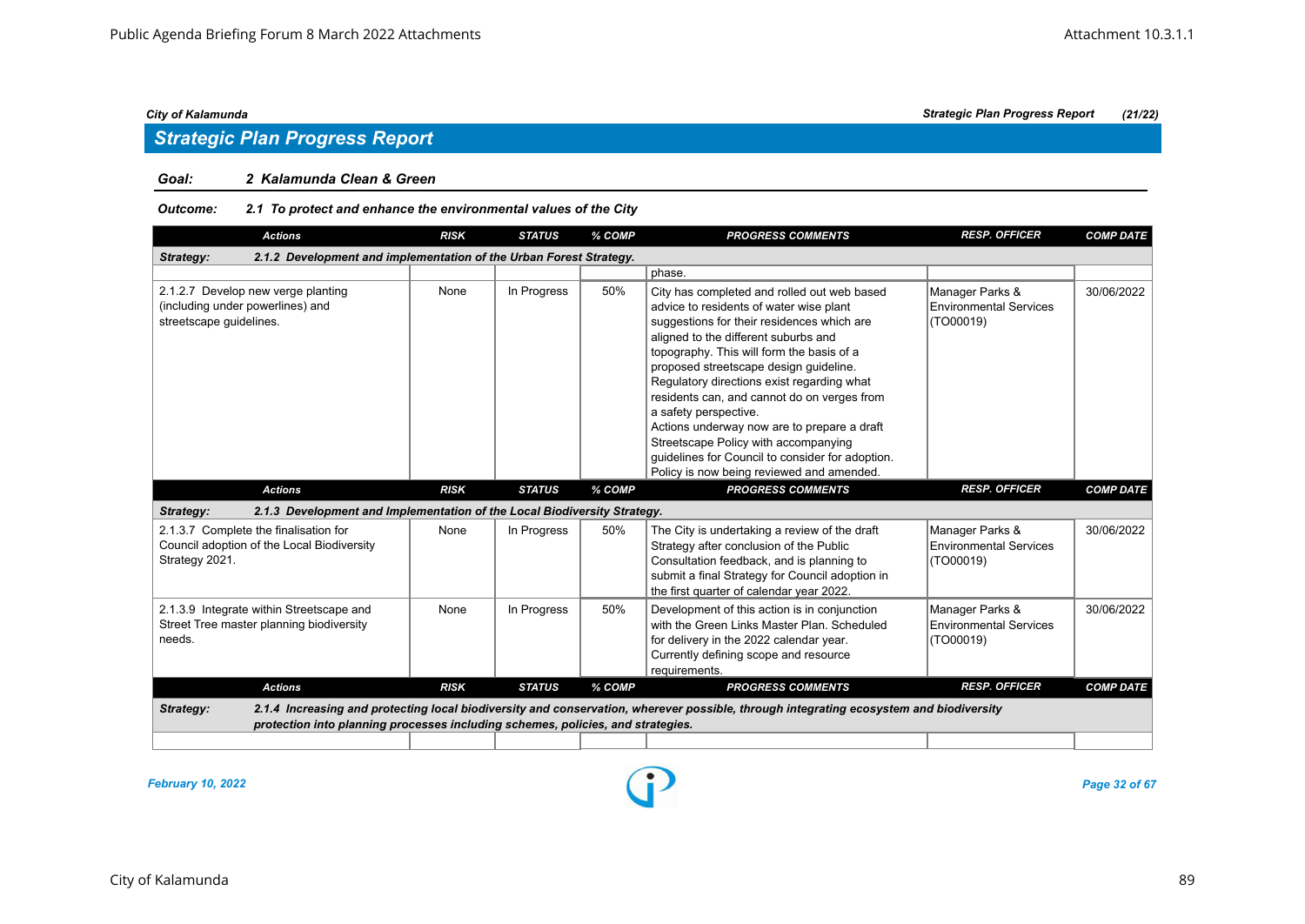### *Goal: 2 Kalamunda Clean & Green*

# *Outcome: 2.1 To protect and enhance the environmental values of the City*

| <b>Actions</b>                                                                                                                                                                                                                         | <b>RISK</b> | <b>STATUS</b> | % COMP | <b>PROGRESS COMMENTS</b>                                                                                                                                                                                                                                                                                                                                                                                                                                                                                                                                                                          | <b>RESP. OFFICER</b>                                    | <b>COMP DATE</b> |  |  |  |
|----------------------------------------------------------------------------------------------------------------------------------------------------------------------------------------------------------------------------------------|-------------|---------------|--------|---------------------------------------------------------------------------------------------------------------------------------------------------------------------------------------------------------------------------------------------------------------------------------------------------------------------------------------------------------------------------------------------------------------------------------------------------------------------------------------------------------------------------------------------------------------------------------------------------|---------------------------------------------------------|------------------|--|--|--|
| 2.1.4 Increasing and protecting local biodiversity and conservation, wherever possible, through integrating ecosystem and biodiversity<br>Strategy:<br>protection into planning processes including schemes, policies, and strategies. |             |               |        |                                                                                                                                                                                                                                                                                                                                                                                                                                                                                                                                                                                                   |                                                         |                  |  |  |  |
| 2.1.4.1 Prepare a local planning policy for<br>the retention of significant trees on<br>development sites.                                                                                                                             | None        | In Progress   | 60%    | Draft Local Planning Policy 33 - Tree<br>Retention adopted for advertising in<br>September 2021.<br>Finalisation of policy expected by mid 2022.                                                                                                                                                                                                                                                                                                                                                                                                                                                  | Manager Strategic<br>Planning (TO00041)                 | 30/06/2023       |  |  |  |
| 2.1.4.3 Ensure development applications<br>are assessed for biodiversity conservation<br>before approvals are granted.                                                                                                                 | None        | In Progress   | 60%    | The City now has a dedicated Environmental<br>Planning resource who reviews development<br>applications to improve biodiversity outcomes<br>and compliance with relevant legislation and<br>regulations.                                                                                                                                                                                                                                                                                                                                                                                          | Manager Strategic<br>Planning (TO00041)                 | 30/06/2025       |  |  |  |
| 2.1.4.4 Monitor and implement the<br>various actions of the Environmental Land<br>Use Planning Strategy.                                                                                                                               | None        | In Progress   | 50%    | Monitoring occurring on a bi-annual basis.<br>Some key outcomes include:<br>- the City has commenced work to implement<br>a paperless online planning and building<br>approvals process.<br>- Street tree audit for the new tree masterplan<br>is underway.<br>- commenced the preparation of a new Local<br><b>Biodiversity Strategy.</b><br>- Firebreak notice updated to reflect maximum<br>firebreak width.<br>- New policy for tree retention on private land<br>adopted for advertising.<br>- new policy for waterways and wetlands<br>adopted by Council December 2021 for<br>advertising. | Manager Strategic<br>Planning (TO00041)                 | 30/06/2025       |  |  |  |
| 2.1.4.6 Investigate the potential for<br>renewable energy project opportunities in<br>the City. Provide comments and input on<br>planning, compliance, and development<br>processes in relation to environmental                       | None        | In Progress   | 50%    | Progress is satisfactory in developing<br>renewable energy considerations for<br>upcoming capital works projects. Input to<br>planning processes has been provided upon<br>request.                                                                                                                                                                                                                                                                                                                                                                                                               | Manager Asset &<br><b>Waste Operations</b><br>(TO00017) | 30/06/2025       |  |  |  |

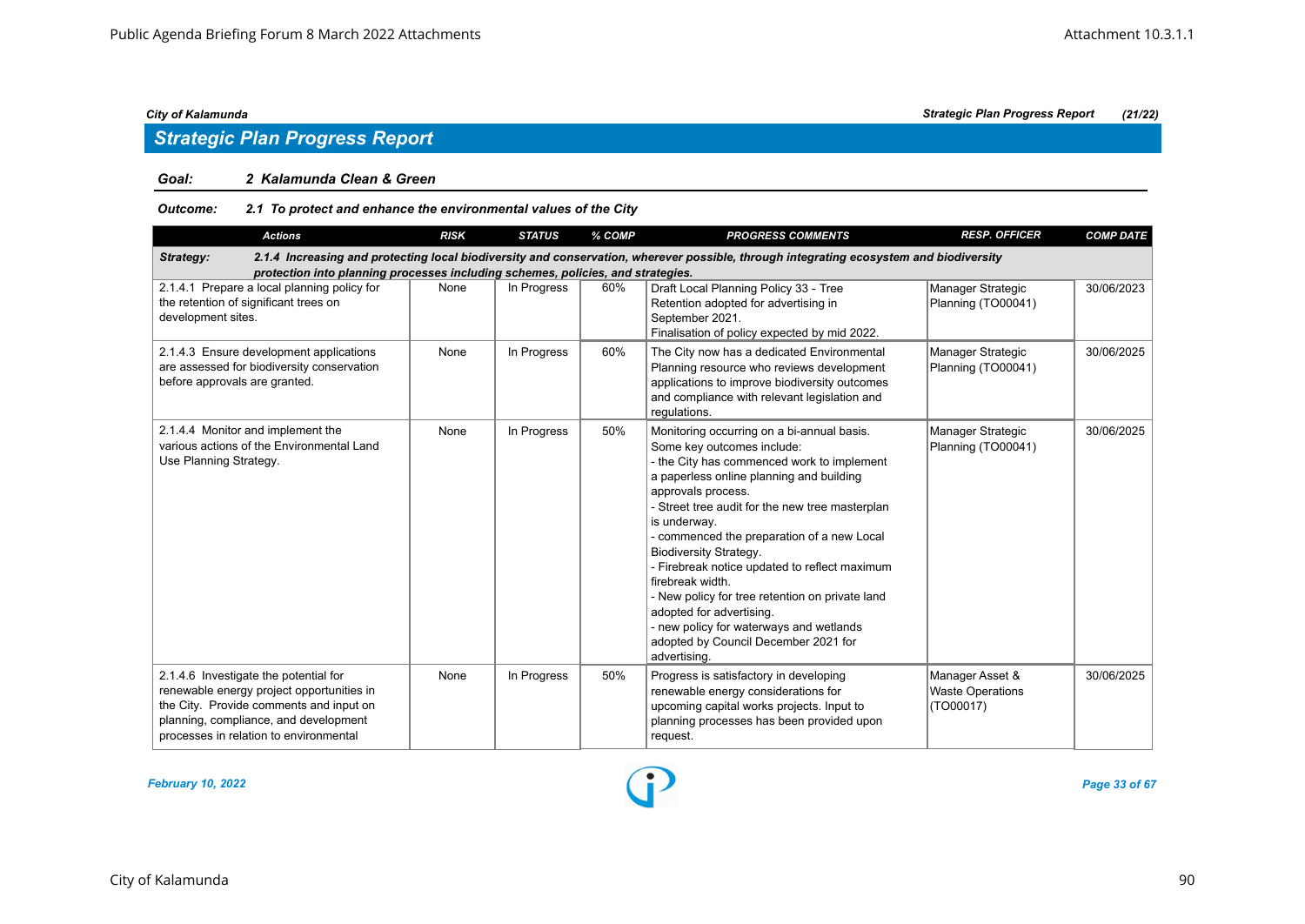### *Goal: 2 Kalamunda Clean & Green*

| Outcome: | 2.1 To protect and enhance the environmental values of the City |
|----------|-----------------------------------------------------------------|
|----------|-----------------------------------------------------------------|

| <b>Actions</b>                                                                                                                                       |                                                                                 | <b>RISK</b> | <b>STATUS</b> | % COMP | <b>PROGRESS COMMENTS</b>                                                                                                                                                                                                                                                                                                                                                                                                                                                           | <b>RESP. OFFICER</b>                                          | <b>COMP DATE</b> |
|------------------------------------------------------------------------------------------------------------------------------------------------------|---------------------------------------------------------------------------------|-------------|---------------|--------|------------------------------------------------------------------------------------------------------------------------------------------------------------------------------------------------------------------------------------------------------------------------------------------------------------------------------------------------------------------------------------------------------------------------------------------------------------------------------------|---------------------------------------------------------------|------------------|
| Strategy:                                                                                                                                            | protection into planning processes including schemes, policies, and strategies. |             |               |        | 2.1.4 Increasing and protecting local biodiversity and conservation, wherever possible, through integrating ecosystem and biodiversity                                                                                                                                                                                                                                                                                                                                             |                                                               |                  |
| planning-oriented matters.                                                                                                                           |                                                                                 |             |               |        |                                                                                                                                                                                                                                                                                                                                                                                                                                                                                    |                                                               |                  |
| <b>Actions</b>                                                                                                                                       |                                                                                 | <b>RISK</b> | <b>STATUS</b> | % COMP | <b>PROGRESS COMMENTS</b>                                                                                                                                                                                                                                                                                                                                                                                                                                                           | <b>RESP. OFFICER</b>                                          | <b>COMP DATE</b> |
| Strategy:                                                                                                                                            | 2.1.5 Community engagement and education in environmental management.           |             |               |        |                                                                                                                                                                                                                                                                                                                                                                                                                                                                                    |                                                               |                  |
| 2.1.5.2 Support for community led<br>environmental initiatives (Adopt a Patch,<br>Friends Groups, Clean Up Australia Day).                           |                                                                                 | None        | In Progress   | 50%    | Program is being rolled out progressively<br>during this Financial Year. Satisfactory<br>progress is being made.                                                                                                                                                                                                                                                                                                                                                                   | Manager Parks &<br><b>Environmental Services</b><br>(TO00019) | 30/06/2025       |
| 2.1.5.3 Targeted community engagement<br>programs regarding waste minimisation<br>and resource recovery.                                             |                                                                                 | None        | In Progress   | 50%    | During the quarter, programs were focused<br>on:<br>Recycling Contamination,<br>- 3rd Bin/FOGO.<br>- Worm Farms:<br>- Undertaking, in conjunction with the<br>Customer and Public Relations team, targeted<br>internal and external campaigns on waste<br>management as set out in the Recycling and<br>Waste Management Communications &<br>Engagement Plan 2020/21. Plus recent<br>surveys relating to Pensioner Rebate on<br>Waste Charges & naming of Community<br>Reuse Shop. | Manager Asset &<br><b>Waste Operations</b><br>(TO00017)       | 30/06/2025       |
| 2.1.5.4 Targeted community awareness<br>campaigns regarding urban forest,<br>biodiversity, energy management,<br>renewable energy, water management. |                                                                                 | None        | In Progress   | 50%    | These actions are progressing well.<br>Community engagement on Climate Change<br>is underway speaking to these issues.                                                                                                                                                                                                                                                                                                                                                             | Manager Parks &<br>Environmental Services<br>(TO00019)        | 30/06/2025       |

# *Outcome: 2.2 To achieve environmental sustainability through effective natural resource management*

|                          | Actions                                                                      | <b>RISK</b> | STATUS | % COMP | <b>PROGRESS COMMENTS</b> | <b>RESP. OFFICER</b> | <b>COMP DATE</b> |
|--------------------------|------------------------------------------------------------------------------|-------------|--------|--------|--------------------------|----------------------|------------------|
| Strategy:                | 2.2.1 Manage the forecast impacts of a changed climate upon the environment. |             |        |        |                          |                      |                  |
|                          |                                                                              |             |        |        |                          |                      |                  |
| <b>February 10, 2022</b> |                                                                              |             |        |        |                          |                      | Page 34 of 67    |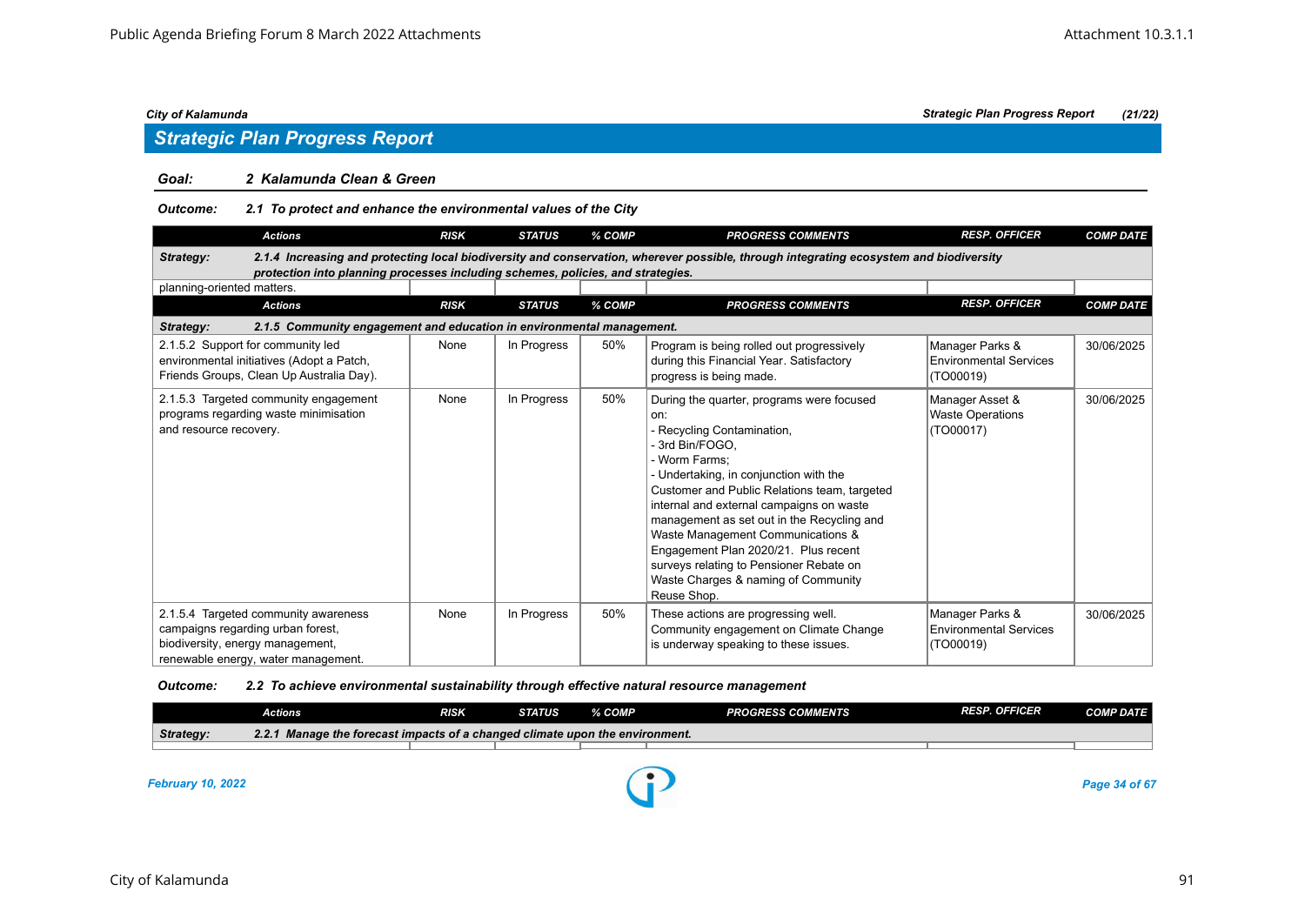# *Strategic Plan Progress Report*

### *Goal: 2 Kalamunda Clean & Green*

# *Outcome: 2.2 To achieve environmental sustainability through effective natural resource management*

| <b>Actions</b>                                                                                                                                    | <b>RISK</b> | <b>STATUS</b> | % COMP | <b>PROGRESS COMMENTS</b>                                                                                                                                                                                                                                                                                                                                                                                                                                                                                                                                                                                                                                                                                                                                                 | <b>RESP. OFFICER</b>                        | <b>COMP DATE</b> |  |  |  |  |  |
|---------------------------------------------------------------------------------------------------------------------------------------------------|-------------|---------------|--------|--------------------------------------------------------------------------------------------------------------------------------------------------------------------------------------------------------------------------------------------------------------------------------------------------------------------------------------------------------------------------------------------------------------------------------------------------------------------------------------------------------------------------------------------------------------------------------------------------------------------------------------------------------------------------------------------------------------------------------------------------------------------------|---------------------------------------------|------------------|--|--|--|--|--|
| 2.2.1 Manage the forecast impacts of a changed climate upon the environment.<br>Strategy:                                                         |             |               |        |                                                                                                                                                                                                                                                                                                                                                                                                                                                                                                                                                                                                                                                                                                                                                                          |                                             |                  |  |  |  |  |  |
| 2.2.1.5 Develop a Climate Change Action<br>and Emissions Reduction Plan in<br>accordance with the WALGA template<br>and toolkit.<br>(CEO KPI 4.2) | None        | In Progress   | 15%    | A project team is being formed to develop the<br>draft Climate Change Action Plan.<br>Community feedback on what they see as<br>important has closed. A well attended<br>community workshop on Big Ideas was<br>undertaken on 2 December 2021, attended by<br>over 30 participants.                                                                                                                                                                                                                                                                                                                                                                                                                                                                                      | Director Asset Services<br>(DE00002)        | 30/06/2022       |  |  |  |  |  |
| 2.2.1.6 Adopt a Renewable Energy<br>Target for the City in line with<br>contemporary targets being used in other<br>local governments.            | None        | In Progress   | 5%     | Action will be a resultant action from any<br>adopted Climate Change Action Plan (CCAP).<br>Works will commence as the CCAP is drafted.<br>Listening watch is also being undertaken in<br>regards to targets as part of Federal Election<br>Campaigns.<br>Literature research is underway.                                                                                                                                                                                                                                                                                                                                                                                                                                                                               | <b>Director Asset Services</b><br>(DE00002) | 30/06/2022       |  |  |  |  |  |
| 2.2.1.7 Prepare and implement the<br>Kalamunda Flowing Drainage<br>and Waterways Strategy, which includes<br>catchment management plans.          | None        | In Progress   | 50%    | The data collection is nearing completion for<br>the first of the six catchments in the City,<br>being the Lower Helena Catchment. The City<br>will then arrange for hydrological modelling.<br>and collate the information into a catchment<br>management plan. Work on further catchment<br>management plans will be undertaken later in<br>2022 and 2023 subject to funding. The City<br>has also successfully collaborated with Curtin<br>University whereby three students undertook<br>final year studies as part of their engineering<br>degrees, and provided useful reports that can<br>be incorporated into the Kalamunda Flowing<br>strategy. Once all the plans and inputs are<br>completed they will collectively become the<br>Kalamunda Flowing strategy. | Manager Asset<br>Planning (TO00018)         | 30/06/2025       |  |  |  |  |  |

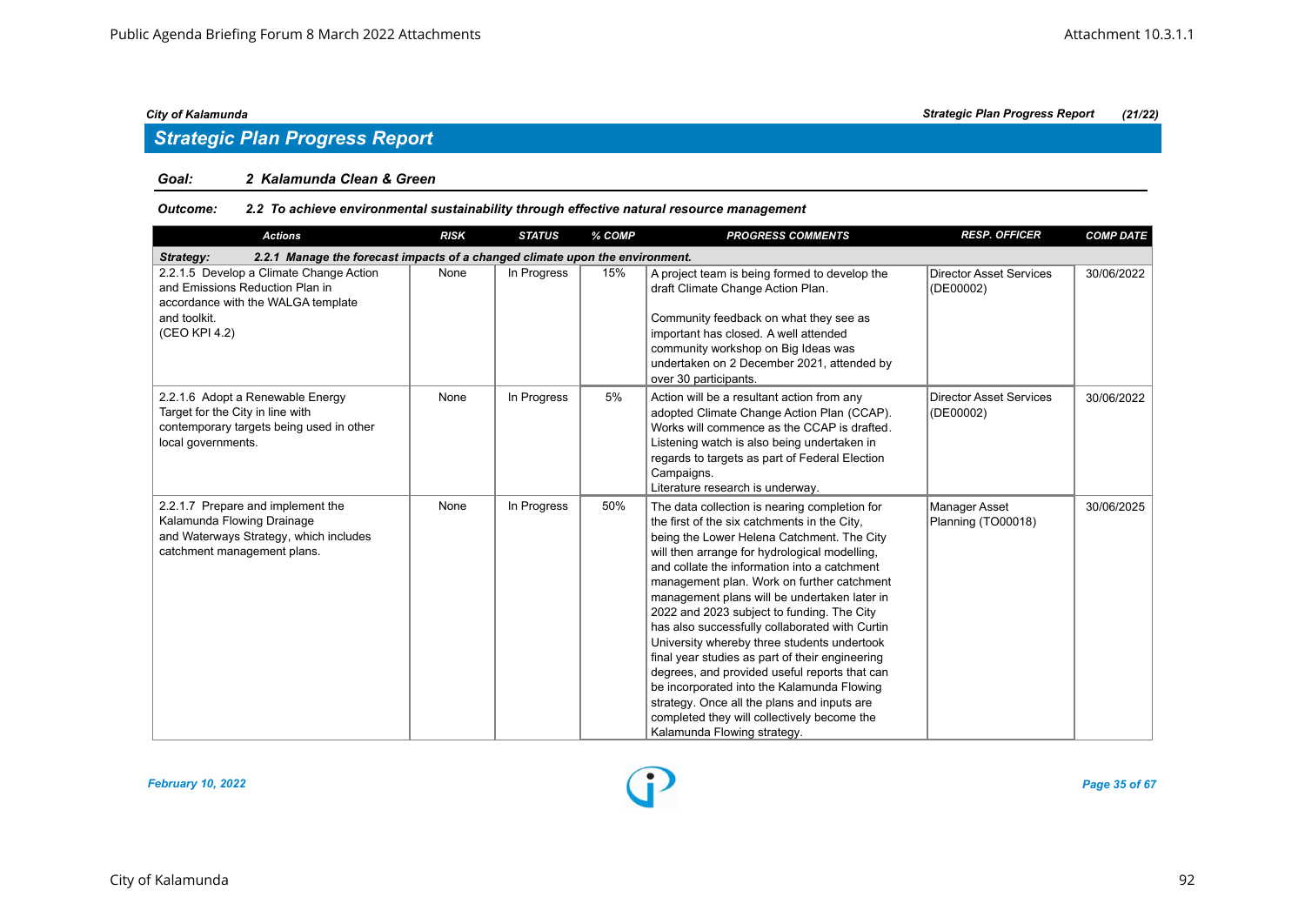# *Strategic Plan Progress Report*

### *Goal: 2 Kalamunda Clean & Green*

# *Outcome: 2.2 To achieve environmental sustainability through effective natural resource management*

| <b>Actions</b>                                                                                                                                    | <b>RISK</b> | <b>STATUS</b> | % COMP | <b>PROGRESS COMMENTS</b>                                                                                                                                                                                                                                                                                                                                                                                                                                                                                            | <b>RESP. OFFICER</b>                                    | <b>COMP DATE</b> |  |  |  |  |
|---------------------------------------------------------------------------------------------------------------------------------------------------|-------------|---------------|--------|---------------------------------------------------------------------------------------------------------------------------------------------------------------------------------------------------------------------------------------------------------------------------------------------------------------------------------------------------------------------------------------------------------------------------------------------------------------------------------------------------------------------|---------------------------------------------------------|------------------|--|--|--|--|
| 2.2.2 Work towards a Carbon Neutral Footprint of City-operated areas.<br>Strategy:                                                                |             |               |        |                                                                                                                                                                                                                                                                                                                                                                                                                                                                                                                     |                                                         |                  |  |  |  |  |
| 2.2.2.2 Undertake Expressions of<br>Interest from Private Industry to partner<br>with the City in development of a solar<br>farm at Pioneer Park. | None        | In Progress   | 50%    | EOI Submissions were received in December<br>2021, and are currently being evaluated.                                                                                                                                                                                                                                                                                                                                                                                                                               | <b>Director Asset Services</b><br>(DE00002)             | 30/06/2023       |  |  |  |  |
| 2.2.2.3 Continue to replace city owned<br>community leased buildings with solar<br>panels in line with Council Policy.                            | None        | In Progress   | 20%    | Pickering Brook Sports Club have approached<br>the City to access the Funding Scheme<br>provided in the 2021/22 Budget. Agreement<br>document being prepared.<br>This project will add one further building to the<br>list of solar panel enabled City owned<br><b>Community Facilities.</b>                                                                                                                                                                                                                        | <b>Director Asset Services</b><br>(DE00002)             | 30/06/2025       |  |  |  |  |
| 2.2.2.40 Continue conversion of gas<br>discharge streetlights to LED streetlights.                                                                | None        | In Progress   | 50%    | Western Power will be upgrading street lights<br>to LED lighting on all Distributor A roads in the<br>City (covering approximately 648 lights).<br>Although the street lights are Western Power<br>owned, the City pays for the electricity tariff<br>and any upgrades are at our cost. The<br>upgrades commenced on 5 October 2021 and<br>approximately 120 lights were upgraded by<br>the end of December 2021. Only two<br>complaints have been received regarding light<br>glare, and these are being resolved. | Manager Asset<br>Planning (TO00018)                     | 30/06/2025       |  |  |  |  |
| 2.2.2.41 Develop and review business<br>cases annually for roll out of electric<br>vehicles as part of the City fleet.                            | None        | In Progress   | 53%    | Electric Vehicles in Local Government were<br>considered and compared. Success in relation<br>to heavy vehicles is difficult in hilly<br>environments.<br>Installation of Electric Charging Stations<br>required to support Fleet changes and part of<br>Business Case consideration.<br>The 2022/23 Plant replacement program is<br>being developed cognisant of improvements                                                                                                                                      | Manager Asset &<br><b>Waste Operations</b><br>(TO00017) | 30/06/2025       |  |  |  |  |

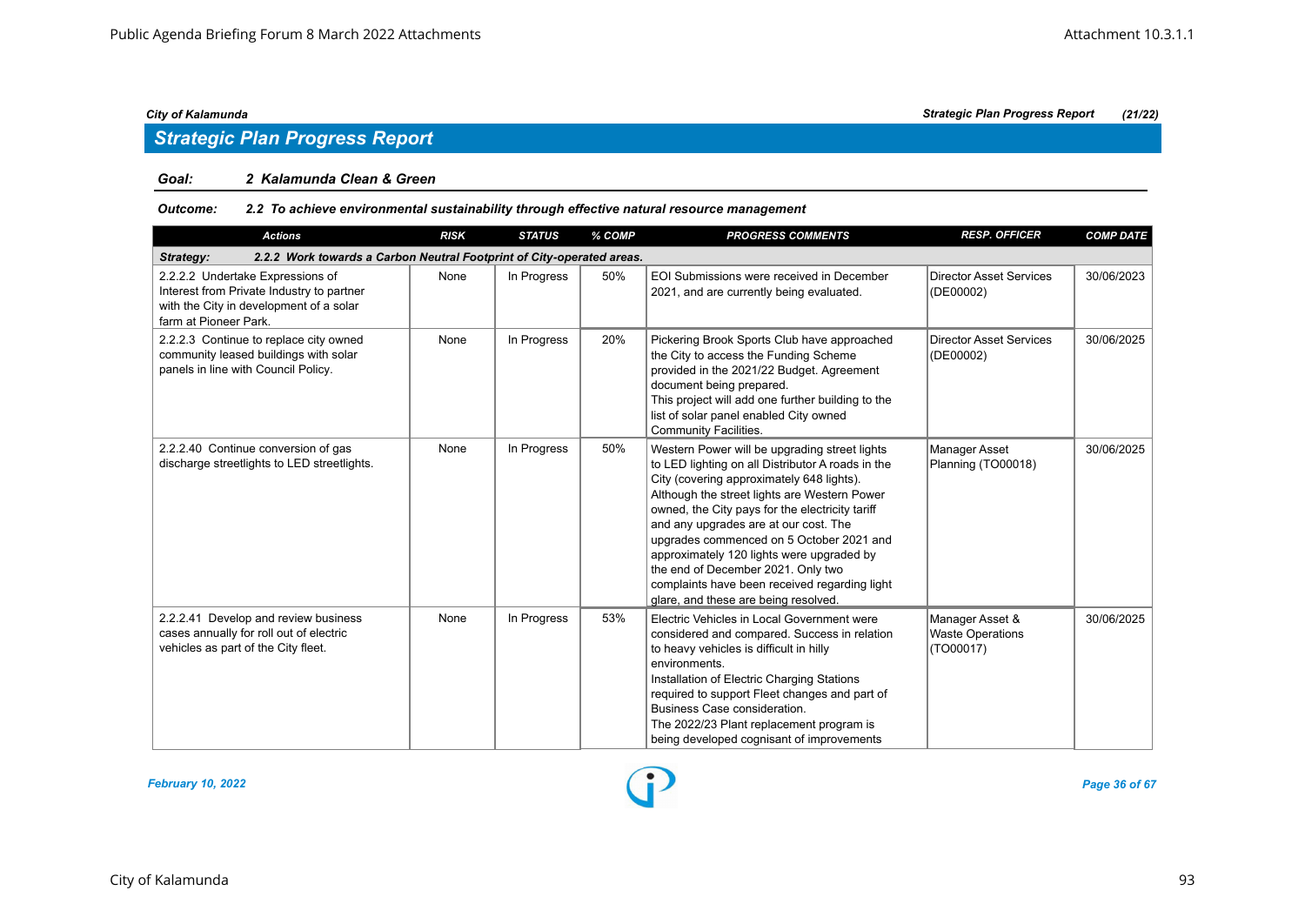# *Strategic Plan Progress Report*

### *Goal: 2 Kalamunda Clean & Green*

# *Outcome: 2.2 To achieve environmental sustainability through effective natural resource management*

| <b>Actions</b>                                                                                                                      | <b>RISK</b>                                                           | <b>STATUS</b> | % COMP | <b>PROGRESS COMMENTS</b>                                                                                                                                                                                                                                                         | <b>RESP. OFFICER</b>                                          | <b>COMP DATE</b> |  |  |  |  |  |  |
|-------------------------------------------------------------------------------------------------------------------------------------|-----------------------------------------------------------------------|---------------|--------|----------------------------------------------------------------------------------------------------------------------------------------------------------------------------------------------------------------------------------------------------------------------------------|---------------------------------------------------------------|------------------|--|--|--|--|--|--|
| Strategy:                                                                                                                           | 2.2.2 Work towards a Carbon Neutral Footprint of City-operated areas. |               |        |                                                                                                                                                                                                                                                                                  |                                                               |                  |  |  |  |  |  |  |
|                                                                                                                                     |                                                                       |               |        | and price reductions in Electric Vehicles.                                                                                                                                                                                                                                       |                                                               |                  |  |  |  |  |  |  |
| <b>Actions</b>                                                                                                                      | <b>RISK</b>                                                           | <b>STATUS</b> | % COMP | <b>PROGRESS COMMENTS</b>                                                                                                                                                                                                                                                         | <b>RESP. OFFICER</b>                                          | <b>COMP DATE</b> |  |  |  |  |  |  |
| 2.2.3 Produce cost effective solutions to reduce the reliance and volume of potable and ground water used by the City.<br>Strategy: |                                                                       |               |        |                                                                                                                                                                                                                                                                                  |                                                               |                  |  |  |  |  |  |  |
| 2.2.3.1 Undertake water audits on all City<br>managed buildings identifying and<br>implementing 'quick win' improvements.           | None                                                                  | In Progress   | 10%    | Program due to commence end of January<br>2022.                                                                                                                                                                                                                                  | Manager Asset &<br><b>Waste Operations</b><br>(TO00017)       | 30/06/2025       |  |  |  |  |  |  |
| 2.2.3.2 Undertake audits on the City's<br>irrigation systems to mitigate water loss or<br>inefficient watering schemes.             | None                                                                  | In Progress   | 50%    | This is an ongoing process. Recently<br>completed a comprehensive review of high<br>water use reserves, resulting in the inefficient<br>reticulation system at Scott Reserve being<br>listed for renewal.<br>Other reserves are currently being assessed<br>on an ongoing basis. | Manager Parks &<br><b>Environmental Services</b><br>(TO00019) | 30/06/2024       |  |  |  |  |  |  |
| 2.2.3.3 Implement an irrigation water<br>supply for Ray Owen Reserve from the<br>Hartfield Park MAR system.                         | None                                                                  | In Progress   | 50%    | FY2021/22 will result in detail design,<br>documentation and tender for works to be<br>constructed in FY2022/23.<br>Progress on design phase is satisfactory with<br>regulatory approval in principle achieved and<br>consultant selected to undertake design                    | Manager Asset Delivery<br>(PD00004)                           | 30/06/2023       |  |  |  |  |  |  |
| 2.2.3.5 Integrate water sensitive design<br>principles with the new Streetscape<br>Guidelines.                                      | None                                                                  | Completed     | 100%   | Residents now have access via City website<br>to substantial information regarding water<br>sensitive plants tailored to their suburb.<br>Guidelines have been updated and refreshed.                                                                                            | Manager Parks &<br><b>Environmental Services</b><br>(TO00019) | 30/06/2022       |  |  |  |  |  |  |

### *Outcome: 2.3 To reduce the amount of waste produced and increase the amount of reuse and recycling of waste*

|           | Actions                                                                                                    | <b>RISK</b> | STATUS | % COMP | <b>PROGRESS COMMENTS</b> | <b>RESP. OFFICER</b> | <b>COMP DATE</b> |  |  |
|-----------|------------------------------------------------------------------------------------------------------------|-------------|--------|--------|--------------------------|----------------------|------------------|--|--|
| Strategy: | 2.3.1 Implement the City's Waste Plan aligned to the State Waste Avoidance and Resource Recovery Strategy. |             |        |        |                          |                      |                  |  |  |
|           |                                                                                                            |             |        |        |                          |                      |                  |  |  |
|           |                                                                                                            |             |        |        |                          |                      |                  |  |  |

*February 10, 2022 Page 37 of 67*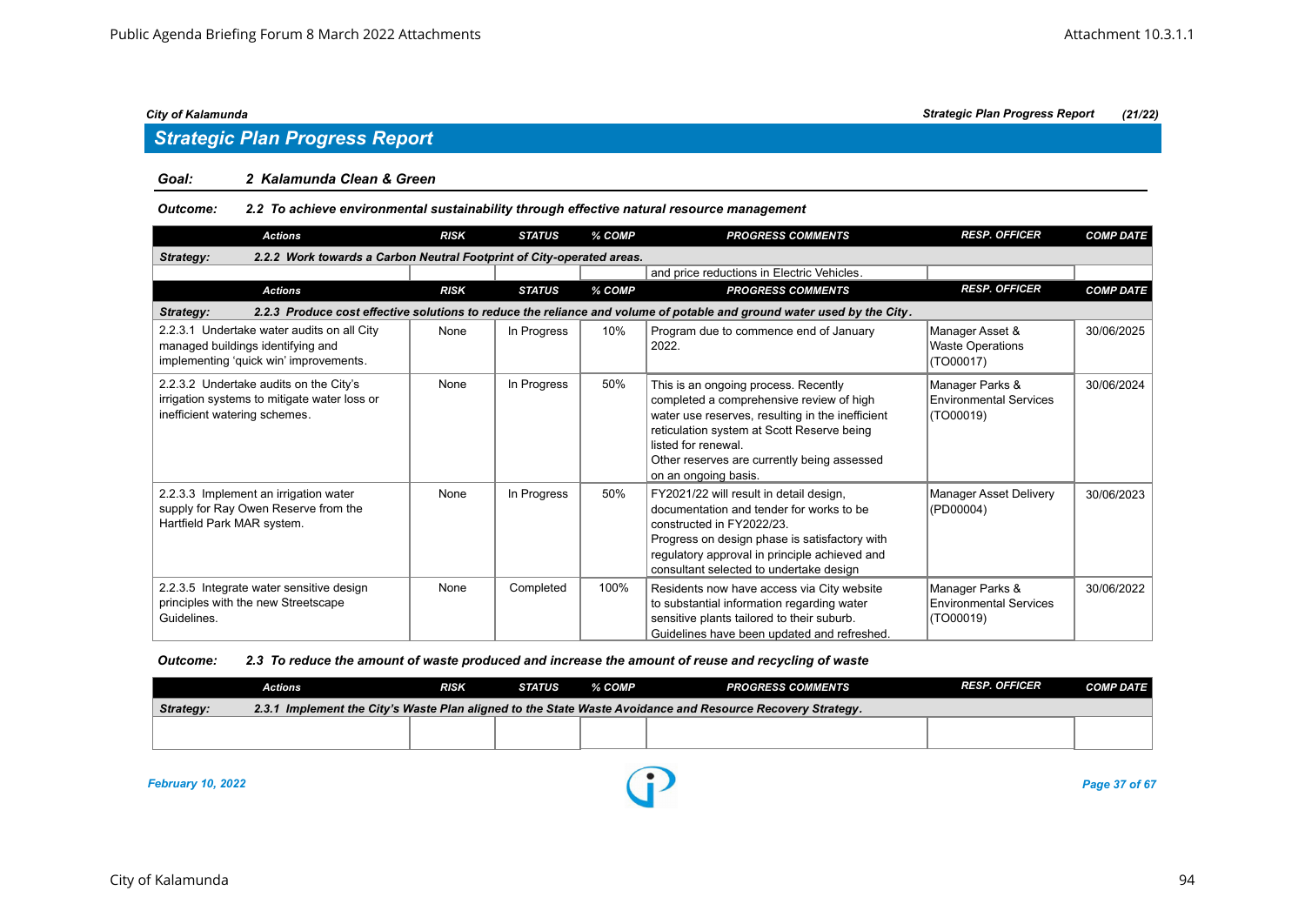# *Strategic Plan Progress Report*

### *Goal: 2 Kalamunda Clean & Green*

### *Outcome: 2.3 To reduce the amount of waste produced and increase the amount of reuse and recycling of waste*

| <b>Actions</b>                                                                                                                                                                        | <b>RISK</b> | <b>STATUS</b> | % COMP | <b>PROGRESS COMMENTS</b>                                                                                                                                                                                                                                                                                                                        | <b>RESP. OFFICER</b>                                    | <b>COMP DATE</b> |  |  |  |  |
|---------------------------------------------------------------------------------------------------------------------------------------------------------------------------------------|-------------|---------------|--------|-------------------------------------------------------------------------------------------------------------------------------------------------------------------------------------------------------------------------------------------------------------------------------------------------------------------------------------------------|---------------------------------------------------------|------------------|--|--|--|--|
| 2.3.1 Implement the City's Waste Plan aligned to the State Waste Avoidance and Resource Recovery Strategy.<br>Strategy:                                                               |             |               |        |                                                                                                                                                                                                                                                                                                                                                 |                                                         |                  |  |  |  |  |
| 2.3.1.1 Plan and implement the provision<br>of third kerbside waste bin for FOGO.                                                                                                     | None        | In Progress   | 50%    | This project relies heavily on the effort of<br>EMRC in finalising their FOGO Tender. EMRC<br>have not progressed their works to original<br>timetable. In response, City has explored<br>alternate FOGO supply options.<br>On that basis, it is considered that progress is<br>satisfactory.                                                   | Manager Asset &<br><b>Waste Operations</b><br>(TO00017) | 30/06/2025       |  |  |  |  |
| 2.3.1.2 Improve access and facilities at<br>the Walliston Transfer Station for the<br>community to increase diversion of waste<br>from landfill into recycled or reused<br>materials. | None        | In Progress   | 50%    | 4 Year Project. DWER Licence granted,<br>upgrades ongoing.<br>Access Road completed and operational.<br>Gate House relocated and operational. Works<br>to enable Community Reuse Shop to open in<br>2022 progressed.                                                                                                                            | Manager Asset &<br><b>Waste Operations</b><br>(TO00017) | 30/06/2025       |  |  |  |  |
| 2.3.1.3 Plan and implement the change<br>of kerbside landfill waste bin refuse from<br>Red Hill landfill to East Rockingham<br>Waste to Energy.                                       | None        | Completed     | 100%   | Construction of the East Rockingham Waste<br>to Energy plant commenced on 18th May<br>2020 with an expected<br>commissioning/opening mid 2023.<br>EMRC have determined member costs to<br>utilise a new transfer station at Hazelmere to<br>transport kerbside waste to the East<br>Rockingham facility.<br>Actions are complete for FY2021/22. | Manager Asset &<br><b>Waste Operations</b><br>(TO00017) | 30/06/2023       |  |  |  |  |
| 2.3.1.14 Develop within the new kerbside<br>waste management contract initiatives<br>that promote good waste management<br>behaviours.                                                | None        | In Progress   | 50%    | Following meetings with 3 large waste<br>contractors in respect to understanding<br>innovation initiatives & current issues,<br>specifications for new kerbside contract are<br>being finalised, including matters pertaining to<br>waste management behaviours.                                                                                | Manager Asset &<br><b>Waste Operations</b><br>(TO00017) | 30/06/2022       |  |  |  |  |
|                                                                                                                                                                                       |             |               |        |                                                                                                                                                                                                                                                                                                                                                 |                                                         |                  |  |  |  |  |

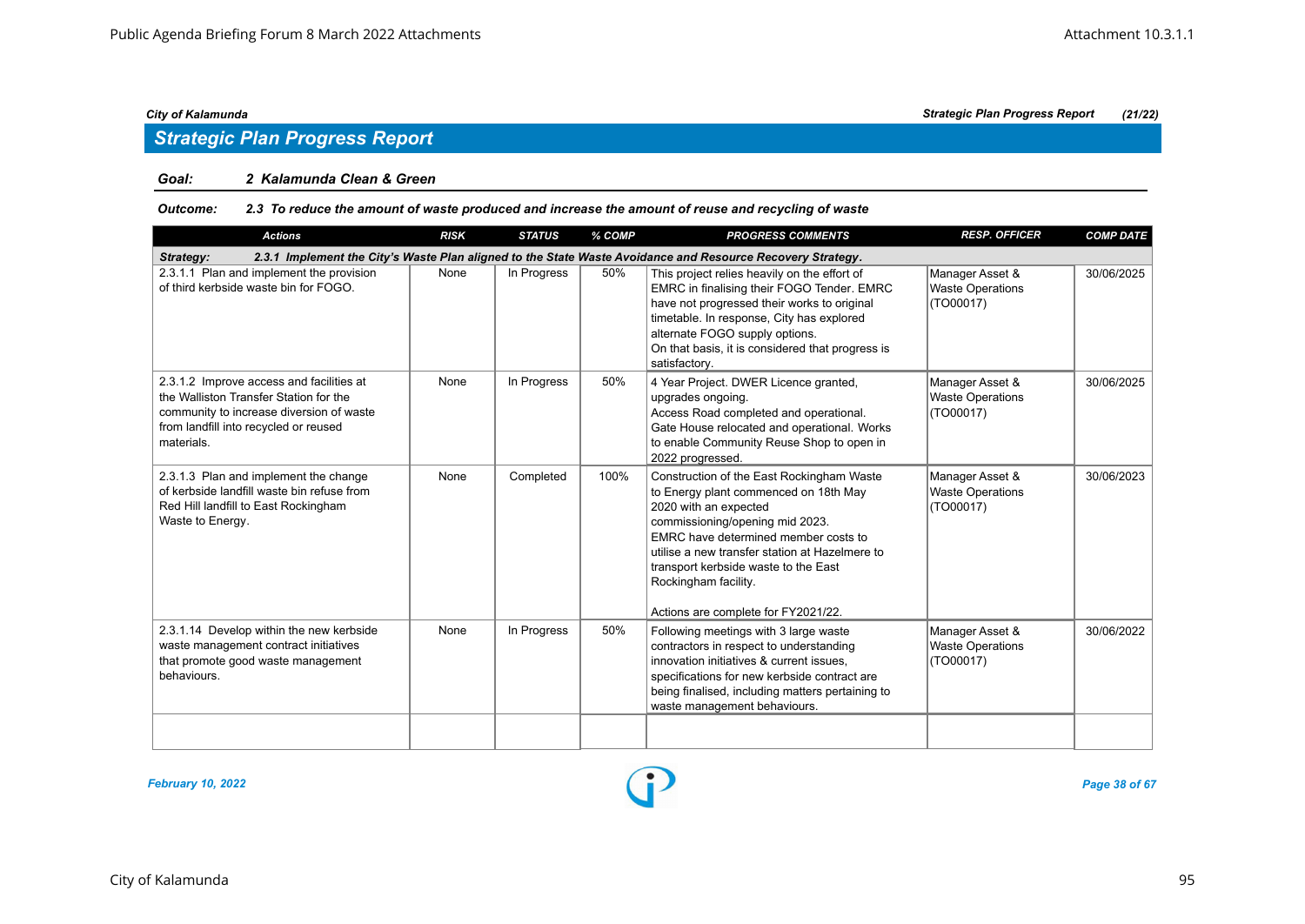# *Strategic Plan Progress Report*

### *Goal: 2 Kalamunda Clean & Green*

### *Outcome: 2.3 To reduce the amount of waste produced and increase the amount of reuse and recycling of waste*

| Actions                                                                                                                 | <b>RISK</b> | STATUS      | % COMP | <b>PROGRESS COMMENTS</b>                       | <b>RESP. OFFICER</b> | <b>COMP DATE</b> |  |  |  |  |
|-------------------------------------------------------------------------------------------------------------------------|-------------|-------------|--------|------------------------------------------------|----------------------|------------------|--|--|--|--|
| 2.3.1 Implement the City's Waste Plan aligned to the State Waste Avoidance and Resource Recovery Strategy.<br>Strategy: |             |             |        |                                                |                      |                  |  |  |  |  |
| 2.3.1.17 Develop an awareness                                                                                           | None        | In Progress | 50%    | 4 Year Program in conjunction with Keep        | Manager Asset &      | 30/06/2025       |  |  |  |  |
| campaign to gain community support for                                                                                  |             |             |        | Australia Beautiful and the Department of      | Waste Operations     |                  |  |  |  |  |
| monitoring illegal dumping.                                                                                             |             |             |        | Water & Environmental Regulation (DWER).       | $\vert$ (TO00017)    |                  |  |  |  |  |
|                                                                                                                         |             |             |        | During Quarter focused upon issues relating    |                      |                  |  |  |  |  |
|                                                                                                                         |             |             |        | to illegal dumping of commercial quantities of |                      |                  |  |  |  |  |
|                                                                                                                         |             |             |        | mattresses and tyres. Also liaison with        |                      |                  |  |  |  |  |
|                                                                                                                         |             |             |        | WALGA.                                         |                      |                  |  |  |  |  |

### *Outcome: 2.4 To ensure contaminated sites are safe*

| <b>Actions</b>                                                                                                | <b>RISK</b> | <b>STATUS</b> | % COMP | <b>PROGRESS COMMENTS</b>                                                                                                                                                                                                                                                                                                                                                                                                                                                                                                                                                                                                      | <b>RESP. OFFICER</b>                                               | <b>COMP DATE</b> |  |  |  |  |
|---------------------------------------------------------------------------------------------------------------|-------------|---------------|--------|-------------------------------------------------------------------------------------------------------------------------------------------------------------------------------------------------------------------------------------------------------------------------------------------------------------------------------------------------------------------------------------------------------------------------------------------------------------------------------------------------------------------------------------------------------------------------------------------------------------------------------|--------------------------------------------------------------------|------------------|--|--|--|--|
| 2.4.1 Identify, examine, and manage risk associated with contaminated sites.<br>Strategy:                     |             |               |        |                                                                                                                                                                                                                                                                                                                                                                                                                                                                                                                                                                                                                               |                                                                    |                  |  |  |  |  |
| 2.4.1.1 Investigate all City managed<br>contaminated sites to understand the full<br>extent of contamination. | None        | In Progress   | 50%    | Dawson Ave Sites - Offers being considered<br>for the Dawson Avenue, Forrestfield<br>Contaminated Sites Detailed Site Investigation<br>Tender for the Environmental consultant.<br>Brand Road - Contamination Investigations<br>ongoing. Expanded Evaluation program<br>required by the Regulator. Tenders being<br>drafted to complete the works and consider<br>proactive contaminant management to<br>accommodate strategic land use needs.<br>Other Sites - In-house sampling being carried<br>out or proposed for all other sites, to better<br>understand risks and likely resource<br>requirements for future budgets. | Manager<br>Environmental Health &<br>Community Safety<br>(AC00064) | 30/06/2025       |  |  |  |  |
|                                                                                                               |             |               |        |                                                                                                                                                                                                                                                                                                                                                                                                                                                                                                                                                                                                                               |                                                                    |                  |  |  |  |  |
|                                                                                                               |             |               |        |                                                                                                                                                                                                                                                                                                                                                                                                                                                                                                                                                                                                                               |                                                                    |                  |  |  |  |  |

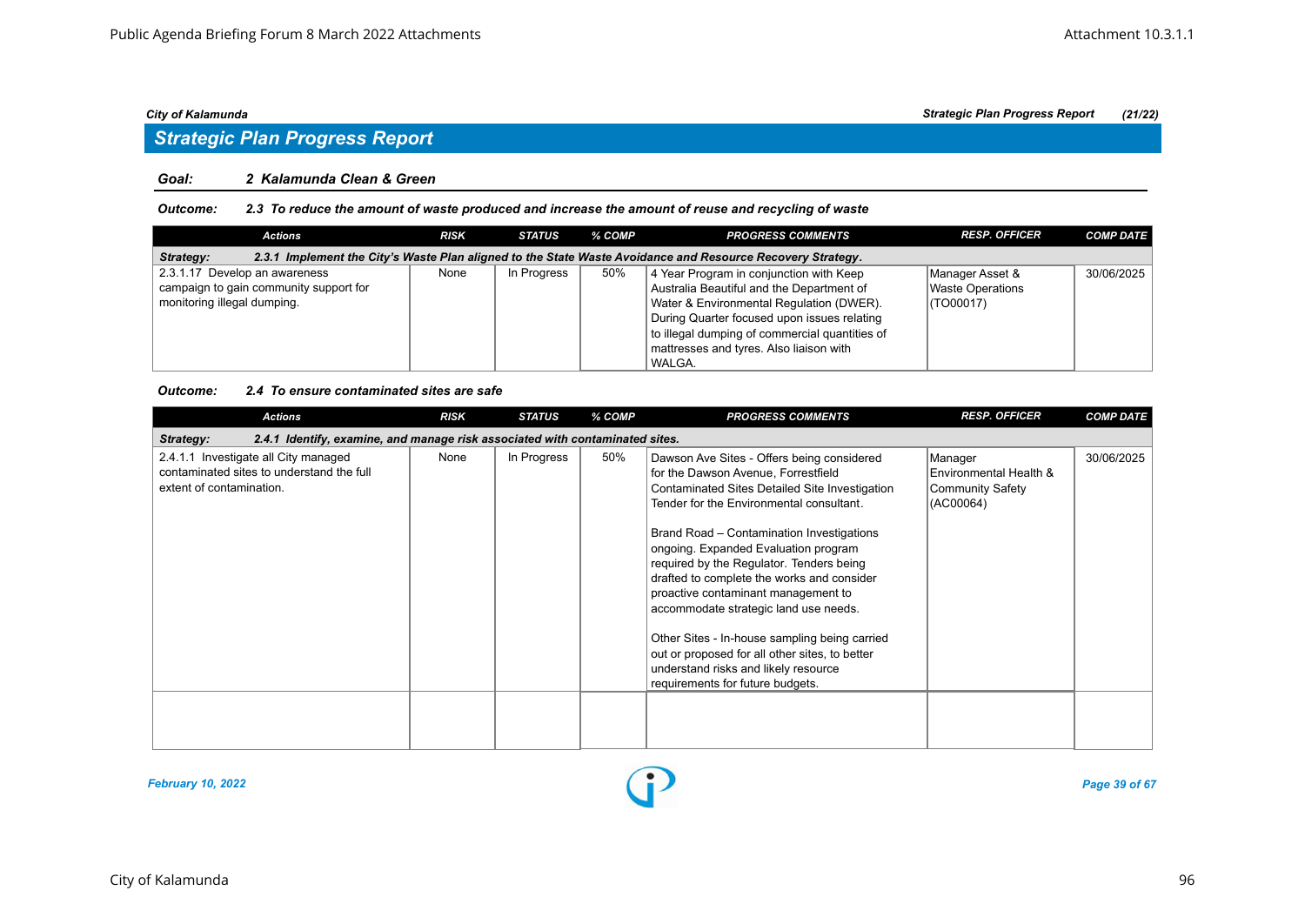# *Goal: 2 Kalamunda Clean & Green*

### *Outcome: 2.4 To ensure contaminated sites are safe*

| <b>Actions</b>                                                                            | <b>RISK</b> | <b>STATUS</b> | % COMP | <b>PROGRESS COMMENTS</b>                     | <b>RESP. OFFICER</b>    | <b>COMP DATE</b> |  |  |  |  |
|-------------------------------------------------------------------------------------------|-------------|---------------|--------|----------------------------------------------|-------------------------|------------------|--|--|--|--|
| 2.4.1 Identify, examine, and manage risk associated with contaminated sites.<br>Strategy: |             |               |        |                                              |                         |                  |  |  |  |  |
| 2.4.1.2 Manage all contaminated sites to                                                  | None        | In Progress   | 50%    | Key actions for this quarter include:        | Manager                 | 30/06/2025       |  |  |  |  |
| support existing and future land uses.                                                    |             |               |        | - An accredited Contaminated Sites Auditor - | Environmental Health &  |                  |  |  |  |  |
|                                                                                           |             |               |        | contracted to provide quality and compliance | <b>Community Safety</b> |                  |  |  |  |  |
|                                                                                           |             |               |        | advice on all City Contaminated Sites. The   | (AC00064)               |                  |  |  |  |  |
|                                                                                           |             |               |        | expected outcomes of the contract included:  |                         |                  |  |  |  |  |
|                                                                                           |             |               |        | Improved procurement; Contaminated Sites     |                         |                  |  |  |  |  |
|                                                                                           |             |               |        | Risk management; Identification of project   |                         |                  |  |  |  |  |
|                                                                                           |             |               |        | efficiencies and land use opportunities.     |                         |                  |  |  |  |  |
|                                                                                           |             |               |        |                                              |                         |                  |  |  |  |  |
|                                                                                           |             |               |        | - Office of Auditor General – Passed         |                         |                  |  |  |  |  |
|                                                                                           |             |               |        | contaminated sites financial management      |                         |                  |  |  |  |  |
|                                                                                           |             |               |        | practices.                                   |                         |                  |  |  |  |  |
|                                                                                           |             |               |        |                                              |                         |                  |  |  |  |  |
|                                                                                           |             |               |        | - Internal Contaminated Sites Education &    |                         |                  |  |  |  |  |
|                                                                                           |             |               |        | Safety Program - Planning begun for outside  |                         |                  |  |  |  |  |
|                                                                                           |             |               |        | workforce.                                   |                         |                  |  |  |  |  |
|                                                                                           |             |               |        |                                              |                         |                  |  |  |  |  |
|                                                                                           |             |               |        | - New Administration Support Officer -       |                         |                  |  |  |  |  |
|                                                                                           |             |               |        | Commenced in November to assist with         |                         |                  |  |  |  |  |
|                                                                                           |             |               |        | increasing administration and oversight      |                         |                  |  |  |  |  |
|                                                                                           |             |               |        | management requirements.                     |                         |                  |  |  |  |  |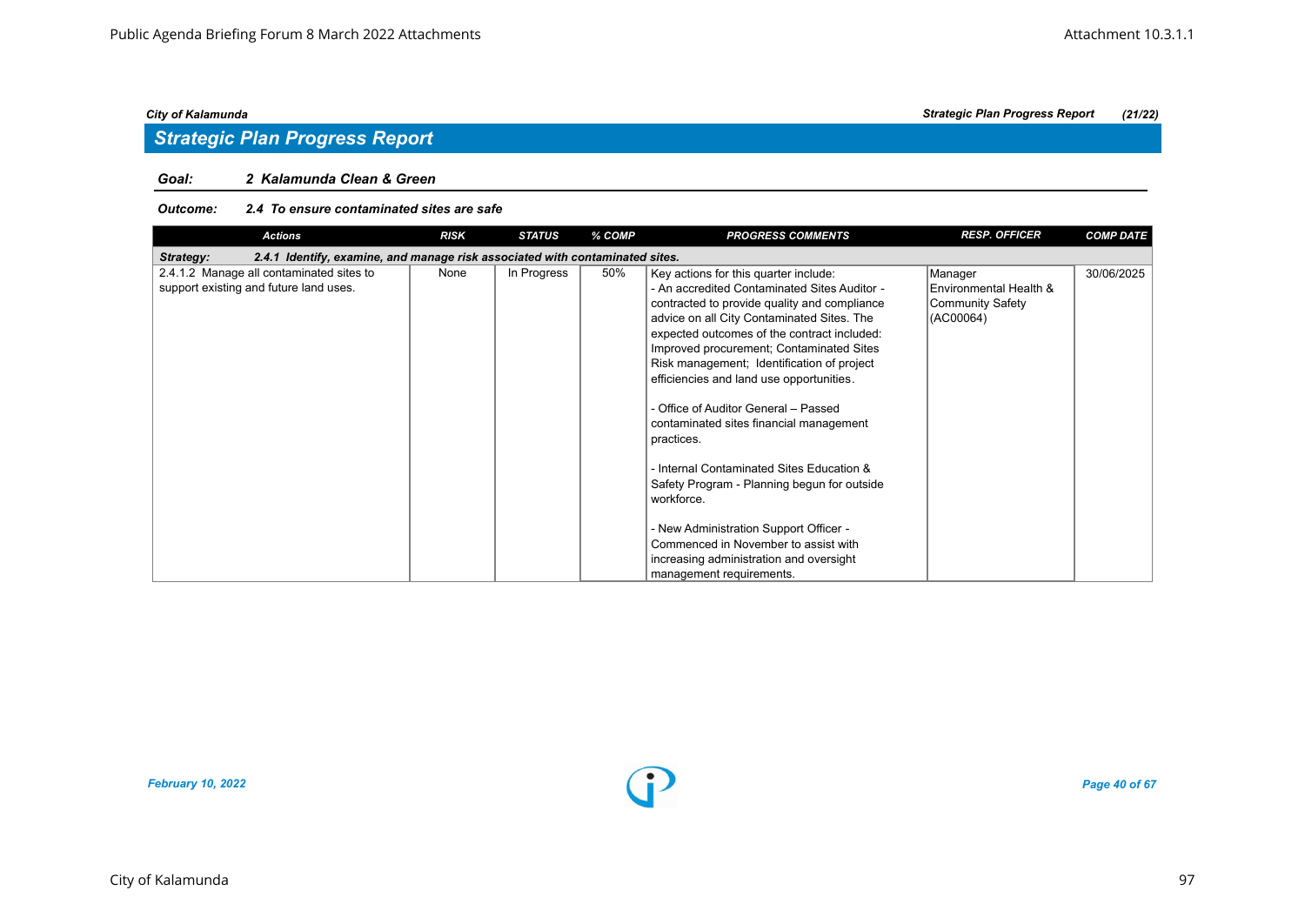# *Strategic Plan Progress Report*

# *Goal: 3 Kalamunda Develops*

| <b>Actions</b>                                                                                                                                                                                                  | <b>RISK</b> | <b>STATUS</b> | % COMP | <b>PROGRESS COMMENTS</b>                                                                                                                                                                                                                                                                                                                                                                                                                                                                                                                                                                                                                                                                                                                                                                                                                                                                                                                               | <b>RESP. OFFICER</b>                    | <b>COMP DATE</b> |  |  |  |  |
|-----------------------------------------------------------------------------------------------------------------------------------------------------------------------------------------------------------------|-------------|---------------|--------|--------------------------------------------------------------------------------------------------------------------------------------------------------------------------------------------------------------------------------------------------------------------------------------------------------------------------------------------------------------------------------------------------------------------------------------------------------------------------------------------------------------------------------------------------------------------------------------------------------------------------------------------------------------------------------------------------------------------------------------------------------------------------------------------------------------------------------------------------------------------------------------------------------------------------------------------------------|-----------------------------------------|------------------|--|--|--|--|
| 3.1.1 Plan for diverse and sustainable activity centres, housing, community facilities and industrial development to meet future growth, and<br>Strategy:<br>changing social, economic and environmental needs. |             |               |        |                                                                                                                                                                                                                                                                                                                                                                                                                                                                                                                                                                                                                                                                                                                                                                                                                                                                                                                                                        |                                         |                  |  |  |  |  |
| 3.1.1.1 Commence preparation of a new<br>Local Planning Strategy to inform Local<br>Planning Scheme No. 4.                                                                                                      | None        | In Progress   | 50%    | Public Open Space Strategy:<br>- Public Open Space Strategy adopted by<br>Council in July 2018 and is currently in<br>implementation phase.<br>Industrial Development Strategy:<br>- Industrial Development Strategy adopted by<br>Council in December 2018 and is currently in<br>implementation phase.<br>Environmental Land Use Planning Strategy:<br>- Environmental Land Use Planning Strategy<br>adopted by Council in July 2019 and is<br>currently in implementation phase.<br><b>Activity Centres Strategy:</b><br>- Council adopted March 2021 and is currently<br>in implementation phase.<br>Housing Strategy:<br>- The draft Housing Strategy was adopted by<br>Council in August 2021 and is currently in<br>implementation phase.<br><b>Rural Strategy:</b><br>- To be assimilated as part of new Local<br>Planning Strategy.<br>- Rural zone rationalisation analysis well<br>underway.<br>- Pending outcomes from Pickering Brook and | Manager Strategic<br>Planning (TO00041) | 30/06/2024       |  |  |  |  |

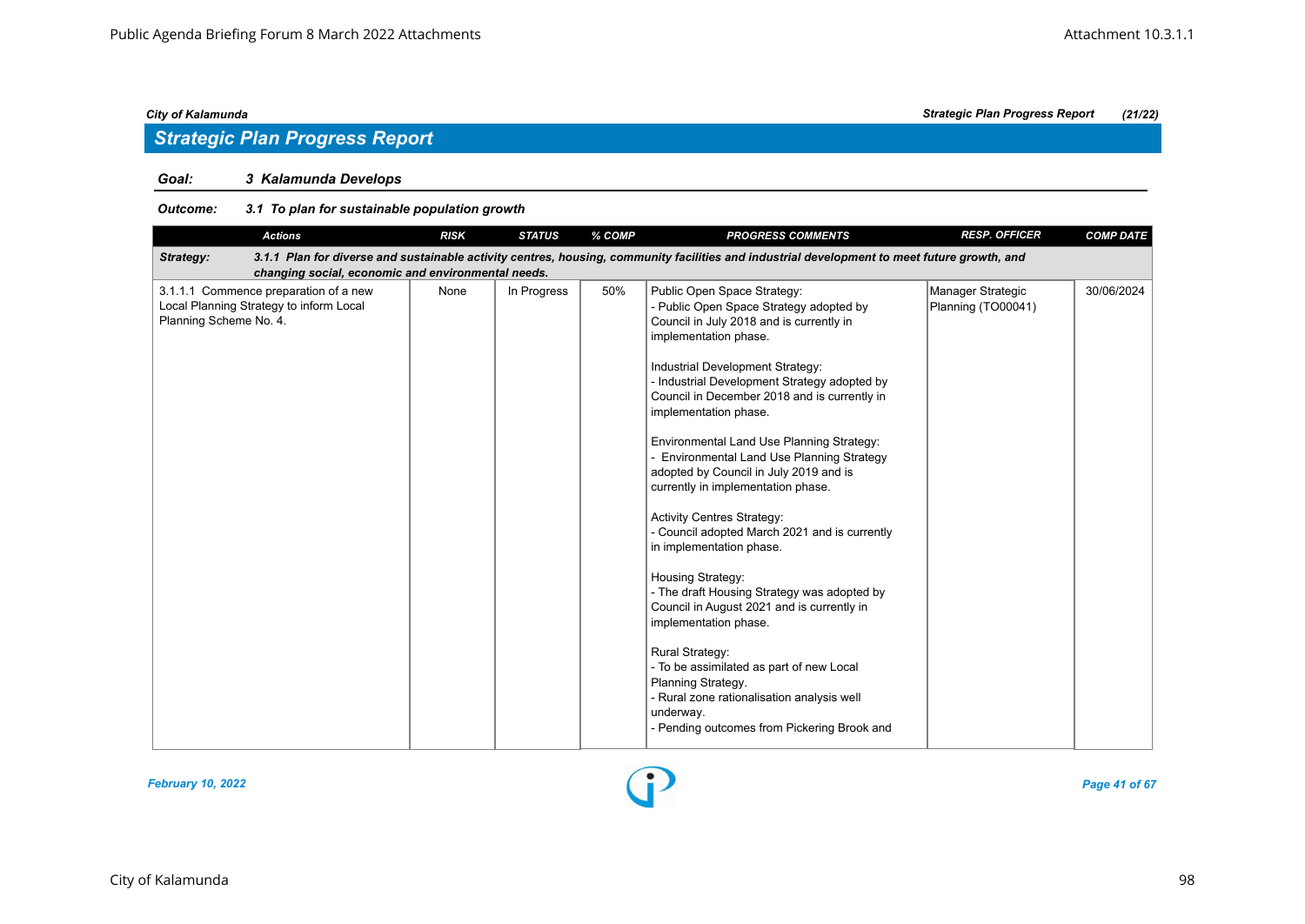# *Strategic Plan Progress Report*

# *Goal: 3 Kalamunda Develops*

| <b>Actions</b>                                                                                                                                                            | <b>RISK</b> | <b>STATUS</b> | % COMP | <b>PROGRESS COMMENTS</b>                                                                                                                                                                                                                                                                                                                                                                                                                                                                                                                                       | <b>RESP. OFFICER</b>                    | <b>COMP DATE</b> |  |  |  |  |
|---------------------------------------------------------------------------------------------------------------------------------------------------------------------------|-------------|---------------|--------|----------------------------------------------------------------------------------------------------------------------------------------------------------------------------------------------------------------------------------------------------------------------------------------------------------------------------------------------------------------------------------------------------------------------------------------------------------------------------------------------------------------------------------------------------------------|-----------------------------------------|------------------|--|--|--|--|
| Strategy:                                                                                                                                                                 |             |               |        | 3.1.1 Plan for diverse and sustainable activity centres, housing, community facilities and industrial development to meet future growth, and                                                                                                                                                                                                                                                                                                                                                                                                                   |                                         |                  |  |  |  |  |
| changing social, economic and environmental needs.                                                                                                                        |             |               |        |                                                                                                                                                                                                                                                                                                                                                                                                                                                                                                                                                                |                                         |                  |  |  |  |  |
|                                                                                                                                                                           |             |               |        | Surrounds taskforce phase 2.<br>Infrastructure and Servicing Strategy:<br>- the final sub-strategy to the above, to be<br>assimilated into the future Local Planning<br>Strategy.<br>Local Planning Strategy:<br>- Project Plan Prepared<br>- Progressing Local Planning Strategy<br>preparation in accordance with Western<br>Australian Planning Commission Guidelines,<br>utilising research, background analysis,<br>community engagement outcomes from sub<br>strategies. Anticipated draft Strategy report<br>will be finalised by Q4 2022.              |                                         |                  |  |  |  |  |
| 3.1.1.3 Finalise the Transit Oriented<br>Development Precinct Local Structure<br>Plan and supporting Development<br>Contribution Plan(s) for the broader<br>project area. | None        | In Progress   | 80%    | <b>Residential Precinct Local Structure Plan:</b><br>- Approved by WAPC June 2020.<br>- Draft amendments to the Local Structure<br>Plan adopted for advertising by Council in<br>October 2021 and advertising concluded<br>January 2022. Expected report to the Council<br>with final amendments and responses to<br>submission by mid 2022.<br><b>Transit Oriented Development Precinct Local</b><br>Structure Plan:<br>- TOD Activity Centre Structure Plan was<br>adopted for the purposes of forwarding to the<br>responsible authority, DevelopmentWA, in | Manager Strategic<br>Planning (TO00041) | 30/06/2023       |  |  |  |  |

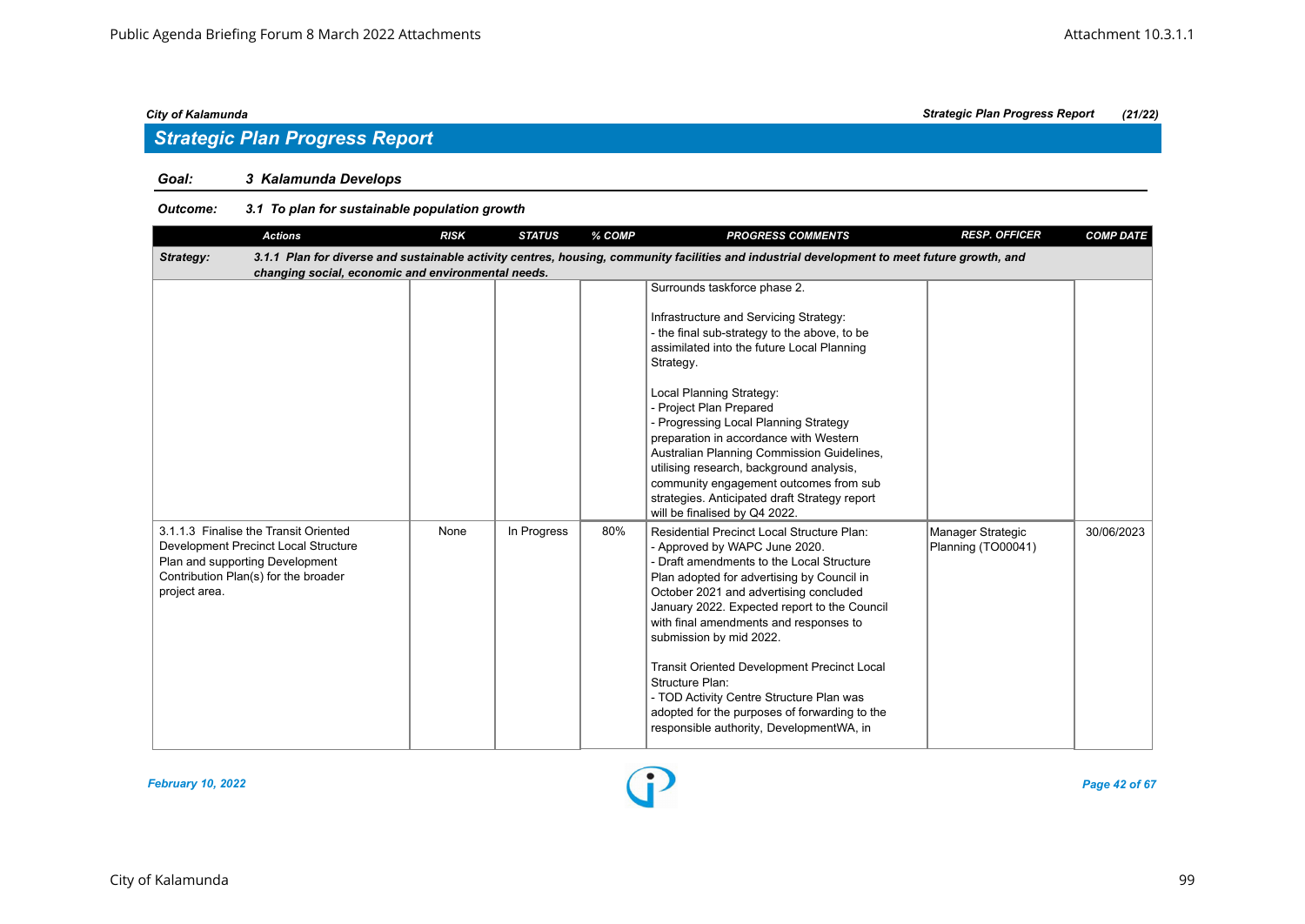# *Strategic Plan Progress Report*

# *Goal: 3 Kalamunda Develops*

| <b>Actions</b>                                                                                                                                                                                                  | <b>RISK</b> | <b>STATUS</b> | % COMP | <b>PROGRESS COMMENTS</b>                                                                                                                                                                                                                                                                                                                                                                                                                                                                                                                                                                                                     | <b>RESP. OFFICER</b>                   | <b>COMP DATE</b> |  |  |  |  |
|-----------------------------------------------------------------------------------------------------------------------------------------------------------------------------------------------------------------|-------------|---------------|--------|------------------------------------------------------------------------------------------------------------------------------------------------------------------------------------------------------------------------------------------------------------------------------------------------------------------------------------------------------------------------------------------------------------------------------------------------------------------------------------------------------------------------------------------------------------------------------------------------------------------------------|----------------------------------------|------------------|--|--|--|--|
| 3.1.1 Plan for diverse and sustainable activity centres, housing, community facilities and industrial development to meet future growth, and<br>Strategy:<br>changing social, economic and environmental needs. |             |               |        |                                                                                                                                                                                                                                                                                                                                                                                                                                                                                                                                                                                                                              |                                        |                  |  |  |  |  |
|                                                                                                                                                                                                                 |             |               |        | October 2021.<br>- Currently pending DevelopmentWA's<br>assessment, consultation and any requests<br>for modifications.                                                                                                                                                                                                                                                                                                                                                                                                                                                                                                      |                                        |                  |  |  |  |  |
| 3.1.1.7 Biennial review of existing Local<br>Planning Policies and implementation of<br>new Local Planning Policies as required.                                                                                | None        | In Progress   | 50%    | Existing Local Planning Policies identified for<br>review and new Policies to be prepared.<br>LPP 14 - Car Parking revoked by Council at<br>the November OCM.<br>LPP 26 - Public Art Policy review adopted by<br>Council at the December OCM.<br>LPP 34 - Wetlands and Waterways adopted<br>by Council for the public advertising at the<br>December OCM.                                                                                                                                                                                                                                                                    | Manager Approval<br>Services (TO00016) | 30/06/2025       |  |  |  |  |
| 3.1.1.8 Customer survey form is provided<br>with all planning and building approvals,<br>with survey results reported to Council<br>half yearly.                                                                | None        | In Progress   | 50%    | Customer Survey responses for the period<br>October - December 2021 -<br><b>Statutory Planning:</b><br>17 responses to the question of level of<br>service<br>89% (15) of the responses were either<br>satisfied, very satisfied and neutral and 11%<br>(2) either unsatisfied or very unsatisfied with<br>the level of service provided.<br>10 responses to the question of whether staff<br>assessed the planning application within a<br>reasonable period of time.<br>80% (8) indicated that the time taken was<br>either good, or very good whilst 20% (2)<br>indicated the time taken was either poor or<br>very poor. | Manager Approval<br>Services (TO00016) | 30/06/2025       |  |  |  |  |

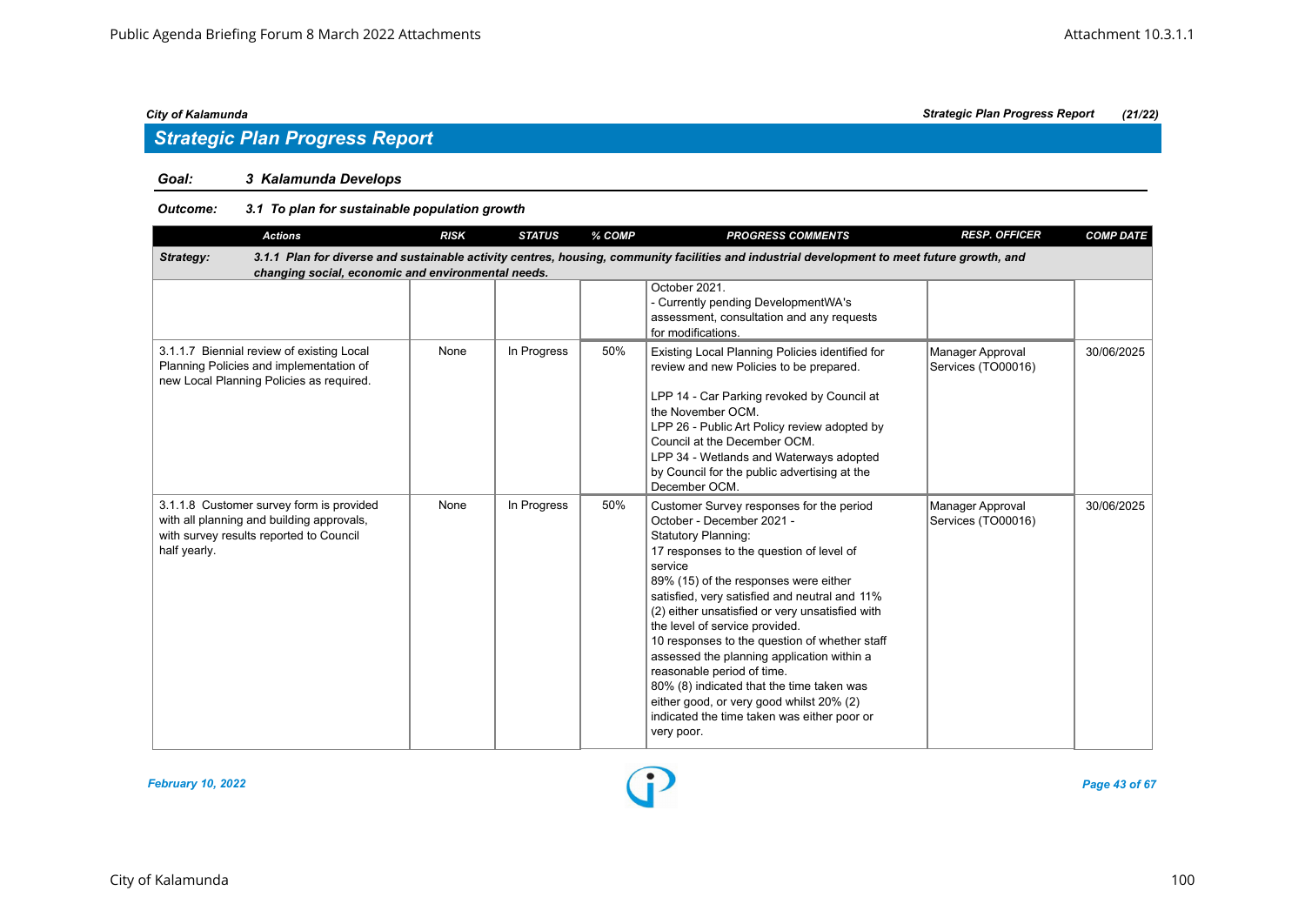# *Strategic Plan Progress Report*

# *Goal: 3 Kalamunda Develops*

| <b>Actions</b>                                                                                               | <b>RISK</b> | <b>STATUS</b> | % COMP | <b>PROGRESS COMMENTS</b>                                                                                                                                                                                                                                                                                                                                                                                                                                                                                                                                                                                                                                          | <b>RESP. OFFICER</b>                   | <b>COMP DATE</b> |
|--------------------------------------------------------------------------------------------------------------|-------------|---------------|--------|-------------------------------------------------------------------------------------------------------------------------------------------------------------------------------------------------------------------------------------------------------------------------------------------------------------------------------------------------------------------------------------------------------------------------------------------------------------------------------------------------------------------------------------------------------------------------------------------------------------------------------------------------------------------|----------------------------------------|------------------|
| Strategy:<br>changing social, economic and environmental needs.                                              |             |               |        | 3.1.1 Plan for diverse and sustainable activity centres, housing, community facilities and industrial development to meet future growth, and                                                                                                                                                                                                                                                                                                                                                                                                                                                                                                                      |                                        |                  |
|                                                                                                              |             |               |        | Building:<br>10 responses to the question of level of<br>service<br>90% (10) were either satisfied, very satisfied<br>or neutral and 10% (1) either unsatisfied or<br>very unsatisfied with the level of service<br>provided.<br>5 responses to the question of whether staff<br>assessed the building permit within a<br>reasonable period of time, 80% (4) were<br>satisfied with the period of time taken, with<br>20% (1) unsatisfied.                                                                                                                                                                                                                        |                                        |                  |
| 3.1.1.10 Ensure planning and building<br>applications are processed within required<br>statutory timeframes. | None        | In Progress   | 50%    | Planning statistics are reported for Basic (20)<br>days), Standard (60 days) and Complex (90<br>days) development applications on a monthly<br>basis. The statistics are reviewed and<br>monitored to ensure compliance with the<br>statutory time frames.<br>Planning Applications processed October -<br>December period:<br>137 development applications processed -<br>97% completed within statutory time frames<br>as follows:<br>Basic development applications (20 days) 40<br>applications, 95% completed on time<br>Standard development applications (60 days)<br>60 applications, 98% completed on time<br>Complex development applications (90 days) | Manager Approval<br>Services (TO00016) | 30/06/2025       |

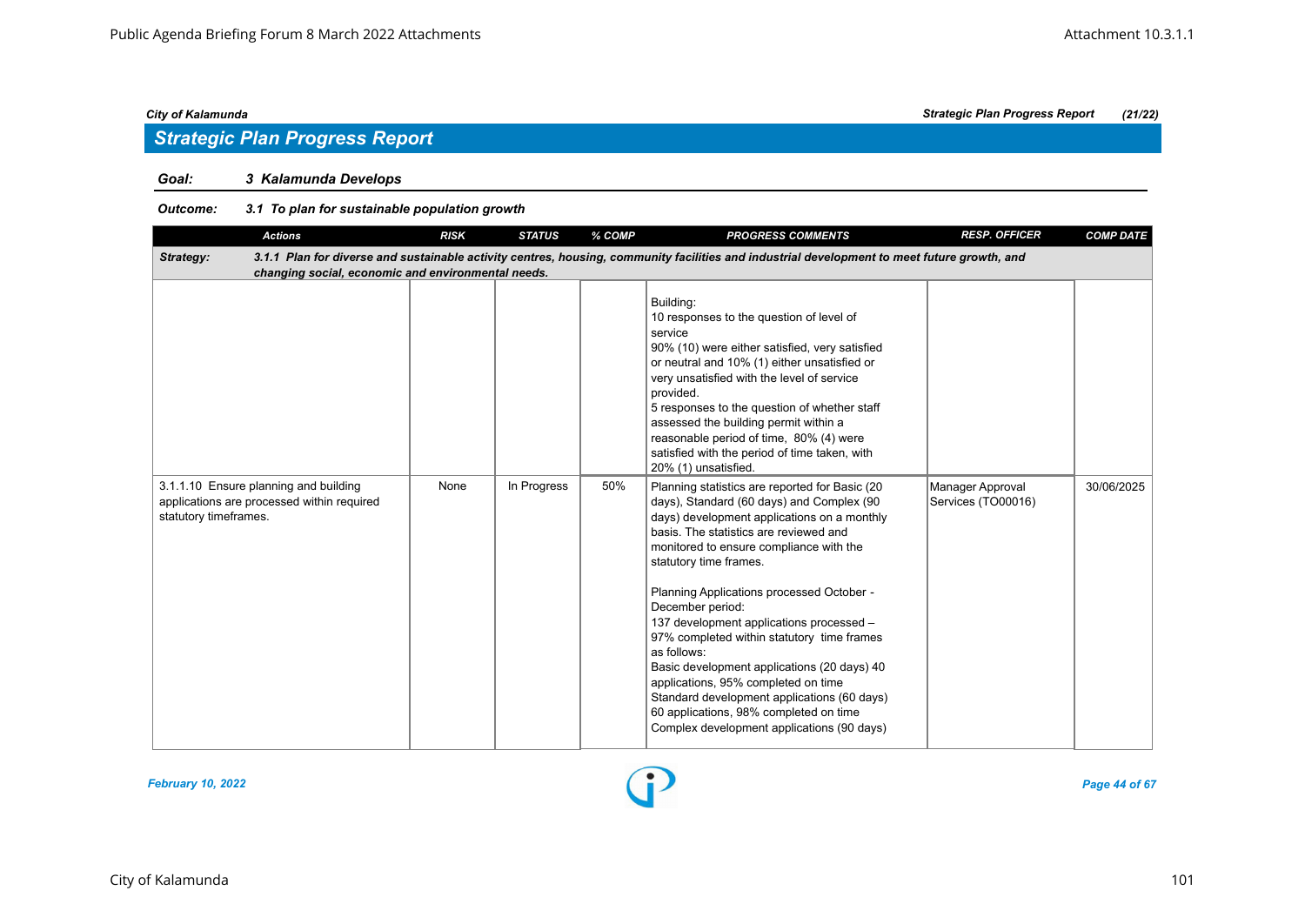# *Strategic Plan Progress Report*

# *Goal: 3 Kalamunda Develops*

| <b>Actions</b>                                                                                                                                                                                                                                                                    | <b>RISK</b> | <b>STATUS</b> | % COMP | <b>PROGRESS COMMENTS</b>                                                                                                                                                                                                                                                                                                                                                                                                                                                                                                                                                                                                                                                  | <b>RESP. OFFICER</b>                    | <b>COMP DATE</b> |
|-----------------------------------------------------------------------------------------------------------------------------------------------------------------------------------------------------------------------------------------------------------------------------------|-------------|---------------|--------|---------------------------------------------------------------------------------------------------------------------------------------------------------------------------------------------------------------------------------------------------------------------------------------------------------------------------------------------------------------------------------------------------------------------------------------------------------------------------------------------------------------------------------------------------------------------------------------------------------------------------------------------------------------------------|-----------------------------------------|------------------|
| Strategy:<br>changing social, economic and environmental needs.                                                                                                                                                                                                                   |             |               |        | 3.1.1 Plan for diverse and sustainable activity centres, housing, community facilities and industrial development to meet future growth, and                                                                                                                                                                                                                                                                                                                                                                                                                                                                                                                              |                                         |                  |
|                                                                                                                                                                                                                                                                                   |             |               |        | 37 applications, 97% completed on time<br>Building Permits July - September period:<br>Certified Building Permits 191 permits<br>processed with 100% completed with the<br>statutory 10 day timeframe.<br>Uncertified Building Permits - 107 processed<br>with 100% completed with the statutory 25 day<br>timeframe.                                                                                                                                                                                                                                                                                                                                                     |                                         |                  |
| 3.1.1.11 Finalise and manage the<br>implementation of Local Planning<br>Strategy sub-strategies:<br>- Local Housing Strategy<br>- Activity Centres Strategy<br>- Industrial Development Strategy<br>- Environmental Land Use Planning<br>Strategy<br>- Public Open Space Strategy | None        | In Progress   | 50%    | Public Open Space Strategy:<br>- Public Open Space Strategy adopted by<br>Council in July 2018 and is currently in<br>implementation phase.<br>Industrial Development Strategy:<br>- Industrial Development Strategy adopted by<br>Council in December 2018 and is currently in<br>implementation phase.<br>Environmental Land Use Planning Strategy:<br>- Environmental Land Use Planning Strategy<br>adopted by Council in July 2019 and is<br>currently in implementation phase.<br><b>Activity Centres Strategy:</b><br>- Council adopted March 2021 and is currently<br>in implementation phase.<br>Housing Strategy:<br>- The draft Housing Strategy was adopted by | Manager Strategic<br>Planning (TO00041) | 30/06/2025       |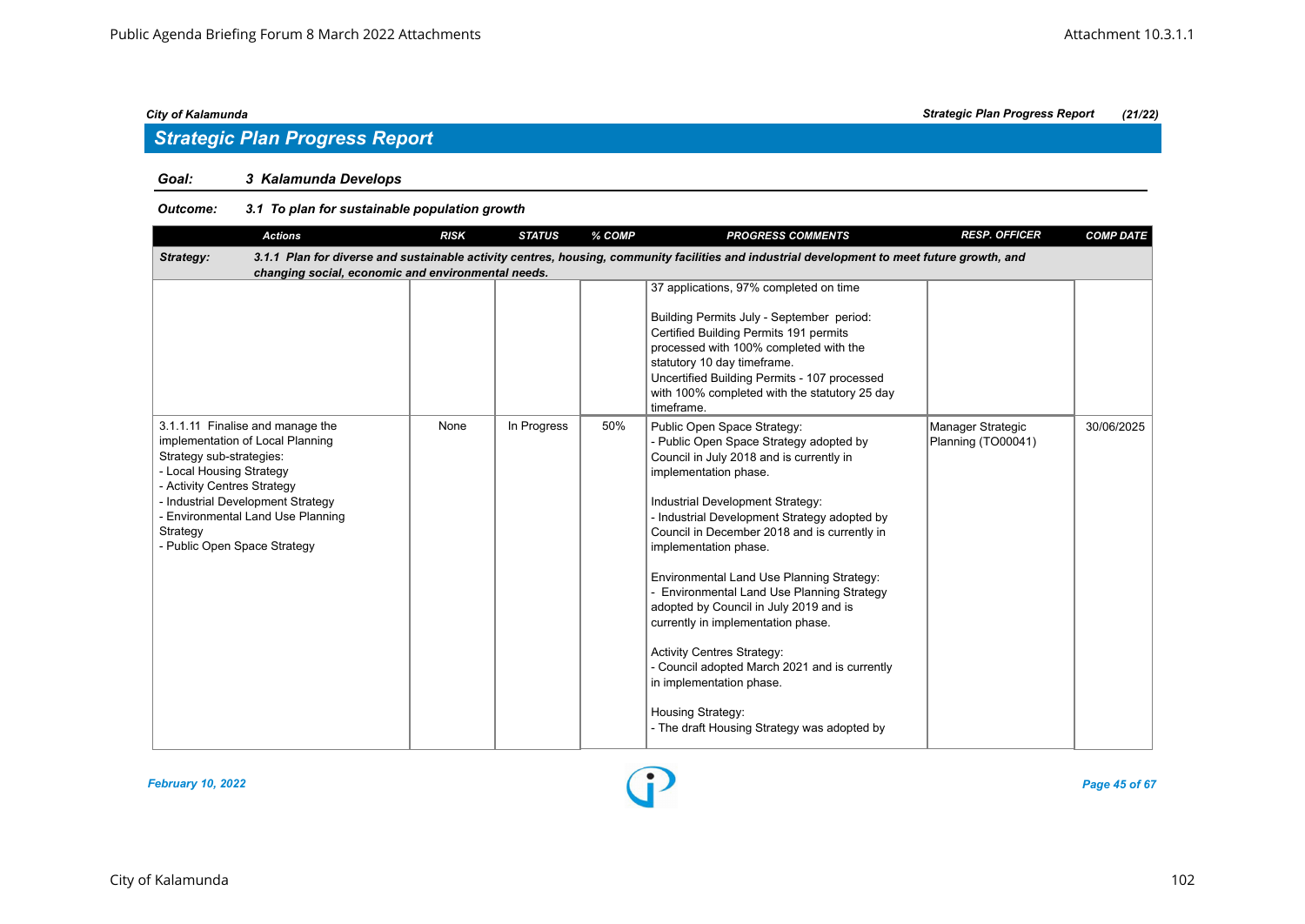# *Goal: 3 Kalamunda Develops*

|                                      | <b>Actions</b>                                     | <b>RISK</b> | <b>STATUS</b> | % COMP | <b>PROGRESS COMMENTS</b>                                                                                                                     | <b>RESP. OFFICER</b> | <b>COMP DATE</b> |
|--------------------------------------|----------------------------------------------------|-------------|---------------|--------|----------------------------------------------------------------------------------------------------------------------------------------------|----------------------|------------------|
| Strategy:                            |                                                    |             |               |        | 3.1.1 Plan for diverse and sustainable activity centres, housing, community facilities and industrial development to meet future growth, and |                      |                  |
|                                      | changing social, economic and environmental needs. |             |               |        |                                                                                                                                              |                      |                  |
|                                      |                                                    |             |               |        | Council in August 2021 and is currently in                                                                                                   |                      |                  |
|                                      |                                                    |             |               |        | implementation phase.                                                                                                                        |                      |                  |
|                                      |                                                    |             |               |        |                                                                                                                                              |                      |                  |
|                                      |                                                    |             |               |        | Rural Strategy:                                                                                                                              |                      |                  |
|                                      |                                                    |             |               |        | - To be assimilated as part of new Local                                                                                                     |                      |                  |
|                                      |                                                    |             |               |        | Planning Strategy.                                                                                                                           |                      |                  |
|                                      |                                                    |             |               |        | - Rural zone rationalisation analysis well                                                                                                   |                      |                  |
|                                      |                                                    |             |               |        | underway.<br>- Pending outcomes from Pickering Brook and                                                                                     |                      |                  |
|                                      |                                                    |             |               |        | Surrounds taskforce phase 2.                                                                                                                 |                      |                  |
|                                      |                                                    |             |               |        |                                                                                                                                              |                      |                  |
|                                      |                                                    |             |               |        | Infrastructure and Servicing Strategy:                                                                                                       |                      |                  |
|                                      |                                                    |             |               |        | - the final sub-strategy to the above, to be                                                                                                 |                      |                  |
|                                      |                                                    |             |               |        | assimilated into the future Local Planning                                                                                                   |                      |                  |
|                                      |                                                    |             |               |        | Strategy.                                                                                                                                    |                      |                  |
|                                      |                                                    |             |               |        |                                                                                                                                              |                      |                  |
|                                      |                                                    |             |               |        | Local Planning Strategy:                                                                                                                     |                      |                  |
|                                      |                                                    |             |               |        | - Project Plan Prepared                                                                                                                      |                      |                  |
|                                      |                                                    |             |               |        | - Progressing Local Planning Strategy                                                                                                        |                      |                  |
|                                      |                                                    |             |               |        | preparation in accordance with Western                                                                                                       |                      |                  |
|                                      |                                                    |             |               |        | Australian Planning Commission Guidelines,                                                                                                   |                      |                  |
|                                      |                                                    |             |               |        | utilising research, background analysis,                                                                                                     |                      |                  |
|                                      |                                                    |             |               |        | community engagement outcomes from sub                                                                                                       |                      |                  |
|                                      |                                                    |             |               |        | strategies. Anticipated draft Strategy report                                                                                                |                      |                  |
|                                      |                                                    |             |               |        | will be finalised by Q4 2022.                                                                                                                |                      |                  |
| 3.1.1.12 Undertake a review of Local |                                                    | None        | In Progress   | 50%    | Project Plan completed.                                                                                                                      | Manager Approval     | 30/06/2025       |
|                                      | Planning Scheme No. 3 in preparation for           |             |               |        |                                                                                                                                              | Services (TO00016)   |                  |
| Local Planning Scheme No.4.          |                                                    |             |               |        | Local Planning Scheme review underway,                                                                                                       |                      |                  |
|                                      |                                                    |             |               |        | regarding the following elements:                                                                                                            |                      |                  |
|                                      |                                                    |             |               |        | Rural analysis;                                                                                                                              |                      |                  |
|                                      |                                                    |             |               |        |                                                                                                                                              |                      |                  |

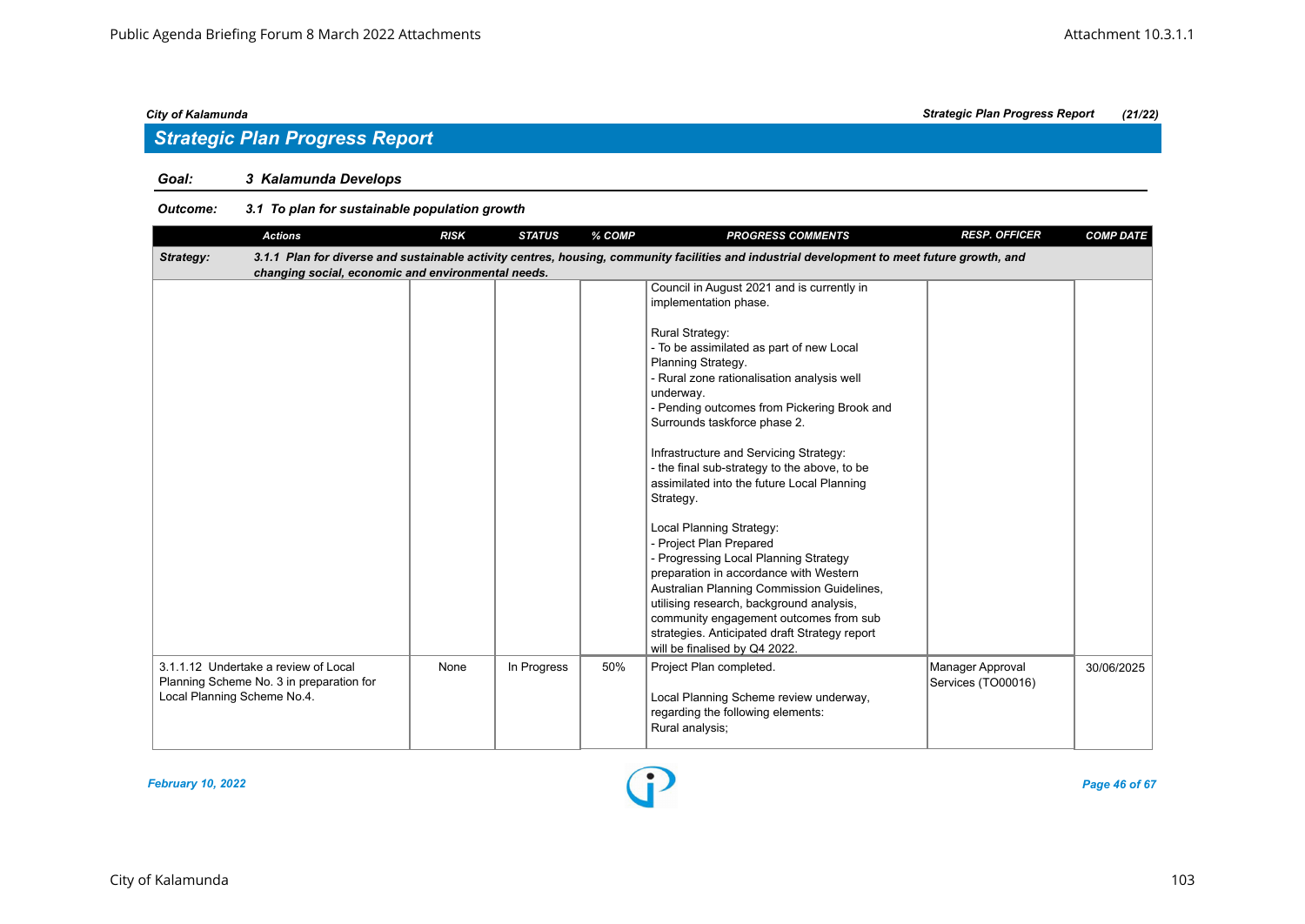# *Strategic Plan Progress Report*

# *Goal: 3 Kalamunda Develops*

| <b>Actions</b>                                                                                                                                                                                                  | <b>RISK</b> | <b>STATUS</b> | % COMP | <b>PROGRESS COMMENTS</b>                                                                                                                                                                                                                                                                                                                              | <b>RESP. OFFICER</b>                    | <b>COMP DATE</b> |  |  |  |  |
|-----------------------------------------------------------------------------------------------------------------------------------------------------------------------------------------------------------------|-------------|---------------|--------|-------------------------------------------------------------------------------------------------------------------------------------------------------------------------------------------------------------------------------------------------------------------------------------------------------------------------------------------------------|-----------------------------------------|------------------|--|--|--|--|
| 3.1.1 Plan for diverse and sustainable activity centres, housing, community facilities and industrial development to meet future growth, and<br>Strategy:<br>changing social, economic and environmental needs. |             |               |        |                                                                                                                                                                                                                                                                                                                                                       |                                         |                  |  |  |  |  |
|                                                                                                                                                                                                                 |             |               |        | Residential analysis - Dual Density codes;<br>Industrial and commercial;<br>Environmental.<br>Use class table review completed.<br>Work on Scheme text and mapping ongoing.                                                                                                                                                                           |                                         |                  |  |  |  |  |
| 3.1.1.13 Provide a half yearly report to<br>Council on regulatory planning and<br>building performance of Approval<br>Services.                                                                                 | None        | In Progress   | 50%    | Regulatory Review for the period January -<br>June 2021 presented to Council at the<br>September PAB/OCM.<br>Next review July - December 2021 to be<br>presented to Council at the March OCM.                                                                                                                                                         | Manager Approval<br>Services (TO00016)  | 30/06/2025       |  |  |  |  |
| 3.1.1.14 Compliance audit of contentious<br>and high-risk planning approvals, as<br>resources permit.                                                                                                           | None        | In Progress   | 50%    | Ongoing.<br>High risk development applications and<br>associated conditions of approval identified<br>through DCU and planning process for<br>compliance monitoring established.<br>Forrestfield/High Wycombe Stage 1 and<br>associated public art conditions identified as<br>high risk.                                                             | Manager Approval<br>Services (TO00016)  | 30/06/2025       |  |  |  |  |
| 3.1.1.28 Progress the planning for the<br>Pickering Brook townsite expansion.                                                                                                                                   | None        | In Progress   | 50%    | Townsite expansion report (Part 1) finalised<br>and issued to the Taskforce for<br>recommendation. Part 1 report and<br>recommendations have now been considered<br>by Council.<br>A Metropolitan Region Scheme (MRS)<br>amendment request was progressed by the<br>Council in March 2021. The Western<br>Australian Planning Commission requires the | Manager Strategic<br>Planning (TO00041) | 30/06/2024       |  |  |  |  |

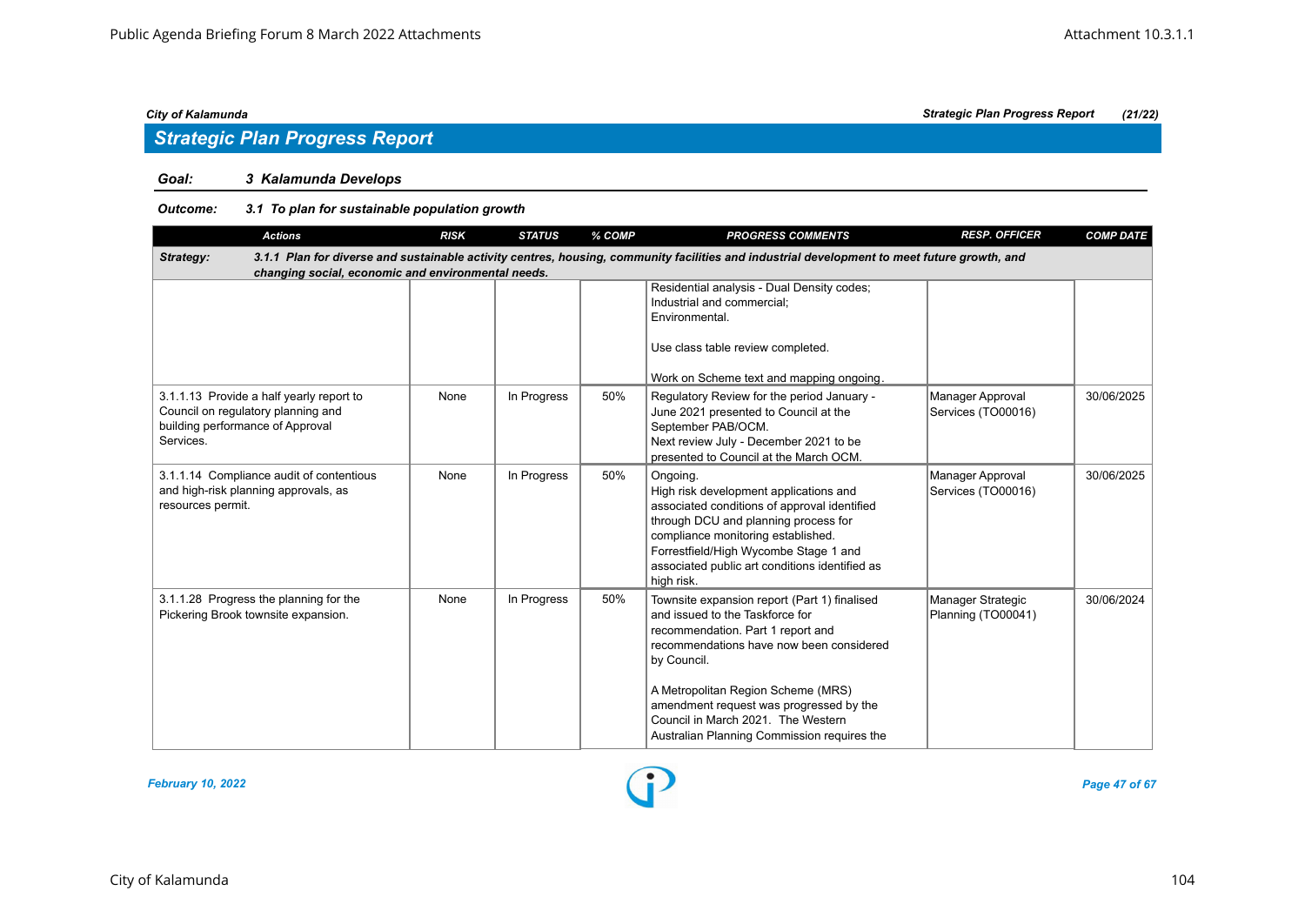# *Strategic Plan Progress Report*

# *Goal: 3 Kalamunda Develops*

| <b>Actions</b>                                                                                                                                                                                                                                                                                                                             | <b>RISK</b> | <b>STATUS</b> | % COMP | <b>PROGRESS COMMENTS</b>                                                                                                                                                                                                                                                                                                                                                                                                                                                                                                                                                                                                                                                                                                                                                                          | <b>RESP. OFFICER</b>                    | <b>COMP DATE</b> |
|--------------------------------------------------------------------------------------------------------------------------------------------------------------------------------------------------------------------------------------------------------------------------------------------------------------------------------------------|-------------|---------------|--------|---------------------------------------------------------------------------------------------------------------------------------------------------------------------------------------------------------------------------------------------------------------------------------------------------------------------------------------------------------------------------------------------------------------------------------------------------------------------------------------------------------------------------------------------------------------------------------------------------------------------------------------------------------------------------------------------------------------------------------------------------------------------------------------------------|-----------------------------------------|------------------|
| Strategy:<br>changing social, economic and environmental needs.                                                                                                                                                                                                                                                                            |             |               |        | 3.1.1 Plan for diverse and sustainable activity centres, housing, community facilities and industrial development to meet future growth, and                                                                                                                                                                                                                                                                                                                                                                                                                                                                                                                                                                                                                                                      |                                         |                  |
|                                                                                                                                                                                                                                                                                                                                            |             |               |        | District Water Management Strategy to be<br>updated prior to initiating the amendment.<br>This work is anticipated to be completed in<br>Q2/Q3 2022 and the MRS Amendment<br>formally presented to the WAPC for initiation<br>in the second half of 2022.                                                                                                                                                                                                                                                                                                                                                                                                                                                                                                                                         |                                         |                  |
| 3.1.1.29 Progress investigations to<br>ensure the highest and best use of the<br>City's freehold land assets for reporting to<br>Council.                                                                                                                                                                                                  | None        | In Progress   | 50%    | Investigations underway for various sites in<br>Kalamunda and Forrestfield.                                                                                                                                                                                                                                                                                                                                                                                                                                                                                                                                                                                                                                                                                                                       | Manager Strategic<br>Planning (TO00041) | 30/06/2025       |
| 3.1.1.30 Prepare and review<br>Development Contribution Plans for the<br>City's development areas including:<br>a) Forrestfield / High Wycombe Industrial<br>Area (existing).<br>b) Cell 9 Guided Development Scheme<br>(existing).<br>c) Maddington Kenwick Strategic<br>Employment Area (proposed).<br>d) Forrestfield North (proposed). | None        | In Progress   | 50%    | Regarding the Maddington, Kenwick Strategic<br>Employment Area (MKSEA), ongoing liaison<br>with the City of Gosnells and WAPC regarding<br>the future construction and administration of<br>the DCP. Engineering Consultants have<br>prepared detailed design and approvals for<br>the upgrade of the Welshpool Road East and<br>Coldwell Road intersection.<br>For the Forrestfield Industrial Area Stage 1<br>Development Contribution Area, designs were<br>commenced for the upgrade of Milner Road<br>and Sultana Road West, however these are<br>now on hold as they are not funded at this<br>time.<br>Extensive traffic modelling reports, stormwater<br>strategies and community needs assessments<br>have been reviewed for the High Wycombe<br>South Development Area Transit Oriented | Manager Strategic<br>Planning (TO00041) | 30/06/2025       |

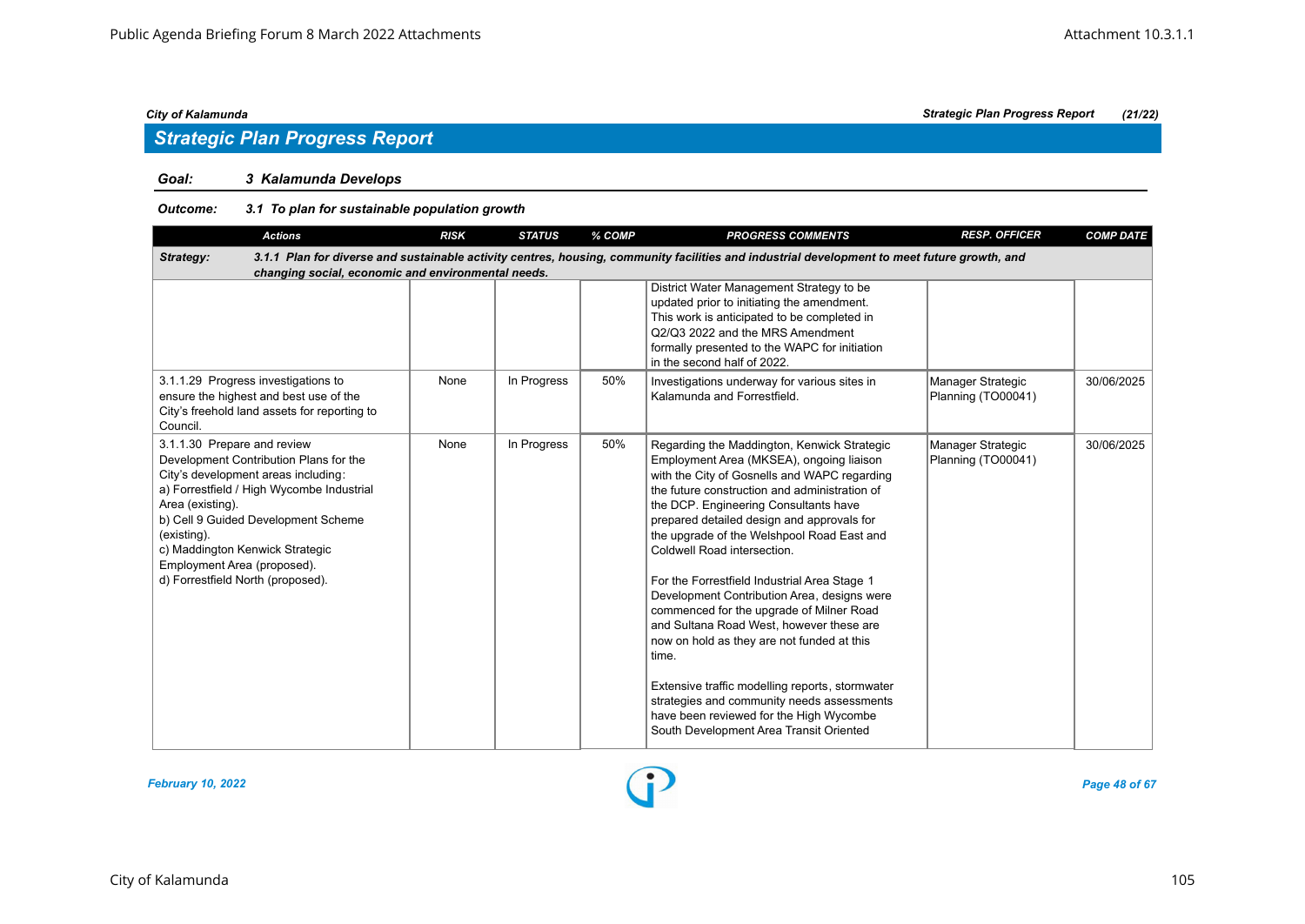# *Strategic Plan Progress Report*

### *Goal: 3 Kalamunda Develops*

### *Outcome: 3.1 To plan for sustainable population growth*

|           | Actions                                                                                                                                      | <b>RISK</b> | <b>STATUS</b> | % COMP | <b>PROGRESS COMMENTS</b>                   | <b>RESP. OFFICER</b> | <b>COMP DATE</b> |  |  |  |  |
|-----------|----------------------------------------------------------------------------------------------------------------------------------------------|-------------|---------------|--------|--------------------------------------------|----------------------|------------------|--|--|--|--|
| Strategy: | 3.1.1 Plan for diverse and sustainable activity centres, housing, community facilities and industrial development to meet future growth, and |             |               |        |                                            |                      |                  |  |  |  |  |
|           | changing social, economic and environmental needs.                                                                                           |             |               |        |                                            |                      |                  |  |  |  |  |
|           |                                                                                                                                              |             |               |        | Development precinct and the Residential   |                      |                  |  |  |  |  |
|           |                                                                                                                                              |             |               |        | Precinct.                                  |                      |                  |  |  |  |  |
|           |                                                                                                                                              |             |               |        |                                            |                      |                  |  |  |  |  |
|           |                                                                                                                                              |             |               |        | Under the Wattle Grove Cell 9 scheme, Hale |                      |                  |  |  |  |  |
|           |                                                                                                                                              |             |               |        | Road has been upgraded as reported through |                      |                  |  |  |  |  |
|           |                                                                                                                                              |             |               |        | the capital works program.                 |                      |                  |  |  |  |  |

### *Outcome: 3.2 To connect the community to key centres of activity, employment, and quality amenities*

| <b>Actions</b>                                                                               | <b>RISK</b> | <b>STATUS</b> | % COMP | <b>PROGRESS COMMENTS</b>                                                                                                                                                                                                                                                                                                                                                                        | <b>RESP. OFFICER</b>                                    | <b>COMP DATE</b> |
|----------------------------------------------------------------------------------------------|-------------|---------------|--------|-------------------------------------------------------------------------------------------------------------------------------------------------------------------------------------------------------------------------------------------------------------------------------------------------------------------------------------------------------------------------------------------------|---------------------------------------------------------|------------------|
| 3.2.1 Ensure existing assets are maintained to meet community expectations.<br>Strategy:     |             |               |        |                                                                                                                                                                                                                                                                                                                                                                                                 |                                                         |                  |
| 3.2.1.8 Prepare and implement the<br>Strategic Asset Management Plan.                        | None        | In Progress   | 50%    | Internal workshops to determine the City's<br>level of Asset Management Maturity have<br>been completed. Results will be incorporated<br>into a new Strategic Asset Management Plan<br>in early 2022. The work on the plan was<br>delayed due to a key staff vacancy that has<br>now been filled.                                                                                               | Manager Asset<br>Planning (TO00018)                     | 30/06/2025       |
| 3.2.1.13 Develop maintenance programs<br>aligned to greater focus on planned<br>maintenance. | None        | In Progress   | 15%    | This project will be undertaken over three<br>years, with the following annual milestones -<br>FY2021/22 - Review of current reactive versus<br>planned maintenance activities.<br>FY2022/23 - Development of Business Case<br>to implement new systems and processes.<br>FY2023/24 - Implementation of new systems<br>and processes.<br>FY2021/22 works are due to commence end<br>April 2022. | Manager Asset &<br><b>Waste Operations</b><br>(TO00017) | 30/06/2024       |

*February 10, 2022 Page 49 of 67*

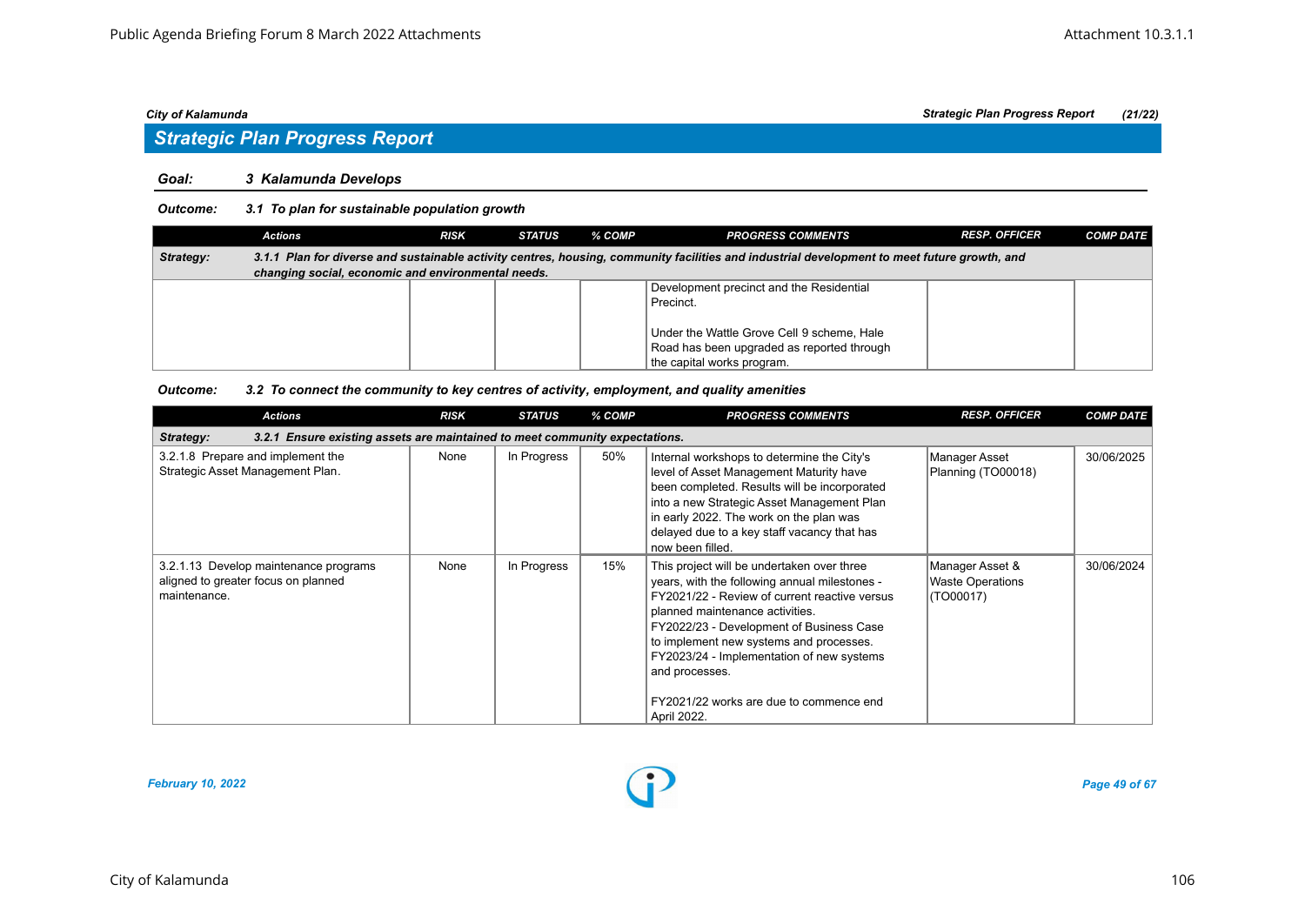# *Strategic Plan Progress Report*

# *Goal: 3 Kalamunda Develops*

### *Outcome: 3.2 To connect the community to key centres of activity, employment, and quality amenities*

| <b>Actions</b>                                                                                                                                                | <b>RISK</b> | <b>STATUS</b> | % COMP | <b>PROGRESS COMMENTS</b>                                                                                                                                                                                                                                                                                                                                                                                                                                                                                                                                                                                                                                                                                                                                                                                                                                                                                                                                                                                                                          | <b>RESP. OFFICER</b>                                 | <b>COMP DATE</b> |
|---------------------------------------------------------------------------------------------------------------------------------------------------------------|-------------|---------------|--------|---------------------------------------------------------------------------------------------------------------------------------------------------------------------------------------------------------------------------------------------------------------------------------------------------------------------------------------------------------------------------------------------------------------------------------------------------------------------------------------------------------------------------------------------------------------------------------------------------------------------------------------------------------------------------------------------------------------------------------------------------------------------------------------------------------------------------------------------------------------------------------------------------------------------------------------------------------------------------------------------------------------------------------------------------|------------------------------------------------------|------------------|
| Strategy:<br>community.                                                                                                                                       |             |               |        | 3.2.2 Develop improvement plans for City assets such as parks, community facilities and playgrounds to meet the changing needs of the                                                                                                                                                                                                                                                                                                                                                                                                                                                                                                                                                                                                                                                                                                                                                                                                                                                                                                             |                                                      |                  |
| 3.2.2.2 Review and implement the<br>Community Facilities Plan.                                                                                                | None        | In Progress   | 50%    | Dave Lanfear Consulting (DLC) has been<br>appointed to update the Community Facilities<br>Plan 2019-2039. Progress to date includes:<br>- Completed a literature review and<br>demographic analysis.<br>- Review of usage data, analysing adjoining<br>local government provision and industry<br>trends and benchmarking.<br>- Four consultation sessions have been held,<br>plus a community survey.<br>- Community consultation findings and<br>recommendations were workshopped with<br>City Officers, with a draft report being provided<br>to the City.<br>- During 20/21 a draft report was developed,<br>however was delayed given the need to await<br>the finalisation of key facility planning studies<br>(Aquatics Study, Hartfield Park, Scott Reserve<br>& Libraries Review) within the City that will<br>influence the project.<br>- In 2021/22 the draft report will be reviewed<br>and updated based on the outcome of the<br>various key facility planning studies and<br>subsequently workshopped with Councillors in<br>2022. | Manager Community<br>Development<br>(DE00007)        | 30/06/2023       |
| 3.2.2.3 Undertake community<br>consultation and develop high level<br>concept ideas for redevelopment of<br>district and regional level parks as<br>required. | None        | In Progress   | 50%    | During the 2021 State Election, the City of<br>Kalamunda received \$1m towards an All<br>Inclusive Playground in the Forrestfield area.<br>Progress to date includes:<br>- Officers have undertaken a site options                                                                                                                                                                                                                                                                                                                                                                                                                                                                                                                                                                                                                                                                                                                                                                                                                                | <b>Manager Community</b><br>Development<br>(DE00007) | 30/06/2025       |

*February 10, 2022 Page 50 of 67*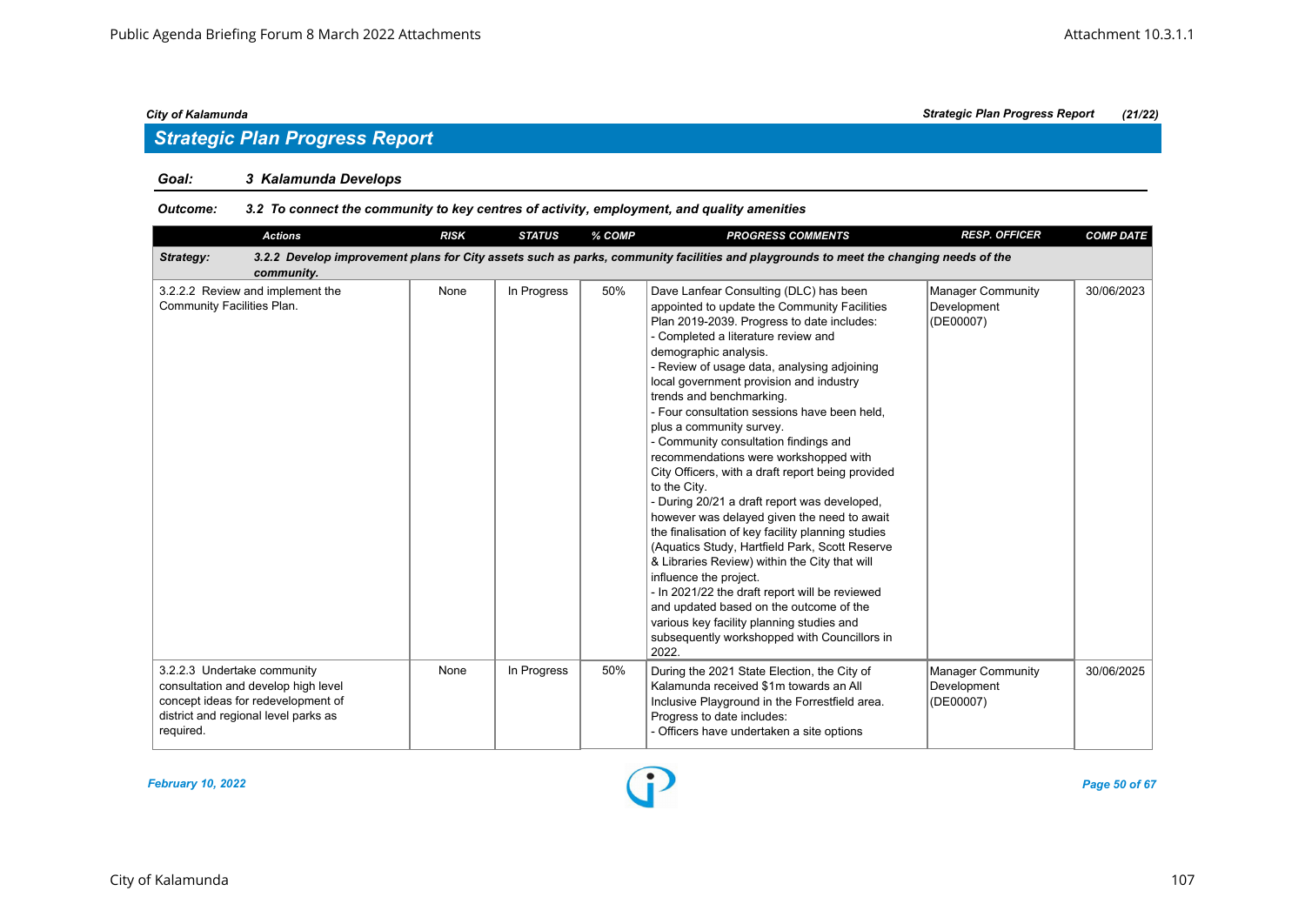# *Strategic Plan Progress Report*

# *Goal: 3 Kalamunda Develops*

### *Outcome: 3.2 To connect the community to key centres of activity, employment, and quality amenities*

| <b>Actions</b>                           | <b>RISK</b> | <b>STATUS</b> | % COMP | <b>PROGRESS COMMENTS</b>                                                                                                              | <b>RESP. OFFICER</b>          | <b>COMP DATE</b> |
|------------------------------------------|-------------|---------------|--------|---------------------------------------------------------------------------------------------------------------------------------------|-------------------------------|------------------|
| Strategy:                                |             |               |        | 3.2.2 Develop improvement plans for City assets such as parks, community facilities and playgrounds to meet the changing needs of the |                               |                  |
| community.                               |             |               |        |                                                                                                                                       |                               |                  |
|                                          |             |               |        | analysis to determine location options, with                                                                                          |                               |                  |
|                                          |             |               |        | recommendation to be presented to                                                                                                     |                               |                  |
|                                          |             |               |        | Councillors for consideration. Following                                                                                              |                               |                  |
|                                          |             |               |        | determination by Council of a preferred site,                                                                                         |                               |                  |
|                                          |             |               |        | the City will progress community consultation                                                                                         |                               |                  |
|                                          |             |               |        | with the local community and commence the                                                                                             |                               |                  |
|                                          |             |               |        | detailed design process.                                                                                                              |                               |                  |
|                                          |             |               |        | - Officers are currently working with the State                                                                                       |                               |                  |
|                                          |             |               |        | Government to develop a funding agreement                                                                                             |                               |                  |
|                                          |             |               |        | for this project.                                                                                                                     |                               |                  |
|                                          |             |               |        | - Refer to Action Item: 1.2.3.7 for an update on                                                                                      |                               |                  |
|                                          |             |               |        | Stirk Park (District Level Park).                                                                                                     |                               |                  |
| 3.2.2.4 Undertake concept and detailed   | None        | In Progress   | 75%    | Stirk Park Playground and Skate Park detail                                                                                           | <b>Manager Asset Delivery</b> | 30/06/2025       |
| design and delivery of approved concept  |             |               |        | design is on program to have final designs                                                                                            | (PD00004)                     |                  |
| plans for park and playground upgrades   |             |               |        | and costs by end June 2022.                                                                                                           |                               |                  |
| as required.                             |             |               |        | Gladys Newton Park design is complete and                                                                                             |                               |                  |
|                                          |             |               |        | out for community feedback.                                                                                                           |                               |                  |
|                                          |             |               |        | Fleming Reserve design to commence this                                                                                               |                               |                  |
|                                          |             |               |        | quarter.                                                                                                                              |                               |                  |
|                                          |             |               |        | Mackenzie Park upgrade underway.                                                                                                      |                               |                  |
| <b>Actions</b>                           | <b>RISK</b> | <b>STATUS</b> | % COMP | <b>PROGRESS COMMENTS</b>                                                                                                              | <b>RESP. OFFICER</b>          | <b>COMP DATE</b> |
| Strategy:                                |             |               |        | 3.2.3 Provide and advocate for improved transport solutions and better connectivity through integrated transport planning.            |                               |                  |
| 3.2.3.1 Prepare the transport strategy   | None        | In Progress   | 50%    | The first major action to prepare the strategy                                                                                        | Manager Asset                 | 30/06/2024       |
| 'Kalamunda Moving, A Transport and       |             |               |        | is to prepare a traffic model for the City.                                                                                           | Planning (TO00018)            |                  |
| Road Safety Strategy' as per the project |             |               |        | KCTT, an engineering consultancy company,                                                                                             |                               |                  |
| plan.                                    |             |               |        | have been appointed and will be preparing the                                                                                         |                               |                  |
|                                          |             |               |        | model over the next six months. This will                                                                                             |                               |                  |
|                                          |             |               |        | cover all distributor roads in the City, with                                                                                         |                               |                  |
|                                          |             |               |        | forecast traffic volumes to 2041, and an                                                                                              |                               |                  |
|                                          |             |               |        | assessment of key impacts arising from that                                                                                           |                               |                  |

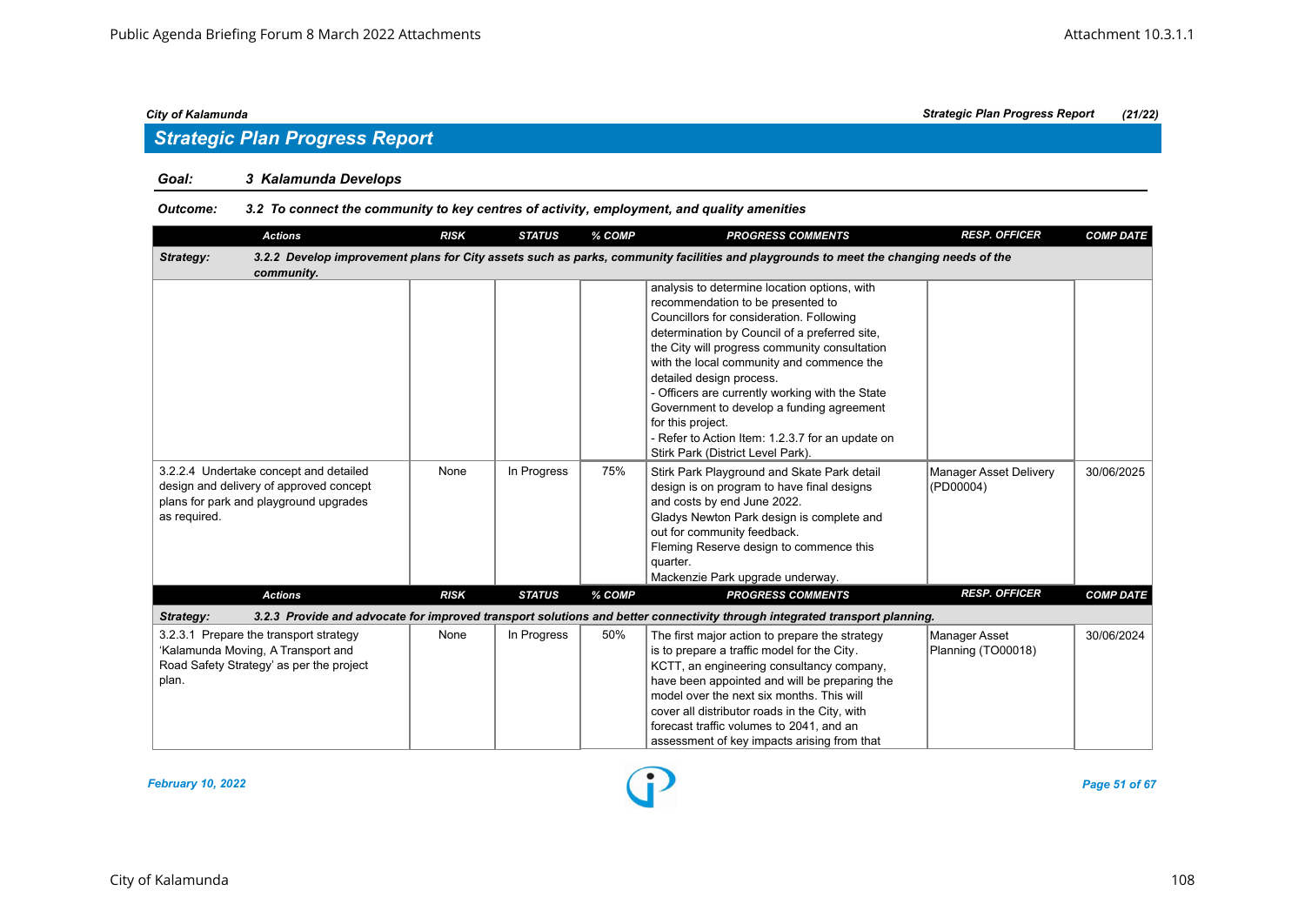### *Goal: 3 Kalamunda Develops*

### *Outcome: 3.2 To connect the community to key centres of activity, employment, and quality amenities*

| <b>Actions</b>                                                                                                                                                                                                | <b>RISK</b> | <b>STATUS</b> | % COMP | <b>PROGRESS COMMENTS</b>                                                                                                                                                                                                                                                                                                                                                                                                                                                                                                                                                                                                                                                                                                                                                                 | <b>RESP. OFFICER</b>                | <b>COMP DATE</b> |  |  |  |  |  |
|---------------------------------------------------------------------------------------------------------------------------------------------------------------------------------------------------------------|-------------|---------------|--------|------------------------------------------------------------------------------------------------------------------------------------------------------------------------------------------------------------------------------------------------------------------------------------------------------------------------------------------------------------------------------------------------------------------------------------------------------------------------------------------------------------------------------------------------------------------------------------------------------------------------------------------------------------------------------------------------------------------------------------------------------------------------------------------|-------------------------------------|------------------|--|--|--|--|--|
| 3.2.3 Provide and advocate for improved transport solutions and better connectivity through integrated transport planning.<br>Strategy:                                                                       |             |               |        |                                                                                                                                                                                                                                                                                                                                                                                                                                                                                                                                                                                                                                                                                                                                                                                          |                                     |                  |  |  |  |  |  |
|                                                                                                                                                                                                               |             |               |        | modelling. The model will also be endorsed by<br>Main Roads WA thus enabling developers to<br>reference the information in any applications.                                                                                                                                                                                                                                                                                                                                                                                                                                                                                                                                                                                                                                             |                                     |                  |  |  |  |  |  |
| 3.2.3.2 Implement, subject to funding, the<br>Bicycle Plan 2017 and its recommended<br>actions and projects, to promote and<br>improve cycling in the City. Undertake a<br>formal five-yearly review in 2022. | None        | In Progress   | 50%    | Projects continue to be identified, scoped,<br>budgeted and delivered as per the original<br>program, subject to capital funding allocation.<br>The City is pleased to have won a Planning<br>Institute of Australia (WA) award for the High<br>Wycombe Local Route, which connects the<br>Kiandra Way area to the train station.<br>Construction of a new shared path along<br>Berkshire Road and Dundas Road connecting<br>to the train station will start in February,<br>subject to tender approval. Concept work with<br>community consultation will also be<br>undertaken through February and March 2022<br>on new proposed cycle routes along Kiandra<br>Way High Wycombe, and Sussex Road<br>Forrestfield. The overall Bicycle Plan is<br>intended to be reviewed in late 2022. | Manager Asset<br>Planning (TO00018) | 30/06/2025       |  |  |  |  |  |

### *Outcome: 3.3 To develop and enhance the City's economy*

|                                                                                 | Actions                                                                                                                    | <b>RISK</b> | STATUS      | % COMP | <b>PROGRESS COMMENTS</b>                                                                                                                                              | <b>RESP. OFFICER</b>                                | <b>COMP DATE</b> |  |  |  |
|---------------------------------------------------------------------------------|----------------------------------------------------------------------------------------------------------------------------|-------------|-------------|--------|-----------------------------------------------------------------------------------------------------------------------------------------------------------------------|-----------------------------------------------------|------------------|--|--|--|
| 3.3.1 Facilitate and support the success and growth of businesses.<br>Strategy: |                                                                                                                            |             |             |        |                                                                                                                                                                       |                                                     |                  |  |  |  |
|                                                                                 | 3.3.1.1 Deliver the initiatives and targets<br>from the Economic Development Strategy<br>(2017-2022) for the current year. | None        | In Progress | 50%    | The City continues to collaborate positively<br>with the Kalamunda Chamber of Commerce<br>and is currently focused on the development<br>of an Investment Prospectus. | Manager Economic &<br>Cultural Services<br>(CSS001) | 30/06/2023       |  |  |  |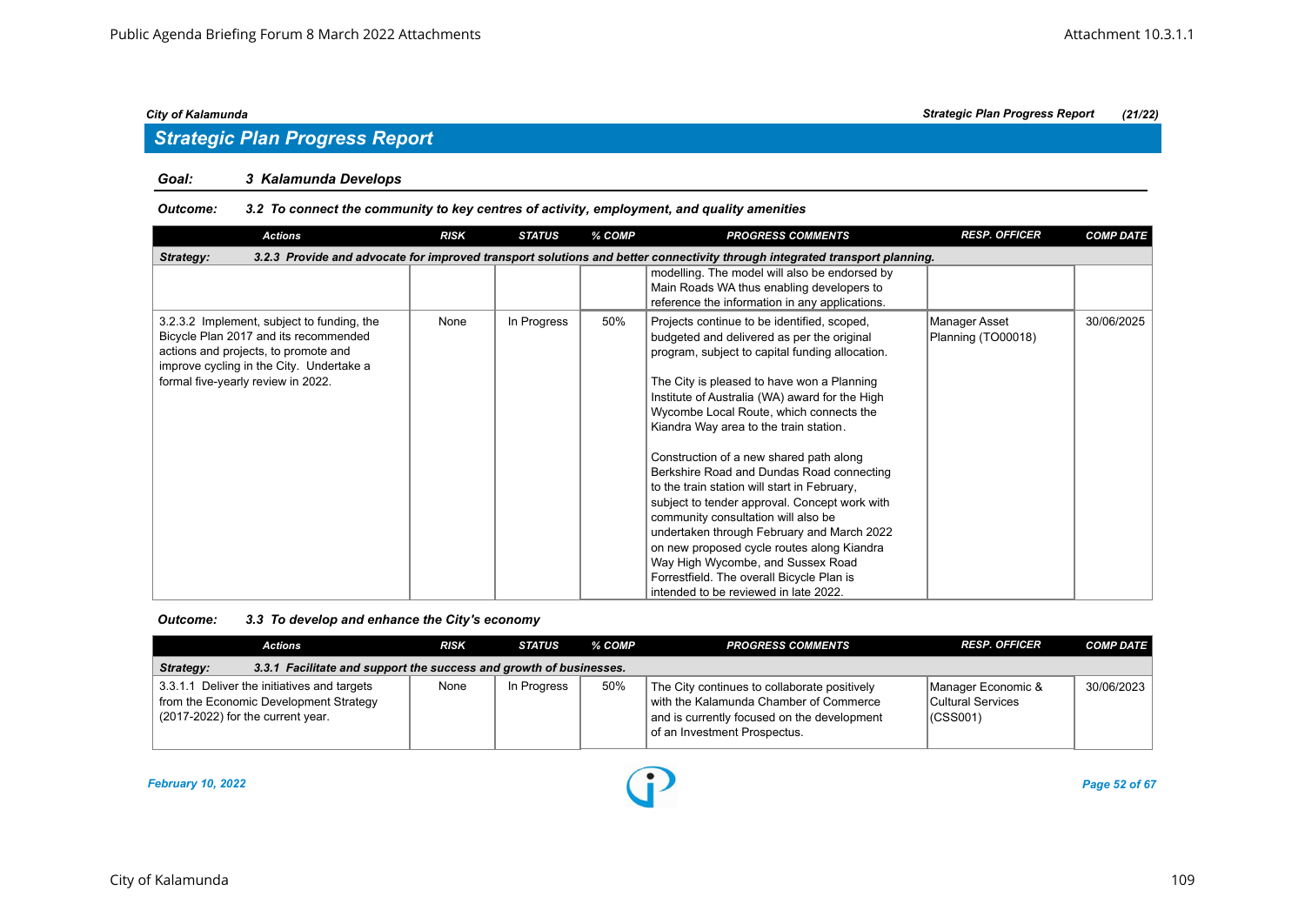# *Goal: 3 Kalamunda Develops*

# *Outcome: 3.3 To develop and enhance the City's economy*

| <b>Actions</b>                                                                                                                              | <b>RISK</b> | <b>STATUS</b>      | % COMP | <b>PROGRESS COMMENTS</b>                                                                                                                                                                                                                                                                                                                                                                                                                                                                                                                                                                                                                      | <b>RESP. OFFICER</b>                                       | <b>COMP DATE</b> |
|---------------------------------------------------------------------------------------------------------------------------------------------|-------------|--------------------|--------|-----------------------------------------------------------------------------------------------------------------------------------------------------------------------------------------------------------------------------------------------------------------------------------------------------------------------------------------------------------------------------------------------------------------------------------------------------------------------------------------------------------------------------------------------------------------------------------------------------------------------------------------------|------------------------------------------------------------|------------------|
| 3.3.1 Facilitate and support the success and growth of businesses.<br>Strategy:                                                             |             |                    |        |                                                                                                                                                                                                                                                                                                                                                                                                                                                                                                                                                                                                                                               |                                                            |                  |
|                                                                                                                                             |             |                    |        | Buy local continues with input from Chamber<br>and Bendigo Bank.                                                                                                                                                                                                                                                                                                                                                                                                                                                                                                                                                                              |                                                            |                  |
| 3.3.1.4 Commence and complete a<br>review and update the Economic<br>Development Strategy.                                                  | None        | <b>Not Started</b> | $0\%$  | Not commenced - awaiting new staff member<br>within the Economic arena to facilitate<br>movement on the review. Expected<br>commencement January 2022.                                                                                                                                                                                                                                                                                                                                                                                                                                                                                        | Manager Economic &<br><b>Cultural Services</b><br>(CSS001) | 30/06/2023       |
| <b>Actions</b>                                                                                                                              | <b>RISK</b> | <b>STATUS</b>      | % COMP | <b>PROGRESS COMMENTS</b>                                                                                                                                                                                                                                                                                                                                                                                                                                                                                                                                                                                                                      | <b>RESP. OFFICER</b>                                       | <b>COMP DATE</b> |
| 3.3.2 Attract and enable new investment opportunities.<br>Strategy:                                                                         |             |                    |        |                                                                                                                                                                                                                                                                                                                                                                                                                                                                                                                                                                                                                                               |                                                            |                  |
| 3.3.2.2 Support and participate in LINK<br>WA Alliance to optimise freight and<br>logistics opportunities.                                  | None        | In Progress        | 55%    | Alliance currently working on an investment<br>prospectus for Freight & Logistics across the<br>region. Monthly meetings continuing.<br>Commitment from Steering Group to support<br>for a further financial year. Director of<br>Corporate Services now Chair of the Steering<br>Committee. Communications plan complete<br>and currently sourcing projects for the next<br>year, however, investment prospectus will<br>remain the key focus.<br>Met with members and visited the Driver<br>Training programme for Heavy Goods Vehicle<br>in freight and logistics park. Investment<br>prospectus ongoing and scoping study in<br>progress. | Manager Economic &<br>Cultural Services<br>(CSS001)        | 30/06/2025       |
| 3.3.2.3 Develop and promote an<br>investment prospectus and collateral to<br>target and attract new business and<br>industry opportunities. | None        | In Progress        | 50%    | Kalamunda Economic Development Advisory<br>Committee have completed two workshops<br>with regards the investment prospectus.<br>Members are currently evaluating draft<br>investment prospectus with a view to<br>completion of a robust offering within the<br>21/22 financial year. Three areas for                                                                                                                                                                                                                                                                                                                                         | Manager Economic &<br>Cultural Services<br>(CSS001)        | 30/06/2025       |

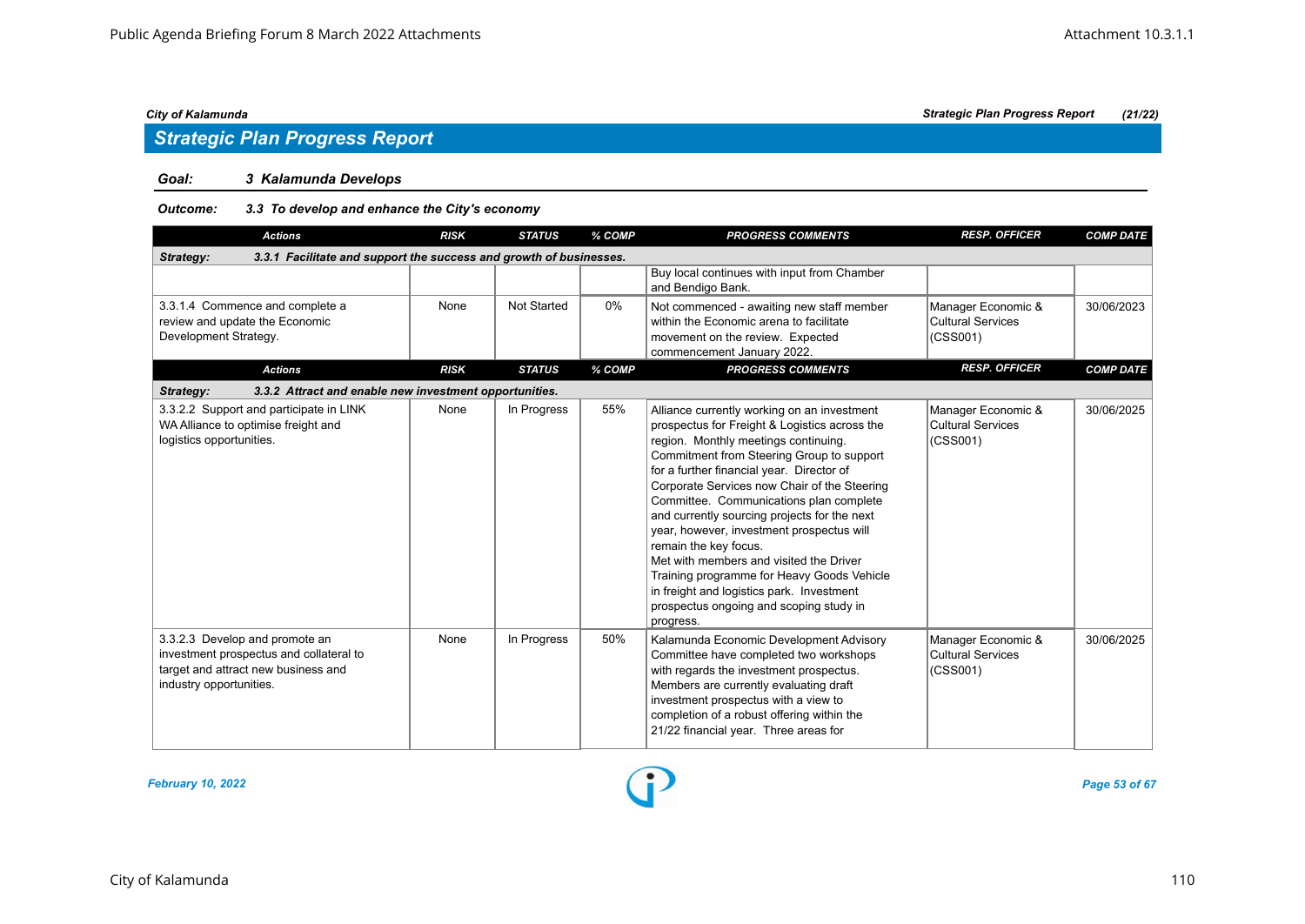# *Goal: 3 Kalamunda Develops*

# *Outcome: 3.3 To develop and enhance the City's economy*

| <b>Actions</b>                                                                                                                                                                                                                                               | <b>RISK</b> | <b>STATUS</b> | % COMP | <b>PROGRESS COMMENTS</b>                                                                                                                                                                                                                                                                                                                                                                                                                                                                                                                                                                         | <b>RESP. OFFICER</b>                                       | <b>COMP DATE</b> |  |  |  |
|--------------------------------------------------------------------------------------------------------------------------------------------------------------------------------------------------------------------------------------------------------------|-------------|---------------|--------|--------------------------------------------------------------------------------------------------------------------------------------------------------------------------------------------------------------------------------------------------------------------------------------------------------------------------------------------------------------------------------------------------------------------------------------------------------------------------------------------------------------------------------------------------------------------------------------------------|------------------------------------------------------------|------------------|--|--|--|
| 3.3.2 Attract and enable new investment opportunities.<br>Strategy:                                                                                                                                                                                          |             |               |        |                                                                                                                                                                                                                                                                                                                                                                                                                                                                                                                                                                                                  |                                                            |                  |  |  |  |
|                                                                                                                                                                                                                                                              |             |               |        | Economic Development have been<br>highlighted, the Investment Prospectus will be<br>the key piece of work going forwards.<br>Next meeting early 2022. Focus for<br>committee is to continue to provide feedback<br>and ideas for the Investment prospectus.                                                                                                                                                                                                                                                                                                                                      |                                                            |                  |  |  |  |
| 3.3.2.4 Work closely with stakeholders to<br>raise awareness of economic<br>development opportunities and through<br>the Economic Development Committee<br>and other key agencies ensure regular<br>contact and opportunities are recorded<br>and maximised. | None        | In Progress   | 50%    | Working with all key stakeholders to identify<br>opportunities within the Economic<br>Development arena. Awaiting results of grant<br>application to run a series of women in<br>business workshops over a 6 to 12 month<br>period - funding through Dept of Communities.<br>Strong relationships with Kalamunda<br>Chamber of Commerce, Kalamunda Tourism<br>Alliance, Link WA and looking to reinvigorate<br>Grow South East.<br>still in negotiations with Business Station to try<br>and secure some training for local community.<br>Good ongoing relationship with Chamber of<br>Commerce. | Manager Economic &<br><b>Cultural Services</b><br>(CSS001) | 30/06/2025       |  |  |  |
| <b>Actions</b>                                                                                                                                                                                                                                               | <b>RISK</b> | <b>STATUS</b> | % COMP | <b>PROGRESS COMMENTS</b>                                                                                                                                                                                                                                                                                                                                                                                                                                                                                                                                                                         | <b>RESP. OFFICER</b>                                       | <b>COMP DATE</b> |  |  |  |
| Strategy:                                                                                                                                                                                                                                                    |             |               |        | 3.3.3 Plan for strong activity centres and employment areas to meet the future needs of the community, industry, and commerce.                                                                                                                                                                                                                                                                                                                                                                                                                                                                   |                                                            |                  |  |  |  |
| 3.3.3.1 As resources permit, implement<br>the Kalamunda Activity Centre Plan and<br>Landscape Masterplan.                                                                                                                                                    | None        | In Progress   | 50%    | Central Mall upgrades being implemented in<br>2022. Other future streetscape upgrades<br>subject to the adoption of the Council's<br>budget.<br>Scheme amendment to introduce design<br>quidelines and land use flexibility due to be<br>finalised in 2022.                                                                                                                                                                                                                                                                                                                                      | Manager Strategic<br>Planning (TO00041)                    | 30/06/2025       |  |  |  |

*Outcome: 3.4 To be recognised as a preferred tourism destination*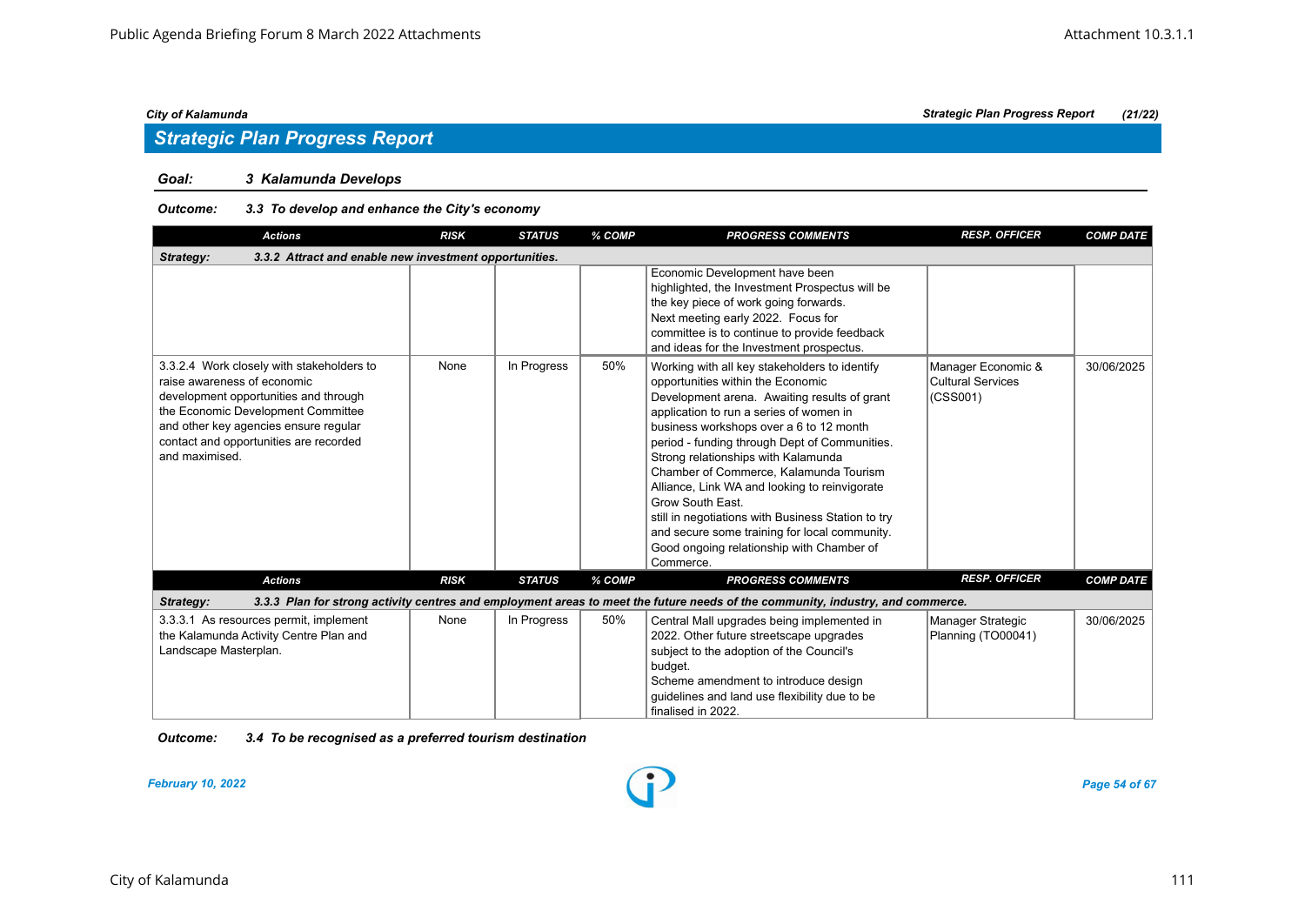# *Goal: 3 Kalamunda Develops*

# *Outcome: 3.4 To be recognised as a preferred tourism destination*

| <b>Actions</b>                                                                                                                         | <b>RISK</b> | <b>STATUS</b> | % COMP | <b>PROGRESS COMMENTS</b>                                                                                                                                                                                                                                                                                                                                                                                                                                                                                                                                                                                                                                   | <b>RESP. OFFICER</b>                                       | <b>COMP DATE</b> |  |  |  |
|----------------------------------------------------------------------------------------------------------------------------------------|-------------|---------------|--------|------------------------------------------------------------------------------------------------------------------------------------------------------------------------------------------------------------------------------------------------------------------------------------------------------------------------------------------------------------------------------------------------------------------------------------------------------------------------------------------------------------------------------------------------------------------------------------------------------------------------------------------------------------|------------------------------------------------------------|------------------|--|--|--|
| Strategy:<br>3.4.1 Facilitate, support and promote activities and places to visit.                                                     |             |               |        |                                                                                                                                                                                                                                                                                                                                                                                                                                                                                                                                                                                                                                                            |                                                            |                  |  |  |  |
| 3.4.1.1 Implement the key actions in the<br>Tourism Development Strategy.<br>Foster growth of the Perth Hills Tourism<br>Alliance.     | None        | In Progress   | 50%    | Perth Hills Tourism Alliance procured new<br>website designers - Currently working on<br>collateral. Experience Perth Hills recognised<br>as a leader in the social media field with<br>organic growth and curated content.<br>Working with members of Kalamunda Tourism<br>Advisory Committee to identify the best<br>signage structure for Kalamunda around<br>precincts rather than businesses.<br>Signage plotted around subject area which will<br>be Carmel/Pickering Brook and Bickley Valley.<br>Reference group formed as a sub group from<br>Tourism Alliance. Advertising Perth Hills,<br>Experience Perth Hills continues to grow<br>momentum. | Manager Economic &<br><b>Cultural Services</b><br>(CSS001) | 30/06/2025       |  |  |  |
| 3.4.1.3 Collaborate with the alliance<br>members to increase promotion and<br>branding of the Perth Hills.                             | None        | In Progress   | 50%    | Alliance members committed to a six month<br>campaign with Destination Perth which will<br>include radio advertising, print advertising,<br>Electronic Direct Messaging with Perth Now,<br>Billboards in Perth Underground and<br>Instameets with young influencers for the<br>Hills.                                                                                                                                                                                                                                                                                                                                                                      | Manager Economic &<br>Cultural Services<br>(CSS001)        | 30/06/2025       |  |  |  |
| <b>Actions</b>                                                                                                                         | <b>RISK</b> | <b>STATUS</b> | % COMP | <b>PROGRESS COMMENTS</b>                                                                                                                                                                                                                                                                                                                                                                                                                                                                                                                                                                                                                                   | <b>RESP. OFFICER</b>                                       | <b>COMP DATE</b> |  |  |  |
| 3.4.2 Advocate and facilitate Agri-Tourism opportunities for rural properties to flourish.<br>Strategy:                                |             |               |        |                                                                                                                                                                                                                                                                                                                                                                                                                                                                                                                                                                                                                                                            |                                                            |                  |  |  |  |
| 3.4.2.2 Provide input as part of the<br>Working Group for the Pickering Brook &<br>Surrounds - Sustainability and Tourism<br>Strategy. | None        | In Progress   | 50%    | Part 2 of the working group and taskforce<br>recommendations being progressed by<br>Department of Planning, Lands and Heritage.                                                                                                                                                                                                                                                                                                                                                                                                                                                                                                                            | <b>Director Development</b><br>Services (DE00004)          | 30/06/2022       |  |  |  |
|                                                                                                                                        |             |               |        |                                                                                                                                                                                                                                                                                                                                                                                                                                                                                                                                                                                                                                                            |                                                            |                  |  |  |  |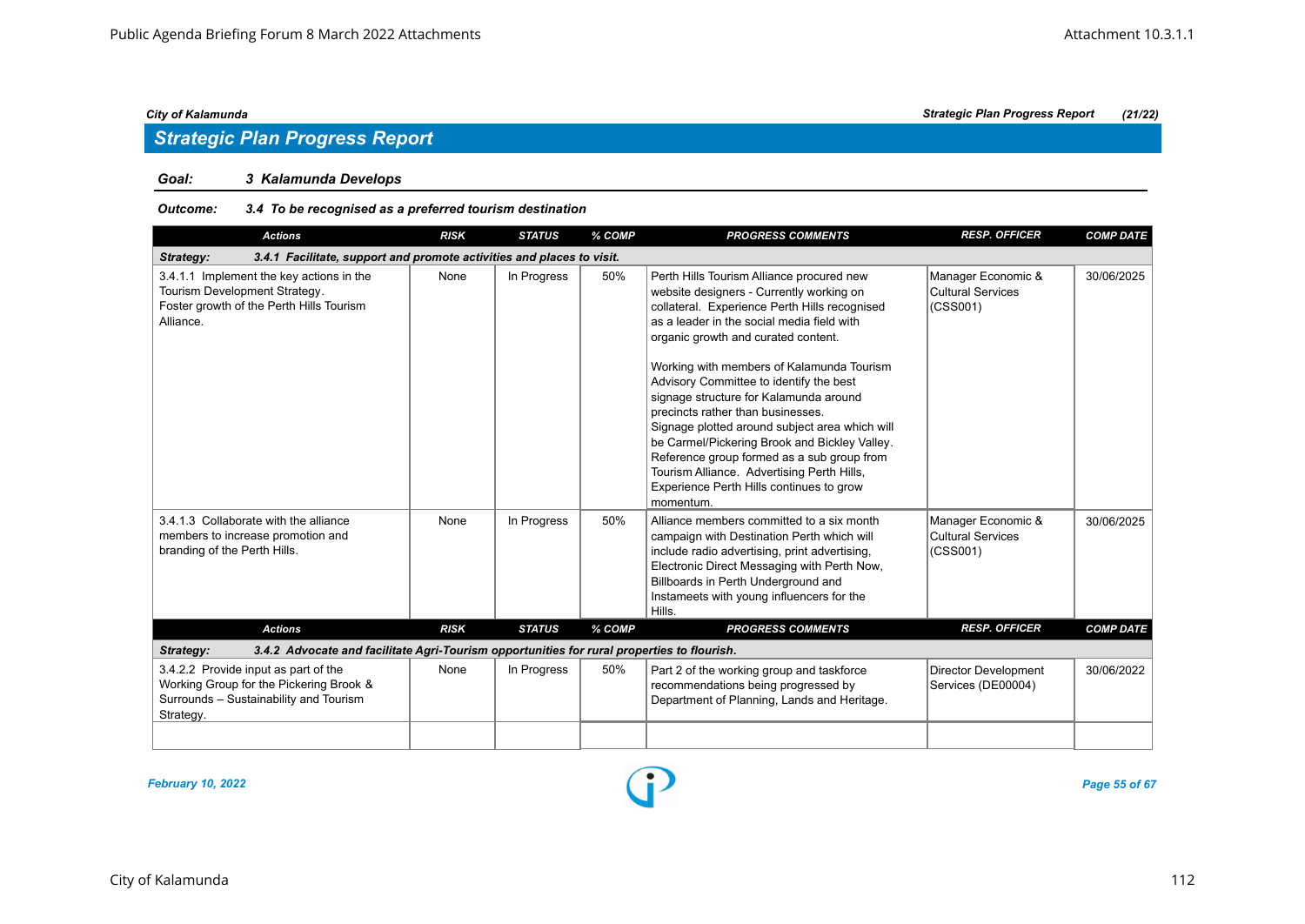# *Goal: 3 Kalamunda Develops*

# *Outcome: 3.4 To be recognised as a preferred tourism destination*

| <b>Actions</b>                                                                                                                       | <b>RISK</b> | <b>STATUS</b> | % COMP | <b>PROGRESS COMMENTS</b>                                                                                                                                                                                                                                                          | <b>RESP. OFFICER</b>                                 | <b>COMP DATE</b> |  |  |  |
|--------------------------------------------------------------------------------------------------------------------------------------|-------------|---------------|--------|-----------------------------------------------------------------------------------------------------------------------------------------------------------------------------------------------------------------------------------------------------------------------------------|------------------------------------------------------|------------------|--|--|--|
| 3.4.2 Advocate and facilitate Agri-Tourism opportunities for rural properties to flourish.<br>Strategy:                              |             |               |        |                                                                                                                                                                                                                                                                                   |                                                      |                  |  |  |  |
| 3.4.2.3 Facilitate, investigate, and<br>advocate for opportunities to enable<br>landowners to diversify through tourism<br>ventures. | None        | In Progress   | 50%    | The City has put in place a single point<br>concierge service for new tourism businesses<br>- garnering support from all departments prior<br>to applications being received. Worked with<br>Planners on new items for inclusion in the<br>review of the Local Planning Scheme to | Manager Economic &<br>Cultural Services<br> (CSS001) | 30/06/2025       |  |  |  |
|                                                                                                                                      |             |               |        | identify tourism opportunities and look to<br>include them in the Scheme. Continue to be<br>recommended as a point of contact for new<br>ventures. Looking to work with Experience<br>Extraordinary to potentially bring high<br>ropes/luge to the City of Kalamunda.             |                                                      |                  |  |  |  |



*City of Kalamunda Strategic Plan Progress Report (21/22)*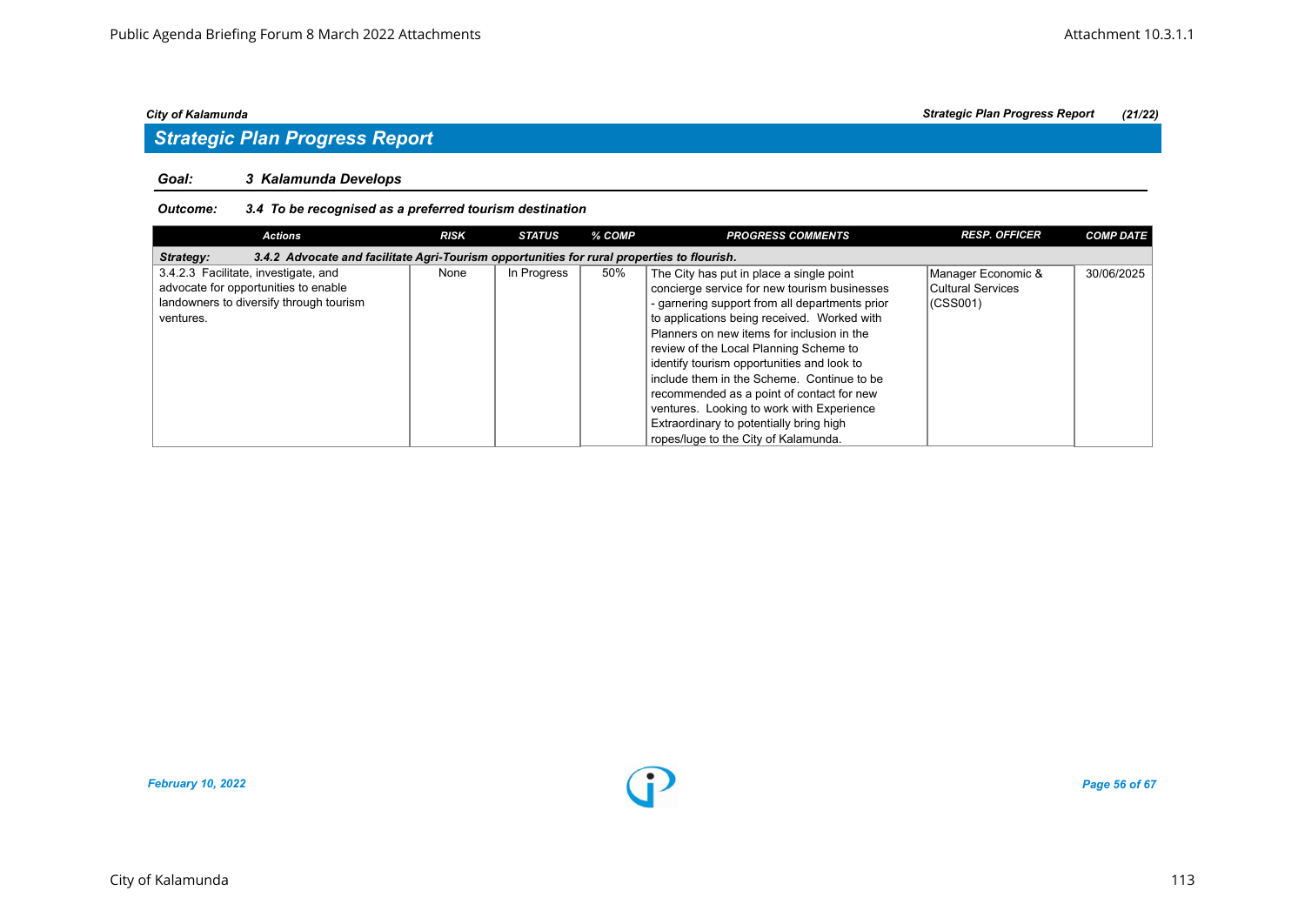### *Goal: 4 Kalamunda Leads*

# *Outcome: 4.1 To provide leadership through transparent governance*

| <b>Actions</b>                                                                                                                                                               | <b>RISK</b> | <b>STATUS</b> | % COMP | <b>PROGRESS COMMENTS</b>                                                                                                                                                                                                                                                                                                                                                                                                                                 | <b>RESP. OFFICER</b>                            | <b>COMP DATE</b> |  |  |  |
|------------------------------------------------------------------------------------------------------------------------------------------------------------------------------|-------------|---------------|--------|----------------------------------------------------------------------------------------------------------------------------------------------------------------------------------------------------------------------------------------------------------------------------------------------------------------------------------------------------------------------------------------------------------------------------------------------------------|-------------------------------------------------|------------------|--|--|--|
| 4.1.1 Provide good governance.<br>Strategy:                                                                                                                                  |             |               |        |                                                                                                                                                                                                                                                                                                                                                                                                                                                          |                                                 |                  |  |  |  |
| 4.1.1.1 Demonstrate compliance with the<br>Integrated Planning & Reporting<br>Framework through self assessment<br>against the Department of Local<br>Government guidelines. | None        | Completed     | 100%   | The Strategic Community Plan was reviewed<br>and adoption by Council occurred in May<br>2021.<br>The Long Term Financial Plan was adopted in<br>June 2021.<br>The Corporate Business Plan was adopted in<br>June 2021.<br>The Workforce Plan was completed in June<br>2021.<br>All plans meet the required standards as<br>outlined in the Department's guidelines.<br>Progress reporting will commence each<br>quarter via the Corporate Business Plan. | <b>Chief Executive Officer</b><br>(DE00001)     | 30/06/2025       |  |  |  |
| 4.1.1.3 Undertake a rolling program of<br>review and update of the Governance &<br>Policy Framework, Council Policies and<br>Local Laws.                                     | None        | Completed     | 100%   | The Governance and Policy Framework has<br>been reviewed internally, along with the<br>Council Policy Manual, these were<br>workshopped with Council in September<br>2021.<br>The review was completed, with Council<br>adopting the Policy review in October 2021.                                                                                                                                                                                      | <b>Chief Executive Officer</b><br>(DE00001)     | 30/06/2025       |  |  |  |
| 4.1.1.6 Develop and implement the<br>Annual Internal Audit Plan.                                                                                                             | None        | In Progress   | 50%    | The Internal Audit program was endorsed and<br>the first tranche of audits have been<br>undertaken, including the records<br>management audit, CEO corporate card audit.                                                                                                                                                                                                                                                                                 | <b>Director Corporate</b><br>Services (DE00003) | 30/06/2025       |  |  |  |
| 4.1.1.7 Conduct an annual review of the<br>Delegated Authority Manual and report to<br>Council.                                                                              | None        | In Progress   | 55%    | The review will commence in March 2022 to<br>be completed and adopted by Council in June<br>2022.                                                                                                                                                                                                                                                                                                                                                        | Chief Executive Officer<br>(DE00001)            | 30/06/2025       |  |  |  |
| 4.1.1.8 Compliance Audit Return is<br>completed in accordance with<br>Regulations 14 and 15 of the LG (Audit)                                                                | None        | In Progress   | 68%    | The Compliance Audit Return will be<br>completed in March 2022.                                                                                                                                                                                                                                                                                                                                                                                          | Chief Executive Officer<br>(DE00001)            | 30/06/2025       |  |  |  |

*February 10, 2022 Page 57 of 67*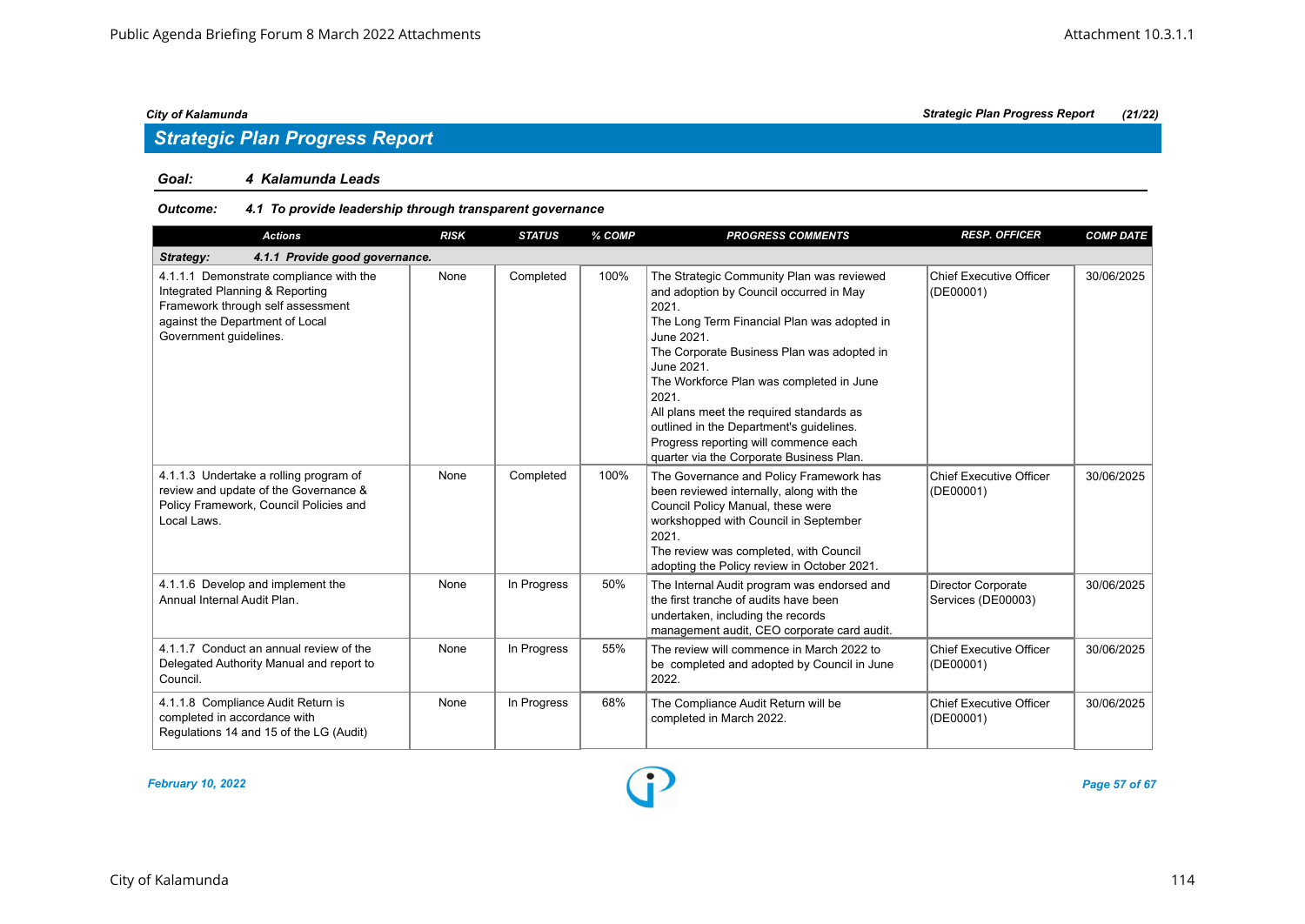### *Goal: 4 Kalamunda Leads*

# *Outcome: 4.1 To provide leadership through transparent governance*

| <b>Actions</b>                                                                                                                                            | <b>RISK</b> | <b>STATUS</b> | % COMP | <b>PROGRESS COMMENTS</b>                                                                                                                                                                                                                                                                                                                                                                                             | <b>RESP. OFFICER</b>                        | <b>COMP DATE</b> |  |  |  |
|-----------------------------------------------------------------------------------------------------------------------------------------------------------|-------------|---------------|--------|----------------------------------------------------------------------------------------------------------------------------------------------------------------------------------------------------------------------------------------------------------------------------------------------------------------------------------------------------------------------------------------------------------------------|---------------------------------------------|------------------|--|--|--|
| 4.1.1 Provide good governance.<br>Strategy:                                                                                                               |             |               |        |                                                                                                                                                                                                                                                                                                                                                                                                                      |                                             |                  |  |  |  |
| Regulations.                                                                                                                                              |             |               |        |                                                                                                                                                                                                                                                                                                                                                                                                                      |                                             |                  |  |  |  |
| 4.1.1.10 Convene the Audit & Risk<br>Committee quarterly.                                                                                                 | None        | In Progress   | 50%    | The Audit and Risk Committee was convened<br>in September and November of 2021. the<br>first meeting resulted in the adoption of the<br>City's Risk Appetite Statement, reporting of<br>the External Audit Interim Findings and the<br>Internal Audit Plan was endorsed.<br>The December 2021 meeting considered the<br>City's Annual Financial Statement Audit, which<br>resulted in no management letter findings. | Director Corporate<br>Services (DE00003)    | 30/06/2025       |  |  |  |
| 4.1.1.12 All annual returns are distributed<br>and collated by due dates, and any<br>non-compliance reported to the<br>Department of Local Government.    | None        | Completed     | 100%   | All annual returns were submitted by August<br>2021.                                                                                                                                                                                                                                                                                                                                                                 | <b>Chief Executive Officer</b><br>(DE00001) | 30/06/2025       |  |  |  |
| 4.1.1.13 Undertake biennial reviews of<br>advisory committees of Council, and reset<br>terms of reference and membership prior<br>to each election cycle. | None        | Completed     | 100%   | The review was completed and adopted by<br>Council in October 2021.                                                                                                                                                                                                                                                                                                                                                  | <b>Chief Executive Officer</b><br>(DE00001) | 30/06/2022       |  |  |  |
| <b>Actions</b>                                                                                                                                            | <b>RISK</b> | <b>STATUS</b> | % COMP | <b>PROGRESS COMMENTS</b>                                                                                                                                                                                                                                                                                                                                                                                             | <b>RESP. OFFICER</b>                        | <b>COMP DATE</b> |  |  |  |
| 4.1.2 Build an effective and efficient service-based organisation.<br>Strategy:                                                                           |             |               |        |                                                                                                                                                                                                                                                                                                                                                                                                                      |                                             |                  |  |  |  |
| 4.1.2.1 Develop, implement, and annually<br>review the Workforce Plan.                                                                                    | None        | In Progress   | 80%    | Information such as the Long Term Financial<br>Plan, adopted in June 2021, influence the<br>data.<br>Draft Workforce Plan has been drafted and<br>reviewed, but with further content required to<br>incorporate diversity goals for the<br>organisation.                                                                                                                                                             | <b>Manager People</b><br>Services (DE00009) | 30/06/2025       |  |  |  |
| 4.1.2.2 Develop, annually review, and<br>implement the GROW Organisational                                                                                | None        | Completed     | 100%   | The in house GROW training program for<br>2020 and 2021 was delivered and a staff                                                                                                                                                                                                                                                                                                                                    | Manager People<br>Services (DE00009)        | 30/06/2025       |  |  |  |

*February 10, 2022 Page 58 of 67*

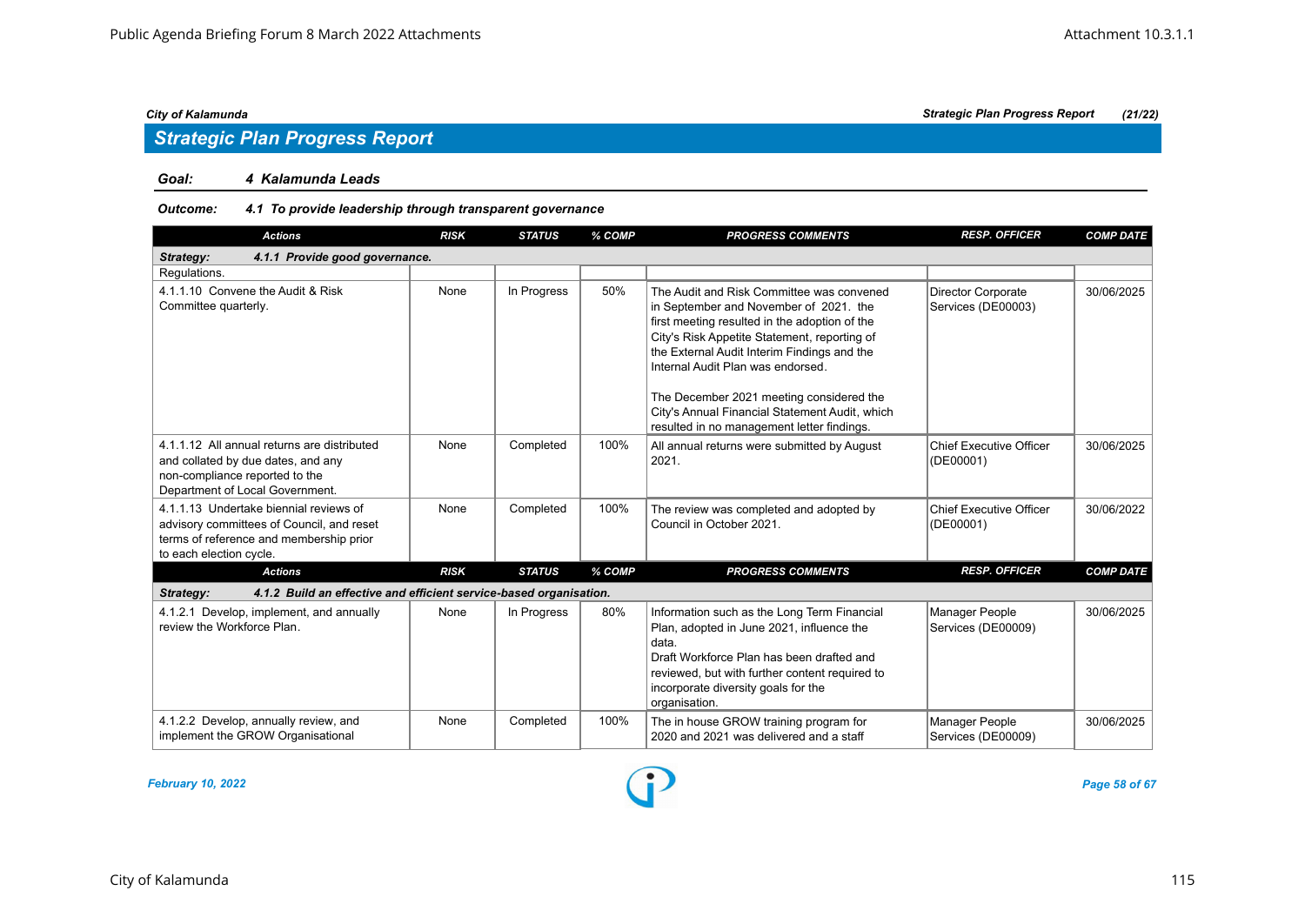# *Strategic Plan Progress Report*

### *Goal: 4 Kalamunda Leads*

# *Outcome: 4.1 To provide leadership through transparent governance*

| <b>Actions</b>                                                                  | <b>RISK</b> | <b>STATUS</b> | % COMP | <b>PROGRESS COMMENTS</b>                                                                                                                                                                                                                                                                                                                                                                                                                                                                                                                                                                                                                                                                                                                                                                                                                                                                                                                                                                                                                                                                                                                                                                                                    | <b>RESP. OFFICER</b>                        | <b>COMP DATE</b> |  |  |  |
|---------------------------------------------------------------------------------|-------------|---------------|--------|-----------------------------------------------------------------------------------------------------------------------------------------------------------------------------------------------------------------------------------------------------------------------------------------------------------------------------------------------------------------------------------------------------------------------------------------------------------------------------------------------------------------------------------------------------------------------------------------------------------------------------------------------------------------------------------------------------------------------------------------------------------------------------------------------------------------------------------------------------------------------------------------------------------------------------------------------------------------------------------------------------------------------------------------------------------------------------------------------------------------------------------------------------------------------------------------------------------------------------|---------------------------------------------|------------------|--|--|--|
| 4.1.2 Build an effective and efficient service-based organisation.<br>Strategy: |             |               |        |                                                                                                                                                                                                                                                                                                                                                                                                                                                                                                                                                                                                                                                                                                                                                                                                                                                                                                                                                                                                                                                                                                                                                                                                                             |                                             |                  |  |  |  |
| Culture Plan.                                                                   |             |               |        | satisfaction rate of over 90% was achieved.                                                                                                                                                                                                                                                                                                                                                                                                                                                                                                                                                                                                                                                                                                                                                                                                                                                                                                                                                                                                                                                                                                                                                                                 |                                             |                  |  |  |  |
| 4.1.2.4 Review, develop and implement<br>the ICT Strategy $2021 - 2025$ .       | None        | In Progress   | 50%    | - Process mapping of business units prior to<br>developing Altus modules for them is<br>continuing.<br>- Participated in three audits, which have<br>demonstrated the transparency and<br>accountability of the City's Information<br>Technology Infrastructure.<br>- Change management process and policies<br>developed to ensure the City's IT changeover<br>of systems happens in a structured manner.<br>- IT have migrated across to a new Service<br>Desk platform to allow for better reporting of<br>issues.<br>- IT have commissioned a new Virtual Private<br>Network (VPN) connection that allows a<br>connection to the datacentre regardless of<br>whether or not the Administration Centre has<br>power.<br>- IT Disaster Recovery capability and capacity<br>tested via City staff working from home. No<br>issues with capacity, performance or<br>connectivity.<br>- Remote access tests have been conducted<br>in a live environment with a large number of<br>staff currently working from home.<br>- The Customer Service and Relationship<br>system is currently in progress.<br>- A review of telecommunications services is<br>currently being conducted to reduce costs and<br>increase bandwidth. | Manager Information<br>Technology (IT00008) | 30/06/2025       |  |  |  |

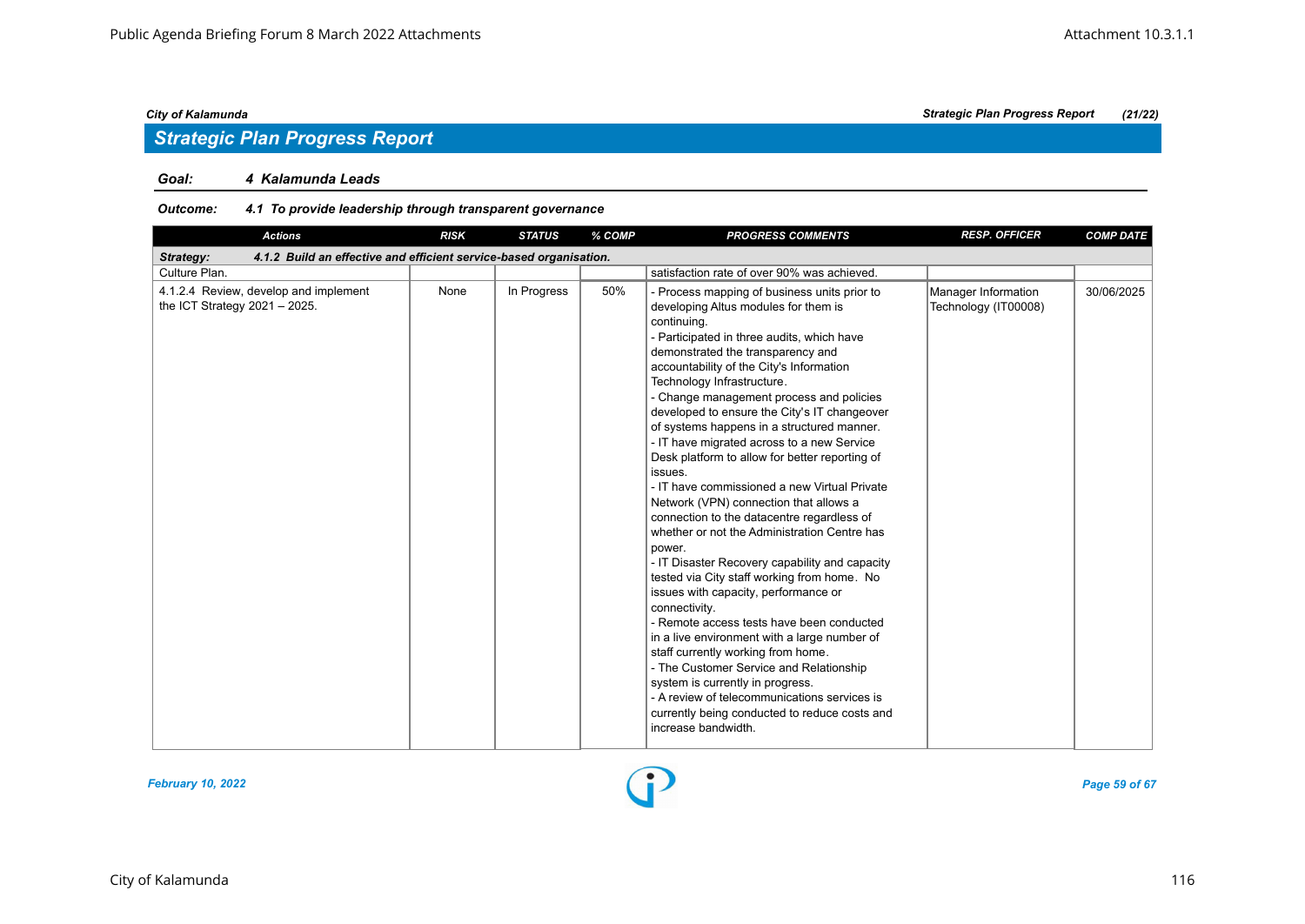# *Strategic Plan Progress Report*

### *Goal: 4 Kalamunda Leads*

# *Outcome: 4.1 To provide leadership through transparent governance*

| <b>Actions</b>                                                                                                                                 | <b>RISK</b> | <b>STATUS</b> | % COMP | <b>PROGRESS COMMENTS</b>                                                                                                                                                                                                                                                                                    | <b>RESP. OFFICER</b>                            | <b>COMP DATE</b> |  |  |  |  |
|------------------------------------------------------------------------------------------------------------------------------------------------|-------------|---------------|--------|-------------------------------------------------------------------------------------------------------------------------------------------------------------------------------------------------------------------------------------------------------------------------------------------------------------|-------------------------------------------------|------------------|--|--|--|--|
| 4.1.2 Build an effective and efficient service-based organisation.<br>Strategy:                                                                |             |               |        |                                                                                                                                                                                                                                                                                                             |                                                 |                  |  |  |  |  |
|                                                                                                                                                |             |               |        | - Work continues on the creation of a new ICT<br>/ Digital Strategy.<br>Initial strategic priorities have been presented<br>to the Kalamunda Leadership Team for review<br>and feedback. Telecommunications Tender<br>Review which provides the backbone for the<br>next Strategic Plan has been completed. |                                                 |                  |  |  |  |  |
| 4.1.2.17 Participate in the Local<br>Government Performance Excellence<br>Program to track and benchmark<br>performance against the sector.    | None        | In Progress   | 75%    | The City provided all data to inform the<br>production of the December 2021<br>Performance Excellence Program. The City's<br>Leadership Team are currently reviewing the<br>data to identify any adverse trends and areas<br>for improvement.                                                               | <b>Director Corporate</b><br>Services (DE00003) | 30/06/2025       |  |  |  |  |
| 4.1.2.19 Develop and review annually the<br>long-term financial plan.                                                                          | None        | In Progress   | 50%    | The Long Term Financial Plan is updated<br>annually.                                                                                                                                                                                                                                                        | Manager Financial<br>Services (FS00009)         | 30/06/2025       |  |  |  |  |
| 4.1.2.20 Develop Implementation Plan for<br>Altus Core Financials and implement<br>Core Financials.                                            | None        | In Progress   | 50%    | The City has completed the Core Financials<br>Specifications Document, currently in<br>negotiation with the Vendor to implement.                                                                                                                                                                            | Manager Financial<br>Services (FS00009)         | 30/06/2023       |  |  |  |  |
| 4.1.2.21 Develop and implement a<br>budget management system.                                                                                  | None        | In Progress   | 50%    | Selected a vendor from the quotation process.<br>Set-up phase of the project plan currently<br>underway.                                                                                                                                                                                                    | Manager Financial<br>Services (FS00009)         | 30/06/2022       |  |  |  |  |
| 4.1.2.22 Regularly review the City's Risk<br>Management Plans and annually review<br>the Strategic Risk Review to inform the<br>Risk Register. | None        | In Progress   | 50%    | A Strategic Risk Workshop was undertaken<br>with the Council and Leadership Team in<br>November to inform the City's risk profile.<br>Data from the workshop is being reviewed and<br>consolidated to update the Risk Register.                                                                             | <b>Director Corporate</b><br>Services (DE00003) | 30/06/2025       |  |  |  |  |
|                                                                                                                                                |             |               |        |                                                                                                                                                                                                                                                                                                             |                                                 |                  |  |  |  |  |

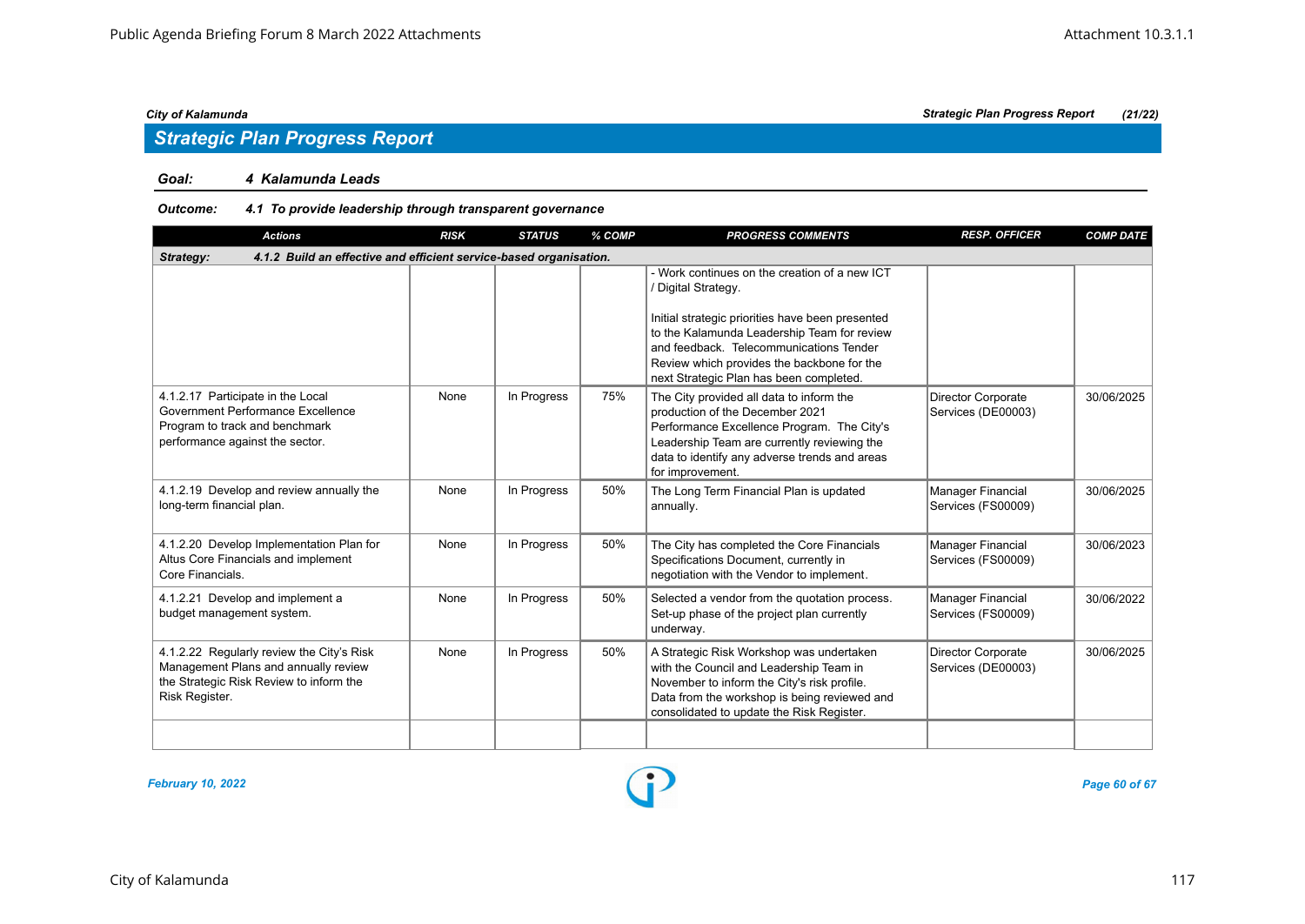### *Goal: 4 Kalamunda Leads*

# *Outcome: 4.1 To provide leadership through transparent governance*

| <b>Actions</b>                                                                                                                             | <b>RISK</b> | <b>STATUS</b> | % COMP | <b>PROGRESS COMMENTS</b>                                                                                                                                                                                                                                                                                                                                                                                                                                                                                                                                                                                                                                                                                                                                                                                                                                   | <b>RESP. OFFICER</b>                        | <b>COMP DATE</b> |  |  |  |
|--------------------------------------------------------------------------------------------------------------------------------------------|-------------|---------------|--------|------------------------------------------------------------------------------------------------------------------------------------------------------------------------------------------------------------------------------------------------------------------------------------------------------------------------------------------------------------------------------------------------------------------------------------------------------------------------------------------------------------------------------------------------------------------------------------------------------------------------------------------------------------------------------------------------------------------------------------------------------------------------------------------------------------------------------------------------------------|---------------------------------------------|------------------|--|--|--|
| 4.1.2 Build an effective and efficient service-based organisation.<br>Strategy:                                                            |             |               |        |                                                                                                                                                                                                                                                                                                                                                                                                                                                                                                                                                                                                                                                                                                                                                                                                                                                            |                                             |                  |  |  |  |
| 4.1.2.23 Develop and adopt an Annual<br>Budget.                                                                                            | None        | In Progress   | 50%    | Budget 2021/2022 adopted in June 2021.<br>Budget 2022/2023 process to commence in<br>January 2022.                                                                                                                                                                                                                                                                                                                                                                                                                                                                                                                                                                                                                                                                                                                                                         | Manager Financial<br>Services (FS00009)     | 30/06/2025       |  |  |  |
| 4.1.2.24 Prepare the Annual Financial<br>Statement and facilitate the Office of the<br>Auditor General annual external financial<br>audit. | None        | Completed     | 100%   | Annual Financial Statements presented to the<br>Audit and Risk Committee Meeting. Office of<br>Auditor General audit successfully completed<br>with the great result of an unqualified opinion.                                                                                                                                                                                                                                                                                                                                                                                                                                                                                                                                                                                                                                                            | Manager Financial<br>Services (FS00009)     | 30/06/2025       |  |  |  |
| 4.1.2.25 Monitor closely emerging<br>cybersecurity risks and conduct external<br>cyber penetration testing twice a year.                   | None        | In Progress   | 50%    | Penetration testing in November 2020 didn't<br>highlight any critical or high risk issues.<br>Successfully responded to significant<br>Microsoft Exchange (email servers) threats.<br>Third party tested and validated that no City<br>email servers have been compromised.<br>Scoping of the FY2021/22 cybersecurity<br>testing is underway, with discussion being<br>held with vendors for quotes. This year the<br>testing scope will be increased to test the<br>Intranet, Social Engineering tests, and include<br>the standard two external penetration tests.<br>The City has proactively undertaken an<br>external penetration test, an external security<br>review of its Microsoft Office 365 environment<br>(Intranet, Sharepoint and Yammer), and an<br>external phishing test (social engineering<br>test). No significant issues were found. | Manager Information<br>Technology (IT00008) | 30/06/2025       |  |  |  |
| 4.1.2.26 Test Disaster Recovery and<br>Business Continuity annually.                                                                       | None        | In Progress   | 50%    | The City has undertaken its most significant<br>Business Continuity test yet, the supporting of<br>Operations during COVID-19. As IT had                                                                                                                                                                                                                                                                                                                                                                                                                                                                                                                                                                                                                                                                                                                   | Manager Information<br>Technology (IT00008) | 30/06/2025       |  |  |  |



*February 10, 2022 Page 61 of 67*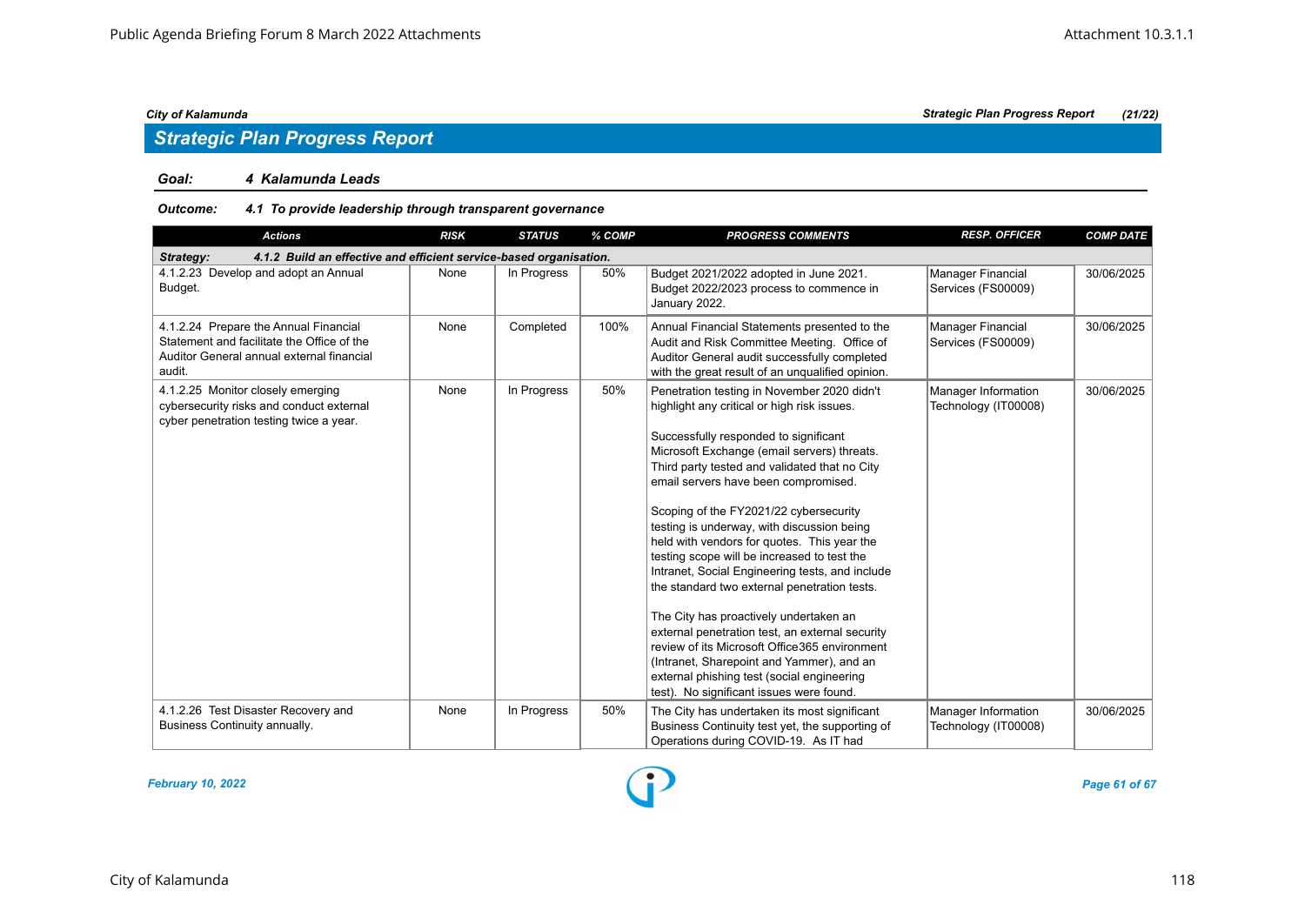### *Goal: 4 Kalamunda Leads*

# *Outcome: 4.1 To provide leadership through transparent governance*

| <b>Actions</b>                                                                  | <b>RISK</b> | <b>STATUS</b> | % COMP | <b>PROGRESS COMMENTS</b>                                                                                                                                                                                                                                                                                                                                                                                                                                                                                                                                                                                                                                                                                                                                                                                                                                                                                                                                               | <b>RESP. OFFICER</b> | <b>COMP DATE</b> |
|---------------------------------------------------------------------------------|-------------|---------------|--------|------------------------------------------------------------------------------------------------------------------------------------------------------------------------------------------------------------------------------------------------------------------------------------------------------------------------------------------------------------------------------------------------------------------------------------------------------------------------------------------------------------------------------------------------------------------------------------------------------------------------------------------------------------------------------------------------------------------------------------------------------------------------------------------------------------------------------------------------------------------------------------------------------------------------------------------------------------------------|----------------------|------------------|
| 4.1.2 Build an effective and efficient service-based organisation.<br>Strategy: |             |               |        |                                                                                                                                                                                                                                                                                                                                                                                                                                                                                                                                                                                                                                                                                                                                                                                                                                                                                                                                                                        |                      |                  |
|                                                                                 |             |               |        | correctly sized the datacentre environment,<br>deployed Remote Desktop Servers and<br>provided multiple data paths into the<br>datacentre, City staff were able to work from<br>home during COVID-19 lockdown periods.<br>This exercise demonstrated that people can<br>continue to access technology resources<br>regardless of their location, and that IT<br>resources were not affected by increased<br>usage.<br>Disaster Recovery test utilising the Geraldton<br>Datacentre to recover a sample of servers<br>successfully actioned.<br>One business continuity test involving the<br>Finance Department has been completed, two<br>disaster recovery desktop exercises have<br>been completed.<br>Planning has commenced for the next round<br>of Disaster Recovery and Business Continuity<br>tests in FY2021/22.<br>The City undertook a full network link<br>shutdown in December 2021 and responded<br>to it effectively. The City will use this as a test |                      |                  |
| 4.1.2.27 Whole of City                                                          | None        | In Progress   | 50%    | disaster recovery scenario.<br>Request for tender has been released to                                                                                                                                                                                                                                                                                                                                                                                                                                                                                                                                                                                                                                                                                                                                                                                                                                                                                                 | Manager Information  | 30/06/2023       |
| Telecommunications Review.                                                      |             |               |        | market and pricing received. The focus of the<br>Tender Request package was to achieve                                                                                                                                                                                                                                                                                                                                                                                                                                                                                                                                                                                                                                                                                                                                                                                                                                                                                 | Technology (IT00008) |                  |

*February 10, 2022 Page 62 of 67*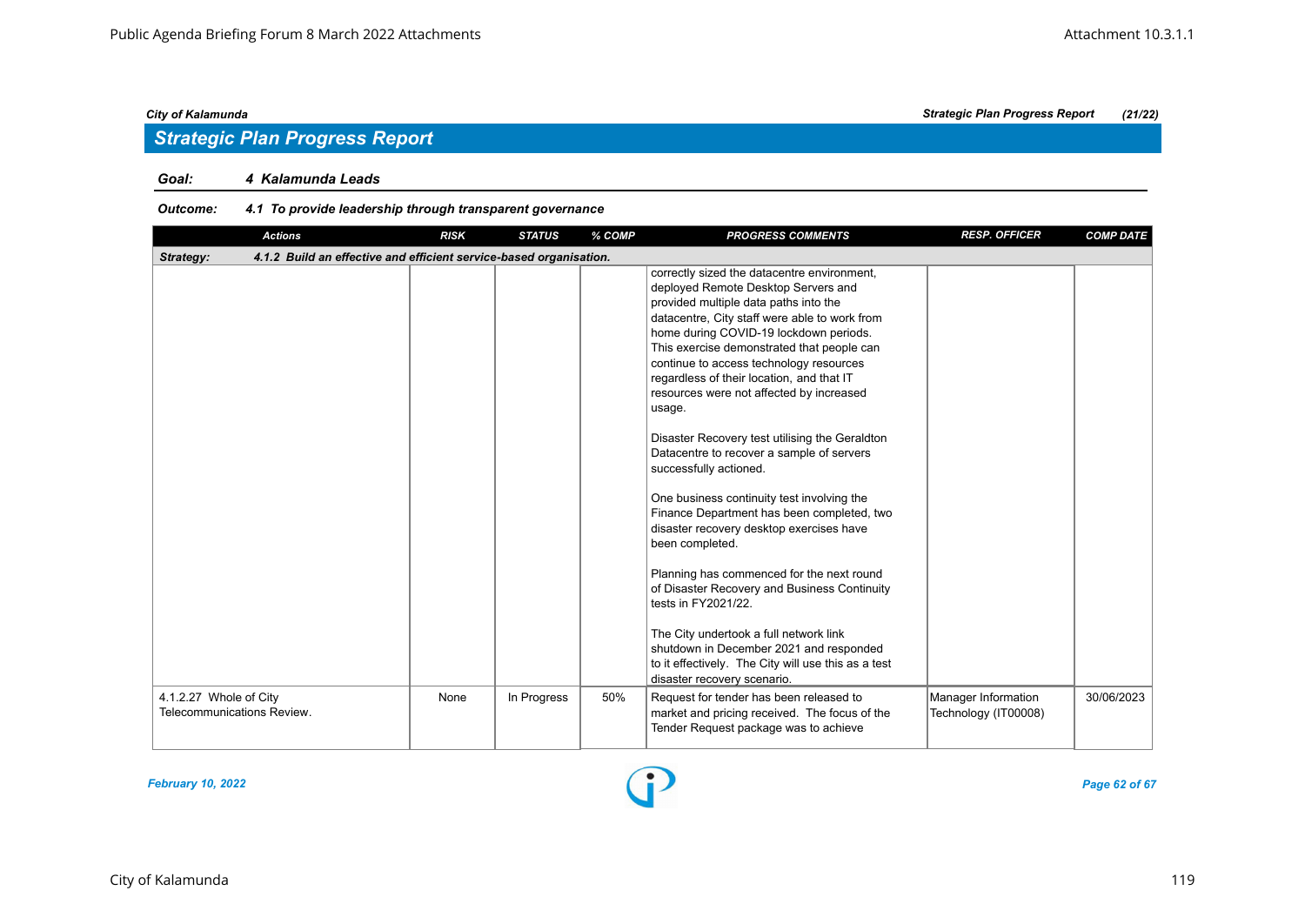# *Strategic Plan Progress Report*

### *Goal: 4 Kalamunda Leads*

# *Outcome: 4.1 To provide leadership through transparent governance*

| <b>Actions</b>                                                                                   | <b>RISK</b> | <b>STATUS</b> | % COMP | <b>PROGRESS COMMENTS</b>                                                                                                                                                                                                                                                                                                                                                                                                                                                                                                                                                                                                                                                                     | <b>RESP. OFFICER</b>                        | <b>COMP DATE</b> |  |  |  |
|--------------------------------------------------------------------------------------------------|-------------|---------------|--------|----------------------------------------------------------------------------------------------------------------------------------------------------------------------------------------------------------------------------------------------------------------------------------------------------------------------------------------------------------------------------------------------------------------------------------------------------------------------------------------------------------------------------------------------------------------------------------------------------------------------------------------------------------------------------------------------|---------------------------------------------|------------------|--|--|--|
| 4.1.2 Build an effective and efficient service-based organisation.<br>Strategy:                  |             |               |        |                                                                                                                                                                                                                                                                                                                                                                                                                                                                                                                                                                                                                                                                                              |                                             |                  |  |  |  |
|                                                                                                  |             |               |        | higher bandwidth speeds for a reduced cost,<br>and to provide better disaster recovery<br>opportunities.<br>The Tender Panel has reviewed tenders and<br>prepared a report to Council. Contract will<br>follow Datacentre Review completion.<br>Procurement process has been completed.<br>Letter of Intent to Award will be provided to the<br>successful vendor by the end of September<br>2021. Project planning for the implementation<br>of the new telecommunications will<br>commence in October 2021.<br>The contract has been awarded to TPG<br>Telecom. The City has met with TPG<br>representatives and planning has commenced<br>to start migrating City sites across to the new |                                             |                  |  |  |  |
|                                                                                                  |             |               |        | network with faster speeds, from April 2022.                                                                                                                                                                                                                                                                                                                                                                                                                                                                                                                                                                                                                                                 |                                             |                  |  |  |  |
| 4.1.2.28 Datacentre Contract Review to<br>increase Disaster Recovery and Business<br>Continuity. | None        | In Progress   | 50%    | Expression of Interest report completed with<br>three successful vendors identified. Request<br>for Tender package was reviewed prior to<br>release.<br>Request for Tender process completed with<br>no suitable vendors identified. The City has<br>sought feedback from vendors on the Tender,<br>and will take an updated Tender to market<br>again.                                                                                                                                                                                                                                                                                                                                      | Manager Information<br>Technology (IT00008) | 30/06/2023       |  |  |  |



# City of Kalamunda 120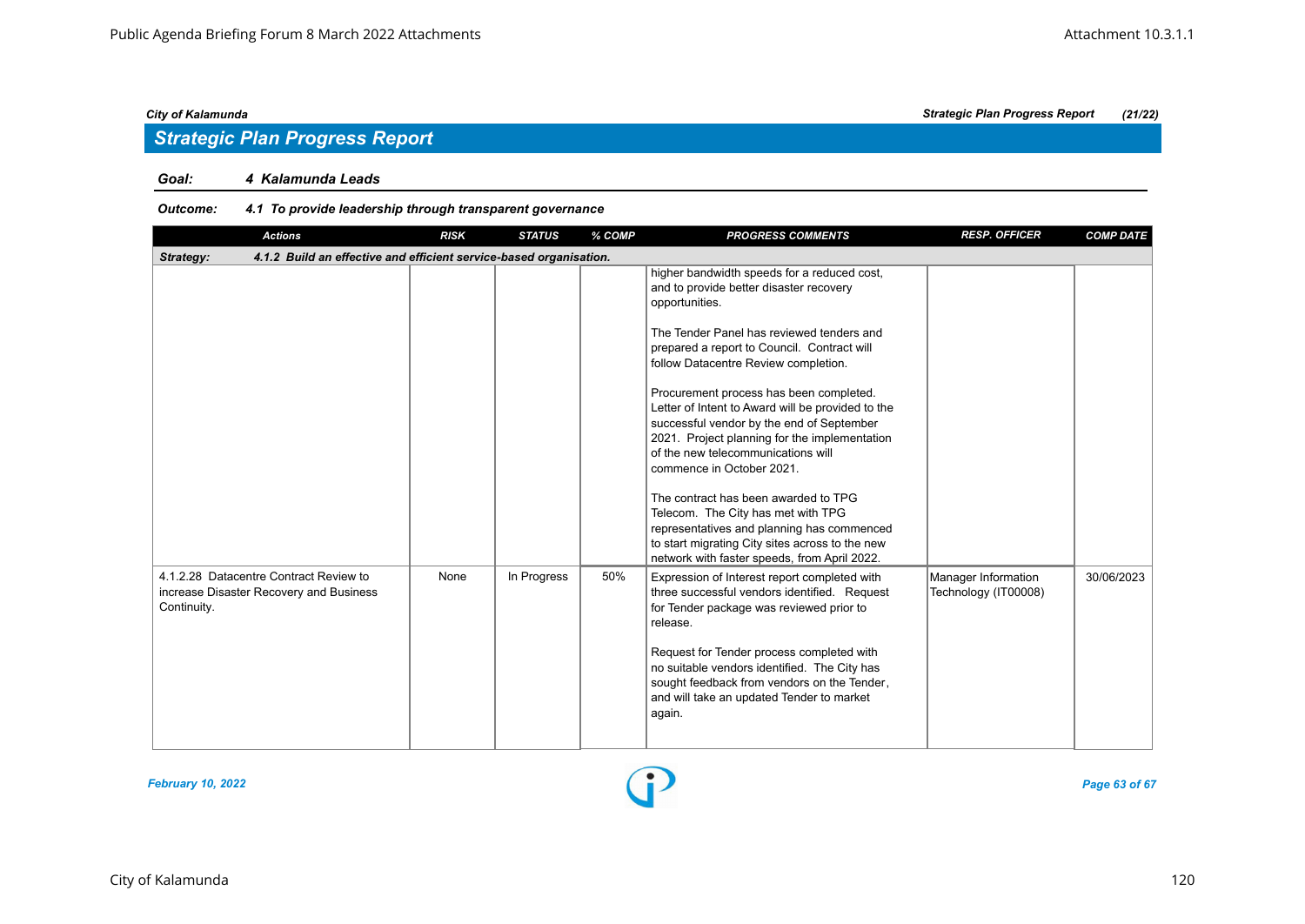### *Goal: 4 Kalamunda Leads*

# *Outcome: 4.1 To provide leadership through transparent governance*

| <b>Actions</b>                                                                                                                                                                             | <b>RISK</b> | <b>STATUS</b> | % COMP | <b>PROGRESS COMMENTS</b>                                                                                                                                                                                                                                                                                                                                                                                                                                                          | <b>RESP. OFFICER</b>                                       | <b>COMP DATE</b> |  |  |  |
|--------------------------------------------------------------------------------------------------------------------------------------------------------------------------------------------|-------------|---------------|--------|-----------------------------------------------------------------------------------------------------------------------------------------------------------------------------------------------------------------------------------------------------------------------------------------------------------------------------------------------------------------------------------------------------------------------------------------------------------------------------------|------------------------------------------------------------|------------------|--|--|--|
| 4.1.2 Build an effective and efficient service-based organisation.<br>Strategy:                                                                                                            |             |               |        |                                                                                                                                                                                                                                                                                                                                                                                                                                                                                   |                                                            |                  |  |  |  |
|                                                                                                                                                                                            |             |               |        | Updated tender documentation completed<br>with no scope requirements relating to the<br>enhanced protection of backups from<br>ransomware. Tender currently under internal<br>review prior to being released.                                                                                                                                                                                                                                                                     |                                                            |                  |  |  |  |
| 4.1.2.29 Investigate and develop digital<br>citizenship opportunities to enable<br>improved communication and<br>engagement between council and<br>community members.                      | None        | In Progress   | 50%    | Project governance framework for the<br>Customer Relationship Management (CRM)<br>project has been completed. Contractual<br>negotiations with vendor are in progress.<br>Significant work has been undertaken with<br>vendor on terms and conditions of Customer<br>Relationship Management project. Final draft<br>is with the vendor for approval by their legal<br>team.                                                                                                      | Manager Information<br>Technology (IT00008)                | 30/06/2025       |  |  |  |
| 4.1.2.30 Continue to map business<br>processes, reengineer, and focus on<br>optimising current mapped processes for<br>organisational efficiencies and<br>documenting corporate knowledge. | None        | In Progress   | 50%    | Business analysis focus is currently on the<br>Customer Relationship Management System<br>5 processes that are being developed with the<br>contractor. Sorting of the recommended<br>processes to follow is continuing, with a<br>submission to be provided to the Executive<br>Management Group for their decision on<br>priorities.<br>There are currently 1311 business processes<br>mapped. There has been an increase due to<br>a focus on mapping library business process. | Manager Information<br>Technology (IT00008)                | 30/06/2025       |  |  |  |
| 4.1.2.31 Implement a Customer<br>Relationship Management System.<br>(CEO KPI 7.3)                                                                                                          | None        | In Progress   | 20%    | Contract development and discussions are<br>underway in order to commence formal<br>development works. Project Charter<br>completed and approved.                                                                                                                                                                                                                                                                                                                                 | Manager Customer &<br><b>Public Relations</b><br>(DE00008) | 30/06/2025       |  |  |  |

*February 10, 2022 Page 64 of 67*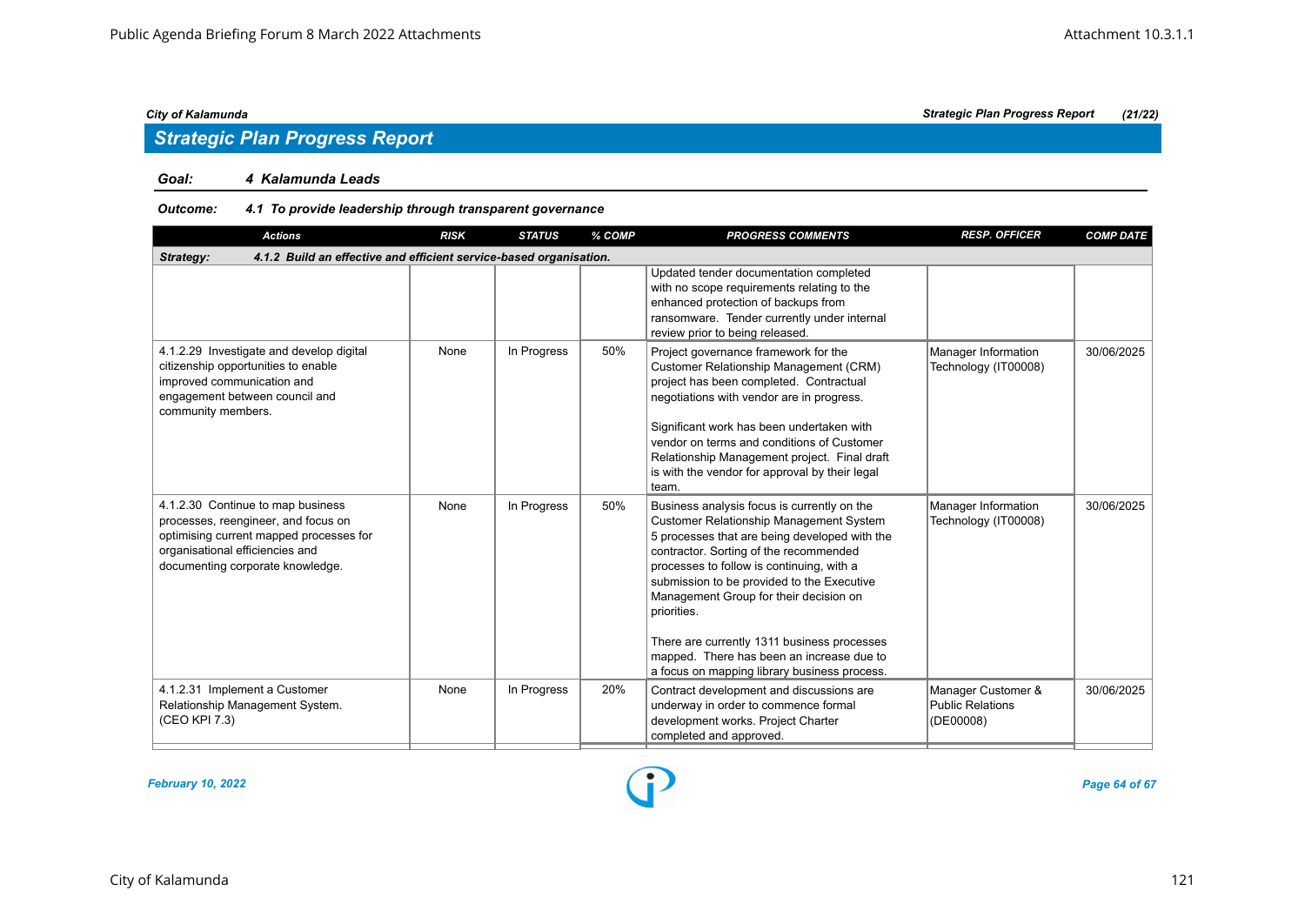### *Goal: 4 Kalamunda Leads*

### *Outcome: 4.1 To provide leadership through transparent governance*

| <b>Actions</b>                                                                                                      | <b>RISK</b> | <b>STATUS</b> | % COMP | <b>PROGRESS COMMENTS</b>                                                                                                                                                                                               | <b>RESP. OFFICER</b>                 | <b>COMP DATE</b> |  |  |  |
|---------------------------------------------------------------------------------------------------------------------|-------------|---------------|--------|------------------------------------------------------------------------------------------------------------------------------------------------------------------------------------------------------------------------|--------------------------------------|------------------|--|--|--|
| 4.1.2 Build an effective and efficient service-based organisation.<br>Strategy:                                     |             |               |        |                                                                                                                                                                                                                        |                                      |                  |  |  |  |
| 4.1.2.32 Ensure the City complies with its<br>OHS responsibilities in providing a duty of<br>care to its employees. | None        | In Progress   | 40%    | Expecting the revised Work Health & Safety<br>(WHS) laws to be published early 2022 and<br>preparation has begun to rebadge OHS to<br>WHS.<br>Training in areas of WHS being developed as<br>part of the GROW program. | Manager People<br>Services (DE00009) | 30/06/2025       |  |  |  |

### *Outcome: 4.2 To proactively engage and partner for the benefit of the community*

| <b>Actions</b>                                                                                        | <b>RISK</b> | <b>STATUS</b> | % COMP | <b>PROGRESS COMMENTS</b>                                                                                                                                                                                                                                                                                                                                                                                                                                                                                                                                                                                                                                                                                                                                                | <b>RESP. OFFICER</b>                                | <b>COMP DATE</b> |  |  |  |
|-------------------------------------------------------------------------------------------------------|-------------|---------------|--------|-------------------------------------------------------------------------------------------------------------------------------------------------------------------------------------------------------------------------------------------------------------------------------------------------------------------------------------------------------------------------------------------------------------------------------------------------------------------------------------------------------------------------------------------------------------------------------------------------------------------------------------------------------------------------------------------------------------------------------------------------------------------------|-----------------------------------------------------|------------------|--|--|--|
| 4.2.1 Actively engage with the community in innovative ways.<br>Strategy:                             |             |               |        |                                                                                                                                                                                                                                                                                                                                                                                                                                                                                                                                                                                                                                                                                                                                                                         |                                                     |                  |  |  |  |
| 4.2.1.1 Review regularly, implement, and<br>report on the Customer Service Strategy.<br>(CEO KPI 7.2) | None        | In Progress   | 60%    | The City of Kalamunda's customer service<br>strategy implementation has to date been an<br>immense success.<br>The key objectives of the Strategy are to:<br>- Strive to achieve a new customer service<br>ethos and deliver on the customer service<br>promise and principles<br>- Culturally optimise the organisation to<br>achieve best practice customer service<br>outcomes<br>- Support and train staff to feel empowered,<br>be proactive and work collaboratively toward<br>business objectives and customer service<br>excellence<br>- Effectively communicate with our customers,<br>internally and externally.<br>Customer Service results have continued to<br>demonstrate that Key Performance Indicators<br>are being met. Report to Council in February | Manager Customer &<br>Public Relations<br>(DE00008) | 30/06/2025       |  |  |  |

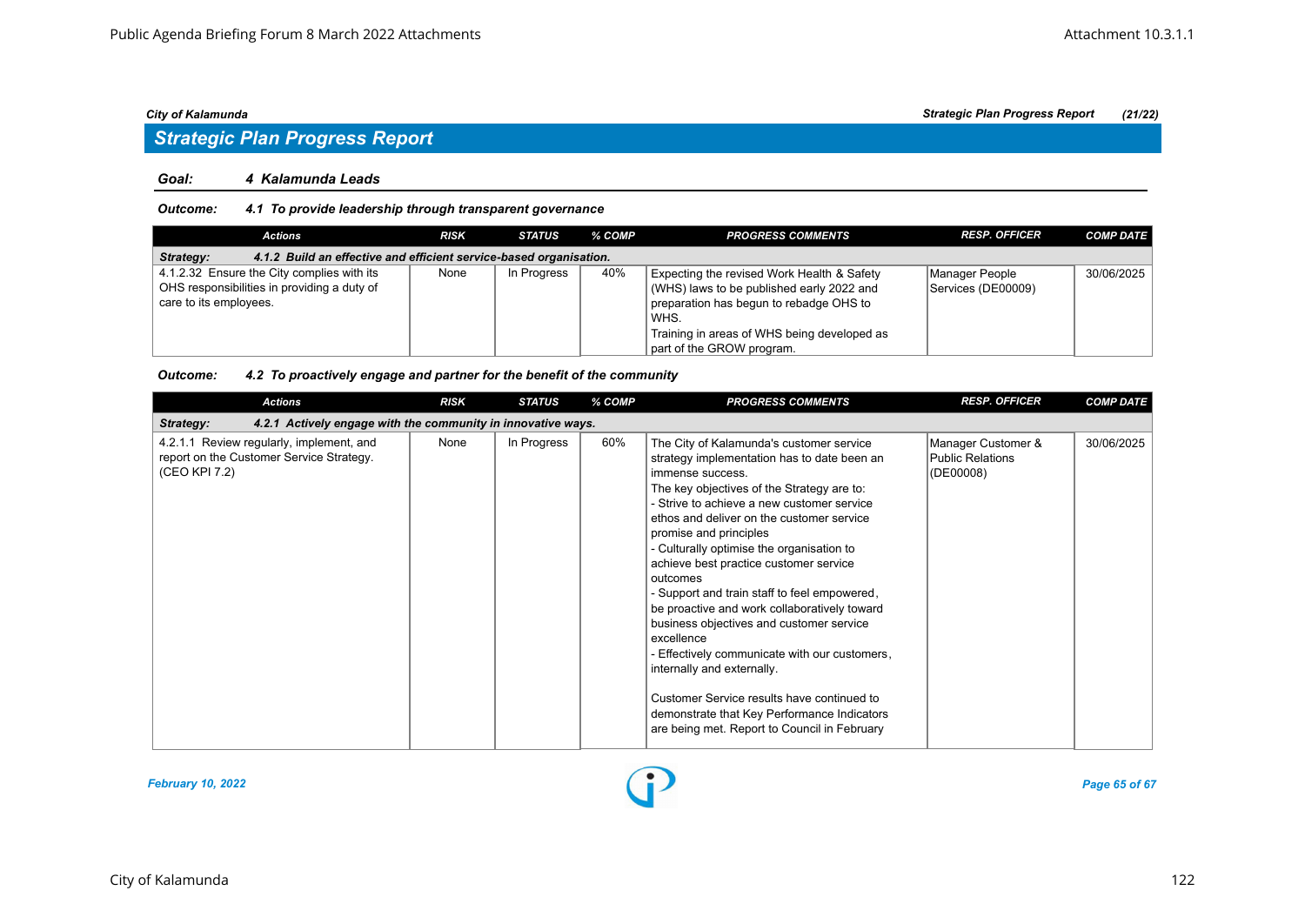# *Strategic Plan Progress Report*

### *Goal: 4 Kalamunda Leads*

# *Outcome: 4.2 To proactively engage and partner for the benefit of the community*

|                                                                           |             |     | <b>PROGRESS COMMENTS</b>                                                                                                                                                                                                                                                                                                                                                                                                                                                                                                                                                                                                                                                                                                                                                                                                                                                                      | <b>RESP. OFFICER</b>                                       | <b>COMP DATE</b> |  |  |  |  |
|---------------------------------------------------------------------------|-------------|-----|-----------------------------------------------------------------------------------------------------------------------------------------------------------------------------------------------------------------------------------------------------------------------------------------------------------------------------------------------------------------------------------------------------------------------------------------------------------------------------------------------------------------------------------------------------------------------------------------------------------------------------------------------------------------------------------------------------------------------------------------------------------------------------------------------------------------------------------------------------------------------------------------------|------------------------------------------------------------|------------------|--|--|--|--|
| 4.2.1 Actively engage with the community in innovative ways.<br>Strategy: |             |     |                                                                                                                                                                                                                                                                                                                                                                                                                                                                                                                                                                                                                                                                                                                                                                                                                                                                                               |                                                            |                  |  |  |  |  |
|                                                                           |             |     | on the 2021 calendar year results.                                                                                                                                                                                                                                                                                                                                                                                                                                                                                                                                                                                                                                                                                                                                                                                                                                                            |                                                            |                  |  |  |  |  |
| None                                                                      | In Progress | 50% | Consultant briefed, with the next Survey to<br>commence in February 2022.                                                                                                                                                                                                                                                                                                                                                                                                                                                                                                                                                                                                                                                                                                                                                                                                                     | Manager Customer &<br><b>Public Relations</b><br>(DE00008) | 30/06/2022       |  |  |  |  |
| None                                                                      | In Progress | 60% | Full review of the strategy underway this<br>financial year.<br>Report on projects completed in 2021 to be<br>presented to Council in early 2022.                                                                                                                                                                                                                                                                                                                                                                                                                                                                                                                                                                                                                                                                                                                                             | Manager Customer &<br>Public Relations<br>(DE00008)        | 30/06/2025       |  |  |  |  |
| None                                                                      | In Progress | 60% | Communications plans are developed for all<br>major projects and as a part of our<br>Community engagement.<br>The City has also been successful in receiving<br>a number of awards and finalist nominations<br>for our communication and engagement plan<br>strategy, development and execution. As an<br>example, in December 2021 the City of<br>Kalamunda and the Department of Transport<br>won the Stakeholder Engagement Award at<br>the 2021 Planning Excellence Awards. The<br>High Wycombe Station Shared Paths<br>community engagement project was<br>recognised for its innovative approach<br>designed to increase community vibrancy and<br>its links to the City's Strategic Community<br>Plan. The project embraces neighbourhood<br>stories and local Whadjuk Noongar history<br>and culture through brightly coloured street<br>crossings, designed by talented local artist | Manager Customer &<br>Public Relations<br>(DE00008)        | 30/06/2025       |  |  |  |  |
|                                                                           |             |     |                                                                                                                                                                                                                                                                                                                                                                                                                                                                                                                                                                                                                                                                                                                                                                                                                                                                                               | Aurora Abraham. The design of the                          |                  |  |  |  |  |